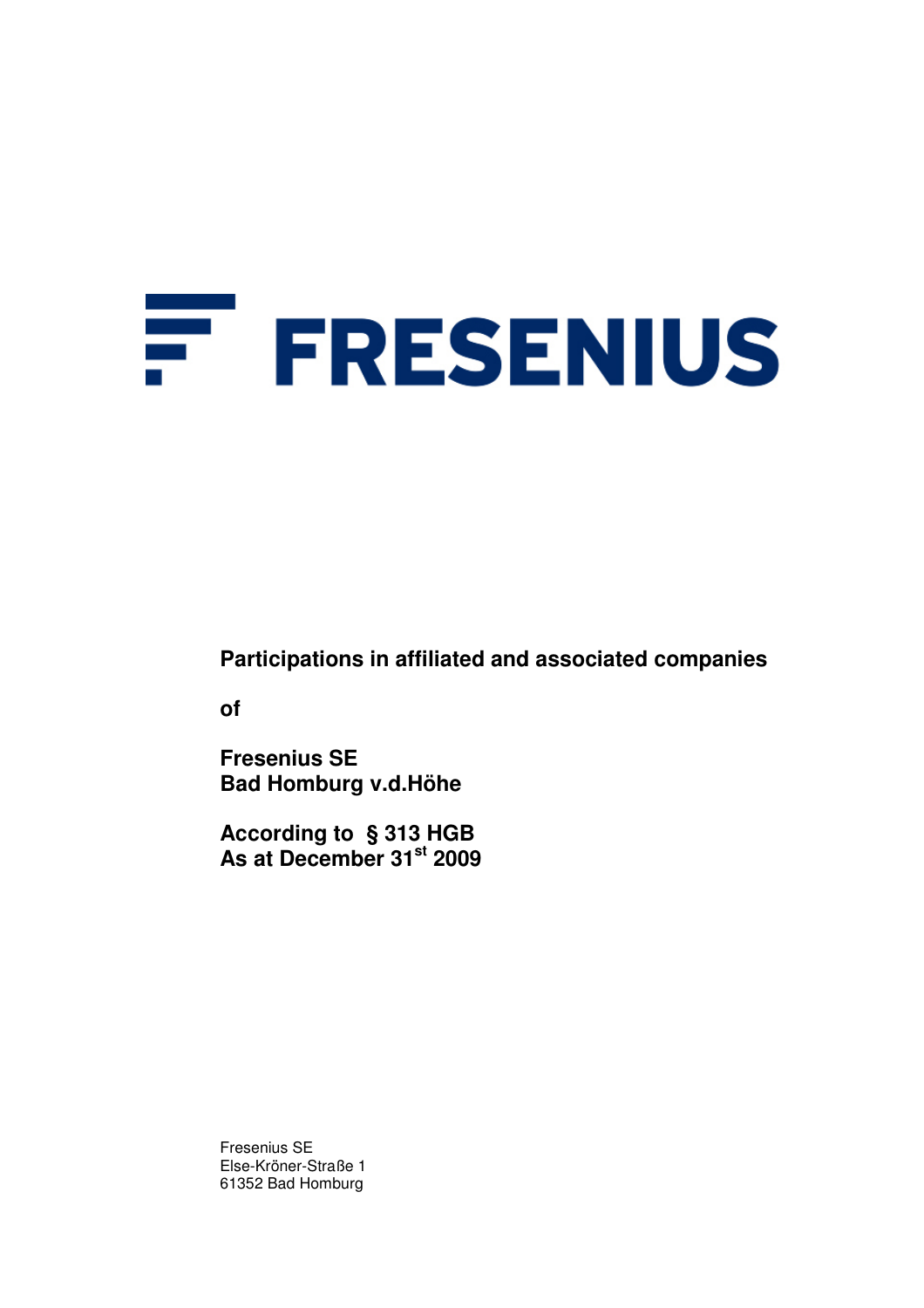## $F$  FRESENIUS

### **Content Page 2018**

| 1. Affiliated domestic companies                 |     |
|--------------------------------------------------|-----|
| 1.1 Fresenius Corporate                          |     |
| 1.2 Fresenius Medical Care                       | 3   |
| 1.3 Fresenius Kabi                               | 6   |
| 1.4 Fresenius VAMED                              | 8   |
| 1.5 Fresenius HELIOS                             | 9   |
| 2. Affiliated consolidated foreign companies     |     |
| 2.1 Fresenius Corporate                          | 17  |
| 2.2 Fresenius Medical Care                       | 18  |
| 2.3 Fresenius Kabi                               | 78  |
| 2.4 Fresenius VAMED                              | 85  |
| 2.5 Fresenius HELIOS                             | 87  |
| 3. Affiliated non consolidated foreign companies |     |
| 3.1 Fresenius Corporate                          | 88  |
| 3.2 Fresenius Medical Care                       | 89  |
| 3.3 Fresenius Kabi                               | 91  |
| 3.4 Fresenius VAMED                              | 92  |
| 3.5 Fresenius HELIOS                             |     |
| 4. Associated companies                          |     |
| 4.1 Fresenius Corporate                          | 94  |
| 4.2 Fresenius Medical Care                       | 95  |
| 4.3 Fresenius Kabi                               | 97  |
| 4.4 Fresenius VAMED                              | 98  |
| 4.5 Fresenius HELIOS                             | 102 |

### **Agenda**

| a |     | No annual financial statement available                                                                                                                         |
|---|-----|-----------------------------------------------------------------------------------------------------------------------------------------------------------------|
| b | $=$ | Value as of March 31 of the reporting period                                                                                                                    |
| C | $=$ | Value as of June 30 of the reporting period                                                                                                                     |
| d | $=$ | Value as of September 30 of the reporting period                                                                                                                |
| e | $=$ | No actual data of equity or net profit/loss of the reporting                                                                                                    |
|   |     | period HBI, but IFRS-closing (excluding minority interests) on<br>level of HELIOS Kliniken GmbH<br>No actual data of equity or net profit/loss of the reporting |
|   |     | period HBI, but US-GAAP closing on level of FMC Holdings<br>Inc.                                                                                                |
|   | $=$ | No actual data of the reporting available                                                                                                                       |
|   | $=$ | These companies make use of exemption rule § 264 b HGB                                                                                                          |
|   |     | These companies make use of exemption rule $\S$ 264 (3) HGB                                                                                                     |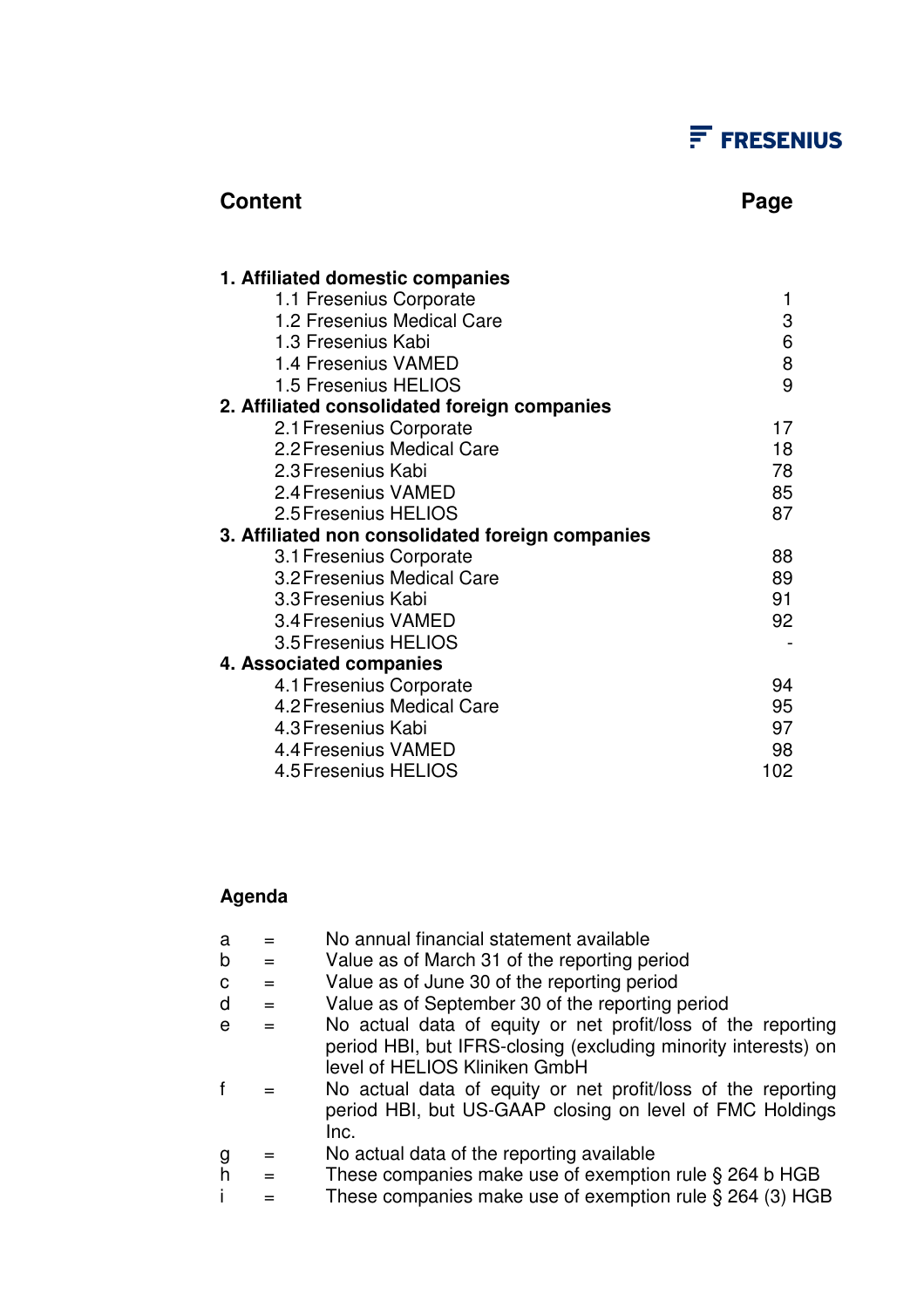- j = Value as of December 31 of the preceding reporting period<br>k = Consolidated value for subgroup Fresenius Ka
- = Consolidated value for subgroup Fresenius Kabi Pharmaceuticals Holding, Inc.
- l = No actual data of equity or net profit/loss for the reporting period, but closing on level of Fresenius Kabi Pharmaceuticals Holding, Inc.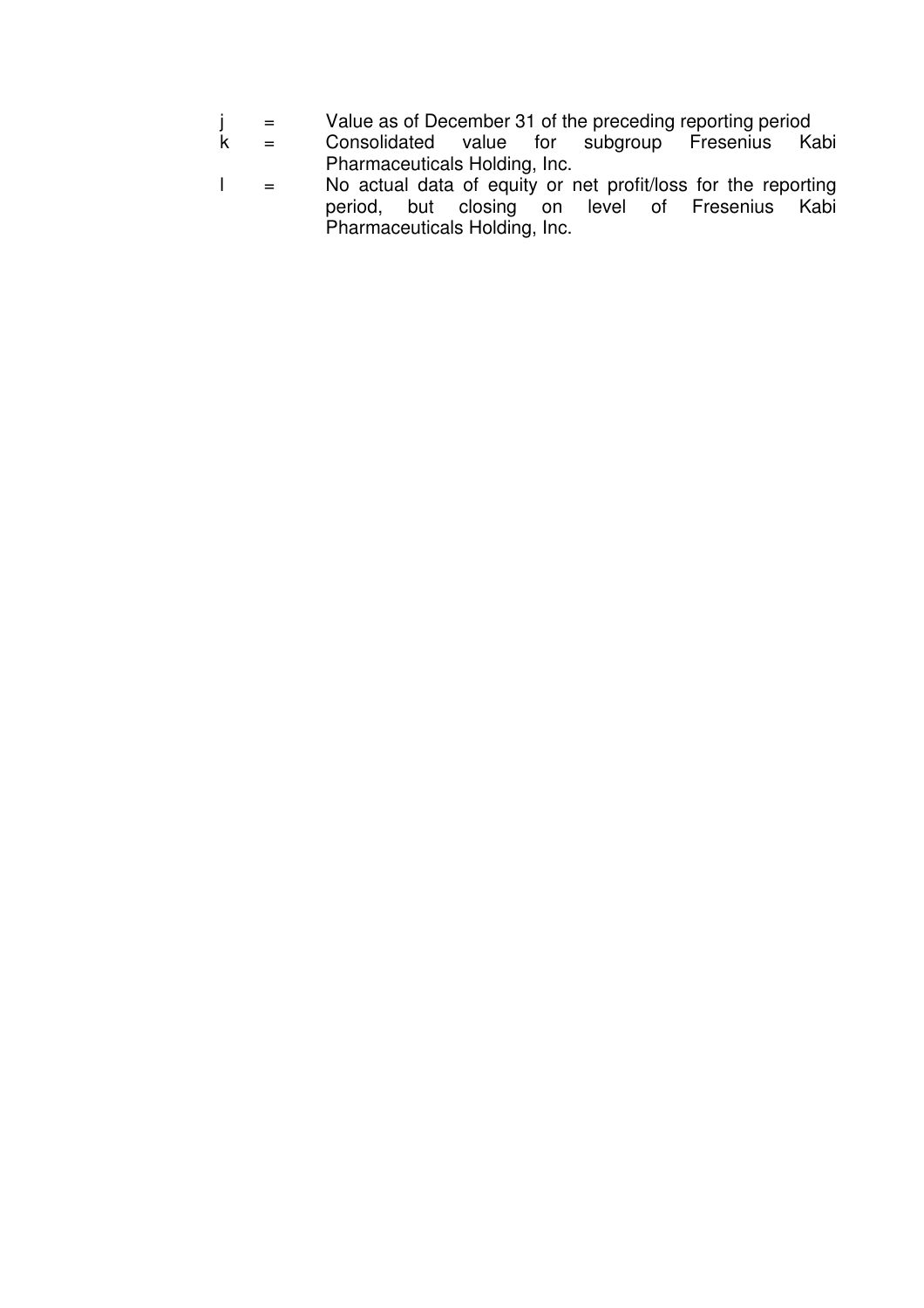### FRESENIUS SOCIETAS EUROPAEA, Bad Homburg v. d. H.

#### **List of affiliated and associated companies as of December 31st, 2009 Domestic affiliated companies of business segment Fresenius Corporate**

| No. | Company                                                                                      |     |     | Abbreviation                                     | Direct and<br>indirect<br>interest<br>% | <b>Equity</b><br>31.12.2009<br>converted at<br>spot rate at<br>bal. sheet date<br><b>KEUR</b> | Net profit/loss<br>2009<br>converted at<br>spot rate at<br>bal. sheet date<br><b>KEUR</b> |
|-----|----------------------------------------------------------------------------------------------|-----|-----|--------------------------------------------------|-----------------------------------------|-----------------------------------------------------------------------------------------------|-------------------------------------------------------------------------------------------|
|     | Consolidated financial statements - with profit & loss transfer agreement                    |     |     |                                                  |                                         |                                                                                               |                                                                                           |
|     | 1 Fresenius Biotech Beteiligungs<br>GmbH<br><b>Frankfurt am Main</b><br>Germany              | (i) |     | <b>Biotech Beteiligungs</b><br>GmbH              | 100                                     | 8.075                                                                                         | 0                                                                                         |
|     | 2 Fresenius Biotech GmbH<br>Gräfelfing<br>Germany                                            | (i) |     | <b>Biotech GmbH</b>                              | 100                                     | 2.905                                                                                         | 0                                                                                         |
|     | (indirect interest through no.                                                               |     | 1)  |                                                  |                                         |                                                                                               |                                                                                           |
|     | 3 Fresenius Kabi AG<br>Frankfurt am Main<br>Germany                                          | (i) |     | <b>FK AG</b>                                     | 100                                     | 1.448.337                                                                                     | 0                                                                                         |
|     | 4 Fresenius Netcare GmbH<br><b>Berlin</b><br>Germany                                         | (i) |     | <b>FNC</b>                                       | 100                                     | 7.221                                                                                         | 0                                                                                         |
|     | (indirect interest through no.                                                               |     | 15) |                                                  |                                         |                                                                                               |                                                                                           |
|     | 5 Fresenius ProServe GmbH<br>Bad Homburg v. d. H.<br>Germany                                 | (i) |     | <b>FPS GmbH</b>                                  | 100                                     | 1.586.795                                                                                     | 0                                                                                         |
|     | 6 HELIOS Kliniken GmbH<br>Berlin<br>Germany                                                  | (i) |     | <b>HK GmbH</b>                                   | 99                                      | 1208173 (e)                                                                                   | 12643 (e)                                                                                 |
|     | (indirect interest through no.                                                               |     | 5)  |                                                  |                                         |                                                                                               |                                                                                           |
|     | Consolidated financial statements - without profit & loss transfer agreement                 |     |     |                                                  |                                         |                                                                                               |                                                                                           |
|     | 7 FPS Immobilien Verwaltungs<br>GmbH<br>Bad Homburg v. d. H.<br>Germany                      |     |     | <b>FPS Immobilien</b><br><b>Verwaltungs GmbH</b> | 100                                     | 32                                                                                            | 0                                                                                         |
|     | (indirect interest through no.                                                               |     | 5)  |                                                  |                                         |                                                                                               |                                                                                           |
|     | 8 FPS Immobilien Verwaltungs<br>GmbH & Co. Reichenbach KG<br>Bad Homburg v. d. H.<br>Germany | (h) |     | <b>FPS Immo KG</b>                               | 100                                     | 100                                                                                           | 210                                                                                       |
|     | (indirect interest through no.                                                               |     | 5)  |                                                  |                                         |                                                                                               |                                                                                           |
|     | 9 Fresenius Immobilien-Verwaltungs-<br>GmbH<br>Bad Homburg v. d. H.<br>Germany               |     |     | Immobilien-Verwaltung<br><b>Bad Homburg</b>      | 100                                     | 56                                                                                            | 1                                                                                         |
|     | 10 Fresenius Immobilien-Verwaltungs- (h)<br>GmbH & Co. Objekt Schweinfurt<br>ΚG              |     |     | Immobilien-Verwaltung,<br><b>Schweinfurt</b>     | 100                                     | 6.941                                                                                         | 4.103                                                                                     |
|     | Bad Homburg v. d. H.<br>Germany                                                              |     |     |                                                  |                                         |                                                                                               |                                                                                           |
|     | 11 Fresenius Immobilien-Verwaltungs- (h)<br>GmbH & Co. Objekt St. Wendel KG                  |     |     | Immobilien-Verwaltung,<br>St. Wendel             | 100                                     | 11.248                                                                                        | 6.075                                                                                     |
|     | Bad Homburg v. d. H.<br>Germany                                                              |     |     |                                                  |                                         |                                                                                               |                                                                                           |
|     | 12 Fresenius Medical Care AG & Co.<br><b>KGaA</b><br>Hof a. d. Saale<br>Germany              |     |     | FMC-AG & Co. KGaA                                | 36                                      | 2.716.577                                                                                     | 159.404                                                                                   |
|     | 13 Fresenius Medical Care<br><b>Management AG</b><br>Hof<br>Germany                          |     |     | <b>FMC Management AG</b>                         | 100                                     | 1.897                                                                                         | 67                                                                                        |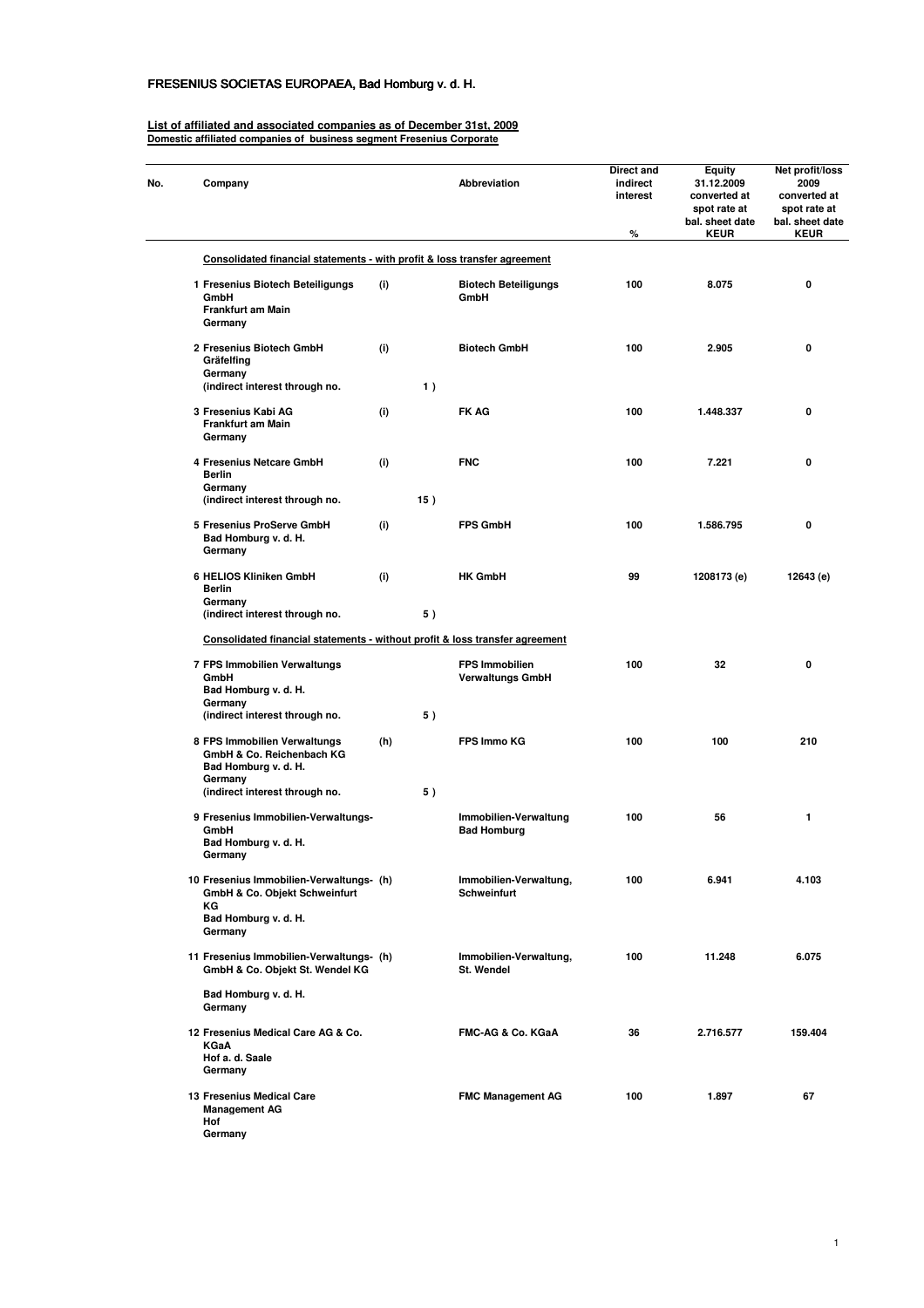#### **Domestic affiliated companies of business segment Fresenius Corporate**

| 14 ProServe Krankenhaus<br>Beteiligungsgesellschaft mbH &<br>Co. KG<br><b>Munich</b><br>Germany<br>(indirect interest through no.<br>Not consolidated financial statements - with profit & loss transfer agreement | (h)<br>5)                   | <b>PKB</b>                            | %<br>100 | <b>KEUR</b><br>12.180                | <b>KEUR</b><br>$-30$ |
|--------------------------------------------------------------------------------------------------------------------------------------------------------------------------------------------------------------------|-----------------------------|---------------------------------------|----------|--------------------------------------|----------------------|
|                                                                                                                                                                                                                    |                             |                                       |          |                                      |                      |
|                                                                                                                                                                                                                    |                             |                                       |          |                                      |                      |
|                                                                                                                                                                                                                    |                             |                                       |          |                                      |                      |
| 15 Fresenius<br>Versicherungsvermittlungs GmbH<br>Bad Homburg v. d. H.<br>Germany                                                                                                                                  |                             | Versicherungs-GmbH                    | 100      | 7.585                                | 0                    |
| 16 Hygieneplan GmbH<br>Bad Homburg v. d. H.<br>Germany                                                                                                                                                             |                             | Hygieneplan                           | 100      | 26                                   | 0                    |
| Not consolidated financial statements - without profit & loss transfer agreement                                                                                                                                   |                             |                                       |          |                                      |                      |
| 17 Fresenius Hochschulstiftung für<br>Gesundheitsmanagement<br>gemeinnützige GmbH<br>Bad Homburg v. d. H.<br>Germany                                                                                               |                             | <b>Fresenius</b><br>Hochschulstiftung | 100      | 81                                   | 56                   |
| 18 hospitalia activHealth gmbh                                                                                                                                                                                     |                             | haH                                   | 100      | $-6.831$                             | 1.742                |
|                                                                                                                                                                                                                    | <b>Oberursel</b><br>Germany |                                       |          | (indirect interest through no.<br>5) |                      |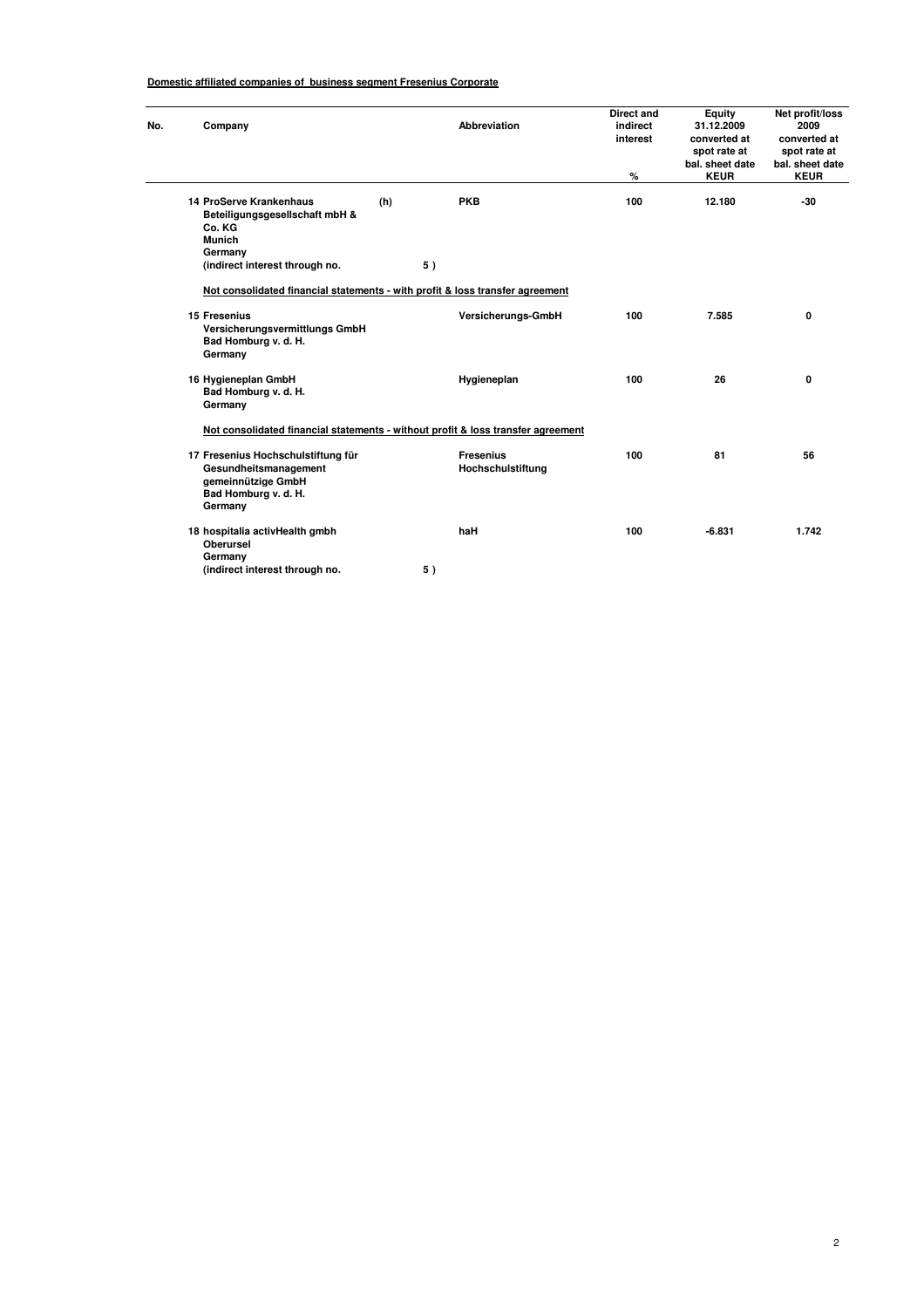#### **Domestic affiliated companies of business segment Fresenius Medical Care**

| No. | Company                                                                                              |     |     | <b>Abbreviation</b>                            | Direct and<br>indirect<br>interest<br>% | Equity<br>31.12.2009<br>converted at<br>spot rate at<br>bal. sheet date<br><b>KEUR</b> | Net profit/loss<br>2009<br>converted at<br>spot rate at<br>bal. sheet date<br><b>KEUR</b> |
|-----|------------------------------------------------------------------------------------------------------|-----|-----|------------------------------------------------|-----------------------------------------|----------------------------------------------------------------------------------------|-------------------------------------------------------------------------------------------|
|     | Consolidated financial statements - with profit & loss transfer agreement                            |     |     |                                                |                                         |                                                                                        |                                                                                           |
|     | 19 Dialysezentrum Grevenbroich<br>GmbH<br>Bad Homburg v. d. H.<br>Germany                            | (i) |     | Dialysezentrum<br>Grevenbroich                 | 100                                     | 25                                                                                     | 0                                                                                         |
|     | (indirect interest through no.                                                                       |     | 29) |                                                |                                         |                                                                                        |                                                                                           |
|     | 20 Fresenius Medical Care<br>Beteiligungsgesellschaft mbH<br>Bad Homburg v. d. H.<br>Germany         | (i) |     | <b>FMC</b><br>Beteiligungsgesellschaft         | 100                                     | 2.620.873                                                                              | 0                                                                                         |
|     | (indirect interest through no.                                                                       |     | 12) |                                                |                                         |                                                                                        |                                                                                           |
|     | 21 Fresenius Medical Care<br><b>Deutschland GmbH</b><br>Bad Homburg v. d. H.<br>Germany              | (i) |     | <b>FMC D-GmbH</b>                              | 100                                     | 1.022.366                                                                              | 0                                                                                         |
|     | (indirect interest through no.                                                                       |     | 20) |                                                |                                         |                                                                                        |                                                                                           |
|     | 22 Fresenius Medical Care GmbH<br>Bad Homburg v. d. H.<br>Germany<br>(indirect interest through no.  | (i) | 20) | <b>FMC GmbH</b>                                | 100                                     | 45.253                                                                                 | 0                                                                                         |
|     | 23 Fresenius Medical Care<br><b>International Management GmbH</b><br>Bad Homburg v. d. H.            | (i) |     | <b>FMC Int. Management</b>                     | 100                                     | 200                                                                                    | 0                                                                                         |
|     | Germany<br>(indirect interest through no.                                                            |     | 20) |                                                |                                         |                                                                                        |                                                                                           |
|     | 24 Fresenius Medical Care<br><b>Nephrologica Deutschland GmbH</b><br>Bad Homburg v. d. H.<br>Germany | (i) |     | FMC Nephrologica D-<br>GmbH                    | 100                                     | 265                                                                                    | 0                                                                                         |
|     | (indirect interest through no.                                                                       |     | 20) |                                                |                                         |                                                                                        |                                                                                           |
|     | 25 Fresenius Medical Care US<br>Beteiligungsgesellschaft mbH<br><b>Bad Homburg</b><br>Germany        | (i) |     | <b>FMC US</b><br>Beteiligungsgesellschaft      | 100                                     | 499.771                                                                                | 0                                                                                         |
|     | (indirect interest through no.                                                                       |     | 21) |                                                |                                         |                                                                                        |                                                                                           |
|     | 26 Fresenius Medical Care US Drei<br>Beteiligungsgesellschaft mbH<br><b>Bad Homburg</b><br>Germany   | (i) |     | <b>FMC US Drei</b><br>Beteiligungsgesellschaft | 100                                     | 153.303                                                                                | 0                                                                                         |
|     | (indirect interest through no.                                                                       |     | 21) |                                                |                                         |                                                                                        |                                                                                           |
|     | 27 Fresenius Medical Care US Zwei<br>Beteiligungsgesellschaft mbH<br><b>Bad Homburg</b><br>Germany   | (i) |     | <b>FMC US Zwei</b><br>Beteiligungsgesellschaft | 100                                     | 265.264                                                                                | 0                                                                                         |
|     | (indirect interest through no.                                                                       |     | 21) |                                                |                                         |                                                                                        |                                                                                           |
|     | 28 Medizinisches<br>Versorgungszentrum<br>Berchtesgaden GmbH<br>Berchtesgaden<br>Germany             | (i) |     | <b>MVZ Berchtesgaden</b>                       | 100                                     | 23                                                                                     | 0                                                                                         |
|     | (indirect interest through no.                                                                       |     | 29) |                                                |                                         |                                                                                        |                                                                                           |
|     | 29 Nephrocare Deutschland GmbH<br>Bad Homburg v. d. H.<br>Germany                                    | (i) |     | <b>NephroCare D-GmbH</b>                       | 100                                     | 9.668                                                                                  | 0                                                                                         |
|     | (indirect interest through no.<br>30 Nephrocare e-services GmbH                                      | (i) | 20) | Nephrocare e-services                          | 100                                     | 49                                                                                     | 0                                                                                         |
|     | Bad Homburg v. d. H.<br>Germany<br>(indirect interest through no.                                    |     | 21) |                                                |                                         |                                                                                        |                                                                                           |
|     | 31 Nephrocare Lahr GmbH<br>Lahr                                                                      | (i) |     | <b>MVZ Lahr</b>                                | 100                                     | 25                                                                                     | 0                                                                                         |
|     | Germany<br>(indirect interest through no.                                                            |     | 29) |                                                |                                         |                                                                                        |                                                                                           |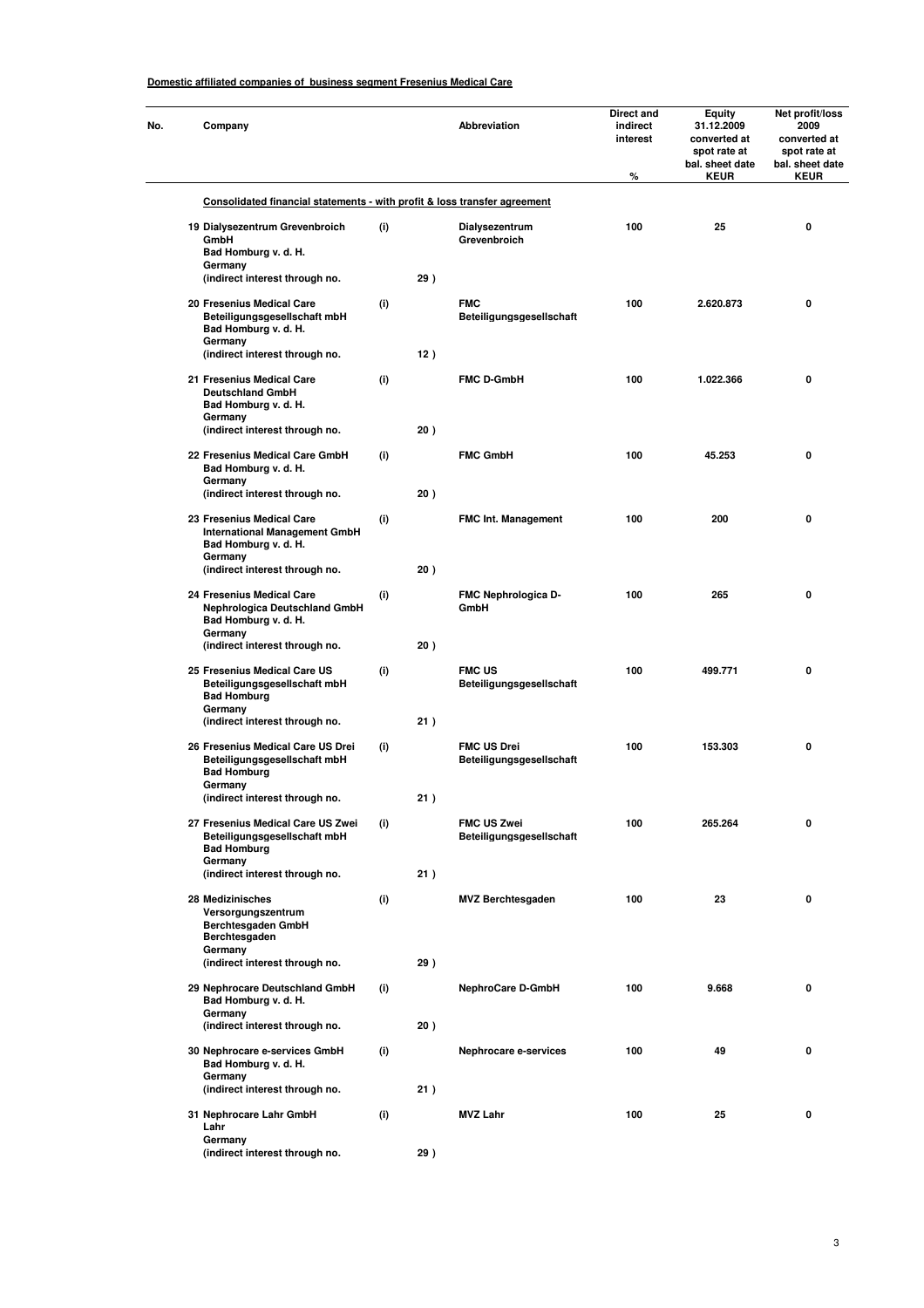#### **Domestic affiliated companies of business segment Fresenius Medical Care**

| No. | Company                                                                                                                                   |     |      | Abbreviation                               | Direct and<br>indirect<br>interest<br>% | <b>Equity</b><br>31.12.2009<br>converted at<br>spot rate at<br>bal. sheet date<br><b>KEUR</b> | Net profit/loss<br>2009<br>converted at<br>spot rate at<br>bal. sheet date<br><b>KEUR</b> |
|-----|-------------------------------------------------------------------------------------------------------------------------------------------|-----|------|--------------------------------------------|-----------------------------------------|-----------------------------------------------------------------------------------------------|-------------------------------------------------------------------------------------------|
|     | 32 Nova Med GmbH<br>Vertriebsgesellschaft für<br>medizinischtechnische Geräte und<br>Verbrauchsartikel<br>Bad Homburg v. d. H.<br>Germany | (i) |      | <b>FMC NOVA MED</b>                        | 100                                     | 2.498                                                                                         | 0                                                                                         |
|     | (indirect interest through no.<br>Consolidated financial statements - without profit & loss transfer agreement                            |     | 20)  |                                            |                                         |                                                                                               |                                                                                           |
|     | 33 ASG Apherese Service GmbH i.L.                                                                                                         |     |      | <b>ASG</b>                                 | 100                                     | 265                                                                                           | -5                                                                                        |
|     | Bad Homburg v. d. H.<br>Germany<br>(indirect interest through no.                                                                         |     | 21)  |                                            |                                         |                                                                                               |                                                                                           |
|     | 34 ASZ Applikation und<br>Servicezentrum GmbH<br>Göttingen<br>Germany                                                                     |     |      | <b>ASZ</b>                                 | 75                                      | 256                                                                                           | -10                                                                                       |
|     | (indirect interest through no.                                                                                                            |     | 21)  |                                            |                                         |                                                                                               |                                                                                           |
|     | 35 DiZ München Nephrocare GmbH<br><b>Munich</b><br>Germany                                                                                |     |      | DiZ München                                | 100                                     | 18                                                                                            | $-7$                                                                                      |
|     | (indirect interest through no.                                                                                                            |     | 29)  |                                            |                                         |                                                                                               |                                                                                           |
|     | 36 Fresenius Medical Care Thalheim<br>GmbH<br>Stollberg<br>Germany                                                                        |     |      | <b>FMC Thalheim</b>                        | 100                                     | 2.244                                                                                         | 0                                                                                         |
|     | (indirect interest through no.                                                                                                            |     | 42)  |                                            |                                         |                                                                                               |                                                                                           |
|     | 37 Fresenius Medical Care US<br>Vermögensverwaltungs GmbH &<br>Co. KG<br><b>Bad Homburg</b>                                               | (h) |      | <b>FMC US</b><br>Vermögensverwaltungs      | 100                                     | 11.077                                                                                        | 0                                                                                         |
|     | Germany<br>(indirect interest through no.                                                                                                 |     | 20)  |                                            |                                         |                                                                                               |                                                                                           |
|     | 38 Fresenius Medical Care US Zwei<br>Vermögensverwaltungs GmbH &<br>Co. KG<br><b>Bad Homburg</b>                                          | (h) |      | <b>FMC US Zwei</b><br>Vermögensverwaltungs | 100                                     | 1.133                                                                                         | 0                                                                                         |
|     | Germany<br>(indirect interest through no.                                                                                                 |     | 20)  |                                            |                                         |                                                                                               |                                                                                           |
|     | 39 Fresenius Medical Care<br>Vermögensverwaltungs GmbH<br><b>Bad Homburg</b><br>Germany                                                   |     |      | <b>FMC</b><br>Vermögensverwaltungs         | 100                                     | 197                                                                                           | 18                                                                                        |
|     | (indirect interest through no.                                                                                                            |     | 12)  |                                            |                                         |                                                                                               |                                                                                           |
|     | 40 GFI - Deltronix Gesellschaft für<br>Informations-Systeme mbH<br>Fürth                                                                  |     |      | GFI                                        | 80                                      | 814                                                                                           | 482                                                                                       |
|     | Germany<br>(indirect interest through no.                                                                                                 |     | 21)  |                                            |                                         |                                                                                               |                                                                                           |
|     | 41 IFTA Institut für therapeutische<br>Apherese GmbH i.L.<br>Bad Homburg v. d. H.<br>Germany                                              |     |      | <b>IFTA</b>                                | 100                                     | 0                                                                                             | 0                                                                                         |
|     | (indirect interest through no.                                                                                                            |     | 33)  |                                            |                                         |                                                                                               |                                                                                           |
|     | <b>42 National Medical Care</b><br>(Deutschland) GmbH<br>Bad Homburg v. d. H.<br>Germany                                                  |     |      | <b>NMC Deutschland</b>                     | 100                                     | 27.056                                                                                        | -88                                                                                       |
|     | (indirect interest through no.                                                                                                            |     | 12)  |                                            |                                         |                                                                                               |                                                                                           |
|     | 43 NMC Holding GmbH<br>Bad Homburg v. d. H.<br>Germany                                                                                    |     |      | <b>NMC Holding D</b>                       | 100                                     | 64                                                                                            | -3                                                                                        |
|     | (indirect interest through no.                                                                                                            |     | 700) |                                            |                                         |                                                                                               |                                                                                           |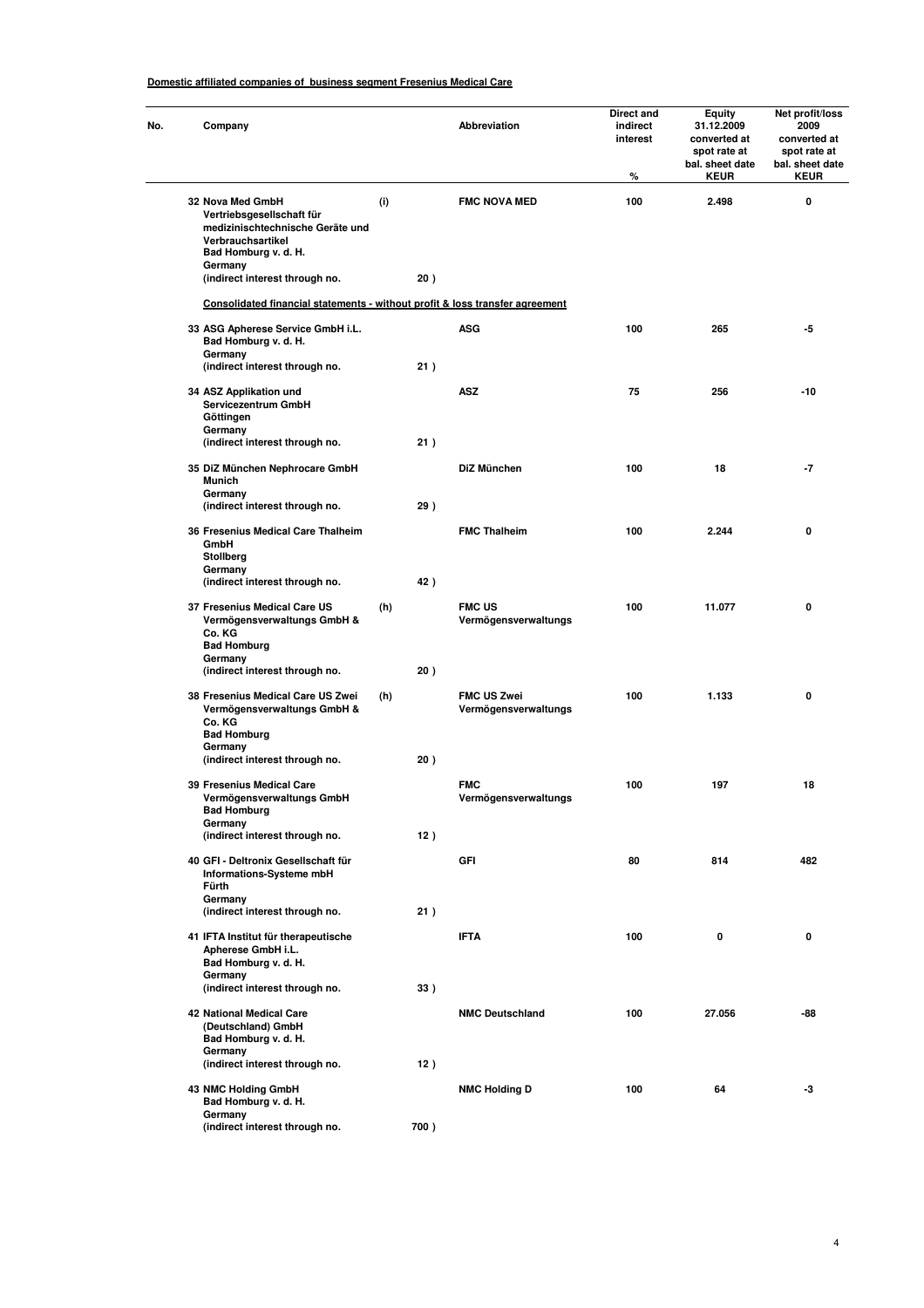#### **Domestic affiliated companies of business segment Fresenius Medical Care**

| No. | Company                                                                                                                             | Abbreviation                                                                                                                             | Direct and<br>indirect<br>interest<br>% | Equity<br>31.12.2009<br>converted at<br>spot rate at<br>bal. sheet date<br><b>KEUR</b> | Net profit/loss<br>2009<br>converted at<br>spot rate at<br>bal. sheet date<br><b>KEUR</b> |
|-----|-------------------------------------------------------------------------------------------------------------------------------------|------------------------------------------------------------------------------------------------------------------------------------------|-----------------------------------------|----------------------------------------------------------------------------------------|-------------------------------------------------------------------------------------------|
|     | <b>44 PONTORMO GmbH</b><br><b>Bad Homburg</b><br>Germany<br>(indirect interest through no.                                          | Pontormo<br>563)                                                                                                                         | 100                                     | $-103.295$                                                                             | 13                                                                                        |
|     | 45 Zentrum für Nieren- und<br>Hochdruckkrankheiten Bensheim<br>GmbH<br><b>Bensheim</b><br>Germany<br>(indirect interest through no. | <b>Zentrum Bensheim</b><br>29)                                                                                                           | 70                                      | 4                                                                                      | -61                                                                                       |
|     | 46 Holiday Dialysis International<br>GmbH i.L.<br><b>Oberursel</b><br>Germany<br>(indirect interest through no.                     | Not consolidated financial statements - without profit & loss transfer agreement<br><b>Holiday Dialysis</b><br>International i.L.<br>12) | 100                                     | 0                                                                                      | 0                                                                                         |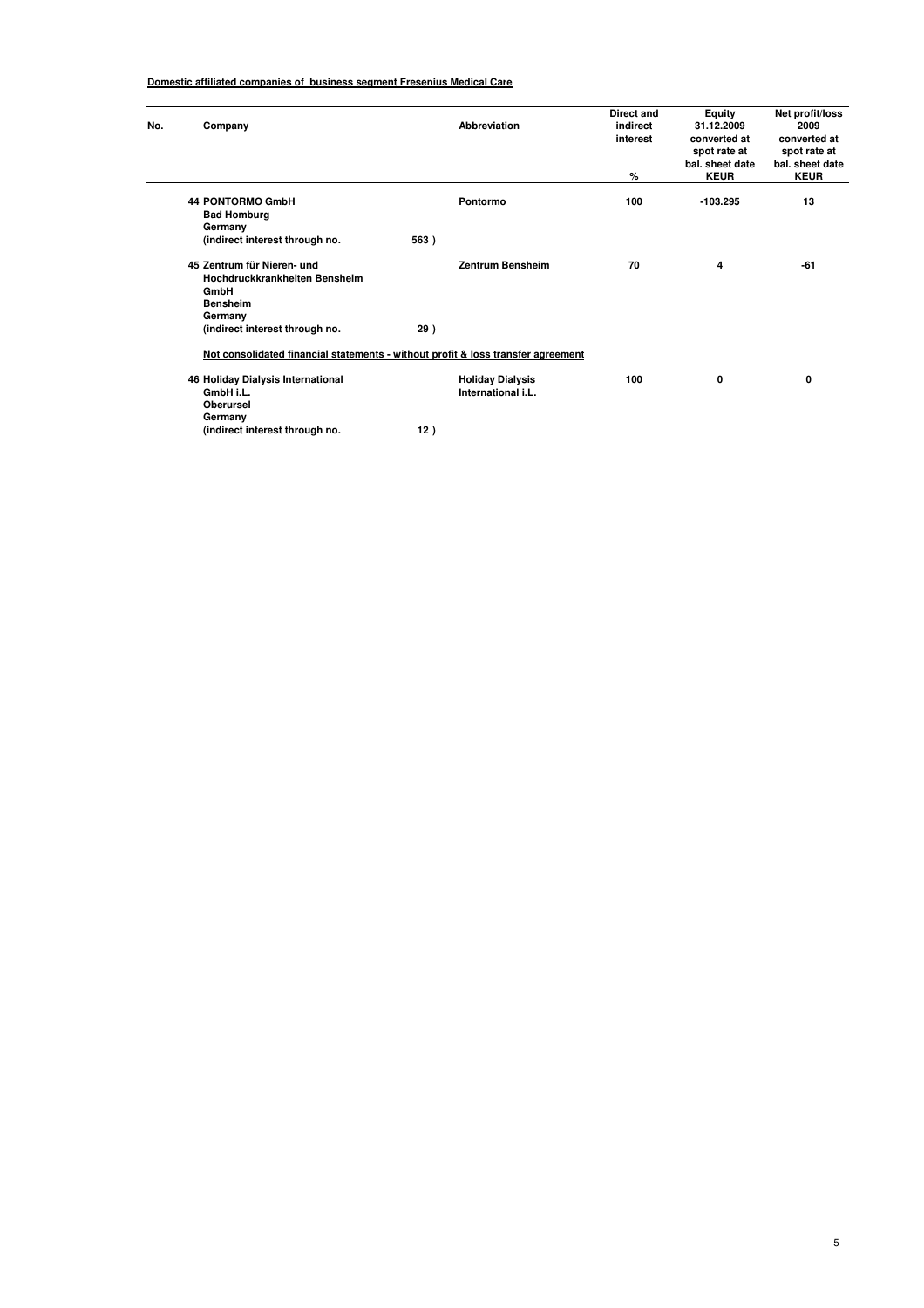÷

|  | Company                                                                                    |     |     | Abbreviation              | Direct and<br>indirect<br>interest | <b>Equity</b><br>31.12.2009<br>converted at<br>spot rate at<br>bal. sheet date | Net profit/loss<br>2009<br>converted at<br>spot rate at<br>bal. sheet date |
|--|--------------------------------------------------------------------------------------------|-----|-----|---------------------------|------------------------------------|--------------------------------------------------------------------------------|----------------------------------------------------------------------------|
|  |                                                                                            |     |     |                           | %                                  | <b>KEUR</b>                                                                    | <b>KEUR</b>                                                                |
|  | Consolidated financial statements - with profit & loss transfer agreement                  |     |     |                           |                                    |                                                                                |                                                                            |
|  | 47 Fresenius HemoCare Beteiligungs<br>GmbH<br>Frankfurt-on-Main<br>Germany                 | (i) |     | HemoCare Bet. GmbH        | 100                                | 64.224                                                                         | 0                                                                          |
|  | (indirect interest through no.                                                             |     | 3)  |                           |                                    |                                                                                |                                                                            |
|  | 48 Fresenius HemoCare GmbH<br>Bad Homburg v. d. H.<br>Germany                              | (i) |     | <b>HemoCare GmbH</b>      | 100                                | 9.219                                                                          | 0                                                                          |
|  | (indirect interest through no.                                                             |     | 47) |                           |                                    |                                                                                |                                                                            |
|  | 49 Fresenius Kabi Deutschland GmbH (i)                                                     |     |     | Kabi Deutschland          | 100                                | 351.887                                                                        | 0                                                                          |
|  | Bad Homburg v. d. H.<br>Germany                                                            |     |     |                           |                                    |                                                                                |                                                                            |
|  | (indirect interest through no.                                                             |     | 3)  |                           |                                    |                                                                                |                                                                            |
|  | 50 HOSPED GmbH - Lieferservice für<br>Klinik, Handel und Patienten<br>Friedberg<br>Germany | (i) |     | Hosped                    | 100                                | 303                                                                            | 0                                                                          |
|  | (indirect interest through no.                                                             |     | 3)  |                           |                                    |                                                                                |                                                                            |
|  | 51 MC Medizintechnik GmbH<br>Alzenau<br>Germany                                            | (i) |     | <b>MCM</b>                | 100                                | 4.491                                                                          | 0                                                                          |
|  | (indirect interest through no.                                                             |     | 47) |                           |                                    |                                                                                |                                                                            |
|  | 52 V. Krütten Medizinische<br>Einmalgeräte GmbH<br>Idstein                                 | (i) |     | V. Krütten GmbH           | 100                                | 3.125                                                                          | 0                                                                          |
|  | Germany                                                                                    |     | 3)  |                           |                                    |                                                                                |                                                                            |
|  | (indirect interest through no.                                                             |     |     |                           |                                    |                                                                                |                                                                            |
|  | Consolidated financial statements - without profit & loss transfer agreement               |     |     |                           |                                    |                                                                                |                                                                            |
|  | 53 Clinico Betriebsverpachtungs-<br>GmbH<br><b>Bad Hersfeld</b><br>Germany                 |     |     | <b>Clinico BV</b>         | 100                                | 6.686                                                                          | 654                                                                        |
|  | (indirect interest through no.                                                             |     | 3)  |                           |                                    |                                                                                |                                                                            |
|  | 54 Clinico GmbH<br><b>Bad Hersfeld</b>                                                     |     |     | <b>Clinico GmbH</b>       | 100                                | 3.088                                                                          | -33                                                                        |
|  | Germany<br>(indirect interest through no.                                                  |     | 3)  |                           |                                    |                                                                                |                                                                            |
|  | 55 Clinico Ophthalmic GmbH<br>Mihla                                                        |     |     | <b>Clinico Ophthalmic</b> | 100                                | $-514$                                                                         | 188                                                                        |
|  | Germany<br>(indirect interest through no.                                                  |     | 3)  |                           |                                    |                                                                                |                                                                            |
|  | 56 Fresenius Kabi Asiaco GmbH<br>Bad Homburg v. d. H.                                      |     |     | Kabi Asiaco               | 100                                | 5.254                                                                          | $-15$                                                                      |
|  | Germany<br>(indirect interest through no.                                                  |     | 3)  |                           |                                    |                                                                                |                                                                            |
|  | 57 Fresenius Kabi R&D Clayton GmbH                                                         |     |     | Kabi R&D Clayton          | 100                                | 5                                                                              | $\mathbf{2}$                                                               |
|  | Bad Homburg v. d. H.                                                                       |     |     |                           |                                    |                                                                                |                                                                            |
|  | Germany<br>(indirect interest through no.                                                  |     | 3)  |                           |                                    |                                                                                |                                                                            |
|  | 58 Henke Pharma GmbH<br>Aschaffenburg                                                      |     |     | Henke                     | 75                                 | 230                                                                            | 414                                                                        |
|  | Germany<br>(indirect interest through no.                                                  |     | 49) |                           |                                    |                                                                                |                                                                            |
|  | 59 SUPRAMOL - Parenteral Colloids<br>GmbH                                                  |     |     | Supramol                  | 49                                 | $-114$                                                                         | 12                                                                         |
|  | Rosbach v.d.H.<br>Germany<br>(indirect interest through no.                                |     | 49) |                           |                                    |                                                                                |                                                                            |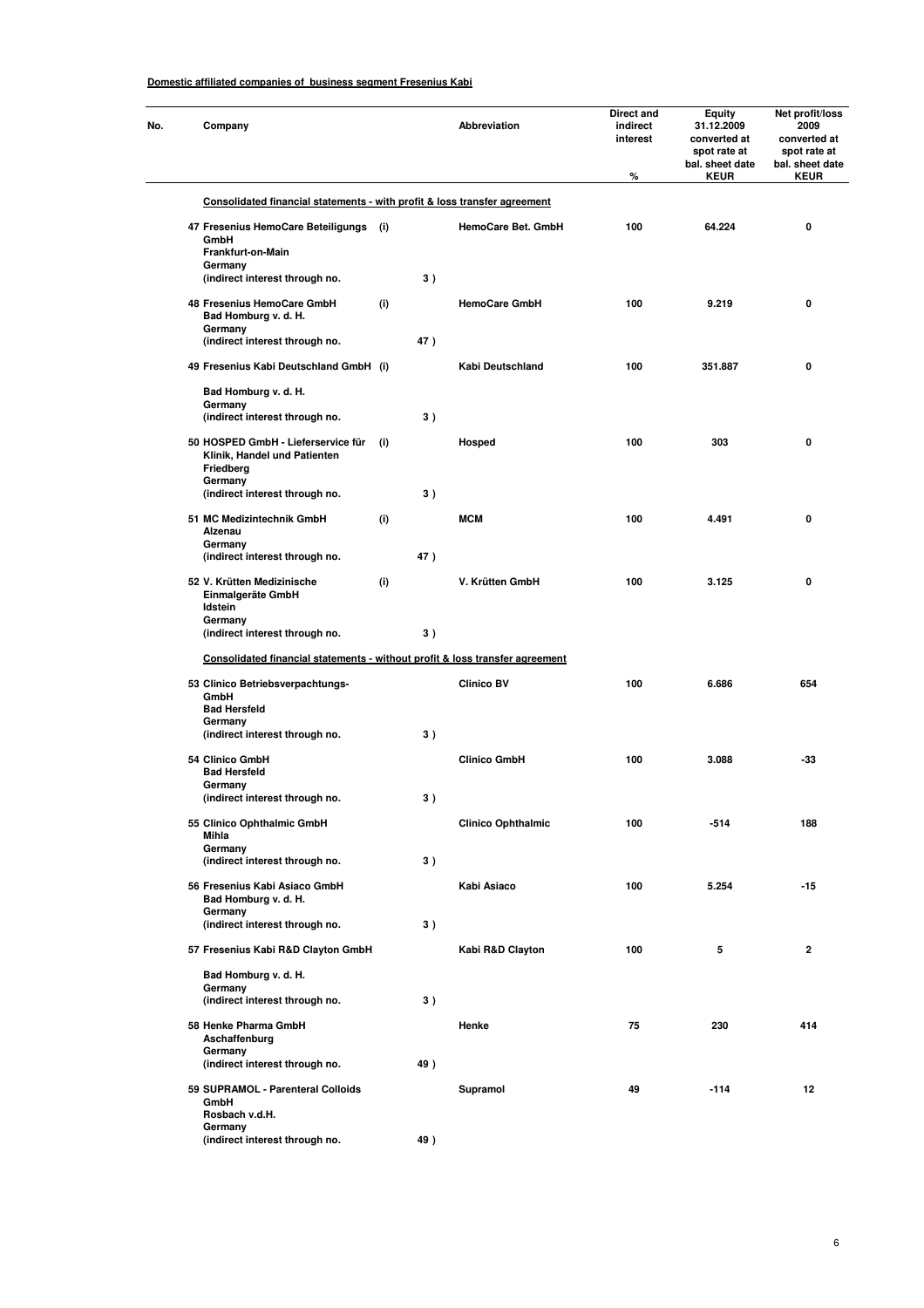| No. | Company                                   | Abbreviation                                                                     | Direct and<br>indirect<br>interest | Equity<br>31.12.2009<br>converted at<br>spot rate at<br>bal. sheet date | Net profit/loss<br>2009<br>converted at<br>spot rate at<br>bal, sheet date |  |  |  |  |  |  |  |  |
|-----|-------------------------------------------|----------------------------------------------------------------------------------|------------------------------------|-------------------------------------------------------------------------|----------------------------------------------------------------------------|--|--|--|--|--|--|--|--|
|     |                                           |                                                                                  | %                                  | <b>KEUR</b>                                                             | <b>KEUR</b>                                                                |  |  |  |  |  |  |  |  |
|     |                                           | Not consolidated financial statements - with profit & loss transfer agreement    |                                    |                                                                         |                                                                            |  |  |  |  |  |  |  |  |
|     | 60 SAN Logistics GmbH<br>Alzenau-Hörstein | <b>SAN Logistics</b>                                                             | 100                                | 2.747                                                                   | 0                                                                          |  |  |  |  |  |  |  |  |
|     | Germany                                   |                                                                                  |                                    |                                                                         |                                                                            |  |  |  |  |  |  |  |  |
|     | (indirect interest through no.            | 51)                                                                              |                                    |                                                                         |                                                                            |  |  |  |  |  |  |  |  |
|     |                                           | Not consolidated financial statements - without profit & loss transfer agreement |                                    |                                                                         |                                                                            |  |  |  |  |  |  |  |  |
|     | 61 Mediclean HomeCareService GmbH         | Mediclean                                                                        | 15                                 | (a)                                                                     | (a)                                                                        |  |  |  |  |  |  |  |  |
|     | Rötha<br>Germany                          |                                                                                  |                                    |                                                                         |                                                                            |  |  |  |  |  |  |  |  |
|     | (indirect interest through no.            | 60)                                                                              |                                    |                                                                         |                                                                            |  |  |  |  |  |  |  |  |
|     | 62 Unizell Medicare GmbH<br>Ratekau       | Unizell                                                                          | 15                                 | (a)                                                                     | (a)                                                                        |  |  |  |  |  |  |  |  |
|     | Germany                                   |                                                                                  |                                    |                                                                         |                                                                            |  |  |  |  |  |  |  |  |
|     | (indirect interest through no.            | 60)                                                                              |                                    |                                                                         |                                                                            |  |  |  |  |  |  |  |  |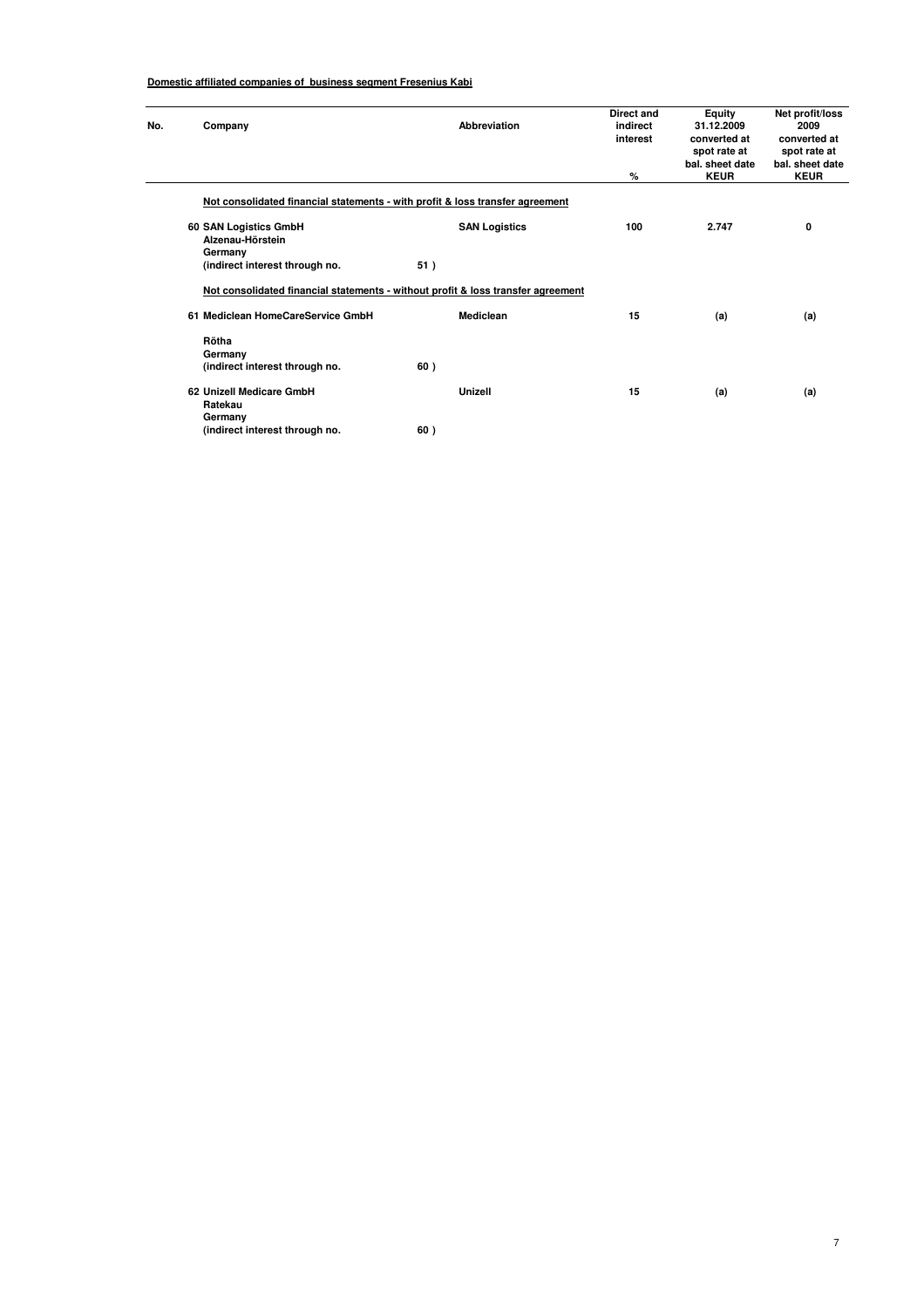$\mathcal{L}$ 

| Company                  |                                                                                  |       | Abbreviation | <b>Direct and</b><br>indirect<br>interest | Equity<br>31.12.2009<br>converted at<br>spot rate at<br>bal. sheet date | Net profit/loss<br>2009<br>converted at<br>spot rate at<br>bal. sheet date |
|--------------------------|----------------------------------------------------------------------------------|-------|--------------|-------------------------------------------|-------------------------------------------------------------------------|----------------------------------------------------------------------------|
|                          |                                                                                  |       |              | %                                         | <b>KEUR</b>                                                             | <b>KEUR</b>                                                                |
|                          | Consolidated financial statements - without profit & loss transfer agreement     |       |              |                                           |                                                                         |                                                                            |
| GmbH<br>Germany          | 63 HERMED Technische Beratungs<br><b>Neumuenster</b>                             |       | <b>HTB</b>   | 100                                       | 1.797                                                                   | 1.427                                                                      |
|                          | (indirect interest through no.                                                   | 66)   |              |                                           |                                                                         |                                                                            |
| <b>Oberursel</b>         | 64 hospitalia international gmbh                                                 |       | hi           | 100                                       | 4.809                                                                   | 266                                                                        |
| Germany                  | (indirect interest through no.                                                   | 1022) |              |                                           |                                                                         |                                                                            |
| <b>Berlin</b>            | 65 VAMED Health Project GmbH                                                     |       | <b>VHP</b>   | 100                                       | 604 (j)                                                                 | $-442(j)$                                                                  |
| Germany                  | (indirect interest through no.                                                   | 1027) |              |                                           |                                                                         |                                                                            |
| <b>Berlin</b><br>Germany | 66 VAMED Management und Service<br><b>GmbH Deutschland</b>                       |       | <b>VMS-D</b> | 100                                       | 5.592                                                                   | 2.622                                                                      |
|                          | (indirect interest through no.                                                   | 1024) |              |                                           |                                                                         |                                                                            |
|                          | Not consolidated financial statements - without profit & loss transfer agreement |       |              |                                           |                                                                         |                                                                            |
| <b>Berlin</b><br>Germany | 67 VAMED Deutschland PPP GmbH                                                    |       | <b>VDP</b>   | 100                                       | 71 (j)                                                                  | $-4(j)$                                                                    |
|                          | (indirect interest through no.                                                   | 66)   |              |                                           |                                                                         |                                                                            |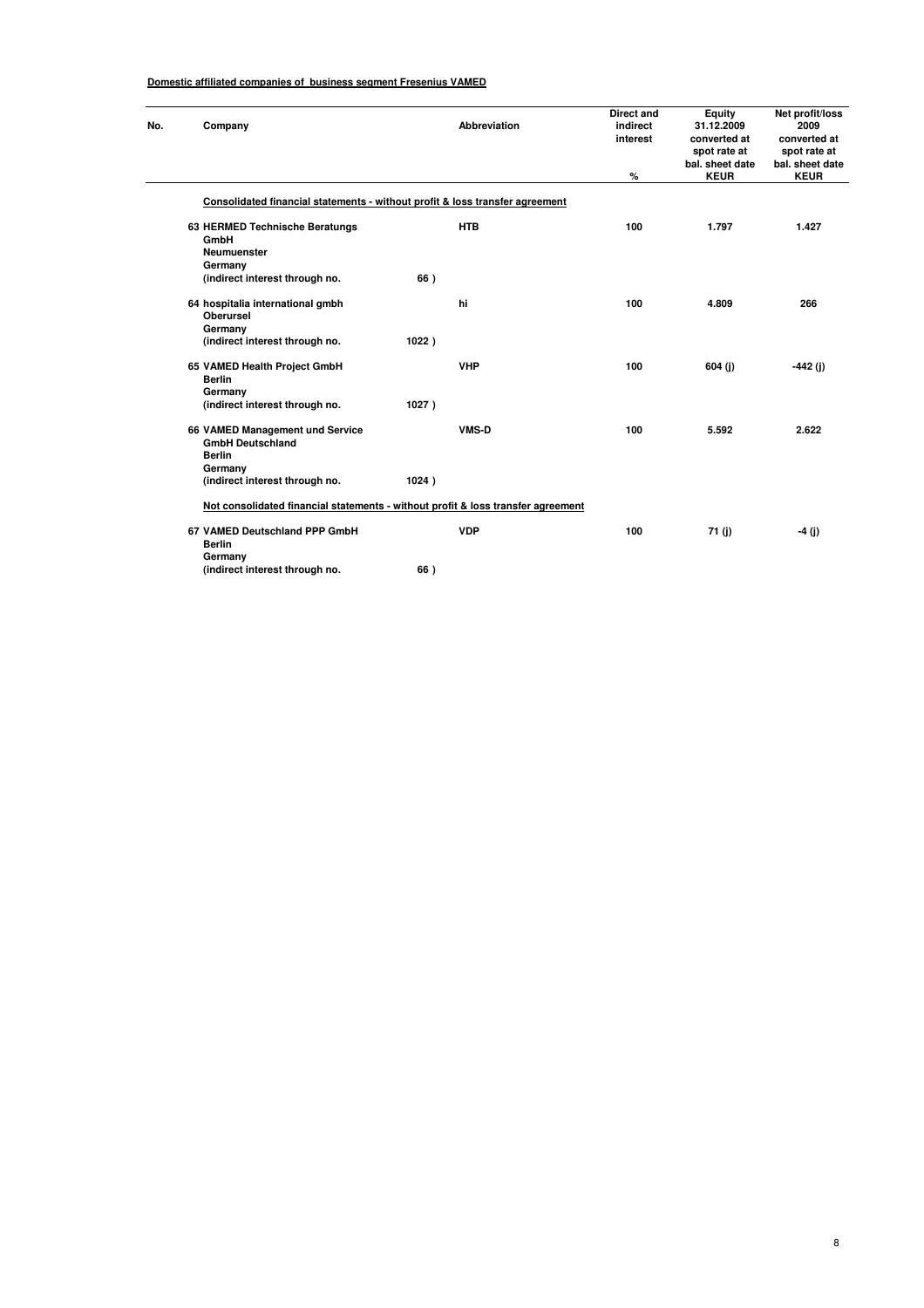| No. | Company                                                                                                        |     |     | <b>Abbreviation</b> |     | Direct and<br>indirect<br>interest<br>% | <b>Equity</b><br>31.12.2009<br>converted at<br>spot rate at<br>bal. sheet date<br><b>KEUR</b> | Net profit/loss<br>2009<br>converted at<br>spot rate at<br>bal. sheet date<br><b>KEUR</b> |
|-----|----------------------------------------------------------------------------------------------------------------|-----|-----|---------------------|-----|-----------------------------------------|-----------------------------------------------------------------------------------------------|-------------------------------------------------------------------------------------------|
|     | Consolidated financial statements - with profit & loss transfer agreement                                      |     |     |                     |     |                                         |                                                                                               |                                                                                           |
|     | 68 D.i.a. Solution GmbH<br>Erfurt                                                                              | (i) |     |                     | 145 | 100                                     | (e)                                                                                           | (e)                                                                                       |
|     | Germany<br>(indirect interest through no.                                                                      |     | 79) |                     |     |                                         |                                                                                               |                                                                                           |
|     | 69 HELIOS Agnes Karll Krankenhaus<br>GmbH<br><b>Bad Schwartau</b><br>Germany<br>(indirect interest through no. | (i) | 6)  | <b>BSC102</b>       |     | 100                                     | (e)                                                                                           | (e)                                                                                       |
|     | 70 HELIOS Care GmbH<br><b>Berlin</b><br>Germany                                                                | (i) |     | <b>HCA700</b>       |     | 100                                     | (e)                                                                                           | (e)                                                                                       |
|     | (indirect interest through no.                                                                                 |     | 6)  |                     |     |                                         |                                                                                               |                                                                                           |
|     | 71 HELIOS Catering GmbH<br><b>Berlin</b><br>Germany                                                            | (i) |     | <b>HC301</b>        |     | 100                                     | (e)                                                                                           | (e)                                                                                       |
|     | (indirect interest through no.<br>72 HELIOS Kids in Pflege GmbH<br>Geesthacht                                  | (i) | 83) | <b>BPG</b>          |     | 100                                     | (e)                                                                                           | (e)                                                                                       |
|     | Germany<br>(indirect interest through no.                                                                      |     | 74) |                     |     |                                         |                                                                                               |                                                                                           |
|     | 73 HELIOS Klinik Dresden-Wachwitz<br>GmbH<br><b>Dresden</b>                                                    | (i) |     | <b>HKD</b>          |     | 100                                     | (e)                                                                                           | (e)                                                                                       |
|     | Germany<br>(indirect interest through no.                                                                      |     | 87) |                     |     |                                         |                                                                                               |                                                                                           |
|     | 74 HELIOS Klinik Geesthacht GmbH<br>Geesthacht<br>Germany                                                      | (i) |     | HKGG                |     | 100                                     | (e)                                                                                           | (e)                                                                                       |
|     | (indirect interest through no.<br>75 HELIOS Klinik Lengerich GmbH                                              | (i) | 87) | <b>KLE</b>          |     | 100                                     | (e)                                                                                           | (e)                                                                                       |
|     | Lengerich<br>Germany<br>(indirect interest through no.                                                         |     | 6)  |                     |     |                                         |                                                                                               |                                                                                           |
|     | 76 HELIOS Kliniken Breisgau-<br><b>Hochschwarzwald GmbH</b><br>Müllheim<br>Germany                             | (i) |     | <b>BHS190</b>       |     | 74                                      | (e)                                                                                           | (e)                                                                                       |
|     | (indirect interest through no.<br>77 HELIOS Kliniken Leipziger Land<br>GmbH                                    | (i) | 6)  | <b>LL191</b>        |     | 100                                     | (e)                                                                                           | (e)                                                                                       |
|     | <b>Borna</b><br>Germany<br>(indirect interest through no.                                                      |     | 6)  |                     |     |                                         |                                                                                               |                                                                                           |
|     | 78 HELIOS Klinikum Bad Saarow<br>GmbH<br><b>Bad Saarow</b>                                                     | (i) |     | <b>HKBS</b>         |     | 100                                     | (e)                                                                                           | (e)                                                                                       |
|     | Germany<br>(indirect interest through no.                                                                      |     | 87) |                     |     |                                         |                                                                                               |                                                                                           |
|     | 79 HELIOS Klinikum Erfurt GmbH<br>Erfurt                                                                       | (i) |     | EF107               |     | 100                                     | (e)                                                                                           | (e)                                                                                       |
|     | Germany<br>(indirect interest through no.                                                                      |     | 6)  |                     |     |                                         |                                                                                               |                                                                                           |
|     | 80 HELIOS Klinikum Wuppertal GmbH (i)                                                                          |     |     | <b>WUP127</b>       |     | 95                                      | (e)                                                                                           | (e)                                                                                       |
|     | Wuppertal<br>Germany<br>(indirect interest through no.                                                         |     | 6)  |                     |     |                                         |                                                                                               |                                                                                           |
|     | 81 HELIOS Privatkliniken GmbH<br><b>Bad Homburg</b>                                                            | (i) |     | <b>HP200</b>        |     | 100                                     | (e)                                                                                           | (e)                                                                                       |
|     | Germany<br>(indirect interest through no.                                                                      |     | 6)  |                     |     |                                         |                                                                                               |                                                                                           |

9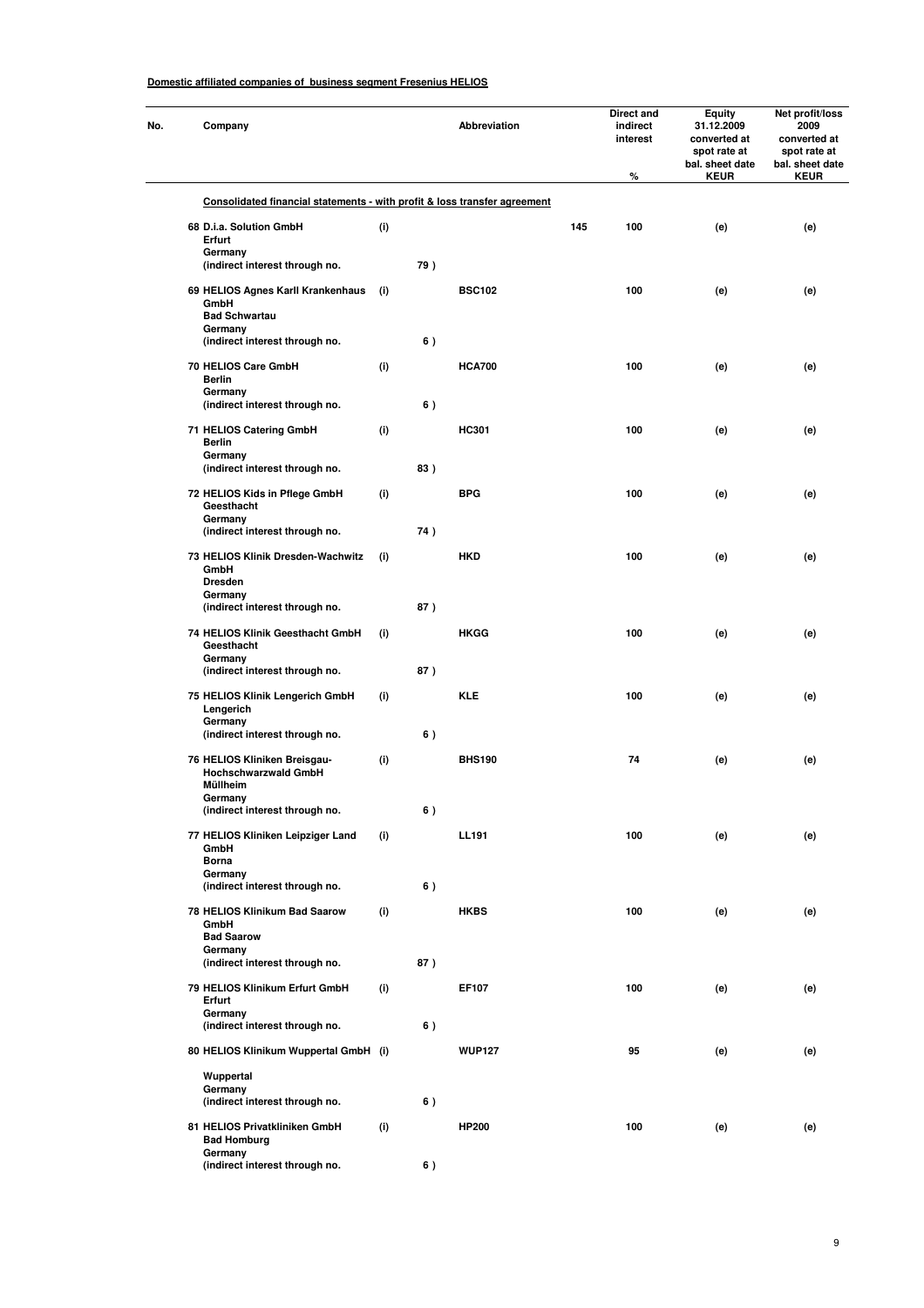| Company                                                                                                                                    |     |      | <b>Abbreviation</b> | Direct and<br>indirect<br>interest<br>% | Equity<br>31.12.2009<br>converted at<br>spot rate at<br>bal. sheet date<br><b>KEUR</b> | Net profit/loss<br>2009<br>converted at<br>spot rate at<br>bal. sheet date<br><b>KEUR</b> |
|--------------------------------------------------------------------------------------------------------------------------------------------|-----|------|---------------------|-----------------------------------------|----------------------------------------------------------------------------------------|-------------------------------------------------------------------------------------------|
| 82 HELIOS Schloßbergklinik<br><b>Oberstaufen GmbH</b><br>Oberstaufen                                                                       | (i) |      | <b>HSO</b>          | 100                                     | (e)                                                                                    | (e)                                                                                       |
| Germany<br>(indirect interest through no.                                                                                                  |     | 87)  |                     |                                         |                                                                                        |                                                                                           |
| 83 HELIOS Service GmbH<br><b>Berlin</b><br>Germany                                                                                         | (i) |      | <b>HS300</b>        | 100                                     | (e)                                                                                    | (e)                                                                                       |
| (indirect interest through no.                                                                                                             |     | 6)   |                     |                                         |                                                                                        |                                                                                           |
| 84 HELIOS Versorgungszentren<br>GmbH<br><b>Berlin</b>                                                                                      | (i) |      | <b>HV600</b>        | 100                                     | (e)                                                                                    | (e)                                                                                       |
| Germany<br>(indirect interest through no.                                                                                                  |     | 6)   |                     |                                         |                                                                                        |                                                                                           |
| 85 HELIOS Versorgungszentrum Bad<br><b>Saarow GmbH</b><br><b>Bad Saarow</b>                                                                | (i) |      | <b>HVZBS</b>        | 100                                     | (e)                                                                                    | (e)                                                                                       |
| Germany<br>(indirect interest through no.                                                                                                  |     | 78)  |                     |                                         |                                                                                        |                                                                                           |
| 86 HELIOS Vogtland-Klinikum Plauen (i)<br>GmbH<br>Plauen                                                                                   |     |      | <b>HVKP</b>         | 100                                     | (e)                                                                                    | (e)                                                                                       |
| Germany<br>(indirect interest through no.                                                                                                  |     | 87)  |                     |                                         |                                                                                        |                                                                                           |
| 87 HUMAINE Kliniken GmbH<br>Berlin<br>Germany                                                                                              | (i) |      | <b>HKG</b>          | 100                                     | (e)                                                                                    | (e)                                                                                       |
| (indirect interest through no.                                                                                                             |     | 6)   |                     |                                         |                                                                                        |                                                                                           |
| 88 Poliklinik am HELIOS Klinikum<br><b>Buch GmbH</b><br>Berlin<br>Germany                                                                  | (i) |      | <b>VBLN624</b>      | 100                                     | (e)                                                                                    | (e)                                                                                       |
| (indirect interest through no.                                                                                                             |     | 6)   |                     |                                         |                                                                                        |                                                                                           |
| 89 RTK Betriebsgesellschaft der<br>Krankenhäuser und des<br>Kreisaltenzentrums des Rheingau-<br>Taunus-Kreises mbH<br><b>Bad Berleburg</b> |     |      | <b>RTK GmbH</b>     | 100                                     | (e)                                                                                    | (e)                                                                                       |
| Germany<br>(indirect interest through no.                                                                                                  |     | 142) |                     |                                         |                                                                                        |                                                                                           |
| 90 Senioren- und Pflegeheim Erfurt<br>GmbH<br>Erfurt                                                                                       | (i) |      | <b>GEF707</b>       | 100                                     | (e)                                                                                    | (e)                                                                                       |
| Germany<br>(indirect interest through no.                                                                                                  |     | 70)  |                     |                                         |                                                                                        |                                                                                           |
| 91 St. Josefs-Hospital GmbH<br><b>Bochum</b>                                                                                               | (i) |      | BO106               | 100                                     | (e)                                                                                    | (e)                                                                                       |
| Germany<br>(indirect interest through no.                                                                                                  |     | 6)   |                     |                                         |                                                                                        |                                                                                           |
| 92 WAK Wittgensteiner Akutkliniken<br>"Bad Berleburg" GmbH<br><b>Bad Berleburg</b>                                                         |     |      | <b>WAK</b>          | 100                                     | (e)                                                                                    | (e)                                                                                       |
| Germany<br>(indirect interest through no.                                                                                                  |     | 142) |                     |                                         |                                                                                        |                                                                                           |
| 93 Wittgensteiner Immobilien GmbH<br>Borna<br>Germany                                                                                      |     |      | <b>WI GmbH</b>      | 100                                     | (e)                                                                                    | (e)                                                                                       |
| (indirect interest through no.                                                                                                             |     | 142) |                     |                                         |                                                                                        |                                                                                           |
| Consolidated financial statements - without profit & loss transfer agreement                                                               |     |      |                     |                                         |                                                                                        |                                                                                           |
| 94 ASK Service GmbH<br>Northeim<br>Germany                                                                                                 |     |      |                     | 100                                     | (e)                                                                                    | (e)                                                                                       |
| (indirect interest through no.                                                                                                             |     | 102) |                     |                                         |                                                                                        |                                                                                           |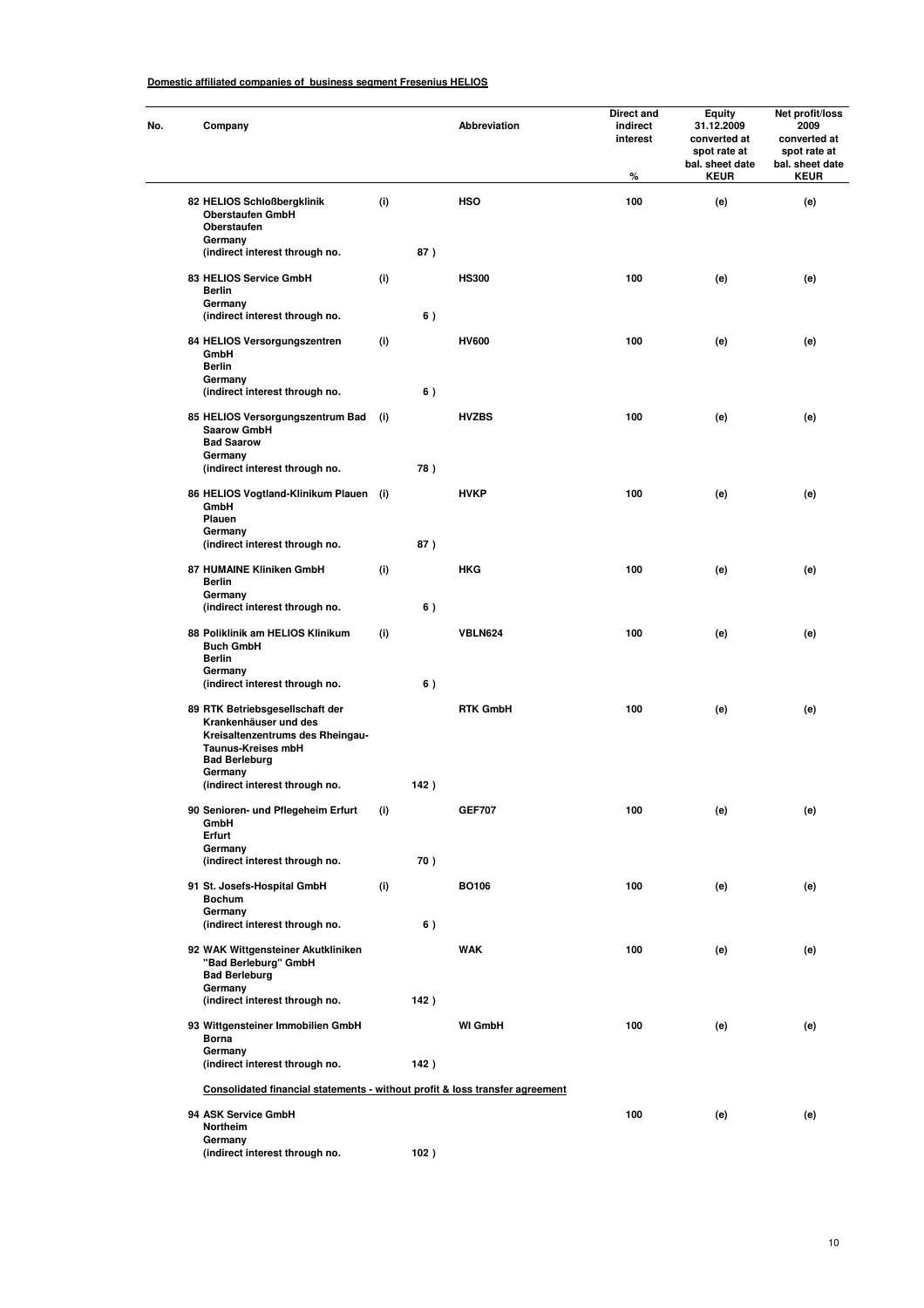| Company                                                                   |      | Abbreviation   |     | Direct and<br>indirect<br>interest<br>% | <b>Equity</b><br>31.12.2009<br>converted at<br>spot rate at<br>bal. sheet date<br><b>KEUR</b> | Net profit/loss<br>2009<br>converted at<br>spot rate at<br>bal. sheet date<br><b>KEUR</b> |
|---------------------------------------------------------------------------|------|----------------|-----|-----------------------------------------|-----------------------------------------------------------------------------------------------|-------------------------------------------------------------------------------------------|
| 95 benissimo gmbh                                                         |      |                | 151 | 100                                     | (e)                                                                                           | (e)                                                                                       |
| <b>Berlin</b><br>Germany                                                  |      |                |     |                                         |                                                                                               |                                                                                           |
| (indirect interest through no.                                            | 6)   |                |     |                                         |                                                                                               |                                                                                           |
| 96 DLK Dienstleistungen für<br>Krankenhäuser GmbH<br>Wuppertal<br>Germany |      | <b>DLK313</b>  |     | 100                                     | (e)                                                                                           | (e)                                                                                       |
| (indirect interest through no.                                            | 80)  |                |     |                                         |                                                                                               |                                                                                           |
| 97 DLS Dienst-Leistungen Siegburg<br>GmbH<br>Siegburg                     |      | <b>DLSG</b>    |     | 100                                     | (e)                                                                                           | (e)                                                                                       |
| Germany<br>(indirect interest through no.                                 | 114) |                |     |                                         |                                                                                               |                                                                                           |
| 98 EvB Catering GmbH                                                      |      | <b>EVBC</b>    |     | 51                                      | (e)                                                                                           | (e)                                                                                       |
| <b>Berlin</b><br>Germany                                                  |      |                |     |                                         |                                                                                               |                                                                                           |
| (indirect interest through no.                                            | 111) |                |     |                                         |                                                                                               |                                                                                           |
| 99 HEDO Service GmbH<br><b>Borna</b>                                      |      | <b>HEDO319</b> |     | 51                                      | (e)                                                                                           | (e)                                                                                       |
| Germany<br>(indirect interest through no.                                 | 6)   |                |     |                                         |                                                                                               |                                                                                           |
| 100 HEDUS Service GmbH<br><b>Bad Berleburg</b>                            |      | <b>B.O.S.</b>  |     | 51                                      | (e)                                                                                           | (e)                                                                                       |
| Germany<br>(indirect interest through no.                                 | 142) |                |     |                                         |                                                                                               |                                                                                           |
| 101 HEGES - HELIOS GEGENBAUER<br>Service GmbH<br>Schwerin                 |      | <b>HHGS</b>    |     | 51                                      | (e)                                                                                           | (e)                                                                                       |
| Germany<br>(indirect interest through no.                                 | 83)  |                |     |                                         |                                                                                               |                                                                                           |
| 102 HELIOS Albert-Schweitzer-Klinik<br><b>Northeim GmbH</b><br>Northeim   |      |                |     | 95                                      | (e)                                                                                           | (e)                                                                                       |
| Germany<br>(indirect interest through no.                                 | 163) |                |     |                                         |                                                                                               |                                                                                           |
| 103 HELIOS Geriatriezentren GmbH<br><b>Berlin</b><br>Germany              |      | <b>HG400</b>   |     | 100                                     | (e)                                                                                           | (e)                                                                                       |
| (indirect interest through no.                                            | 6)   |                |     |                                         |                                                                                               |                                                                                           |
| 104 HELIOS IT Service GmbH<br><b>Berlin</b>                               |      |                | 147 | 100                                     | (e)                                                                                           | (e)                                                                                       |
| Germany<br>(indirect interest through no.                                 | 6)   |                |     |                                         |                                                                                               |                                                                                           |
| 105 HELIOS Klinik Bad Gandersheim<br>GmbH<br><b>Bad Gandersheim</b>       |      |                |     | 94                                      | (e)                                                                                           | (e)                                                                                       |
| Germany<br>(indirect interest through no.                                 | 163) |                |     |                                         |                                                                                               |                                                                                           |
| 106 HELIOS Klinik Lutherstadt Eisleben<br>und Hettstedt GmbH              |      |                |     | 95                                      | (e)                                                                                           | (e)                                                                                       |
| <b>Lutherstadt Eisleben</b><br>Germany                                    |      |                |     |                                         |                                                                                               |                                                                                           |
| (indirect interest through no.                                            | 157) |                |     |                                         |                                                                                               |                                                                                           |
| 107 HELIOS Klinik Oberwald GmbH<br>Grebenhain                             |      | <b>GRE120</b>  |     | 67                                      | (e)                                                                                           | (e)                                                                                       |
| Germany                                                                   |      |                |     |                                         |                                                                                               |                                                                                           |
| (indirect interest through no.                                            | 6)   |                |     |                                         |                                                                                               |                                                                                           |
| 108 HELIOS Klinik Sangerhausen<br>GmbH<br>Sangerhausen                    |      |                |     | 95                                      | (e)                                                                                           | (e)                                                                                       |
| Germany<br>(indirect interest through no.                                 | 157) |                |     |                                         |                                                                                               |                                                                                           |
|                                                                           |      |                |     |                                         |                                                                                               |                                                                                           |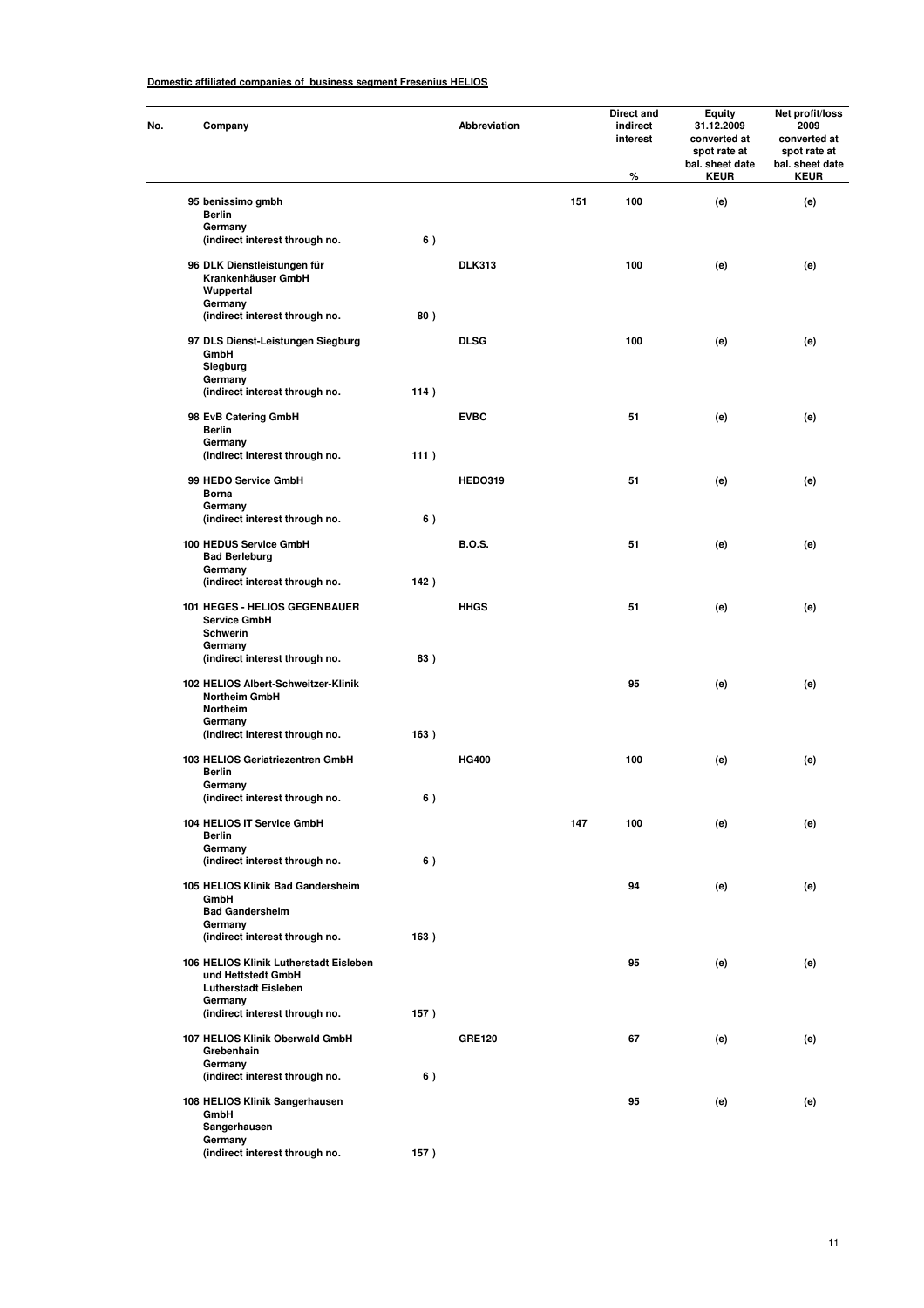| Company                                                            |       | Abbreviation  |     | Direct and<br>indirect<br>interest<br>% | Equity<br>31.12.2009<br>converted at<br>spot rate at<br>bal. sheet date<br><b>KEUR</b> | Net profit/loss<br>2009<br>converted at<br>spot rate at<br>bal. sheet date<br><b>KEUR</b> |
|--------------------------------------------------------------------|-------|---------------|-----|-----------------------------------------|----------------------------------------------------------------------------------------|-------------------------------------------------------------------------------------------|
| 109 HELIOS Kliniken Schwerin GmbH                                  |       | <b>SN129</b>  |     | 95                                      | (e)                                                                                    | (e)                                                                                       |
| Schwerin<br>Germany                                                |       |               |     |                                         |                                                                                        |                                                                                           |
| (indirect interest through no.                                     | 6)    |               |     |                                         |                                                                                        |                                                                                           |
| 110 HELIOS Klinikum Aue GmbH<br>Aue<br>Germany                     |       | AU101         |     | 74                                      | (e)                                                                                    | (e)                                                                                       |
| (indirect interest through no.                                     | 6)    |               |     |                                         |                                                                                        |                                                                                           |
| 111 HELIOS Klinikum Emil von Behring<br>GmbH<br><b>Berlin</b>      |       | <b>BEB130</b> |     | 75                                      | (e)                                                                                    | (e)                                                                                       |
| Germany<br>(indirect interest through no.                          | 6)    |               |     |                                         |                                                                                        |                                                                                           |
| 112 HELIOS Klinikum Krefeld GmbH<br>Krefeld<br>Germany             |       | <b>SKK</b>    |     | 75                                      | (e)                                                                                    | (e)                                                                                       |
| (indirect interest through no.                                     | 6)    |               |     |                                         |                                                                                        |                                                                                           |
| 113 HELIOS Klinikum Schwelm GmbH                                   |       | <b>SWE128</b> |     | 100                                     | (e)                                                                                    | (e)                                                                                       |
| Schwelm<br>Germany<br>(indirect interest through no.               | 6)    |               |     |                                         |                                                                                        |                                                                                           |
| 114 HELIOS Klinikum Siegburg GmbH                                  |       | <b>HKS</b>    |     | 100                                     | (e)                                                                                    | (e)                                                                                       |
| Siegburg                                                           |       |               |     |                                         |                                                                                        |                                                                                           |
| Germany<br>(indirect interest through no.                          | 142)  |               |     |                                         |                                                                                        |                                                                                           |
| 115 HELIOS Management GmbH<br>Berlin                               |       | <b>HM302</b>  |     | 100                                     | (e)                                                                                    | (e)                                                                                       |
| Germany<br>(indirect interest through no.                          | 6)    |               |     |                                         |                                                                                        |                                                                                           |
| 116 HELIOS Mariahilf Klinik Hamburg<br>GmbH<br>Hamburg             |       |               |     | 100                                     | (e)                                                                                    | (e)                                                                                       |
| Germany<br>(indirect interest through no.                          | 6)    |               |     |                                         |                                                                                        |                                                                                           |
| 117 HELIOS Real Estate GmbH<br>Berlin<br>Germany                   |       | <b>HRE315</b> |     | 100                                     | (e)                                                                                    | (e)                                                                                       |
| (indirect interest through no.                                     | $6$ ) |               |     |                                         |                                                                                        |                                                                                           |
| 118 HELIOS Research Center GmbH<br>Berlin<br>Germany               |       | <b>HRC303</b> |     | 76                                      | (e)                                                                                    | (e)                                                                                       |
| (indirect interest through no.                                     | 6)    |               |     |                                         |                                                                                        |                                                                                           |
| 119 HELIOS Seehospital Sahlenburg<br>GmbH<br><b>Bad Berleburg</b>  |       | <b>HSS</b>    |     | 100                                     | (e)                                                                                    | (e)                                                                                       |
| Germany<br>(indirect interest through no.                          | 142)  |               |     |                                         |                                                                                        |                                                                                           |
| 120 HELIOS Service<br>Berlin/Brandenburg GmbH<br>Frankfurt-on-Oder |       | <b>OHL318</b> |     | 51                                      | (e)                                                                                    | (e)                                                                                       |
| Germany<br>(indirect interest through no.                          | 78)   |               |     |                                         |                                                                                        |                                                                                           |
| 121 HELIOS Servicegesellschaft Süd<br>GmbH<br>Müllheim             |       |               | 152 | 51                                      | (e)                                                                                    | (e)                                                                                       |
| Germany<br>(indirect interest through no.                          | 76)   |               |     |                                         |                                                                                        |                                                                                           |
| 122 HELIOS Spital Überlingen GmbH<br>Ueberlingen                   |       | KÜG           |     | 95                                      | (e)                                                                                    | (e)                                                                                       |
| Germany<br>(indirect interest through no.                          | 6)    |               |     |                                         |                                                                                        |                                                                                           |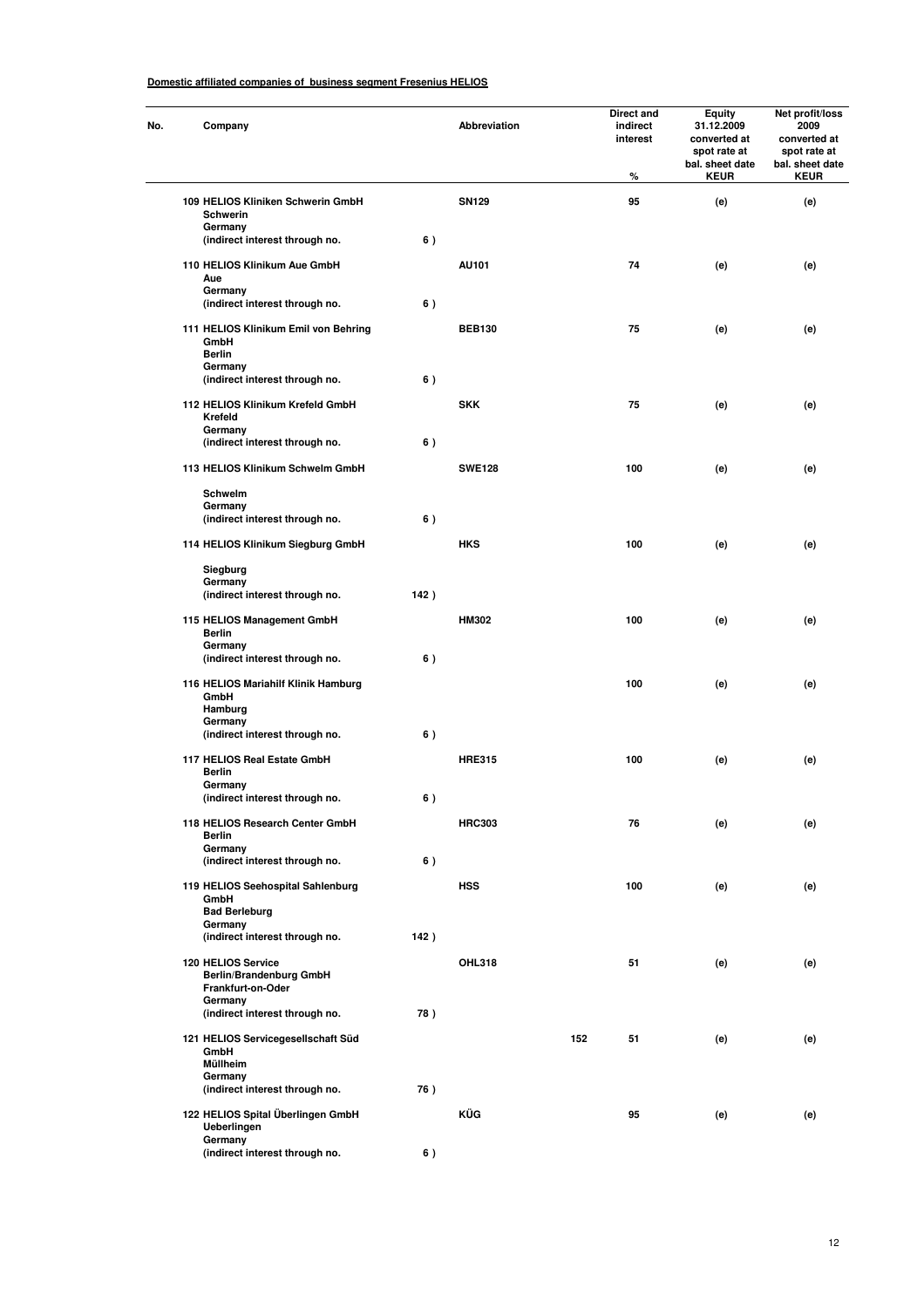| No. | Company                                                                            |      | <b>Abbreviation</b>      |     | Direct and<br>indirect<br>interest<br>% | <b>Equity</b><br>31.12.2009<br>converted at<br>spot rate at<br>bal. sheet date<br><b>KEUR</b> | Net profit/loss<br>2009<br>converted at<br>spot rate at<br>bal. sheet date<br><b>KEUR</b> |
|-----|------------------------------------------------------------------------------------|------|--------------------------|-----|-----------------------------------------|-----------------------------------------------------------------------------------------------|-------------------------------------------------------------------------------------------|
|     | 123 HELIOS Spital Überlingen Service<br>GmbH<br>Ueberlingen                        |      | KÜS                      |     | 100                                     | (e)                                                                                           | (e)                                                                                       |
|     | Germany<br>(indirect interest through no.                                          | 122) |                          |     |                                         |                                                                                               |                                                                                           |
|     | 124 Helios St. Elisabeth Klinik Hünfeld<br>GmbH<br>Hünfeld<br>Germany              |      | <b>HUE126</b>            |     | 74                                      | (e)                                                                                           | (e)                                                                                       |
|     | (indirect interest through no.                                                     | 6)   |                          |     |                                         |                                                                                               |                                                                                           |
|     | 125 HELIOS St. Elisabeth Klinik<br><b>Oberhausen GmbH</b><br>Oberhausen<br>Germany |      | EKO                      |     | 100                                     | (e)                                                                                           | (e)                                                                                       |
|     | (indirect interest through no.                                                     | 6)   |                          |     |                                         |                                                                                               |                                                                                           |
|     | 126 HELIOS Süd Catering GmbH<br>Müllheim<br>Germany                                |      | SKÜ                      |     | 100                                     | (e)                                                                                           | (e)                                                                                       |
|     | (indirect interest through no.                                                     | 76)  |                          |     |                                         |                                                                                               |                                                                                           |
|     | 127 HELIOSteriLog GmbH<br>Müllheim                                                 |      |                          | 150 | 51                                      | (e)                                                                                           | (e)                                                                                       |
|     | Germany<br>(indirect interest through no.                                          | 76)  |                          |     |                                         |                                                                                               |                                                                                           |
|     | 128 Hotel Allgäuer Tor GmbH<br><b>Bad Grönenbach</b>                               |      | <b>Allgäuer Tor GmbH</b> |     | 100                                     | (e)                                                                                           | (e)                                                                                       |
|     | Germany<br>(indirect interest through no.                                          | 142) |                          |     |                                         |                                                                                               |                                                                                           |
|     | 129 KGD Klinik-Gebäude-Dienste<br>GmbH<br>Krefeld                                  |      | <b>KGD</b>               |     | 51                                      | (e)                                                                                           | (e)                                                                                       |
|     | Germany<br>(indirect interest through no.                                          | 112) |                          |     |                                         |                                                                                               |                                                                                           |
|     | 130 KKD Klinik-Küchen-Dienste GmbH                                                 |      | <b>KKD</b>               |     | 51                                      | (e)                                                                                           | (e)                                                                                       |
|     | Krefeld                                                                            |      |                          |     |                                         |                                                                                               |                                                                                           |
|     | Germany<br>(indirect interest through no.                                          | 112) |                          |     |                                         |                                                                                               |                                                                                           |
|     | 131 Klinik Siegburg Service GmbH<br>Siegburg<br>Germany                            |      |                          |     | 51                                      | (e)                                                                                           | (e)                                                                                       |
|     | (indirect interest through no.                                                     | 114) |                          |     |                                         |                                                                                               |                                                                                           |
|     | 132 Klinikum Erfurt Bewachungs<br><b>Service GmbH</b><br>Erfurt                    |      | <b>KEB331</b>            |     | 100                                     | (e)                                                                                           | (e)                                                                                       |
|     | Germany<br>(indirect interest through no.                                          | 83)  |                          |     |                                         |                                                                                               |                                                                                           |
|     | 133 Klinikum Erfurt Catering GmbH<br>Erfurt                                        |      | <b>KEC333</b>            |     | 100                                     | (e)                                                                                           | (e)                                                                                       |
|     | Germany<br>(indirect interest through no.                                          | 71)  |                          |     |                                         |                                                                                               |                                                                                           |
|     | 134 Kreiskrankenhaus Gotha/Ohrdruf<br>GmbH<br>Gotha                                |      | GTH108                   |     | 51                                      | (e)                                                                                           | (e)                                                                                       |
|     | Germany<br>(indirect interest through no.                                          | 6)   |                          |     |                                         |                                                                                               |                                                                                           |
|     | 135 KTT Krankenhaus Technik<br>Thüringen GmbH<br>Erfurt                            |      | KTT310                   |     | 100                                     | (e)                                                                                           | (e)                                                                                       |
|     | Germany<br>(indirect interest through no.                                          | 83)  |                          |     |                                         |                                                                                               |                                                                                           |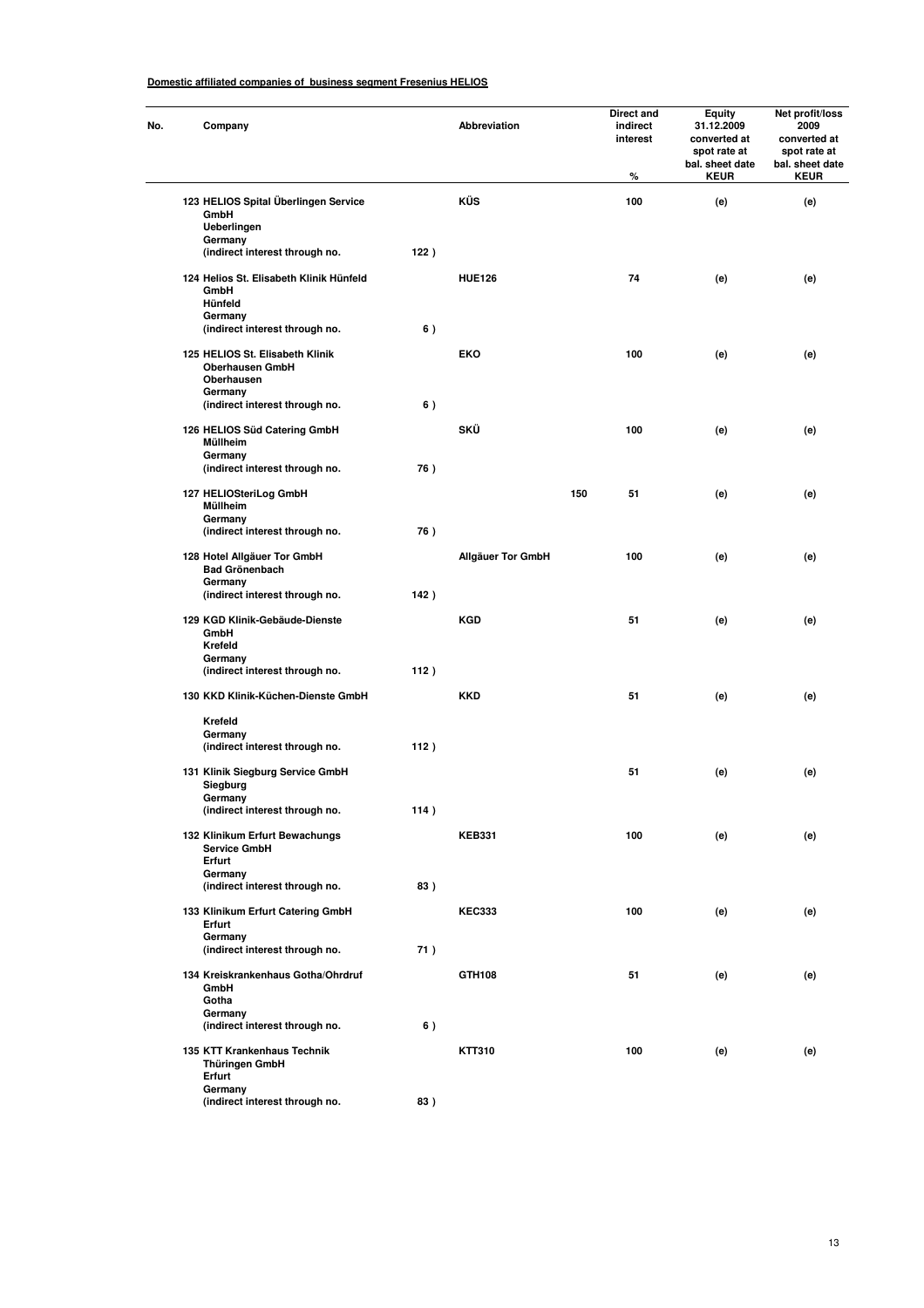| Company                                                                                                                |      | <b>Abbreviation</b> |     | Direct and<br>indirect<br>interest<br>% | <b>Equity</b><br>31.12.2009<br>converted at<br>spot rate at<br>bal. sheet date<br><b>KEUR</b> | Net profit/loss<br>2009<br>converted at<br>spot rate at<br>bal. sheet date<br><b>KEUR</b> |
|------------------------------------------------------------------------------------------------------------------------|------|---------------------|-----|-----------------------------------------|-----------------------------------------------------------------------------------------------|-------------------------------------------------------------------------------------------|
| 136 Medizinisches<br>Versorgungszentrum am HELIOS<br>Klinikum Emil von Behring GmbH<br>Berlin<br>Germany               |      | <b>VBEB630</b>      |     | 100                                     | (e)                                                                                           | (e)                                                                                       |
| (indirect interest through no.                                                                                         | 111) |                     |     |                                         |                                                                                               |                                                                                           |
| 137 OWS Orthopädische Werkstatt<br>GmbH<br><b>Berlin</b><br>Germany                                                    |      | HB II               |     | 100                                     | (e)                                                                                           | (e)                                                                                       |
| (indirect interest through no.                                                                                         | 111) |                     |     |                                         |                                                                                               |                                                                                           |
| 138 Sozialpädiatrisches Zentrum am<br><b>HELIOS Klinikum Aue gGmbH</b><br>Aue                                          |      | <b>GAU701</b>       |     | 74                                      | (e)                                                                                           | (e)                                                                                       |
| Germany<br>(indirect interest through no.                                                                              | 110) |                     |     |                                         |                                                                                               |                                                                                           |
| 139 TMK Berlin-Buch GmbH i.L.<br><b>Berlin</b>                                                                         |      | <b>TMK306</b>       |     | 51                                      | (e)                                                                                           | (e)                                                                                       |
| Germany<br>(indirect interest through no.                                                                              | 6)   |                     |     |                                         |                                                                                               |                                                                                           |
| 140 WCS - Wittgensteiner Catering<br>Service GmbH<br><b>Bad Berleburg</b>                                              |      |                     | 149 | 100                                     | (e)                                                                                           | (e)                                                                                       |
| Germany<br>(indirect interest through no.                                                                              | 142) |                     |     |                                         |                                                                                               |                                                                                           |
| 141 Wittgensteiner Dienstleistungs<br>GmbH<br><b>Bad Berleburg</b>                                                     |      | <b>WDG</b>          |     | 100                                     | (e)                                                                                           | (e)                                                                                       |
| Germany<br>(indirect interest through no.                                                                              | 142) |                     |     |                                         |                                                                                               |                                                                                           |
| 142 Wittgensteiner Kliniken GmbH<br><b>Berlin</b>                                                                      |      | <b>WKA</b>          |     | 100                                     | (e)                                                                                           | (e)                                                                                       |
| Germany<br>(indirect interest through no.                                                                              | 5)   |                     |     |                                         |                                                                                               |                                                                                           |
| 143 Zentrum für Gefäßerkrankungen<br>GmbH i.L.<br>Grebenhain                                                           |      | <b>PGRE220</b>      |     | 100                                     | (e)                                                                                           | (e)                                                                                       |
| Germany<br>(indirect interest through no.                                                                              | 107) |                     |     |                                         |                                                                                               |                                                                                           |
| Not consolidated financial statements - with profit & loss transfer agreement                                          |      |                     |     |                                         |                                                                                               |                                                                                           |
| 144 HELIOS Pflege Dresden GmbH<br><b>Dresden</b><br>Germany                                                            |      | <b>HKPD</b>         |     | 100                                     | 25 (j)                                                                                        | 1 (j)                                                                                     |
| (indirect interest through no.                                                                                         | 73)  |                     |     |                                         |                                                                                               |                                                                                           |
| Not consolidated financial statements - without profit & loss transfer agreement                                       |      |                     |     |                                         |                                                                                               |                                                                                           |
| 145 Capisko GmbH<br><b>Berlin</b>                                                                                      |      | <b>CAP309</b>       |     | 100                                     | 22                                                                                            | 0                                                                                         |
| Germany<br>(indirect interest through no.                                                                              | 6)   |                     |     |                                         |                                                                                               |                                                                                           |
| 146 Clean Serv GmbH i.L.<br>Wuppertal                                                                                  |      | <b>CLS312</b>       |     | 51                                      | 58 (j)                                                                                        | -2 (j)                                                                                    |
| Germany<br>(indirect interest through no.                                                                              | 80)  |                     |     |                                         |                                                                                               |                                                                                           |
| 147 CT-Zentrum für kardiologisch-<br>radiologische Diagnostik Bonn /<br>Rhein-Sieg / Euskirchen GmbH &<br>Co. KG i. L. |      | <b>CT KG</b>        |     | 100                                     | (a)                                                                                           | (a)                                                                                       |
| Siegburg<br>Germany<br>(indirect interest through no.                                                                  | 114) |                     |     |                                         |                                                                                               |                                                                                           |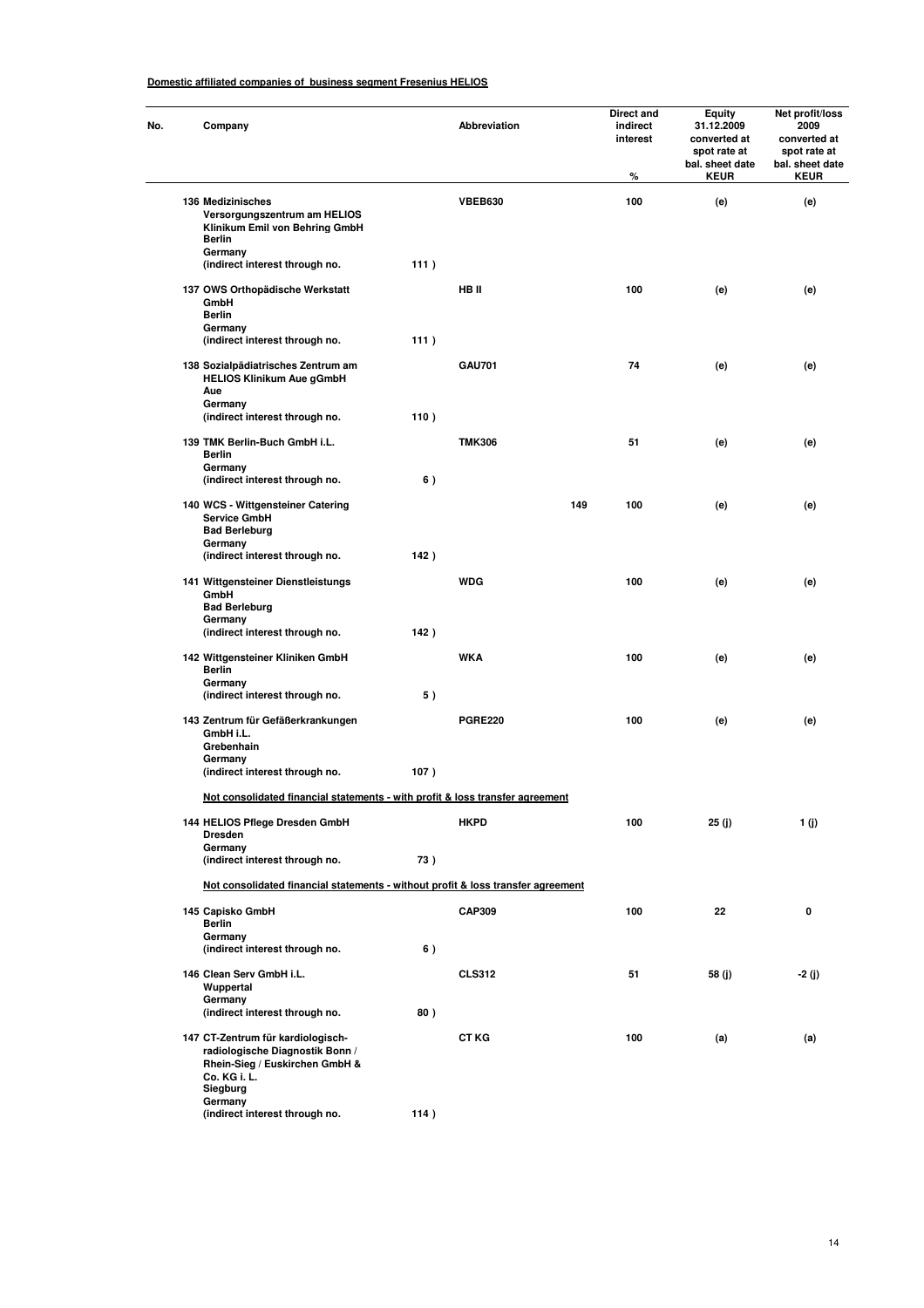| No. | Company                                                                                                           |              | Abbreviation       |     | Direct and<br>indirect<br>interest<br>% | <b>Equity</b><br>31.12.2009<br>converted at<br>spot rate at<br>bal. sheet date<br><b>KEUR</b> | Net profit/loss<br>2009<br>converted at<br>spot rate at<br>bal. sheet date<br><b>KEUR</b> |
|-----|-------------------------------------------------------------------------------------------------------------------|--------------|--------------------|-----|-----------------------------------------|-----------------------------------------------------------------------------------------------|-------------------------------------------------------------------------------------------|
|     | 148 FP Anlagenverwaltungs- und<br>Vermietungsgesellschaft mbH<br><b>Bad Berleburg</b>                             |              | <b>FPAV</b>        |     | 100                                     | 24                                                                                            | -1                                                                                        |
|     | Germany<br>(indirect interest through no.                                                                         | 142)         |                    |     |                                         |                                                                                               |                                                                                           |
|     | 149 HELIOS Alpha II GmbH<br><b>Berlin</b>                                                                         |              | HA II              |     | 100                                     | 23                                                                                            | 0                                                                                         |
|     | Germany<br>(indirect interest through no.                                                                         | 6)           |                    |     |                                         |                                                                                               |                                                                                           |
|     | 150 HELIOS Medizinisches<br>Versorgungszentrum in Bad<br><b>Berleburg GmbH</b><br><b>Bad Berleburg</b><br>Germany |              |                    | 148 | 100                                     | 20 (j)                                                                                        | 0 (j)                                                                                     |
|     | (indirect interest through no.                                                                                    | 6)           |                    |     |                                         |                                                                                               |                                                                                           |
|     | 151 HELIOS Omega GmbH<br><b>Berlin</b><br>Germany<br>(indirect interest through no.                               | 6)           | HO                 |     | 100                                     | 23                                                                                            | -1                                                                                        |
|     | 152 HELIOS William Harvey Klinik Bad<br><b>Nauheim GmbH</b><br><b>Bad Nauheim</b>                                 |              |                    | 146 | 100                                     | 25                                                                                            | 0                                                                                         |
|     | Germany<br>(indirect interest through no.                                                                         | 6)           |                    |     |                                         |                                                                                               |                                                                                           |
|     | 153 HELIOS Ypsilon GmbH<br><b>Berlin</b>                                                                          |              |                    | 123 | 100                                     | 25                                                                                            | 0                                                                                         |
|     | Germany<br>(indirect interest through no.                                                                         | 6)           |                    |     |                                         |                                                                                               |                                                                                           |
|     | 154 hospitalia consult gmbh i.L.<br>Oberursel<br>Germany                                                          |              | hoc                |     | 100                                     | 30                                                                                            | -8                                                                                        |
|     | (indirect interest through no.                                                                                    | 142)         |                    |     |                                         |                                                                                               |                                                                                           |
|     | 155 Institut für neurologisch-<br>neurochirurgische<br>Rehabilitationsforschung gGmbH<br>i.L.                     |              | <b>AN-Institut</b> |     | 100                                     | 24                                                                                            | -1                                                                                        |
|     | Magdeburg<br>Germany                                                                                              |              |                    |     |                                         |                                                                                               |                                                                                           |
|     | (indirect interest through no.                                                                                    | 142)         |                    |     |                                         |                                                                                               |                                                                                           |
|     | 156 Klinikum Erfurt Reinigungs Service<br>GmbH i.L.<br>Erfurt                                                     |              | <b>KER334</b>      |     | 100                                     | 18 (j)                                                                                        | 1 (j)                                                                                     |
|     | Germany<br>(indirect interest through no.                                                                         | 83)          |                    |     |                                         |                                                                                               |                                                                                           |
|     | 157 Krankenhaus-Holding GmbH<br>Mansfeld-Südharz<br>Sangerhausen<br>Germany                                       |              |                    |     | 100                                     | 22                                                                                            | $-1$                                                                                      |
|     | (indirect interest through no.                                                                                    | 6)           |                    |     |                                         |                                                                                               |                                                                                           |
|     | 158 L + P Berlin-Buch GmbH<br>Berlin<br>Germany                                                                   |              | LuP305             |     | 100                                     | 17                                                                                            | 3                                                                                         |
|     | (indirect interest through no.                                                                                    | 6)           |                    |     |                                         |                                                                                               |                                                                                           |
|     | 159 Medizinisches<br>Versorgungszentrum in Bad<br><b>Berleburg GbR</b><br><b>Bad Berleburg</b>                    |              | <b>MVZ BLB</b>     |     | 100                                     | $-426$                                                                                        | -31                                                                                       |
|     | Germany<br>(indirect interest through no.                                                                         | $142 + 92$ ) |                    |     |                                         |                                                                                               |                                                                                           |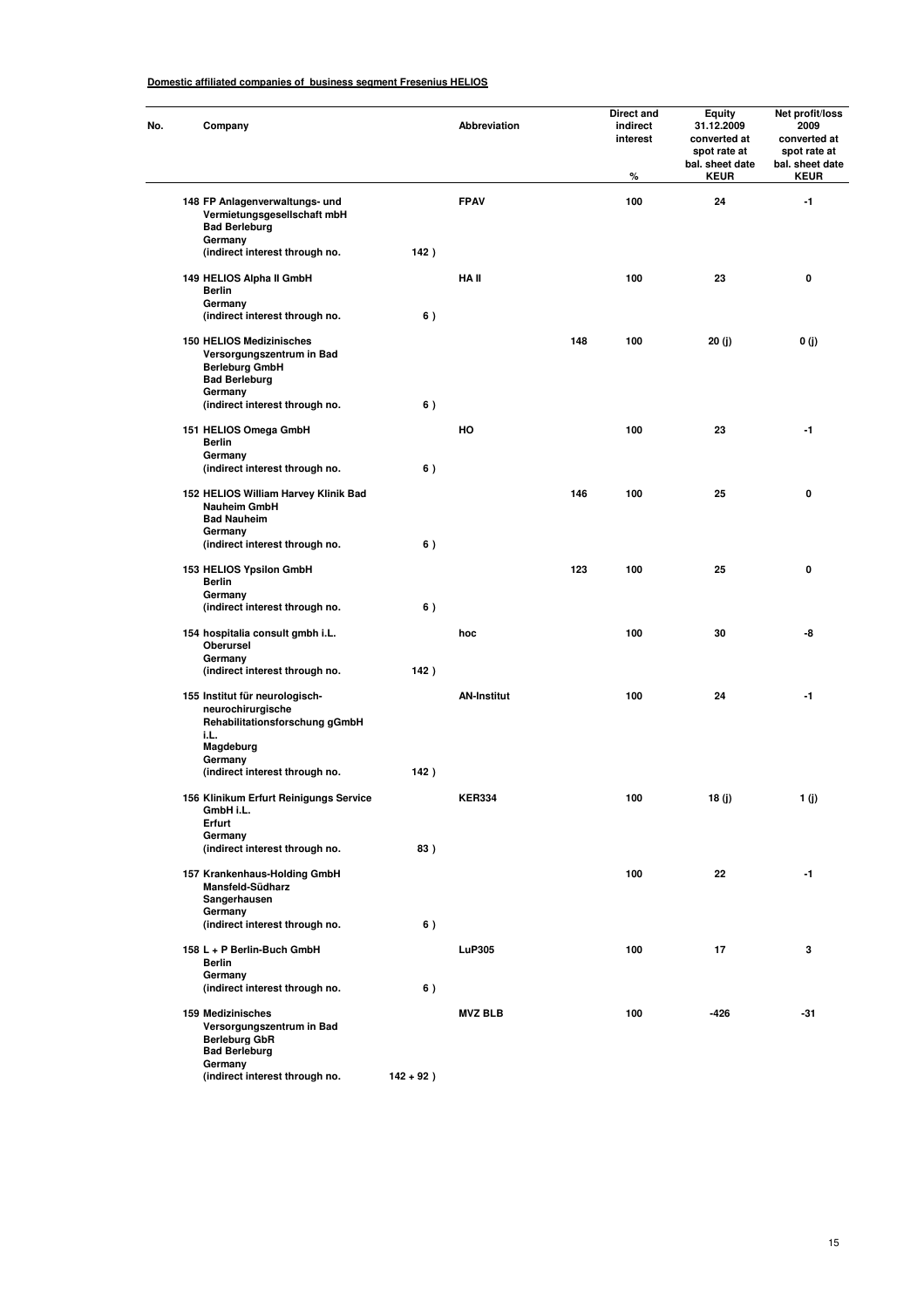| No. | Company                                                                                                                                        |      | <b>Abbreviation</b> | Direct and<br>indirect<br>interest<br>% | Equity<br>31.12.2009<br>converted at<br>spot rate at<br>bal. sheet date<br><b>KEUR</b> | Net profit/loss<br>2009<br>converted at<br>spot rate at<br>bal. sheet date<br><b>KEUR</b> |
|-----|------------------------------------------------------------------------------------------------------------------------------------------------|------|---------------------|-----------------------------------------|----------------------------------------------------------------------------------------|-------------------------------------------------------------------------------------------|
|     | 160 MRT-Zentrum für kardiologisch-<br>radiologische Diagnostik Bonn /<br>Rhein-Sieg / Euskirchen GmbH &<br>Co. KG i. L.<br>Siegburg<br>Germany |      | <b>MRT KG</b>       | 100                                     | (a)                                                                                    | (a)                                                                                       |
|     | (indirect interest through no.                                                                                                                 | 114) |                     |                                         |                                                                                        |                                                                                           |
|     | 161 Neurologische Klinik Bad Homburg<br>GmbH i.L.<br><b>Bad Berleburg</b><br>Germany                                                           |      | Neurol. Klinik      | 100                                     | 2128(j)                                                                                | 85(j)                                                                                     |
|     | (indirect interest through no.                                                                                                                 | 142) |                     |                                         |                                                                                        |                                                                                           |
|     | 162 Reinigungsgesellschaft Oberwald<br>mbH i.L.<br>Grebenhain<br>Germany                                                                       |      | <b>ROW311</b>       | 100                                     | 184 (j)                                                                                | 73(j)                                                                                     |
|     | (indirect interest through no.                                                                                                                 | 107) |                     |                                         |                                                                                        |                                                                                           |
|     | 163 Rhume-Leine-Gande-Klinikum<br>GmbH<br>Northeim<br>Germany                                                                                  |      |                     | 100                                     | 62 (j)                                                                                 | -498 (j)                                                                                  |
|     | (indirect interest through no.                                                                                                                 | 6)   |                     |                                         |                                                                                        |                                                                                           |
|     | 164 Service- und Gebäudemanagement<br>Vogtland-Klinikum Plauen GmbH                                                                            |      | <b>SGVKP</b>        | 51                                      | 19(j)                                                                                  | -1 (j)                                                                                    |
|     | Plauen<br>Germany<br>(indirect interest through no.                                                                                            | 86)  |                     |                                         |                                                                                        |                                                                                           |
|     | 165 Stiftung IQM Initiative<br>Qualitätsmedizin gGmbH<br><b>Berlin</b><br>Germany                                                              |      |                     | 100                                     | (a)                                                                                    | (a)                                                                                       |
|     | (indirect interest through no.                                                                                                                 | 6)   |                     |                                         |                                                                                        |                                                                                           |
|     | 166 WKA Wittgensteiner Service<br>GmbH i.L.<br><b>Bad Berleburg</b>                                                                            |      | <b>WKA Service</b>  | 100                                     | $-351(j)$                                                                              | $-110(j)$                                                                                 |
|     | Germany<br>(indirect interest through no.                                                                                                      | 142) |                     |                                         |                                                                                        |                                                                                           |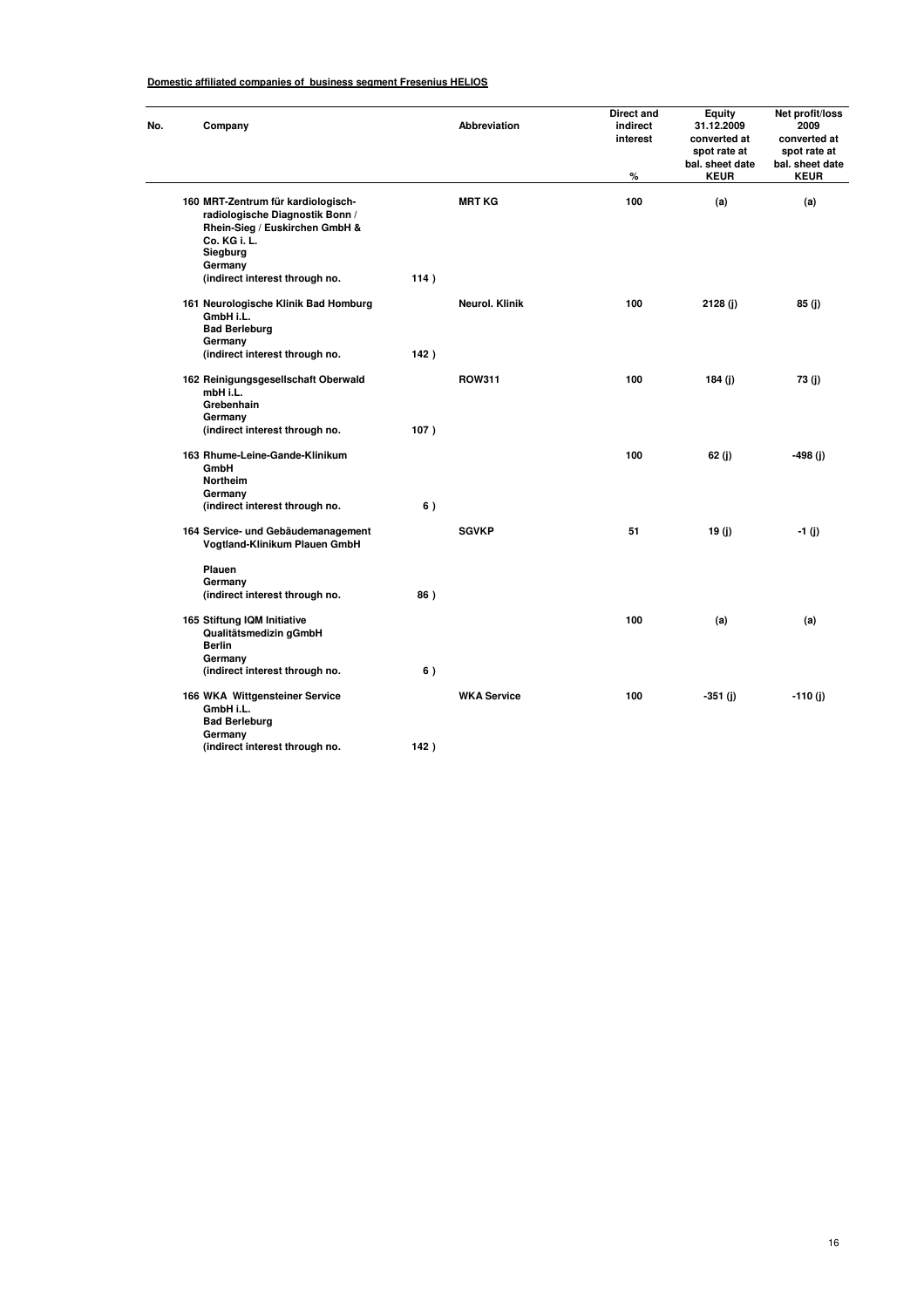| No. | Company                                                                      | <b>Abbreviation</b> | <b>Direct and</b><br>indirect<br>interest | <b>Equity</b><br>31.12.2009<br>converted at<br>spot rate at<br>bal. sheet date | Net profit/loss<br>2009<br>converted at<br>spot rate at<br>bal. sheet date |
|-----|------------------------------------------------------------------------------|---------------------|-------------------------------------------|--------------------------------------------------------------------------------|----------------------------------------------------------------------------|
|     |                                                                              |                     | %                                         | <b>KEUR</b>                                                                    | <b>KEUR</b>                                                                |
|     | Consolidated financial statements - without profit & loss transfer agreement |                     |                                           |                                                                                |                                                                            |
|     | 167 VAMED AG<br>Vienna                                                       | <b>VAMED</b>        | 77                                        | 46.584                                                                         | 10.374                                                                     |
|     | <b>Austria</b>                                                               |                     |                                           |                                                                                |                                                                            |
|     | (indirect interest through no.                                               | 5)                  |                                           |                                                                                |                                                                            |
|     | 168 Fresenius Finance (Jersey) Limited                                       |                     | 100                                       | 0                                                                              | 0                                                                          |
|     | Jersey                                                                       |                     |                                           |                                                                                |                                                                            |
|     | (indirect interest through no.                                               | 170)                |                                           |                                                                                |                                                                            |
|     | 169 Fresenius Finance I, SA<br>Luxembourg                                    |                     | 100                                       | 50                                                                             | 0                                                                          |
|     | Luxembourg                                                                   |                     |                                           |                                                                                |                                                                            |
|     | 170 Fresenius Finance B.V.                                                   |                     | 100                                       | $-11.561$                                                                      | 1.592                                                                      |
|     | 's - Hertogenbosch                                                           |                     |                                           |                                                                                |                                                                            |
|     | <b>Netherlands</b>                                                           |                     |                                           |                                                                                |                                                                            |
|     | 171 Fresenius Biotech North America                                          |                     | 100                                       | 204                                                                            | 39                                                                         |
|     | Inc.                                                                         |                     |                                           |                                                                                |                                                                            |
|     | Lexington<br><b>USA</b>                                                      |                     |                                           |                                                                                |                                                                            |
|     | (indirect interest through no.                                               | 2)                  |                                           |                                                                                |                                                                            |
|     | 172 Fresenius US Finance I, Inc.                                             |                     | 100                                       | 320                                                                            | 192                                                                        |
|     | <b>Delaware</b>                                                              |                     |                                           |                                                                                |                                                                            |
|     | <b>USA</b>                                                                   |                     |                                           |                                                                                |                                                                            |
|     | 173 Fresenius US Finance II, Inc.                                            |                     | 100                                       | 223                                                                            | 117                                                                        |
|     | <b>Delaware</b>                                                              |                     |                                           |                                                                                |                                                                            |
|     | <b>USA</b>                                                                   |                     |                                           |                                                                                |                                                                            |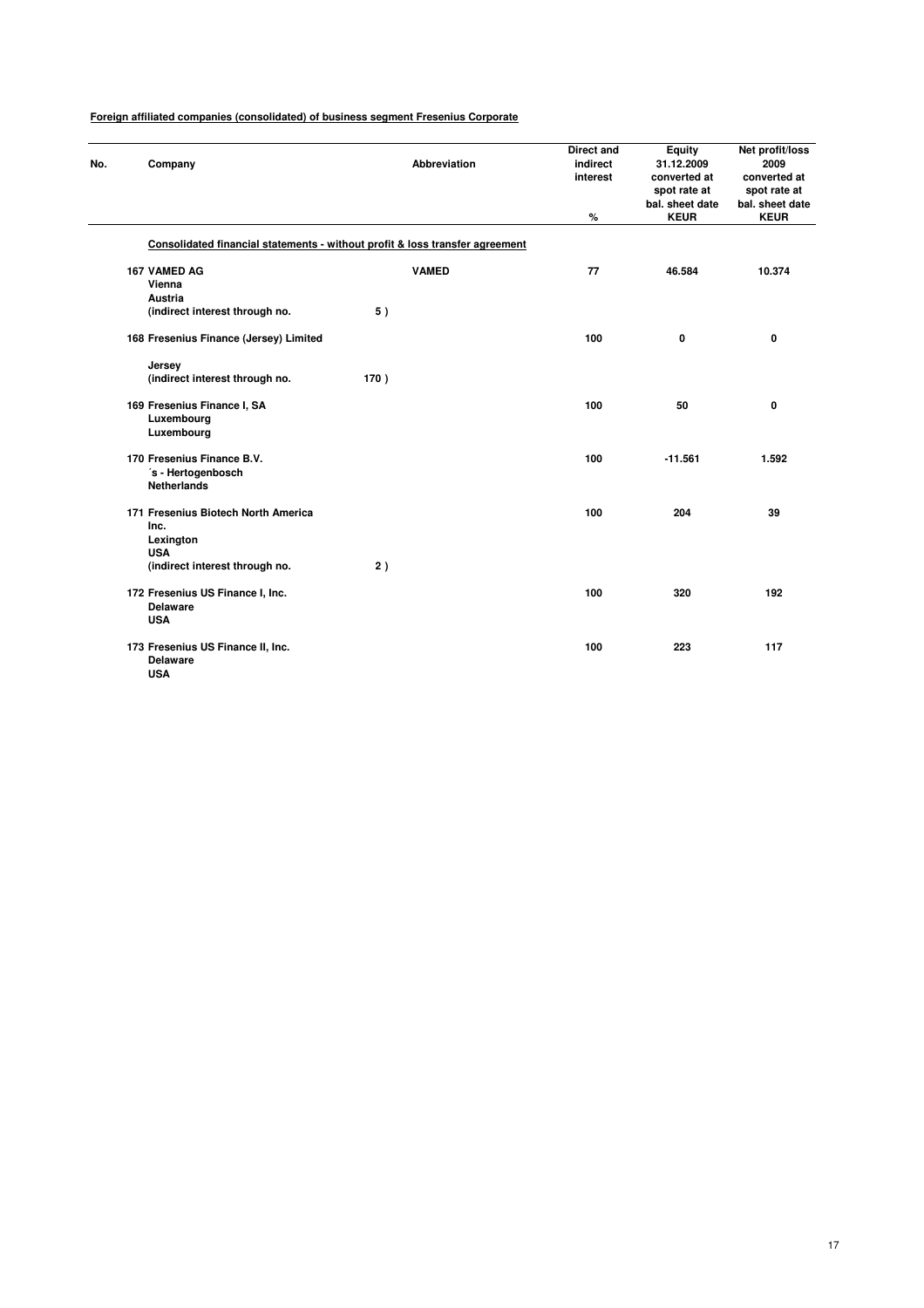| No. | Company                                                                                                                                                                                       |      | Abbreviation                  | Direct and<br>indirect<br>interest<br>% | <b>Equity</b><br>31.12.2009<br>converted at<br>spot rate at<br>bal. sheet date<br><b>KEUR</b> | Net profit/loss<br>2009<br>converted at<br>spot rate at<br>bal. sheet date<br><b>KEUR</b> |
|-----|-----------------------------------------------------------------------------------------------------------------------------------------------------------------------------------------------|------|-------------------------------|-----------------------------------------|-----------------------------------------------------------------------------------------------|-------------------------------------------------------------------------------------------|
|     | Consolidated financial statements - without profit & loss transfer agreement                                                                                                                  |      |                               |                                         |                                                                                               |                                                                                           |
|     |                                                                                                                                                                                               |      |                               |                                         |                                                                                               |                                                                                           |
|     | 174 Fresenius Medical Care Argentina<br>S.A.                                                                                                                                                  |      | <b>FMC Argentina</b>          | 100                                     | 50.590                                                                                        | 7.540                                                                                     |
|     | <b>Buenos Aires</b>                                                                                                                                                                           |      |                               |                                         |                                                                                               |                                                                                           |
|     | Argentina<br>(indirect interest through no.                                                                                                                                                   | 20)  |                               |                                         |                                                                                               |                                                                                           |
|     |                                                                                                                                                                                               |      |                               |                                         |                                                                                               |                                                                                           |
|     | 175 Artistic Healthcare Seating Pty.<br>Limited<br>Australia                                                                                                                                  |      | <b>Artistic</b>               | 100                                     | 1.324                                                                                         | 239                                                                                       |
|     | (indirect interest through no.                                                                                                                                                                | 178) |                               |                                         |                                                                                               |                                                                                           |
|     | 176 Artistic Manufacturing Pty. Ltd<br>Australia                                                                                                                                              |      | <b>Artistic Manufacturing</b> | 100                                     | -713                                                                                          | 0                                                                                         |
|     | (indirect interest through no.                                                                                                                                                                | 175) |                               |                                         |                                                                                               |                                                                                           |
|     | 177 Fresenius Medical Care Australia<br>Pty. Ltd.                                                                                                                                             |      | <b>FMC Australia</b>          | 100                                     | 20.343                                                                                        | -156                                                                                      |
|     | Sydney<br>Australia                                                                                                                                                                           |      |                               |                                         |                                                                                               |                                                                                           |
|     | (indirect interest through no.                                                                                                                                                                | 12)  |                               |                                         |                                                                                               |                                                                                           |
|     | 178 Fresenius Medical Care South Asia<br>Pacific Pty. Ltd.                                                                                                                                    |      | <b>FMC South AP</b>           | 100                                     | 2.099                                                                                         | $-102$                                                                                    |
|     | Australia                                                                                                                                                                                     |      |                               |                                         |                                                                                               |                                                                                           |
|     | (indirect interest through no.                                                                                                                                                                | 20)  |                               |                                         |                                                                                               |                                                                                           |
|     | 179 Neomedics Pty Ltd.<br>Sydney<br>Australia                                                                                                                                                 |      | <b>Neomedics</b>              | 100                                     | 791                                                                                           | 237                                                                                       |
|     | (indirect interest through no.                                                                                                                                                                | 177) |                               |                                         |                                                                                               |                                                                                           |
|     | 180 Biotech Systems Krems GmbH<br>Krems an der Donau                                                                                                                                          |      | <b>Biotec Systems Krems</b>   | 100                                     | 414                                                                                           | 215                                                                                       |
|     | Austria<br>(indirect interest through no.                                                                                                                                                     | 21)  |                               |                                         |                                                                                               |                                                                                           |
|     |                                                                                                                                                                                               |      |                               |                                         |                                                                                               |                                                                                           |
|     | 181 Fresenius Medical Care Austria<br>GmbH<br>Vienna                                                                                                                                          |      | <b>FMC Austria GmbH</b>       | 100                                     | 2.213                                                                                         | 572                                                                                       |
|     | Austria                                                                                                                                                                                       |      |                               |                                         |                                                                                               |                                                                                           |
|     | (indirect interest through no.                                                                                                                                                                | 20)  |                               |                                         |                                                                                               |                                                                                           |
|     | 182 Fresenius Medical Care<br>Nephrologica GmbH<br>Vienna                                                                                                                                     |      | <b>FME Nephrologica</b>       | 100                                     | 2                                                                                             |                                                                                           |
|     | Austria                                                                                                                                                                                       |      |                               |                                         |                                                                                               |                                                                                           |
|     | (indirect interest through no.                                                                                                                                                                | 20)  |                               |                                         |                                                                                               |                                                                                           |
|     | 183 Fresenius Medical Care Belgium<br>N.V                                                                                                                                                     |      | <b>FMC Belgium</b>            | 100                                     | 7.210                                                                                         | 2.878                                                                                     |
|     | Antwerp                                                                                                                                                                                       |      |                               |                                         |                                                                                               |                                                                                           |
|     | Belgium<br>(indirect interest through no.                                                                                                                                                     | 20)  |                               |                                         |                                                                                               |                                                                                           |
|     | 184 Fresenius Medical Care BH d.o.o.                                                                                                                                                          |      | "Fresenius Medical Care       | 100                                     | 2.180                                                                                         | $-10$                                                                                     |
|     | Sarajevo<br>Sarajevo<br><b>Bosnia and Herzegovina</b>                                                                                                                                         |      | BH" d.o.o. Sarajevo           |                                         |                                                                                               |                                                                                           |
|     | (indirect interest through no.                                                                                                                                                                | 21)  |                               |                                         |                                                                                               |                                                                                           |
|     | 185 Fresenius Medical Care Centar za<br>dializu specijalna bolnica za<br>pruzanje usluge dijalize za<br>pacijente sa dijagnozom<br>poremecaja rada bubrega u<br>termalnjoj fazi bolesti Samac |      | FMC Centar za dijalizu        | 100                                     | 1                                                                                             | 122                                                                                       |
|     | Samac<br>Bosnia and Herzegovina                                                                                                                                                               |      |                               |                                         |                                                                                               |                                                                                           |
|     | (indirect interest through no.                                                                                                                                                                | 186) |                               |                                         |                                                                                               |                                                                                           |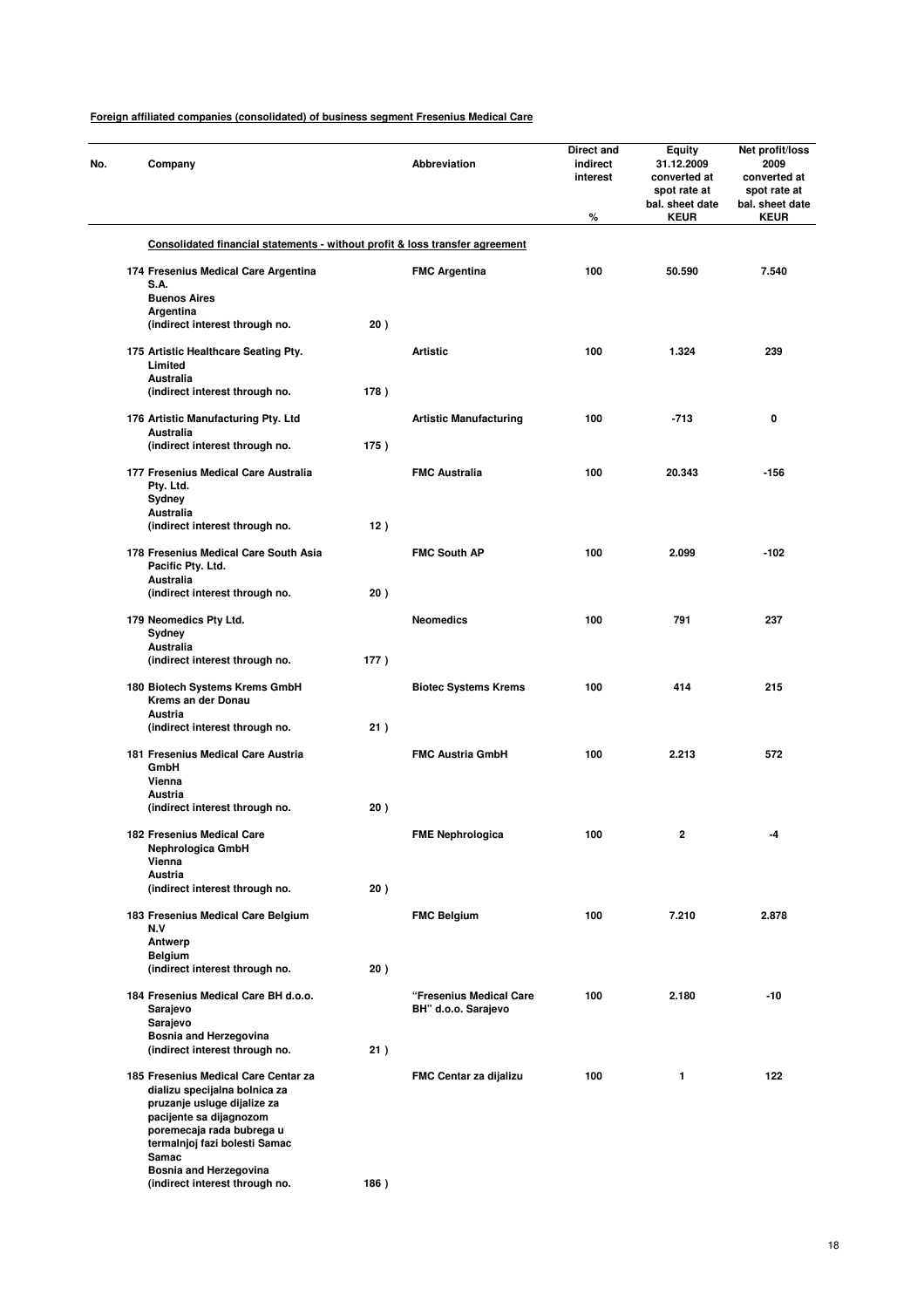| No. | Company                                                                                        |      | <b>Abbreviation</b>                                              | Direct and<br>indirect<br>interest<br>$\%$ | Equity<br>31.12.2009<br>converted at<br>spot rate at<br>bal. sheet date<br><b>KEUR</b> | Net profit/loss<br>2009<br>converted at<br>spot rate at<br>bal. sheet date<br><b>KEUR</b> |
|-----|------------------------------------------------------------------------------------------------|------|------------------------------------------------------------------|--------------------------------------------|----------------------------------------------------------------------------------------|-------------------------------------------------------------------------------------------|
|     | 186 Fresenius Medical Care dijalizna<br>njega d.o.o. Banja Luka                                |      | <b>FMC Dijalizna</b>                                             | 100                                        | 959                                                                                    | -458                                                                                      |
|     | Banja Luka<br><b>Bosnia and Herzegovina</b><br>(indirect interest through no.                  | 184) |                                                                  |                                            |                                                                                        |                                                                                           |
|     | 187 Dialinvest Servicos e Participacoes<br>Ltda.<br>São Paulo                                  |      | <b>Dialinvest</b>                                                | 100                                        | 10.462                                                                                 | 17                                                                                        |
|     | <b>Brazil</b><br>(indirect interest through no.                                                | 278) |                                                                  |                                            |                                                                                        |                                                                                           |
|     | 188 Fresenius Medical Care Ltda.<br>Rio de Janeiro<br><b>Brazil</b>                            |      | <b>FMC Brazil</b>                                                | 100                                        | 58.058                                                                                 | 15.079                                                                                    |
|     | (indirect interest through no.                                                                 | 20)  |                                                                  |                                            |                                                                                        |                                                                                           |
|     | 189 Distributeur D'Equipements<br>Medicaux Haemotec, Inc.<br>Toronto/Ontario<br>Canada         |      | <b>Distributeur</b><br><b>D'Equipements Medicaux</b><br>Haemotec | 100                                        | (f)                                                                                    | (f)                                                                                       |
|     | (indirect interest through no.                                                                 | 190) |                                                                  |                                            |                                                                                        |                                                                                           |
|     | 190 Fresenius Medical Care Canada,<br>Inc.<br>Toronto/Ontario                                  |      | <b>FMC Brent</b>                                                 | 100                                        | (f)                                                                                    | (f)                                                                                       |
|     | Canada<br>(indirect interest through no.                                                       | 642) |                                                                  |                                            |                                                                                        |                                                                                           |
|     | 191 Centro de Dialisis Alfa-Dial Ltda.<br>Santiago de Chile                                    |      | <b>Alfa-Dial</b>                                                 | 70                                         | 84                                                                                     | 75                                                                                        |
|     | <b>Chile</b><br>(indirect interest through no.                                                 | 213) |                                                                  |                                            |                                                                                        |                                                                                           |
|     | 192 Centro de Dialisis Dr. Hernan<br><b>Aguirre Limitada</b><br>Santiago de Chile<br>Chile     |      | Centro de Dialisis Aguirre                                       | 100                                        | 296                                                                                    | 96                                                                                        |
|     | (indirect interest through no.                                                                 | 213) |                                                                  |                                            |                                                                                        |                                                                                           |
|     | 193 Centro de Dialisis Instituto Integral<br>Especialidades Medicas Ltda.<br>Santiago de Chile |      | <b>CdDIIEM</b>                                                   | 70                                         | 446                                                                                    | 352                                                                                       |
|     | Chile<br>(indirect interest through no.                                                        | 213) |                                                                  |                                            |                                                                                        |                                                                                           |
|     | 194 Centro de Dialisis Renca Ltda.<br>Santiago de Chile<br>Chile                               |      | Renca                                                            | 70                                         | 193                                                                                    | 118                                                                                       |
|     | (indirect interest through no.                                                                 | 213) |                                                                  |                                            |                                                                                        |                                                                                           |
|     | 195 Centro de Diálisis Salvador<br>Limitada<br>Santiago de Chile                               |      | <b>Salvador</b>                                                  | 100                                        | 57                                                                                     | 45                                                                                        |
|     | Chile<br>(indirect interest through no.                                                        | 213) |                                                                  |                                            |                                                                                        |                                                                                           |
|     | 196 Centro de Saint Joseph Ltda.<br>Santiago de Chile                                          |      | Saint Joseph                                                     | 70                                         | 304                                                                                    | 186                                                                                       |
|     | Chile<br>(indirect interest through no.                                                        | 213) |                                                                  |                                            |                                                                                        |                                                                                           |
|     | 197 Centro de Salud Nueva Bilbao S.A.                                                          |      | <b>CdSNB</b>                                                     | 70                                         | 69                                                                                     | 58                                                                                        |
|     | Santiago de Chile<br>Chile                                                                     |      |                                                                  |                                            |                                                                                        |                                                                                           |
|     | (indirect interest through no.                                                                 | 213) |                                                                  |                                            |                                                                                        |                                                                                           |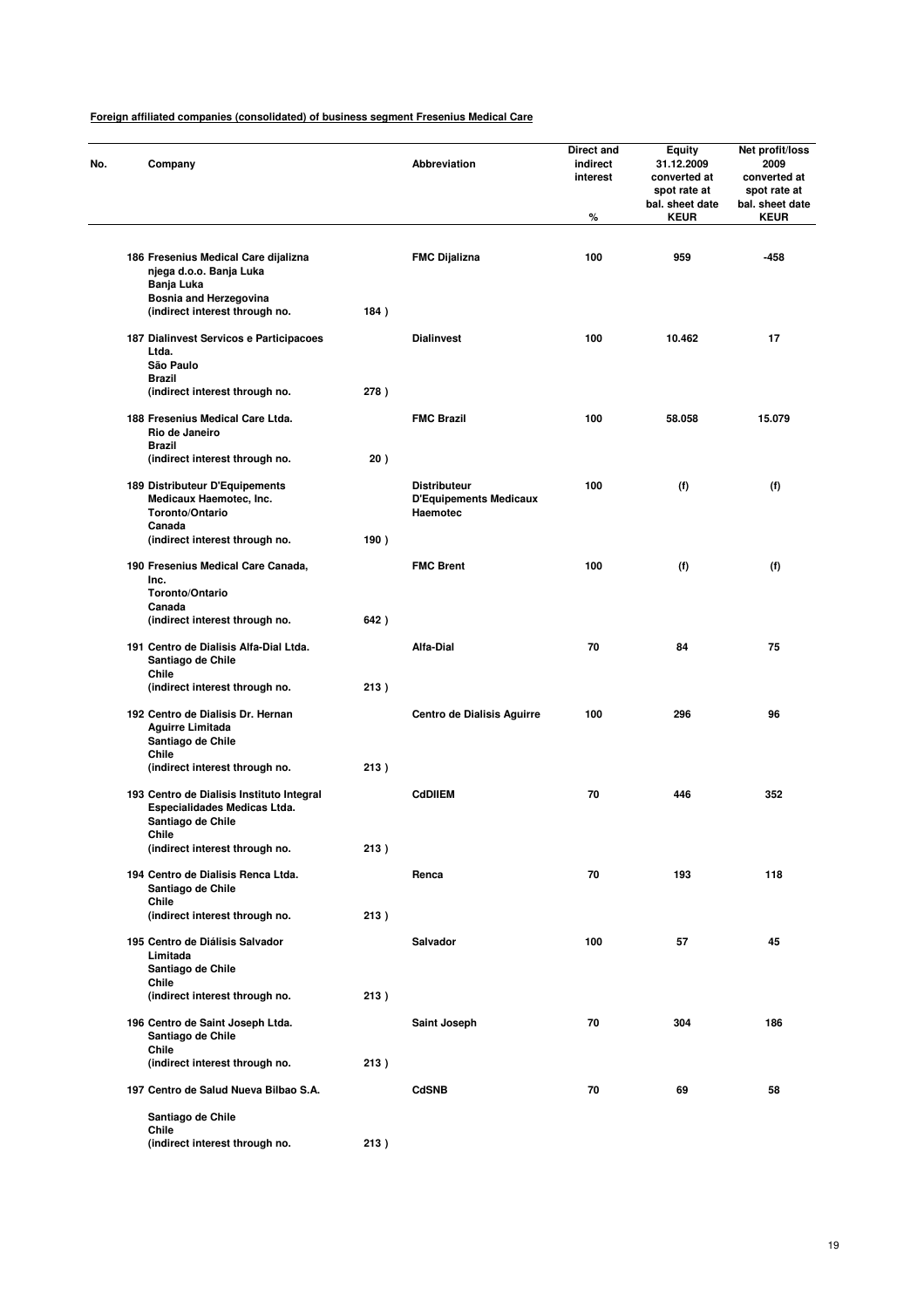| No. | Company                                                                                  |      | Abbreviation                | Direct and<br>indirect<br>interest<br>℅ | <b>Equity</b><br>31.12.2009<br>converted at<br>spot rate at<br>bal. sheet date<br><b>KEUR</b> | Net profit/loss<br>2009<br>converted at<br>spot rate at<br>bal. sheet date<br><b>KEUR</b> |
|-----|------------------------------------------------------------------------------------------|------|-----------------------------|-----------------------------------------|-----------------------------------------------------------------------------------------------|-------------------------------------------------------------------------------------------|
|     | 198 Centro de Tratamiento de Dialisis<br>Biodal Ltda.<br>Santiago de Chile               |      | <b>Biodal</b>               | 70                                      | 139                                                                                           | 81                                                                                        |
|     | Chile<br>(indirect interest through no.                                                  | 213) |                             |                                         |                                                                                               |                                                                                           |
|     | 199 Centro Dialisis Buin Ltda.<br>Santiago de Chile<br>Chile                             |      | Buin                        | 70                                      | 99                                                                                            | 49                                                                                        |
|     | (indirect interest through no.                                                           | 213) |                             |                                         |                                                                                               |                                                                                           |
|     | 200 Centro Medico y de Dialisis Cordial<br>Ltda.<br>Santiago de Chile<br>Chile           |      | <b>Dialisis Cordial</b>     | 70                                      | 61                                                                                            | 13                                                                                        |
|     | (indirect interest through no.                                                           | 213) |                             |                                         |                                                                                               |                                                                                           |
|     | 201 Centro Medico y de Dialisis El<br>Bosque Ltda.<br>Santiago de Chile                  |      | El Bosque                   | 70                                      | 133                                                                                           | 91                                                                                        |
|     | Chile<br>(indirect interest through no.                                                  | 213) |                             |                                         |                                                                                               |                                                                                           |
|     | 202 Centro Medico y de Dialisis Los<br>Tres Nefrologos Ltda.<br>Chile                    |      | <b>DLTN</b>                 | 70                                      | 115                                                                                           | 66                                                                                        |
|     | (indirect interest through no.                                                           | 213) |                             |                                         |                                                                                               |                                                                                           |
|     | 203 Centro Medico y de Dialisis<br>O'Higgins Ltda.<br>Santiago de Chile<br>Chile         |      | O'Higgins                   | 70                                      | 179                                                                                           | 132                                                                                       |
|     | (indirect interest through no.                                                           | 213) |                             |                                         |                                                                                               |                                                                                           |
|     | 204 Centro Medico y de Dialisis San<br>Andres Ltda.<br>Santiago de Chile<br><b>Chile</b> |      | <b>San Andres</b>           | 70                                      | 165                                                                                           | 104                                                                                       |
|     | (indirect interest through no.                                                           | 213) |                             |                                         |                                                                                               |                                                                                           |
|     | 205 Centro Medico y de Dialisis San<br>Gabriel Ltda.<br>Santiago de Chile                |      | <b>Dialisis San Gabriel</b> | 70                                      | 337                                                                                           | 231                                                                                       |
|     | Chile<br>(indirect interest through no.                                                  | 213) |                             |                                         |                                                                                               |                                                                                           |
|     | 206 Centro Medico y de Dialisis Sur<br>Ltda.<br>Santiago de Chile                        |      | <b>Dialisis Sur</b>         | 70                                      | 180                                                                                           | 107                                                                                       |
|     | Chile<br>(indirect interest through no.                                                  | 213) |                             |                                         |                                                                                               |                                                                                           |
|     | 207 Centro Medico y de Dialisis<br>Veinticinco Ltda.<br>Santiago de Chile                |      | Veinticinco                 | 70                                      | 106                                                                                           | 87                                                                                        |
|     | Chile<br>(indirect interest through no.                                                  | 213) |                             |                                         |                                                                                               |                                                                                           |
|     | 208 Dialisis 300 S.A.                                                                    |      | Dialisis 300                | 70                                      | 81                                                                                            | 47                                                                                        |
|     | Chile<br>(indirect interest through no.                                                  | 213) |                             |                                         |                                                                                               |                                                                                           |
|     | 209 Dialisis Ltda.<br>Santiago de Chile                                                  |      | Dialisis Ltda.              | 100                                     | -16                                                                                           | 11                                                                                        |
|     | Chile<br>(indirect interest through no.                                                  | 213) |                             |                                         |                                                                                               |                                                                                           |
|     | 210 Fresenius Medical Care Chile S.A.<br>Santiago de Chile                               |      | <b>FMC CHILE S.A.</b>       | 100                                     | 11.453                                                                                        | -4                                                                                        |
|     | Chile<br>(indirect interest through no.                                                  | 20)  |                             |                                         |                                                                                               |                                                                                           |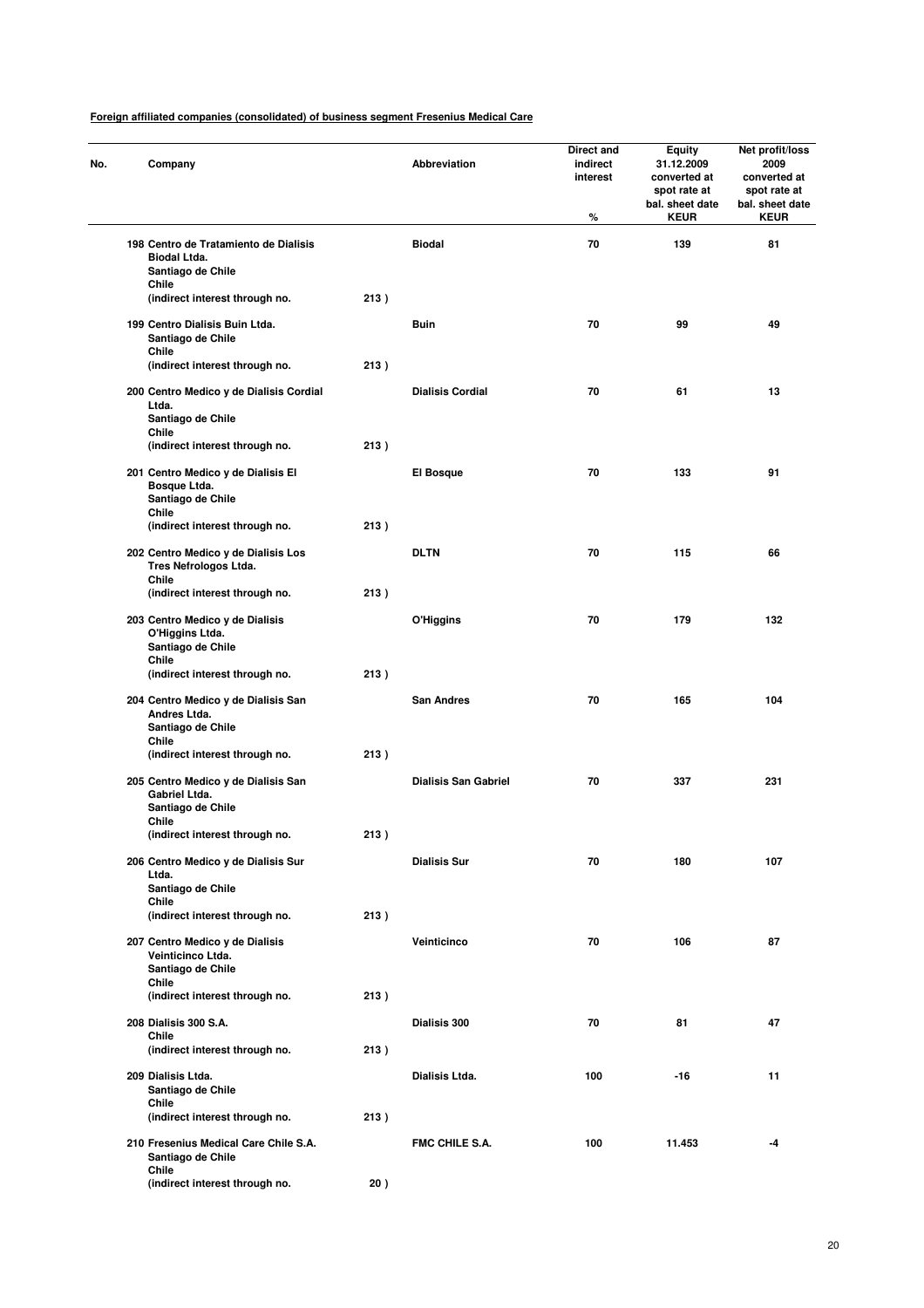| No. | Company                                                                                                                  |      | Abbreviation               | <b>Direct and</b><br>indirect<br>interest<br>% | Equity<br>31.12.2009<br>converted at<br>spot rate at<br>bal. sheet date<br><b>KEUR</b> | Net profit/loss<br>2009<br>converted at<br>spot rate at<br>bal. sheet date<br><b>KEUR</b> |
|-----|--------------------------------------------------------------------------------------------------------------------------|------|----------------------------|------------------------------------------------|----------------------------------------------------------------------------------------|-------------------------------------------------------------------------------------------|
|     |                                                                                                                          |      |                            |                                                |                                                                                        |                                                                                           |
|     | 211 Fresenius Medical Care Service<br>Chile Ltda.<br>Santiago de Chile                                                   |      | <b>Service</b>             | 70                                             | $-21$                                                                                  | 11                                                                                        |
|     | Chile<br>(indirect interest through no.                                                                                  | 213) |                            |                                                |                                                                                        |                                                                                           |
|     | 212 Instituto Nacional de Diálisis y<br>Diagnóstico S.A.<br>Santiago de Chile<br>Chile<br>(indirect interest through no. | 213) | <b>INDD</b>                | 100                                            | -232                                                                                   | -28                                                                                       |
|     | 213 Nephrocare Chile S.A.<br>Santiago de Chile                                                                           |      | <b>Nephrocare Chile</b>    | 100                                            | 12.294                                                                                 | $-686$                                                                                    |
|     | Chile<br>(indirect interest through no.                                                                                  | 210) |                            |                                                |                                                                                        |                                                                                           |
|     | 214 Pentafarma S.A.<br>Santiago de Chile<br>Chile                                                                        |      | Pentafarma                 | 100                                            | 3.056                                                                                  | 582                                                                                       |
|     | (indirect interest through no.                                                                                           | 20)  |                            |                                                |                                                                                        |                                                                                           |
|     | 215 Serprodialisis Limitada<br>La Serena<br>Chile                                                                        |      | <b>Serprodialisis</b>      | 100                                            | 885                                                                                    | 162                                                                                       |
|     | (indirect interest through no.                                                                                           | 213) |                            |                                                |                                                                                        |                                                                                           |
|     | 216 Fresenius Medical Care (Jiangsu)<br>Co. Ltd.<br>Changshu<br>China                                                    |      | <b>FME-Jiangsu</b>         | 100                                            | 7.427                                                                                  | $-1.202$                                                                                  |
|     | (indirect interest through no.                                                                                           | 240) |                            |                                                |                                                                                        |                                                                                           |
|     | 217 Fresenius Medical Care (Shanghai)<br>Co., Ltd.<br>Shanghai<br>China                                                  |      | <b>FCH</b>                 | 100                                            | 23.012                                                                                 | 8.270                                                                                     |
|     | (indirect interest through no.                                                                                           | 12)  |                            |                                                |                                                                                        |                                                                                           |
|     | 218 Shanghai Ren Ji NMC<br>Hemodialysis Center Co., Ltd.<br>Shanghai<br>China                                            |      | <b>NMC Shanghai</b>        | 64                                             | 382                                                                                    | $-280$                                                                                    |
|     | (indirect interest through no.                                                                                           | 710) |                            |                                                |                                                                                        |                                                                                           |
|     | 219 Fresenius Medical Care Andina<br><b>S.A.S.</b><br><b>Bogota</b>                                                      |      | Andina                     | 100                                            | 34                                                                                     | 0                                                                                         |
|     | Colombia                                                                                                                 |      |                            |                                                |                                                                                        |                                                                                           |
|     | (indirect interest through no.                                                                                           | 220) |                            |                                                |                                                                                        |                                                                                           |
|     | 220 Fresenius Medical Care Colombia<br><b>S.A.</b><br><b>Bogota</b>                                                      |      | <b>FMC Colombia</b>        | 100                                            | 76.117                                                                                 | 7.853                                                                                     |
|     | Colombia<br>(indirect interest through no.                                                                               | 20)  |                            |                                                |                                                                                        |                                                                                           |
|     | <b>221 Fundacion Fresenius</b><br><b>Bogota</b>                                                                          |      | <b>Fundacion Fresenius</b> | 100                                            | 0                                                                                      | 53                                                                                        |
|     | Colombia<br>(indirect interest through no.                                                                               | 220) |                            |                                                |                                                                                        |                                                                                           |
|     | 222 Fresenius Medical Care - DS, s.r.o.                                                                                  |      | <b>FMC-DS</b>              | 100                                            | 11.946                                                                                 | 3.551                                                                                     |
|     | Prague<br><b>Czech Republic</b>                                                                                          |      |                            |                                                |                                                                                        |                                                                                           |
|     | (indirect interest through no.                                                                                           | 20)  |                            |                                                |                                                                                        |                                                                                           |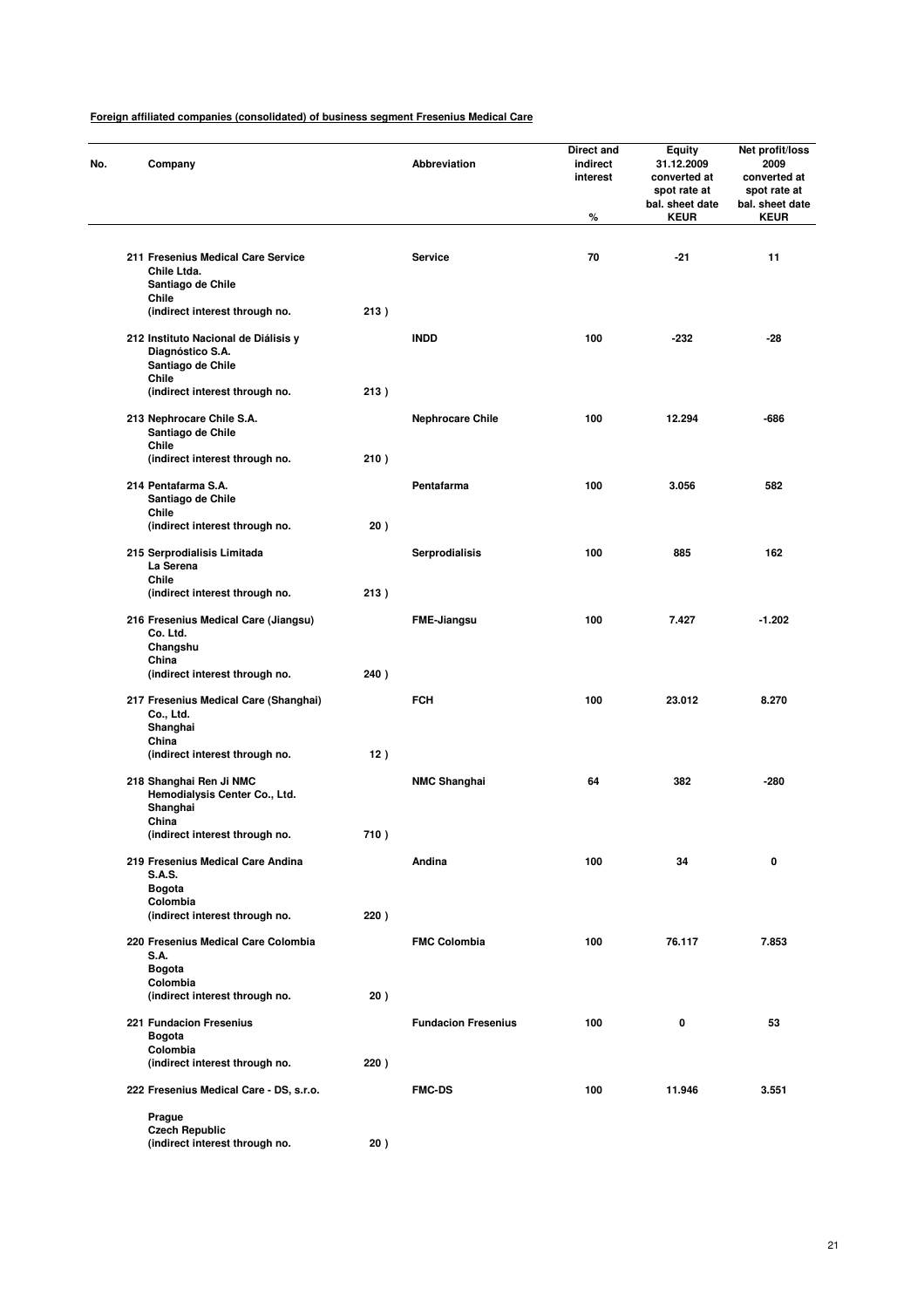| Company                                                                             |      | Abbreviation             | <b>Direct and</b><br>indirect<br>interest<br>% | Equity<br>31.12.2009<br>converted at<br>spot rate at<br>bal. sheet date<br><b>KEUR</b> | Net profit/loss<br>2009<br>converted at<br>spot rate at<br>bal. sheet date<br><b>KEUR</b> |
|-------------------------------------------------------------------------------------|------|--------------------------|------------------------------------------------|----------------------------------------------------------------------------------------|-------------------------------------------------------------------------------------------|
| 223 Fresenius Medical Care Ceska<br>republica spol. s.r.o.<br>Prague                |      | <b>FMC CR</b>            | 100                                            | 20.364                                                                                 | 5.487                                                                                     |
| <b>Czech Republic</b><br>(indirect interest through no.                             | 20)  |                          |                                                |                                                                                        |                                                                                           |
| 224 Fresenius Medical Care Danmark<br>A/S<br>Albertslund                            |      | <b>FMC Danmark</b>       | 100                                            | 2.528                                                                                  | 487                                                                                       |
| <b>Denmark</b><br>(indirect interest through no.                                    | 20)  |                          |                                                |                                                                                        |                                                                                           |
| 225 OÜ Fresenius Medical Care Estonia<br>Tartu<br>Estonia                           |      | Estonia                  | 100                                            | 184                                                                                    | $-176$                                                                                    |
| (indirect interest through no.<br>226 Fresenius Medical Care Suomi Oy               | 20)  | <b>FMC Suomi</b>         | 100                                            | 4.155                                                                                  | 716                                                                                       |
| Helsinki<br><b>Finland</b>                                                          |      |                          |                                                |                                                                                        |                                                                                           |
| (indirect interest through no.                                                      | 20)  |                          |                                                |                                                                                        |                                                                                           |
| 227 Centre de Rein Artificiel de Tassin<br><b>S.A.S.</b><br>Tassin<br><b>France</b> |      | <b>CRAT</b>              | 100                                            | 2.027                                                                                  | $-2.085$                                                                                  |
| (indirect interest through no.                                                      | 232) |                          |                                                |                                                                                        |                                                                                           |
| 228 Centre Néphrologique D'Occitanie<br>S.A.S<br><b>Muret</b>                       |      | <b>CNO</b>               | 100                                            | 3.426                                                                                  | 439                                                                                       |
| <b>France</b><br>(indirect interest through no.                                     | 232) |                          |                                                |                                                                                        |                                                                                           |
| <b>229 CHLM S.A.S</b><br><b>Montpellier</b><br>France                               |      | <b>CHLM</b>              | 100                                            | 6.959                                                                                  | 1.647                                                                                     |
| (indirect interest through no.                                                      | 232) |                          |                                                |                                                                                        |                                                                                           |
| 230 Dialsambre SAS<br>Maubeuge<br><b>France</b>                                     |      | <b>Dialsambre</b>        | 100                                            | $-13$                                                                                  | $-185$                                                                                    |
| (indirect interest through no.                                                      | 232) |                          |                                                |                                                                                        |                                                                                           |
| 231 Fresenius Medical Care France<br>S.A.S<br><b>Fresnes</b>                        |      | <b>FMC France</b>        | 100                                            | 13.004                                                                                 | 2.159                                                                                     |
| France<br>(indirect interest through no.                                            | 232) |                          |                                                |                                                                                        |                                                                                           |
| 232 Fresenius Medical Care Groupe<br>France S.A.S<br><b>Fresnes</b>                 |      | <b>FMC Groupe France</b> | 100                                            | 82.739                                                                                 | 23.482                                                                                    |
| France<br>(indirect interest through no.                                            | 20)  |                          |                                                |                                                                                        |                                                                                           |
| 233 Fresenius Medical Care SMAD<br>S.A.S                                            |      | <b>FMC SMAD</b>          | 100                                            | 33.734                                                                                 | 8.661                                                                                     |
| Savigny<br>France<br>(indirect interest through no.                                 | 232) |                          |                                                |                                                                                        |                                                                                           |
| 234 Immodial SCI<br>Maubeuge                                                        |      | Immodial                 | 100                                            | 1.925                                                                                  | 110                                                                                       |
| France<br>(indirect interest through no.                                            | 232) |                          |                                                |                                                                                        |                                                                                           |
| 235 Nephrocare Ile de France SAS<br><b>Fresnes</b>                                  |      | Nephrocare ile de France | 100                                            | 22.572                                                                                 | 1.533                                                                                     |
| France<br>(indirect interest through no.                                            | 232) |                          |                                                |                                                                                        |                                                                                           |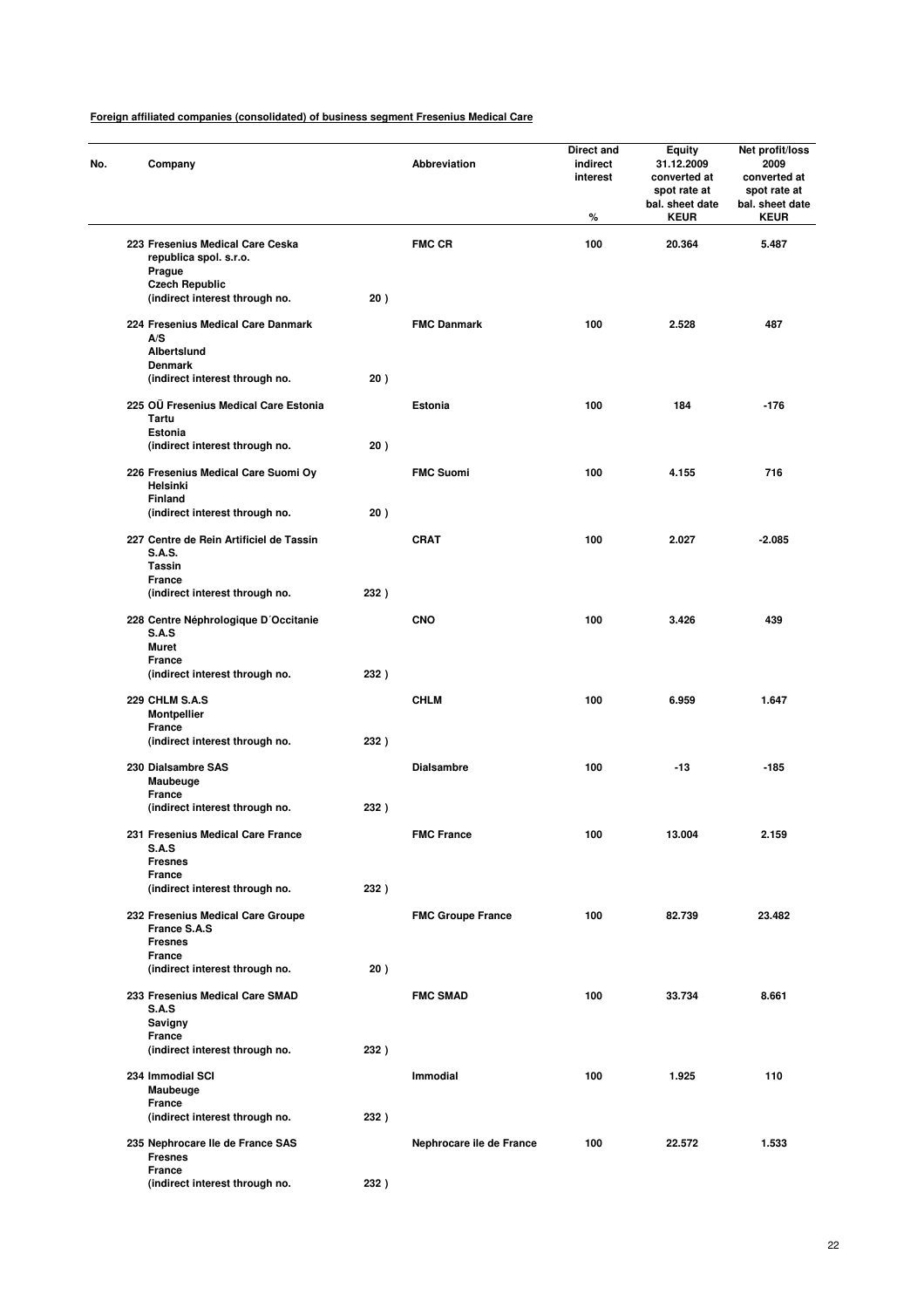| Company                                                                                                      |      | Abbreviation                   | Direct and<br>indirect<br>interest<br>% | <b>Equity</b><br>31.12.2009<br>converted at<br>spot rate at<br>bal. sheet date<br><b>KEUR</b> | Net profit/loss<br>2009<br>converted at<br>spot rate at<br>bal. sheet date<br><b>KEUR</b> |
|--------------------------------------------------------------------------------------------------------------|------|--------------------------------|-----------------------------------------|-----------------------------------------------------------------------------------------------|-------------------------------------------------------------------------------------------|
|                                                                                                              |      |                                |                                         |                                                                                               |                                                                                           |
| 236 Pestenaille S.à.r.l.<br><b>Tassin</b>                                                                    |      | Pestenaille                    | 100                                     | -523                                                                                          | $-110$                                                                                    |
| France<br>(indirect interest through no.                                                                     | 227) |                                |                                         |                                                                                               |                                                                                           |
| 237 Polyclinique de Lagny S.A.<br><b>Sur Marne</b>                                                           |      | Lagny                          | 100                                     | 3.381                                                                                         | 579                                                                                       |
| France<br>(indirect interest through no.                                                                     | 232) |                                |                                         |                                                                                               |                                                                                           |
| 238 Sapromed S.A.S.<br>Helfaut                                                                               |      | <b>SAPROMED</b>                | 100                                     | 2.730                                                                                         | 2.602                                                                                     |
| <b>France</b>                                                                                                |      |                                |                                         |                                                                                               |                                                                                           |
| (indirect interest through no.                                                                               | 232) |                                |                                         |                                                                                               |                                                                                           |
| 239 Fresenius Medical Care Renal<br>Services (UK) Limited<br>Nottinghamshire                                 |      | <b>FMC Renal Services (UK)</b> | 100                                     | 3.295                                                                                         | 1.226                                                                                     |
| <b>Great Britain</b><br>(indirect interest through no.                                                       | 411) |                                |                                         |                                                                                               |                                                                                           |
| 240 Biocare Technology Co. Ltd.<br><b>Hong Kong</b>                                                          |      | <b>Biocare Technology</b>      | 100                                     | 12.853                                                                                        | -266                                                                                      |
| <b>Hong Kong</b><br>(indirect interest through no.                                                           | 20)  |                                |                                         |                                                                                               |                                                                                           |
| 241 Excelsior Renal Service Co.,<br>Limited                                                                  |      | <b>ERS</b>                     | 51                                      | 3.433                                                                                         | 1.767                                                                                     |
| <b>Hong Kong</b><br><b>Hong Kong</b>                                                                         |      |                                |                                         |                                                                                               |                                                                                           |
| (indirect interest through no.                                                                               | 244) |                                |                                         |                                                                                               |                                                                                           |
| 242 Fresenius Institute of Dialysis<br><b>Nursing Company Limited</b><br><b>Hong Kong</b>                    |      | <b>FIDN</b>                    | 100                                     | 508                                                                                           | 427                                                                                       |
| <b>Hong Kong</b><br>(indirect interest through no.                                                           | 20)  |                                |                                         |                                                                                               |                                                                                           |
| 243 Fresenius Medical Care Asia<br>Pacific Ltd.                                                              |      | <b>FMC AP</b>                  | 100                                     | 7.878                                                                                         | 662                                                                                       |
| <b>Hong Kong</b><br><b>Hong Kong</b>                                                                         |      |                                |                                         |                                                                                               |                                                                                           |
| (indirect interest through no.                                                                               | 12)  |                                |                                         |                                                                                               |                                                                                           |
| 244 Fresenius Medical Care Hongkong<br>Limited<br><b>Hong Kong</b>                                           |      | <b>FMC HK Ltd</b>              | 100                                     | 31.169                                                                                        | 857                                                                                       |
| <b>Hong Kong</b><br>(indirect interest through no.                                                           | 12)  |                                |                                         |                                                                                               |                                                                                           |
| 245 NephroCare Limited<br><b>Hong Kong</b>                                                                   |      | <b>NHK</b>                     | 100                                     | 10.829                                                                                        | -434                                                                                      |
| <b>Hong Kong</b><br>(indirect interest through no.                                                           | 244) |                                |                                         |                                                                                               |                                                                                           |
| 246 FMC Dialízis Center Kft.<br><b>Budapest</b>                                                              |      | <b>FMC Dialízis Center Kft</b> | 100                                     | 594                                                                                           | -784                                                                                      |
| Hungary<br>(indirect interest through no.                                                                    | 20)  |                                |                                         |                                                                                               |                                                                                           |
| 247 Fresenius Medical Care<br>Magyarország Egészségügyi<br>Korlátolt Felelösségü Társaság<br><b>Budapest</b> |      | <b>FMC Hungary</b>             | 100                                     | 19.378                                                                                        | 415                                                                                       |
| Hungary                                                                                                      |      |                                |                                         |                                                                                               |                                                                                           |
| (indirect interest through no.                                                                               | 12)  |                                |                                         |                                                                                               |                                                                                           |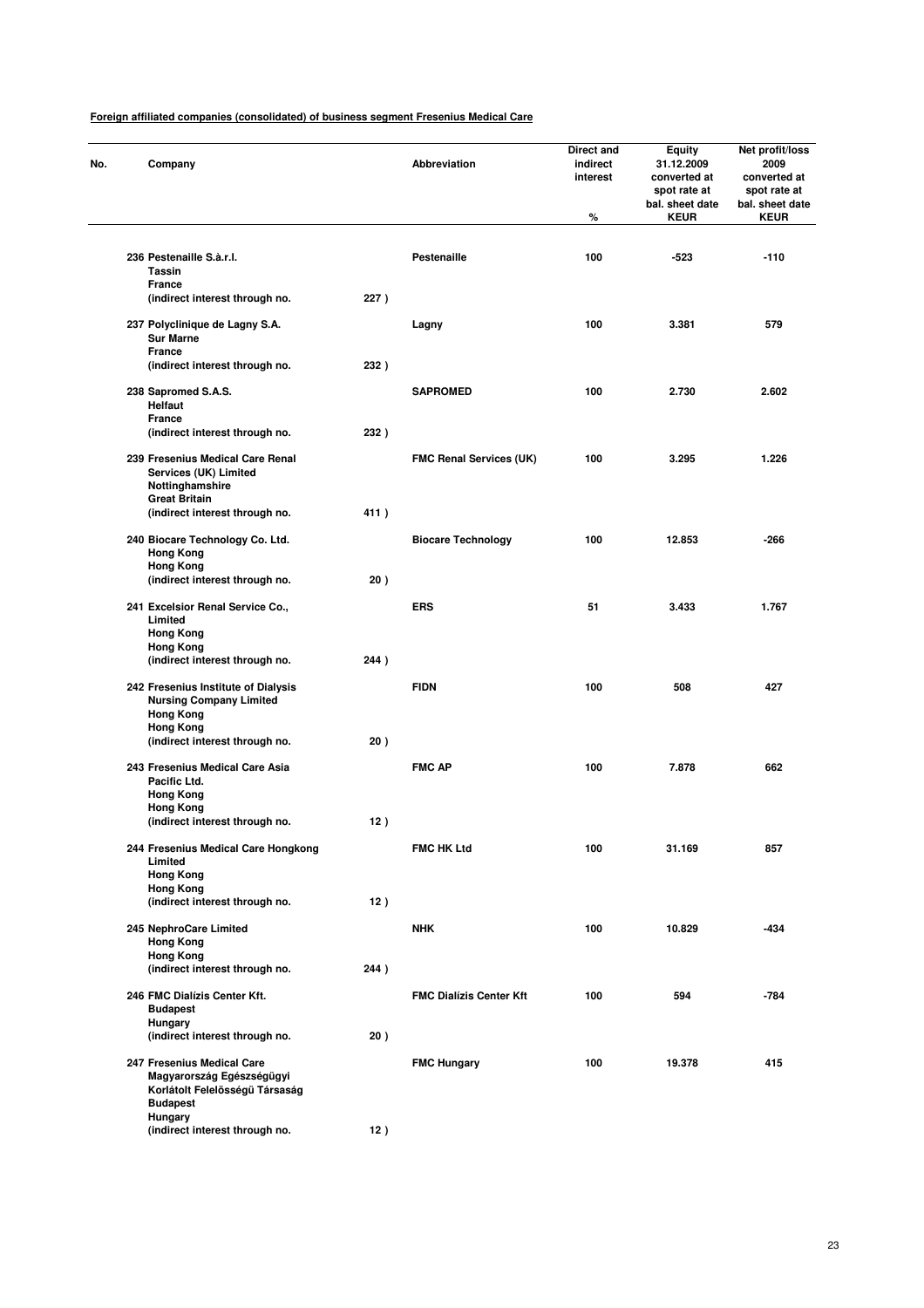| Company                                                                                 |      | Abbreviation                | Direct and<br>indirect<br>interest<br>% | Equity<br>31.12.2009<br>converted at<br>spot rate at<br>bal. sheet date<br><b>KEUR</b> | Net profit/loss<br>2009<br>converted at<br>spot rate at<br>bal. sheet date<br><b>KEUR</b> |
|-----------------------------------------------------------------------------------------|------|-----------------------------|-----------------------------------------|----------------------------------------------------------------------------------------|-------------------------------------------------------------------------------------------|
| 248 Fresenius Medical Care India<br><b>Private Limited</b><br><b>New Delhi</b><br>India |      | <b>FMC India</b>            | 100                                     | 305 (b)                                                                                | 124 (b)                                                                                   |
| (indirect interest through no.                                                          | 20)  |                             |                                         |                                                                                        |                                                                                           |
| 249 P T Fresenius Medical Care<br>Indonesia<br>Jakarta                                  |      | <b>FMCINDO</b>              | 100                                     | 4.009                                                                                  | 35                                                                                        |
| Indonesia<br>(indirect interest through no.                                             | 12)  |                             |                                         |                                                                                        |                                                                                           |
| 250 Fresenius Medical Care (Ireland)<br>Limited<br><b>Dublin</b><br>Ireland             |      | <b>FMC Ireland</b>          | 100                                     | 1.992                                                                                  | -19                                                                                       |
| (indirect interest through no.                                                          | 20)  |                             |                                         |                                                                                        |                                                                                           |
| 251 Ambulatorio di Nefrologia ed<br>Emodialisi il Nefrologico S.r.l.<br>Palermo         |      | Ambulatorio Nefrologico     | 100                                     | 468                                                                                    | 274                                                                                       |
| Italy<br>(indirect interest through no.                                                 | 253) |                             |                                         |                                                                                        |                                                                                           |
| 252 Centro Analisi e Diagnostica<br><b>Clinica SRL</b><br>Palermo                       |      | <b>Centro Analisi</b>       | 100                                     | 357                                                                                    | 45                                                                                        |
| Italy<br>(indirect interest through no.                                                 | 253) |                             |                                         |                                                                                        |                                                                                           |
| 253 Centro Diagnostico e Terapeutico<br>Delle Malattie Renali S.p.A.<br>Palermo         |      | <b>Centro Diagnostico</b>   | 100                                     | 9.890                                                                                  | 508                                                                                       |
| Italy<br>(indirect interest through no.                                                 | 20)  |                             |                                         |                                                                                        |                                                                                           |
| 254 Centro Dialisi Tasso S.r.l. in<br>liquidazione con socio unico<br>Napoli            |      | <b>Centro Dialisi Tasso</b> | 100                                     | $-187$                                                                                 | $-118$                                                                                    |
| Italy<br>(indirect interest through no.                                                 | 258) |                             |                                         |                                                                                        |                                                                                           |
| 255 Dialy Center S.r.l. con socio unico<br>Napoli                                       |      | <b>Dialy Center</b>         | 100                                     | 400                                                                                    | -180                                                                                      |
| Italy<br>(indirect interest through no.                                                 | 258) |                             |                                         |                                                                                        |                                                                                           |
| 256 Diandial S.r.l.<br>Napoli                                                           |      | <b>Diandial</b>             | 100                                     | 406                                                                                    | 1                                                                                         |
| Italy<br>(indirect interest through no.                                                 | 258) |                             |                                         |                                                                                        |                                                                                           |
| 257 Fresenius Medical Care Italia SpA<br>Palazzo Pignano                                |      | <b>FME Italia</b>           | 100                                     | 43.224                                                                                 | 3.606                                                                                     |
| Italy<br>(indirect interest through no.                                                 | 20)  |                             |                                         |                                                                                        |                                                                                           |
| 258 NephroCare S.p.A. con socio unico<br>Napoli<br>Italy                                |      | <b>NephroCare Italy</b>     | 100                                     | 1.750                                                                                  | $-11.205$                                                                                 |
| (indirect interest through no.                                                          | 257) |                             |                                         |                                                                                        |                                                                                           |
| 259 Nephronet Pomezia S.r.I<br>Napoli<br>Italy                                          |      | <b>Nephronet</b>            | 61                                      | 51                                                                                     | -135                                                                                      |
| (indirect interest through no.                                                          | 258) |                             |                                         |                                                                                        |                                                                                           |
| 260 SIS-TER SpA<br>Palazzo Pignano<br>Italy                                             |      | <b>SIS-TER</b>              | 100                                     | 16.119                                                                                 | 3.812                                                                                     |
| (indirect interest through no.                                                          | 257) |                             |                                         |                                                                                        |                                                                                           |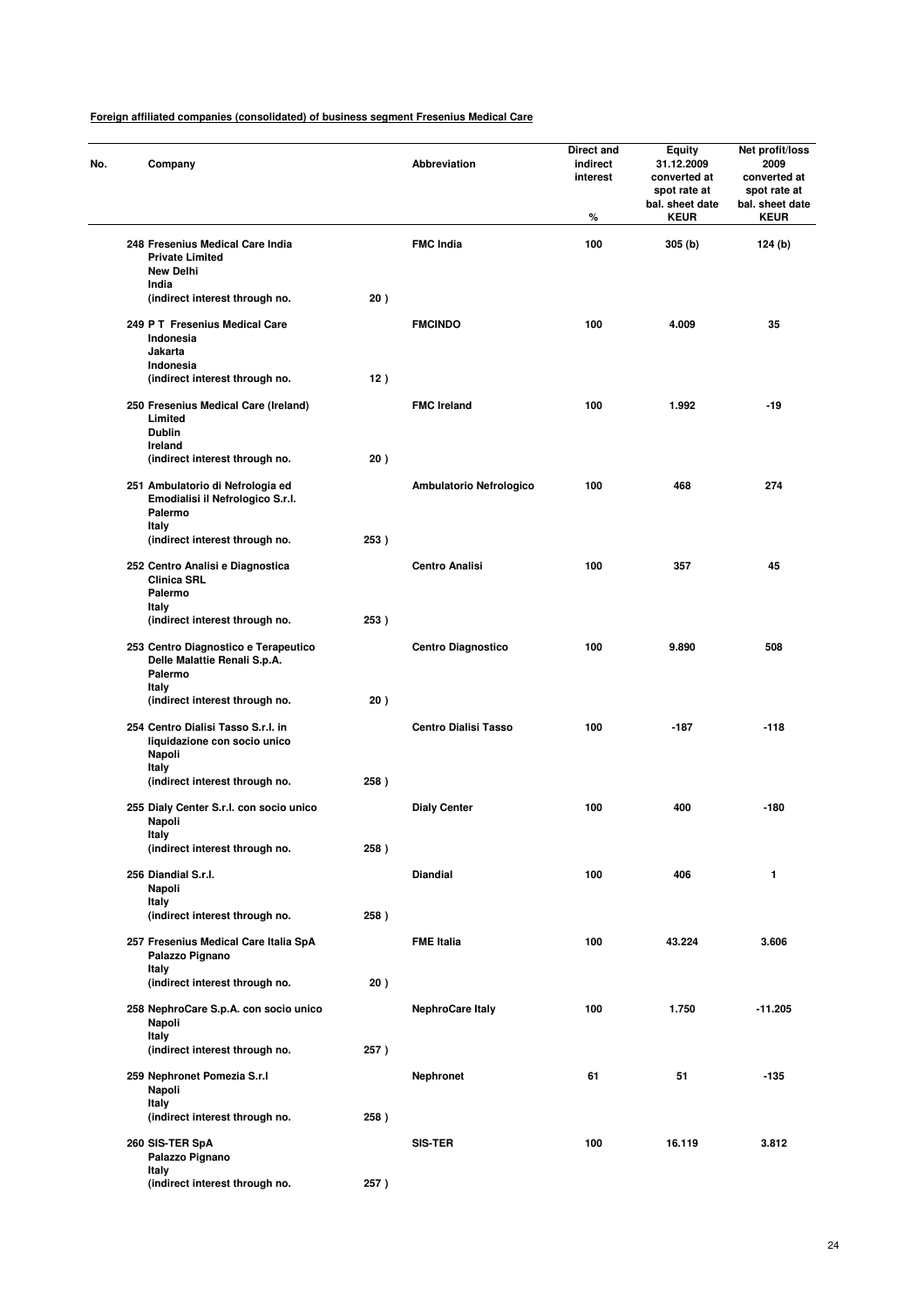| No. | Company                                               |      | Abbreviation               | Direct and<br>indirect<br>interest | <b>Equity</b><br>31.12.2009<br>converted at<br>spot rate at<br>bal. sheet date | Net profit/loss<br>2009<br>converted at<br>spot rate at<br>bal. sheet date |
|-----|-------------------------------------------------------|------|----------------------------|------------------------------------|--------------------------------------------------------------------------------|----------------------------------------------------------------------------|
|     |                                                       |      |                            | %                                  | <b>KEUR</b>                                                                    | <b>KEUR</b>                                                                |
|     | 261 Ace Medical Co., Ltd.<br>Tokyo                    |      | <b>Ace Medical Tokyo</b>   | 100                                | $-4.271$                                                                       | -207                                                                       |
|     | Japan<br>(indirect interest through no.               | 264) |                            |                                    |                                                                                |                                                                            |
|     | 262 Ace Medical Sapporo Co., Ltd.<br>Sapporo<br>Japan |      | <b>ACE Medical Sapporo</b> | 100                                | 598                                                                            | -14                                                                        |
|     | (indirect interest through no.                        | 261) |                            |                                    |                                                                                |                                                                            |
|     | 263 Fresenius-Kawasumi Co., Ltd.<br>Tokyo             |      | <b>FMC Kawasumi</b>        | 70                                 | 15.456                                                                         | 2.345                                                                      |
|     | Japan<br>(indirect interest through no.               | 20)  |                            |                                    |                                                                                |                                                                            |
|     | 264 Fresenius Medical Care Japan K.K.<br>Tokyo        |      | <b>FMC Japan</b>           | 100                                | $-8.898$                                                                       | -4.284                                                                     |
|     | Japan<br>(indirect interest through no.               | 20)  |                            |                                    |                                                                                |                                                                            |
|     | 265 Hospico Japonica Co., Ltd.<br>Mito                |      | Hospico                    | 100                                | 258                                                                            | 58                                                                         |
|     | Japan<br>(indirect interest through no.               | 261) |                            |                                    |                                                                                |                                                                            |
|     | 266 Meisui Sangyo Co., Ltd.<br>Sapporo                |      | Meisui Sangyo              | 100                                | 55                                                                             | -2                                                                         |
|     | Japan<br>(indirect interest through no.               | 261) |                            |                                    |                                                                                |                                                                            |
|     | 267 NephroCare Services Japan K.K.<br>Tokyo           |      | <b>NSJ</b>                 | 100                                | 2.459                                                                          | $-1.455$                                                                   |
|     | Japan<br>(indirect interest through no.               | 12)  |                            |                                    |                                                                                |                                                                            |
|     | 268 TM Supply Co., Ltd.<br>Shizuoka                   |      | <b>TM Supply</b>           | 100                                | 233                                                                            | 1                                                                          |
|     | Japan<br>(indirect interest through no.               | 261) |                            |                                    |                                                                                |                                                                            |
|     | 269 Fresenius Medcial Care Korea Ltd.<br>Seoul        |      | <b>FMK</b>                 | 100                                | 33.062                                                                         | -920                                                                       |
|     | Korea<br>(indirect interest through no.               | 12)  |                            |                                    |                                                                                |                                                                            |
|     | 270 National Medical Care Korea Inc.<br>Seoul         |      | <b>SKR</b>                 | 100                                | $-106$                                                                         | 17                                                                         |
|     | Korea<br>(indirect interest through no.               | 12)  |                            |                                    |                                                                                |                                                                            |
|     | 271 NephroCare Korea Inc.<br>Seoul                    |      | NephroCare Korea           | 100                                | 820                                                                            | 231                                                                        |
|     | Korea<br>(indirect interest through no.               | 20)  |                            |                                    |                                                                                |                                                                            |
|     | 272 Fresenius Medical Care Lebanon<br>S.a.r.L.        |      | <b>FMC Lebanon</b>         | 99                                 | 591                                                                            | 53                                                                         |
|     | <b>Beirut</b><br>Lebanon                              |      |                            |                                    |                                                                                |                                                                            |
|     | (indirect interest through no.                        | 20)  |                            |                                    |                                                                                |                                                                            |
|     | 273 FMC FINANCE II S.a.r.I.<br>Luxembourg             |      | <b>FMC Finance II</b>      | 100                                | 17.557                                                                         | 1.029                                                                      |
|     | Luxembourg<br>(indirect interest through no.          | 20)  |                            |                                    |                                                                                |                                                                            |
|     | 274 FMC FINANCE III S.A.<br>Luxembourg                |      | <b>FMC Finance III</b>     | 100                                | 382                                                                            | 344                                                                        |
|     | Luxembourg<br>(indirect interest through no.          | 12)  |                            |                                    |                                                                                |                                                                            |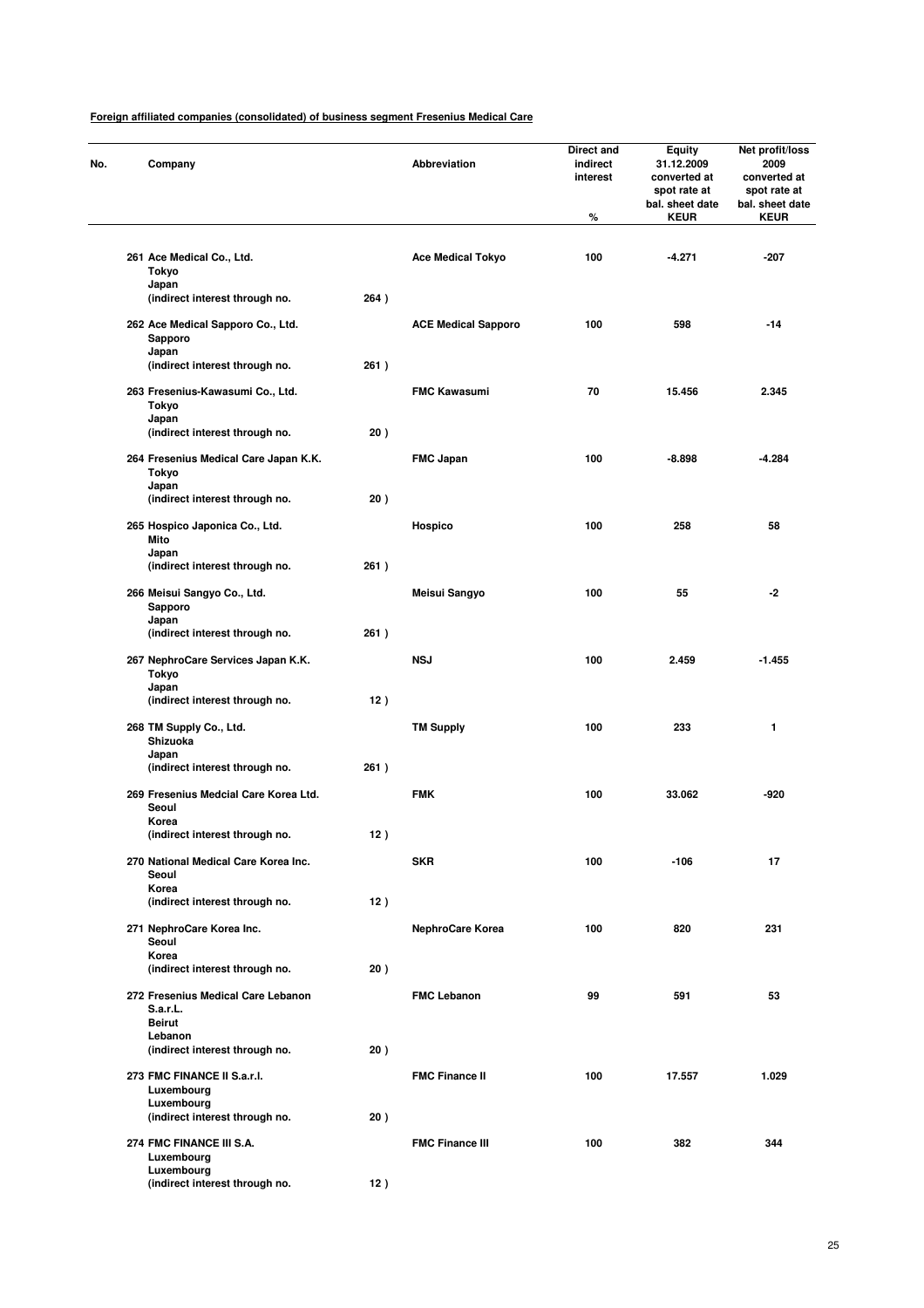| Company                                                                             |      | <b>Abbreviation</b>                            | Direct and<br>indirect<br>interest<br>% | <b>Equity</b><br>31.12.2009<br>converted at<br>spot rate at<br>bal. sheet date<br><b>KEUR</b> | Net profit/loss<br>2009<br>converted at<br>spot rate at<br>bal. sheet date<br><b>KEUR</b> |
|-------------------------------------------------------------------------------------|------|------------------------------------------------|-----------------------------------------|-----------------------------------------------------------------------------------------------|-------------------------------------------------------------------------------------------|
|                                                                                     |      |                                                |                                         |                                                                                               |                                                                                           |
| 275 FMC FINANCE VI S.A.<br>Luxembourg<br>Luxembourg                                 |      | FMC Finance VI S.A.                            | 100                                     | 9                                                                                             | -22                                                                                       |
| (indirect interest through no.                                                      | 12)  |                                                |                                         |                                                                                               |                                                                                           |
| 276 FMC Trust Finance S.a.r.l.<br>Luxembourg - III<br>Luxembourg                    |      | <b>FMC Trust Finance III</b>                   | 100                                     | $-1.105$                                                                                      | -152                                                                                      |
| Luxembourg<br>(indirect interest through no.                                        | 12)  |                                                |                                         |                                                                                               |                                                                                           |
| 277 Fresenius Medical Care MDF S.A.<br>Luxembourg<br>Luxembourg                     |      | <b>FMC Luxemburg</b>                           | 100                                     | 9.331                                                                                         | 3.675                                                                                     |
| (indirect interest through no.                                                      | 12)  |                                                |                                         |                                                                                               |                                                                                           |
| 278 PREAFIN III S.à r.I.<br>Luxembourg                                              |      | <b>PREAFIN III</b>                             | 100                                     | 9.334                                                                                         | $-52$                                                                                     |
| Luxembourg<br>(indirect interest through no.                                        | 20)  |                                                |                                         |                                                                                               |                                                                                           |
| 279 Coremed Sdn. Bhd.<br>Petaling Jaya                                              |      | Coremed                                        | 100                                     | 968                                                                                           | 226                                                                                       |
| Malaysia<br>(indirect interest through no.                                          | 280) |                                                |                                         |                                                                                               |                                                                                           |
| 280 Fresenius Medical Care Malaysia<br>Sdn. Bhd.                                    |      | <b>FMC Malaysia</b>                            | 100                                     | 6.907                                                                                         | 841                                                                                       |
| Kuala Lumpur<br><b>Malaysia</b><br>(indirect interest through no.                   | 12)  |                                                |                                         |                                                                                               |                                                                                           |
| 281 The Kidney Dialysis Center Sdn.<br>Bhd.<br>Kuala Lumpur                         |      | <b>The Kidney Dialysis</b><br>Center Sdn. Bhd. | 100                                     | 199                                                                                           | 66                                                                                        |
| Malaysia<br>(indirect interest through no.                                          | 280) |                                                |                                         |                                                                                               |                                                                                           |
| 282 Erika de Reynosa, S.A. de C.V.<br><b>Mexico City</b>                            |      | Erika Reynosa                                  | 100                                     | (f)                                                                                           | (f)                                                                                       |
| <b>Mexico</b><br>(indirect interest through no.                                     | 540) |                                                |                                         |                                                                                               |                                                                                           |
| 283 Fresenius de Mexico, S.A. de C.V.<br>Zapopan Jalisco                            |      | <b>Fresenius Mexico</b>                        | 100                                     | (f)                                                                                           | (f)                                                                                       |
| <b>Mexico</b><br>(indirect interest through no.                                     | 599) |                                                |                                         |                                                                                               |                                                                                           |
| 284 Fresenius Medical Care Compañia<br>de Servicios S.A. de C.V.<br>Zapopan Jalisco |      | FMC Compania de<br><b>Servicios</b>            | 100                                     | 545                                                                                           | 137                                                                                       |
| <b>Mexico</b><br>(indirect interest through no.                                     | 20)  |                                                |                                         |                                                                                               |                                                                                           |
| 285 Fresenius Medical Care de Mexico<br><b>S.A.</b>                                 |      | <b>FMC Mexico</b>                              | 100                                     | 9.723                                                                                         | $-5.268$                                                                                  |
| Jalisco<br><b>Mexico</b>                                                            |      |                                                |                                         |                                                                                               |                                                                                           |
| (indirect interest through no.                                                      | 12)  |                                                |                                         |                                                                                               |                                                                                           |
| 286 Fresenius Medical Care Maroc S.A.                                               |      | <b>FMC Maroc</b>                               | 100                                     | 4.375                                                                                         | 1.857                                                                                     |
| Casablanca                                                                          |      |                                                |                                         |                                                                                               |                                                                                           |
| <b>Morocco</b><br>(indirect interest through no.                                    | 20)  |                                                |                                         |                                                                                               |                                                                                           |
| 287 Sophadial S.A.<br>Casablanca                                                    |      | Sophadial                                      | 100                                     | $-973$                                                                                        | $-182$                                                                                    |
| <b>Morocco</b><br>(indirect interest through no.                                    | 20)  |                                                |                                         |                                                                                               |                                                                                           |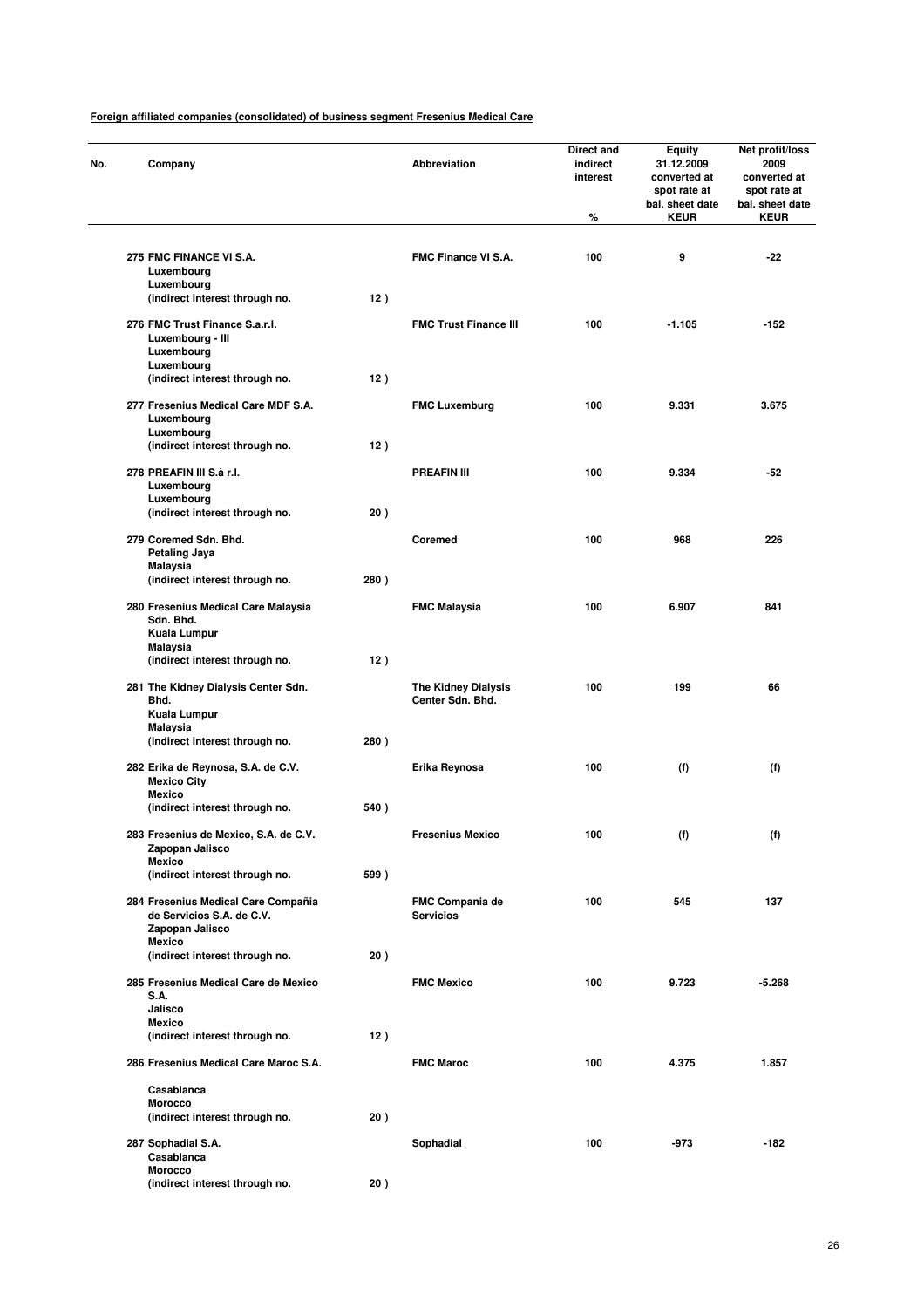| No. | Company                                                       |                                                                                           |      | Abbreviation                                  | <b>Direct and</b><br>indirect<br>interest<br>% | Equity<br>31.12.2009<br>converted at<br>spot rate at<br>bal. sheet date<br><b>KEUR</b> | Net profit/loss<br>2009<br>converted at<br>spot rate at<br>bal. sheet date<br><b>KEUR</b> |
|-----|---------------------------------------------------------------|-------------------------------------------------------------------------------------------|------|-----------------------------------------------|------------------------------------------------|----------------------------------------------------------------------------------------|-------------------------------------------------------------------------------------------|
|     | B.V.                                                          | 288 Fresenius Medical Care Nederland                                                      |      | <b>FMC Nederland</b>                          | 100                                            | 4.124                                                                                  | 1.081                                                                                     |
|     | Nieuwkuijk<br>Netherlands                                     | (indirect interest through no.                                                            | 273) |                                               |                                                |                                                                                        |                                                                                           |
|     | Holdings B.V.<br>Nieuwkuijk<br><b>Netherlands</b>             | 289 Holiday Dialysis International                                                        |      | Int. Holiday                                  | 100                                            | 266                                                                                    | -453                                                                                      |
|     |                                                               | (indirect interest through no.                                                            | 20)  |                                               |                                                |                                                                                        |                                                                                           |
|     | (Private) Ltd.<br>Lahore<br>Pakistan                          | 290 Fresenius Medical Care Pakistan                                                       |      | <b>FMC Pakistan</b>                           | 100                                            | 686                                                                                    | 440                                                                                       |
|     |                                                               | (indirect interest through no.                                                            | 20)  |                                               |                                                |                                                                                        |                                                                                           |
|     | S.A.<br>Lima                                                  | 291 Fresenius Medical Care del Perú                                                       |      | <b>FMC Peru</b>                               | 100                                            | 1.446                                                                                  | 293                                                                                       |
|     | Peru                                                          | (indirect interest through no.                                                            | 12)  |                                               |                                                |                                                                                        |                                                                                           |
|     | 292 FMC Renalcare Corp.<br>Makati City                        |                                                                                           |      | <b>FMC Renalcare</b>                          | 100                                            | 946                                                                                    | 958                                                                                       |
|     | <b>Philippines</b>                                            | (indirect interest through no.                                                            | 20)  |                                               |                                                |                                                                                        |                                                                                           |
|     | Philippines, Inc.<br><b>Makati City</b><br><b>Philippines</b> | 293 Fresenius Medical Care                                                                |      | <b>FMC Philippines</b>                        | 100                                            | 4.265                                                                                  | 1.056                                                                                     |
|     |                                                               | (indirect interest through no.                                                            | 12)  |                                               |                                                |                                                                                        |                                                                                           |
|     | <b>Philippines</b>                                            | 294 RSI Dialysis Center. Inc<br>(indirect interest through no.                            | 292) | <b>RSI Dialysis Center. Inc.</b>              | 100                                            | 457                                                                                    | -5                                                                                        |
|     | S.A.                                                          | 295 Fresenius Medical Care Polska                                                         |      | FMC Polska S.A.                               | 100                                            | 8.718                                                                                  | 67                                                                                        |
|     | Poznan                                                        |                                                                                           |      |                                               |                                                |                                                                                        |                                                                                           |
|     | Poland                                                        | (indirect interest through no.                                                            | 20)  |                                               |                                                |                                                                                        |                                                                                           |
|     | Sp.z.o.o.<br>Poznan                                           | 296 Fresenius Nephrocare Polska                                                           |      | Nephrocare Polska                             | 100                                            | 16.789                                                                                 | 136                                                                                       |
|     | Poland                                                        |                                                                                           |      |                                               |                                                |                                                                                        |                                                                                           |
|     |                                                               | (indirect interest through no.                                                            | 20)  |                                               |                                                |                                                                                        |                                                                                           |
|     | Renais, LDA<br><b>Abrantes</b><br>Portugal                    | 297 Abrandial-Clínica de Doencas                                                          |      | Abrandial-Clinica de<br><b>Doencas Renais</b> | 100                                            | 2.364                                                                                  | 1.218                                                                                     |
|     |                                                               | (indirect interest through no.                                                            | 310) |                                               |                                                |                                                                                        |                                                                                           |
|     | Cascais                                                       | 298 Ambulancias 111-Servico de<br><b>Transporte de Doentes e</b><br>Sinistrados, Limitada |      | Ambulancias 111 Portugal                      | 100                                            | 1.342                                                                                  | 351                                                                                       |
|     | Portugal                                                      | (indirect interest through no.                                                            | 310) |                                               |                                                |                                                                                        |                                                                                           |
|     | Castelo Branco                                                | 299 C.D.B.I. - Centro de Diálise da<br>Beira Interior, S.A.                               |      | <b>CDBI</b>                                   | 51                                             | -98                                                                                    | 86                                                                                        |
|     | Portugal                                                      | (indirect interest through no.                                                            | 310) |                                               |                                                |                                                                                        |                                                                                           |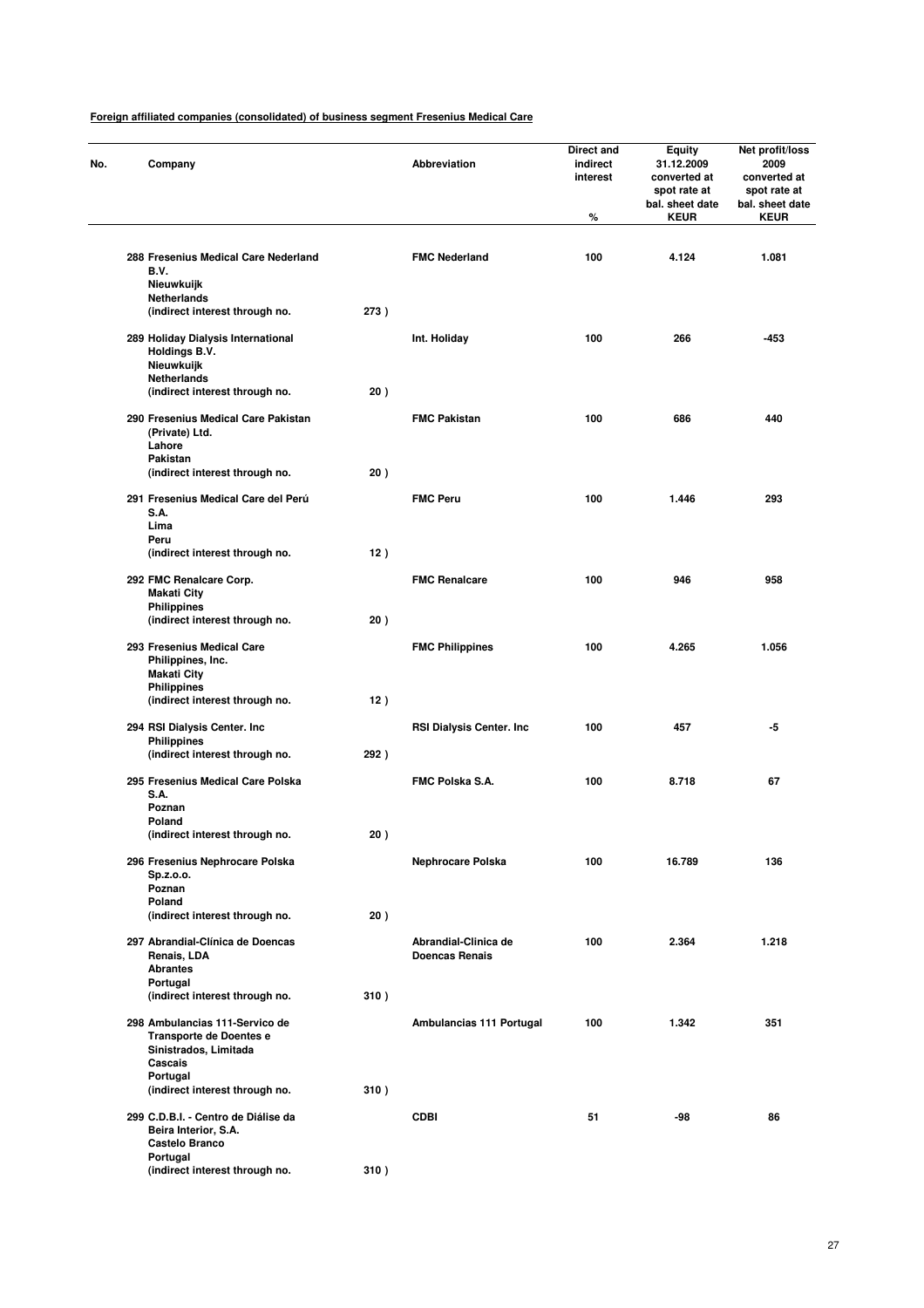| No. | Company                                                                      |      | Abbreviation             | Direct and<br>indirect<br>interest<br>% | <b>Equity</b><br>31.12.2009<br>converted at<br>spot rate at<br>bal. sheet date<br><b>KEUR</b> | Net profit/loss<br>2009<br>converted at<br>spot rate at<br>bal. sheet date<br><b>KEUR</b> |
|-----|------------------------------------------------------------------------------|------|--------------------------|-----------------------------------------|-----------------------------------------------------------------------------------------------|-------------------------------------------------------------------------------------------|
|     | 300 Cancho, Lda.                                                             |      | Cancho                   | 100                                     | 2.097                                                                                         | 868                                                                                       |
|     | Coimbra<br>Portugal                                                          |      |                          |                                         |                                                                                               |                                                                                           |
|     | (indirect interest through no.                                               | 310) |                          |                                         |                                                                                               |                                                                                           |
|     | 301 CCV-Centro de Diálise da Costa<br>Vicentina S.A.<br>Grandola<br>Portugal |      | <b>CCV</b>               | 100                                     | 2.144                                                                                         | 1.066                                                                                     |
|     | (indirect interest through no.                                               | 310) |                          |                                         |                                                                                               |                                                                                           |
|     | 302 Dialverca - Sociedade Médica S.A.                                        |      | <b>Dialverca</b>         | 51                                      | 2                                                                                             | -3                                                                                        |
|     | Forte da Casa                                                                |      |                          |                                         |                                                                                               |                                                                                           |
|     | Portugal<br>(indirect interest through no.                                   | 310) |                          |                                         |                                                                                               |                                                                                           |
|     | 303 Dinefro - Diálises e Nefrologia, S.A.                                    |      | <b>Dinefro</b>           | 100                                     | 2.295                                                                                         | 1.302                                                                                     |
|     | Maia                                                                         |      |                          |                                         |                                                                                               |                                                                                           |
|     | Portugal                                                                     |      |                          |                                         |                                                                                               |                                                                                           |
|     | (indirect interest through no.                                               | 310) |                          |                                         |                                                                                               |                                                                                           |
|     | 304 Egidial-Centro de Diálises, Lda.<br>Guarda                               |      | <b>Egidial Portugal</b>  | 100                                     | 1.817                                                                                         | 514                                                                                       |
|     | Portugal                                                                     |      |                          |                                         |                                                                                               |                                                                                           |
|     | (indirect interest through no.                                               | 310) |                          |                                         |                                                                                               |                                                                                           |
|     | 305 Fresenius Medical Care Portugal<br>S.A.                                  |      | <b>FMC Portugal</b>      | 100                                     | 8.960                                                                                         | 2.004                                                                                     |
|     | <b>Maia</b>                                                                  |      |                          |                                         |                                                                                               |                                                                                           |
|     | Portugal                                                                     |      |                          |                                         |                                                                                               |                                                                                           |
|     | (indirect interest through no.                                               | 306) |                          |                                         |                                                                                               |                                                                                           |
|     | 306 Fresenius Medical Care, SGPS, SA                                         |      | <b>FMC SGPS</b>          | 100                                     | 28.138                                                                                        | 27.301                                                                                    |
|     | Maia                                                                         |      |                          |                                         |                                                                                               |                                                                                           |
|     | Portugal                                                                     |      |                          |                                         |                                                                                               |                                                                                           |
|     | (indirect interest through no.                                               | 20)  |                          |                                         |                                                                                               |                                                                                           |
|     | 307 Fresenius Portugal Real Estate                                           |      | Fresenius Real S.A.      | 100                                     | 1.981                                                                                         | $-19$                                                                                     |
|     | <b>S.A.</b><br>Lisbon                                                        |      |                          |                                         |                                                                                               |                                                                                           |
|     | Portugal                                                                     |      |                          |                                         |                                                                                               |                                                                                           |
|     | (indirect interest through no.                                               | 306) |                          |                                         |                                                                                               |                                                                                           |
|     | 308 Hemodial-Centro de Diálise do<br>Restelo, Lda.                           |      | Hemodial                 | 100                                     | 1.248                                                                                         | 1.192                                                                                     |
|     | Lisbon                                                                       |      |                          |                                         |                                                                                               |                                                                                           |
|     | Portugal                                                                     |      |                          |                                         |                                                                                               |                                                                                           |
|     | (indirect interest through no.                                               | 310) |                          |                                         |                                                                                               |                                                                                           |
|     | 309 NEFROMAR - Centro Nefrológico<br>da Madeira, S.A.<br>Funchal             |      | Nefromar S.A.            | 100                                     | 1.246                                                                                         | 1.166                                                                                     |
|     | Portugal                                                                     |      |                          |                                         |                                                                                               |                                                                                           |
|     | (indirect interest through no.                                               | 310) |                          |                                         |                                                                                               |                                                                                           |
|     | 310 NMC - Centro Médico Nacional,<br>S.A.                                    |      | <b>NMC Centro Médico</b> | 100                                     | 29.372                                                                                        | 21.978                                                                                    |
|     | Lisbon                                                                       |      |                          |                                         |                                                                                               |                                                                                           |
|     | Portugal<br>(indirect interest through no.                                   | 306) |                          |                                         |                                                                                               |                                                                                           |
|     | 311 Ribadial-Clínica de Diálise de<br>Santarém, Lda.                         |      | Ribadial. Portugal       | 100                                     | 1.659                                                                                         | 1.252                                                                                     |
|     | Santarém                                                                     |      |                          |                                         |                                                                                               |                                                                                           |
|     | Portugal<br>(indirect interest through no.                                   | 310) |                          |                                         |                                                                                               |                                                                                           |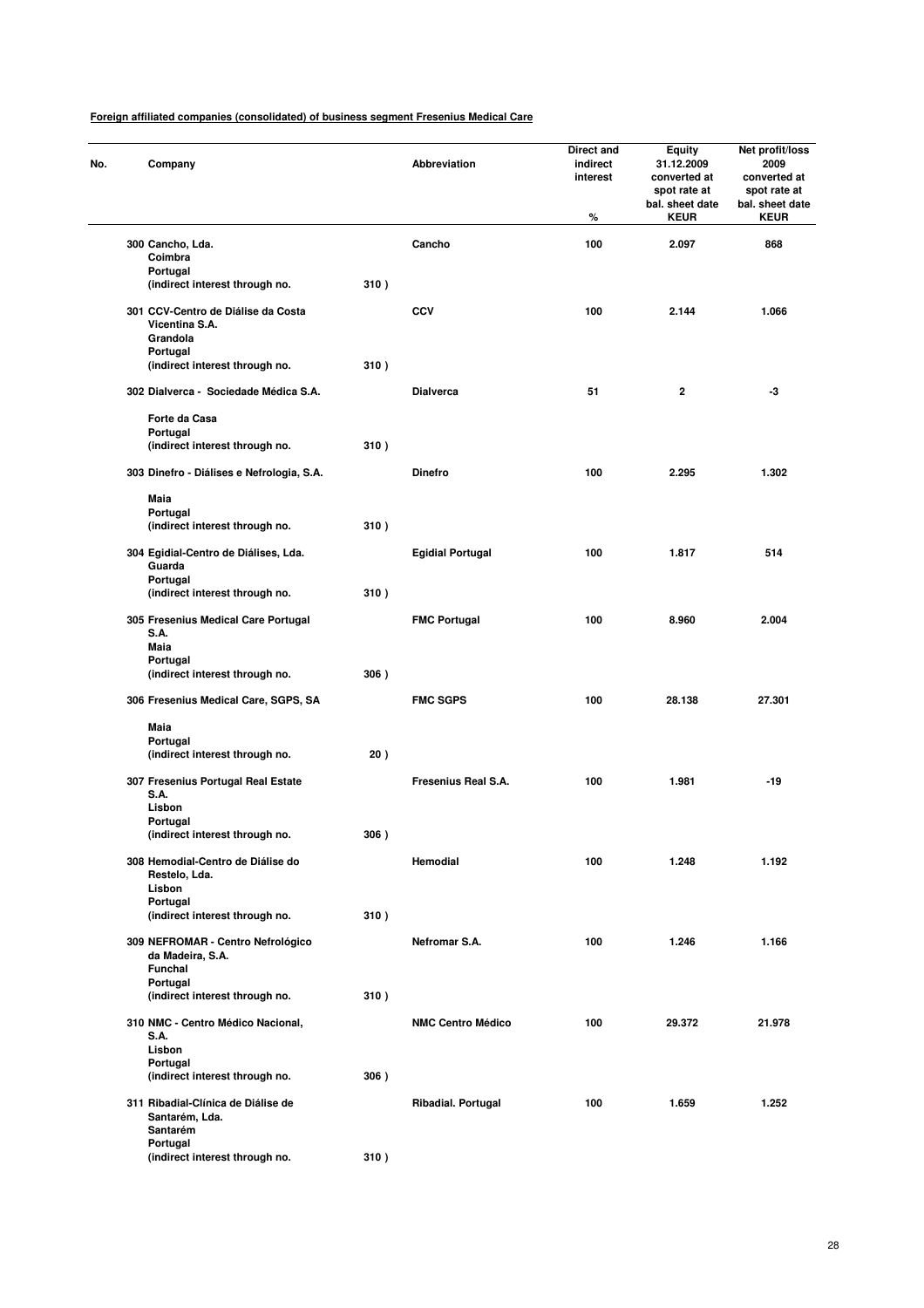| No. | Company                                                                                 |      | <b>Abbreviation</b>                  | Direct and<br>indirect<br>interest<br>% | <b>Equity</b><br>31.12.2009<br>converted at<br>spot rate at<br>bal. sheet date<br><b>KEUR</b> | Net profit/loss<br>2009<br>converted at<br>spot rate at<br>bal. sheet date<br><b>KEUR</b> |
|-----|-----------------------------------------------------------------------------------------|------|--------------------------------------|-----------------------------------------|-----------------------------------------------------------------------------------------------|-------------------------------------------------------------------------------------------|
|     | 312 S.N.S. Sociedade Nefrológica do<br><b>Sul, S.A.</b><br>Lissabon                     |      | <b>SNS</b>                           | 100                                     | 1.843                                                                                         | 331                                                                                       |
|     | Portugal<br>(indirect interest through no.                                              | 310) |                                      |                                         |                                                                                               |                                                                                           |
|     | 313 Tagus Dial - Unidade de<br>Tratamento de Doenças Renais,<br>S.A.<br><b>Barreiro</b> |      | <b>Tagus Dial</b>                    | 100                                     | 2.341                                                                                         | 1.672                                                                                     |
|     | Portugal<br>(indirect interest through no.                                              | 310) |                                      |                                         |                                                                                               |                                                                                           |
|     | 314 Visodial-Centro de Diálise de<br>Viseu, Lda.<br><b>Viseu</b>                        |      | <b>Visodial Portugal</b>             | 100                                     | 2.444                                                                                         | 1.352                                                                                     |
|     | Portugal<br>(indirect interest through no.                                              | 310) |                                      |                                         |                                                                                               |                                                                                           |
|     | 315 Fresenius Medical Care Romania<br>Srl<br><b>Bucharest</b>                           |      | <b>FMC Romania</b>                   | 100                                     | 9.137                                                                                         | 426                                                                                       |
|     | Romania<br>(indirect interest through no.                                               | 20)  |                                      |                                         |                                                                                               |                                                                                           |
|     | 316 Fresenius Nephrocare Romania Srl<br><b>Bucharest</b><br>Romania                     |      | <b>FNC</b>                           | 100                                     | 8.044                                                                                         | 1.412                                                                                     |
|     | (indirect interest through no.                                                          | 20)  |                                      |                                         |                                                                                               |                                                                                           |
|     | 317 Renal Med S.r.I.<br>Romania                                                         |      | Renal Med S.r.l.                     | 100                                     | 79                                                                                            | 50                                                                                        |
|     | (indirect interest through no.                                                          | 316) |                                      |                                         |                                                                                               |                                                                                           |
|     | 318 OOO Fresenius Medical Care<br><b>Holding</b><br><b>Moscow</b><br>Russia             |      | <b>OOO FMC Holding</b>               | 100                                     | 7.443                                                                                         | -18                                                                                       |
|     | (indirect interest through no.                                                          | 20)  |                                      |                                         |                                                                                               |                                                                                           |
|     | 319 OOO Fresenius Nephrocare<br><b>Moscow</b><br>Russia                                 |      | <b>000 Fresenius</b><br>Nephrocare   | 100                                     | 4.202                                                                                         | 348                                                                                       |
|     | (indirect interest through no.                                                          | 32)  |                                      |                                         |                                                                                               |                                                                                           |
|     | 320 ZAO Fresenius SP<br><b>Moscow</b><br>Russia                                         |      | <b>ZAO Fresenius SP</b>              | 100                                     | 8.302                                                                                         | 623                                                                                       |
|     | (indirect interest through no.                                                          | 12)  |                                      |                                         |                                                                                               |                                                                                           |
|     | 321 Fresenius Medical Care Saudi<br>Arabia Ltd.                                         |      | <b>FMC Saudi Arabia</b>              | 100                                     | 185                                                                                           | 0                                                                                         |
|     | Saudi Arabia<br>(indirect interest through no.                                          | 12)  |                                      |                                         |                                                                                               |                                                                                           |
|     | 322 Fresenius Medical Care Srbija<br>d.o.o.                                             |      | <b>FMC Srbija</b>                    | 100                                     | 23.402                                                                                        | 5.551                                                                                     |
|     | <b>Belgrade</b><br>Serbia                                                               |      |                                      |                                         |                                                                                               |                                                                                           |
|     | (indirect interest through no.                                                          | 20)  |                                      |                                         |                                                                                               |                                                                                           |
|     | 323 Medinova d.o.o.<br><b>Belgrade</b><br>Serbia                                        |      | <b>Medinova</b>                      | 100                                     | 0                                                                                             | 1                                                                                         |
|     | (indirect interest through no.                                                          | 322) |                                      |                                         |                                                                                               |                                                                                           |
|     | 324 Special Hospital for Hemodialysis<br>"Fresenuis Medical Care"<br><b>Belgrade</b>    |      | Spec. bolnica za<br>hemodijalizu FMC | 100                                     | 0                                                                                             | $-1.161$                                                                                  |
|     | Serbia<br>(indirect interest through no.                                                | 323) |                                      |                                         |                                                                                               |                                                                                           |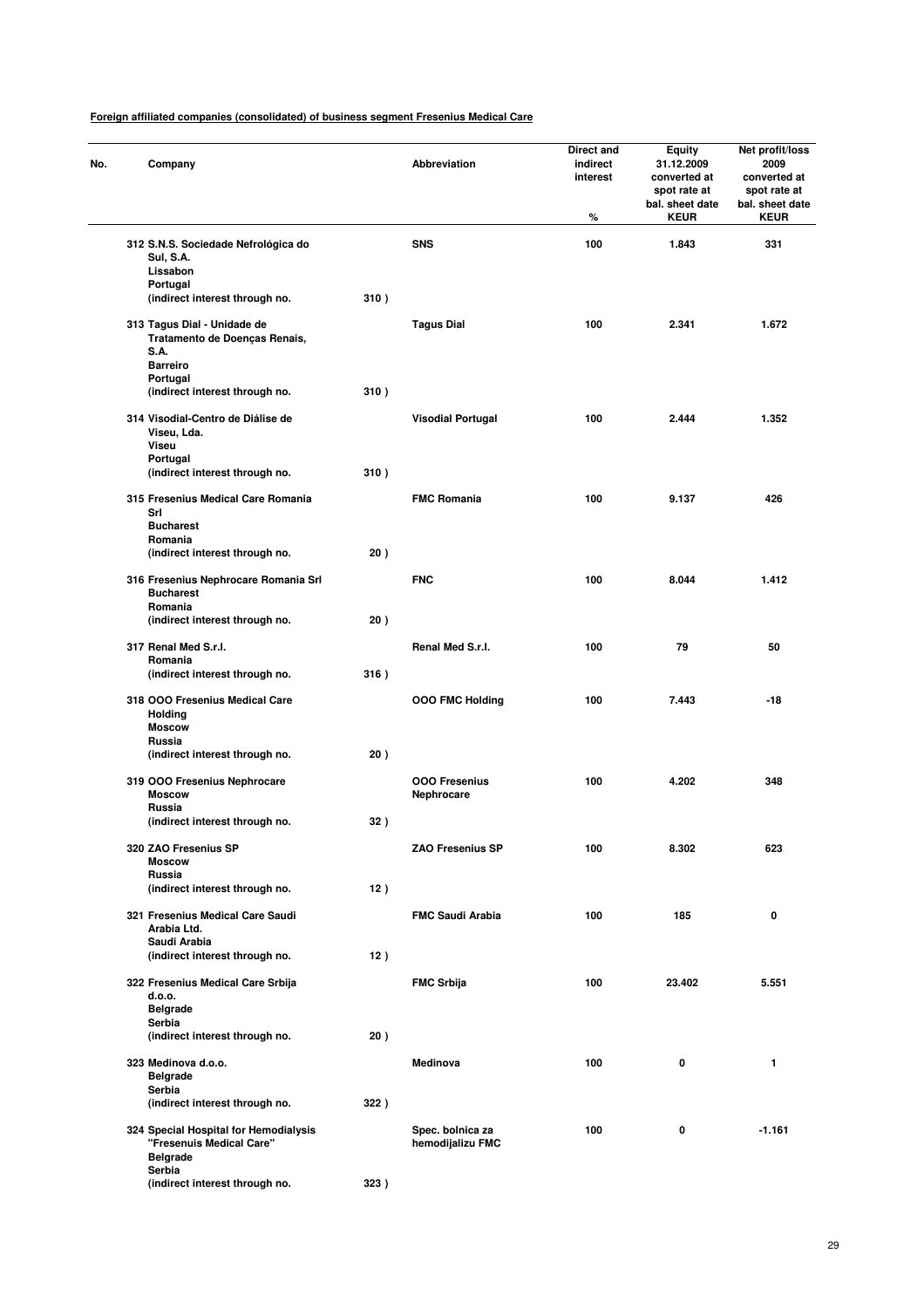| Company                                                                     |      | Abbreviation                 | Direct and<br>indirect<br>interest<br>% | Equity<br>31.12.2009<br>converted at<br>spot rate at<br>bal. sheet date<br><b>KEUR</b> | Net profit/loss<br>2009<br>converted at<br>spot rate at<br>bal. sheet date<br><b>KEUR</b> |
|-----------------------------------------------------------------------------|------|------------------------------|-----------------------------------------|----------------------------------------------------------------------------------------|-------------------------------------------------------------------------------------------|
| 325 Fresenius Medical Care Singapore<br>Pte. Ltd.<br>Singapore              |      | <b>FMC Singapore</b>         | 100                                     | 2.857                                                                                  | 338                                                                                       |
| Singapore<br>(indirect interest through no.                                 | 12)  |                              |                                         |                                                                                        |                                                                                           |
| 326 Gleneagles Dialysis Centre Pte.<br>Ltd. (GDC)<br>Singapore<br>Singapore |      | <b>GDC</b>                   | 80                                      | 0                                                                                      | 0                                                                                         |
| (indirect interest through no.                                              | 327) |                              |                                         |                                                                                        |                                                                                           |
| 327 NephroCare GDI Pte Ltd<br>Singapore<br>Singapore                        |      | <b>GDI</b>                   | 80                                      | 385                                                                                    | 239                                                                                       |
| (indirect interest through no.                                              | 325) |                              |                                         |                                                                                        |                                                                                           |
| 328 FMC - dialyzacne sluzby, spol. s<br>r.o.<br>Piestany                    |      | <b>FMC DS</b>                | 100                                     | 6.719                                                                                  | 1.179                                                                                     |
| Slovakia<br>(indirect interest through no.                                  | 20)  |                              |                                         |                                                                                        |                                                                                           |
| 329 Fresenius Medical Care Slovensko                                        |      | <b>FMC Slovensko</b>         | 100                                     | 8.600                                                                                  | 735                                                                                       |
| spol. s.r.o.<br>Piestany<br>Slovakia                                        |      |                              |                                         |                                                                                        |                                                                                           |
| (indirect interest through no.                                              | 20)  |                              |                                         |                                                                                        |                                                                                           |
| 330 Meddial s.r.o.<br>Piestany                                              |      | <b>Meddial</b>               | 100                                     | $-7$                                                                                   | 4                                                                                         |
| Slovakia<br>(indirect interest through no.                                  | 20)  |                              |                                         |                                                                                        |                                                                                           |
| 331 Fresenius Medical Care Slovenija<br>d.o.o.<br>Zreče                     |      | <b>FMC Slovenija</b>         | 100                                     | 3.292                                                                                  | 1.056                                                                                     |
| Slovenia<br>(indirect interest through no.                                  | 20)  |                              |                                         |                                                                                        |                                                                                           |
| 332 Nefrodial, d.o.o.<br>Zreče                                              |      | Nefrodial                    | 100                                     | 2.748                                                                                  | 588                                                                                       |
| Slovenia<br>(indirect interest through no.                                  | 331) |                              |                                         |                                                                                        |                                                                                           |
| 333 Clinix Renal Care (Pty) Limited<br>Gauteng                              |      | <b>Clinix Renal Care</b>     | 50                                      | 414                                                                                    | 241                                                                                       |
| <b>South Africa</b><br>(indirect interest through no.                       | 334) |                              |                                         |                                                                                        |                                                                                           |
| 334 Fresenius Medical Care South<br>Africa (Pty) Ltd.<br>Gauteng            |      | <b>FMC South Africa</b>      | 100                                     | 6.775                                                                                  | 1.666                                                                                     |
| <b>South Africa</b>                                                         |      |                              |                                         |                                                                                        |                                                                                           |
| (indirect interest through no.<br>335 ACJ Dialisis Tenerife SL              | 20)  | <b>ACJ Dialisis Tenerife</b> | 100                                     | 543                                                                                    | 264                                                                                       |
| Santa Cruz de Tenerife<br>Spain                                             |      |                              |                                         |                                                                                        |                                                                                           |
| (indirect interest through no.<br>336 Amex Canarias SA                      | 336) | <b>Amex Canarias</b>         | 100                                     | 467                                                                                    | 5                                                                                         |
| Las Palmas de Gran Canaria<br>Spain                                         |      |                              |                                         |                                                                                        |                                                                                           |
| (indirect interest through no.                                              | 352) |                              |                                         |                                                                                        |                                                                                           |
| 337 Amex SA<br><b>Madrid</b><br>Spain                                       |      | Amex                         | 100                                     | 327                                                                                    | -44                                                                                       |
| (indirect interest through no.                                              | 352) |                              |                                         |                                                                                        |                                                                                           |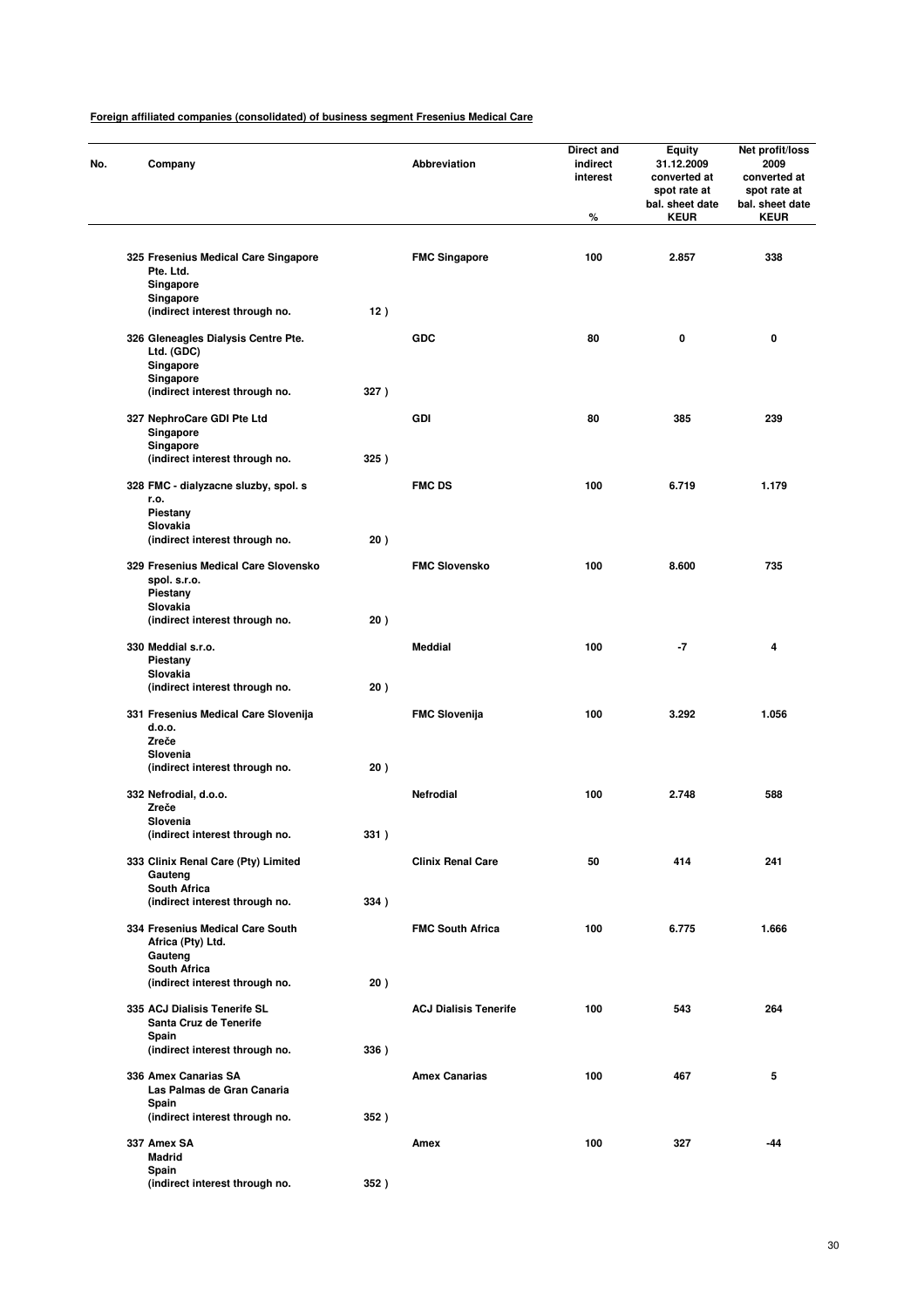| No. | Company                                                                    |      | Abbreviation                                 | <b>Direct and</b><br>indirect<br>interest<br>% | Equity<br>31.12.2009<br>converted at<br>spot rate at<br>bal. sheet date<br><b>KEUR</b> | Net profit/loss<br>2009<br>converted at<br>spot rate at<br>bal. sheet date<br><b>KEUR</b> |
|-----|----------------------------------------------------------------------------|------|----------------------------------------------|------------------------------------------------|----------------------------------------------------------------------------------------|-------------------------------------------------------------------------------------------|
|     | 338 Ashdo, S.A.<br>Madrid                                                  |      | Ashdo                                        | 100                                            | 512                                                                                    | 347                                                                                       |
|     | Spain<br>(indirect interest through no.                                    | 352) |                                              |                                                |                                                                                        |                                                                                           |
|     | 339 Centro de Dialisis Burgales SA<br><b>Burgos</b><br>Spain               |      | <b>Centro de Diálisis</b><br><b>Burgalés</b> | 100                                            | 1.688                                                                                  | 237                                                                                       |
|     | (indirect interest through no.                                             | 352) |                                              |                                                |                                                                                        |                                                                                           |
|     | 340 Centro Medico Santa Barbara SL<br>Puertollano<br>Spain                 |      | <b>Centro Medico Santa</b><br><b>Barbara</b> | 100                                            | 279                                                                                    | 7                                                                                         |
|     | (indirect interest through no.                                             | 338) |                                              |                                                |                                                                                        |                                                                                           |
|     | 341 Cilu SA<br>Cádiz<br>Spain                                              |      | Cilu                                         | 100                                            | 1.679                                                                                  | 297                                                                                       |
|     | (indirect interest through no.                                             | 352) |                                              |                                                |                                                                                        |                                                                                           |
|     | 342 Compania Andaluza de Medicina<br>Extrahospitalaria SA<br>Sevilla       |      | <b>CAMEX</b>                                 | 100                                            | 2.927                                                                                  | 395                                                                                       |
|     | Spain<br>(indirect interest through no.                                    | 352) |                                              |                                                |                                                                                        |                                                                                           |
|     | 343 Diálisis Santander, S.L.<br>Santander                                  |      | Dialsan                                      | 100                                            | 2.065                                                                                  | 546                                                                                       |
|     | Spain<br>(indirect interest through no.                                    | 351) |                                              |                                                |                                                                                        |                                                                                           |
|     | 344 Fresenius Medical Care Espana,<br>S.A.<br>La Roca del Valles           |      | <b>FMC Espana</b>                            | 100                                            | 34.057                                                                                 | 4.968                                                                                     |
|     | Spain<br>(indirect interest through no.                                    | 12)  |                                              |                                                |                                                                                        |                                                                                           |
|     | 345 Fresenius Medical Care<br>Extremadura, SA                              |      | <b>Extremadura</b>                           | 100                                            | 87                                                                                     | $-101$                                                                                    |
|     | <b>Badajoz</b><br>Spain                                                    |      |                                              |                                                |                                                                                        |                                                                                           |
|     | (indirect interest through no.                                             | 352) |                                              |                                                |                                                                                        |                                                                                           |
|     | 346 Fresenius Medical Care Services<br>Catalunya, S.L.<br><b>Barcelona</b> |      | Services Catalunya                           | 100                                            | 10.086                                                                                 | 5.887                                                                                     |
|     | Spain<br>(indirect interest through no.                                    | 352) |                                              |                                                |                                                                                        |                                                                                           |
|     | 347 Fresenius Medical Care Services<br>Madrid, S.A.<br><b>Madrid</b>       |      | <b>I.C.N.</b>                                | 100                                            | 2.749                                                                                  | $-704$                                                                                    |
|     | Spain<br>(indirect interest through no.                                    | 352) |                                              |                                                |                                                                                        |                                                                                           |
|     | 348 Hemogan SA                                                             |      | Hemogan                                      | 100                                            | 1.397                                                                                  | 301                                                                                       |
|     | Gandia<br>Spain<br>(indirect interest through no.                          | 352) |                                              |                                                |                                                                                        |                                                                                           |
|     | 349 Hospitalización en casa, S.L.<br><b>Toledo</b>                         |      | <b>HOCASA</b>                                | 100                                            | 166                                                                                    | $-326$                                                                                    |
|     | Spain<br>(indirect interest through no.                                    | 352) |                                              |                                                |                                                                                        |                                                                                           |
|     | 350 Kidney S.L.<br>Valladolid                                              |      | Kidney                                       | 100                                            | 2.634                                                                                  | 679                                                                                       |
|     | Spain<br>(indirect interest through no.                                    | 352) |                                              |                                                |                                                                                        |                                                                                           |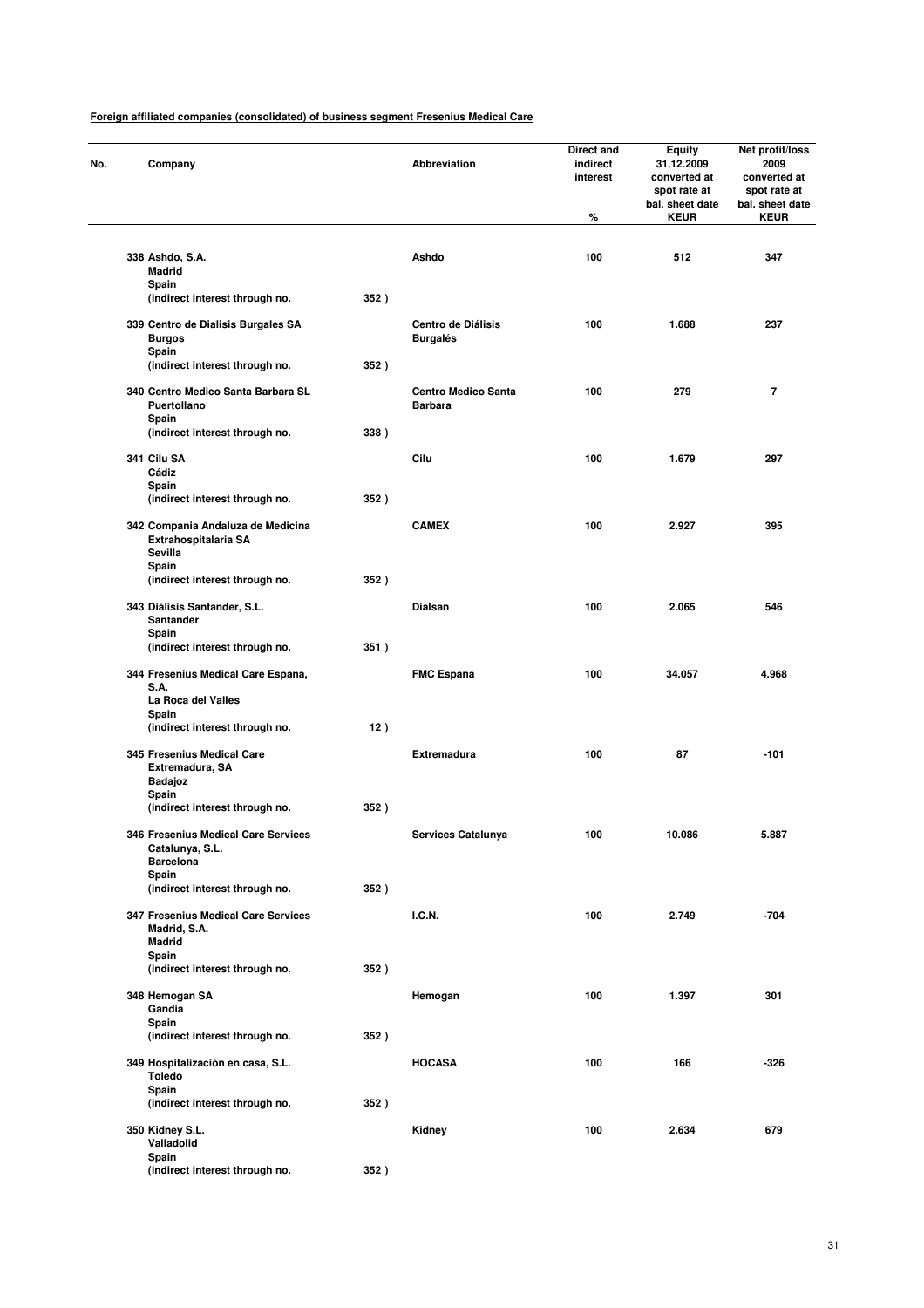| No. | Company                                              |      | Abbreviation               | Direct and<br>indirect<br>interest<br>% | Equity<br>31.12.2009<br>converted at<br>spot rate at<br>bal. sheet date<br><b>KEUR</b> | Net profit/loss<br>2009<br>converted at<br>spot rate at<br>bal. sheet date<br><b>KEUR</b> |
|-----|------------------------------------------------------|------|----------------------------|-----------------------------------------|----------------------------------------------------------------------------------------|-------------------------------------------------------------------------------------------|
|     | 351 Naslaid S.A.                                     |      | <b>Naslaid</b>             | 100                                     | 42                                                                                     | -8                                                                                        |
|     | Santander                                            |      |                            |                                         |                                                                                        |                                                                                           |
|     | Spain                                                |      |                            |                                         |                                                                                        |                                                                                           |
|     | (indirect interest through no.                       | 352) |                            |                                         |                                                                                        |                                                                                           |
|     | 352 National Medical Care of Spain,<br>S.A.          |      | <b>NMC of Spain</b>        | 100                                     | 61.111                                                                                 | 13.403                                                                                    |
|     | <b>Madrid</b>                                        |      |                            |                                         |                                                                                        |                                                                                           |
|     | Spain                                                |      |                            |                                         |                                                                                        |                                                                                           |
|     | (indirect interest through no.                       | 20)  |                            |                                         |                                                                                        |                                                                                           |
|     | 353 Nefroclub Carthago, SL<br><b>Murcia</b>          |      | <b>Nefroclub Carthago</b>  | 100                                     | 1.154                                                                                  | 130                                                                                       |
|     | Spain                                                |      |                            |                                         |                                                                                        |                                                                                           |
|     | (indirect interest through no.                       | 352) |                            |                                         |                                                                                        |                                                                                           |
|     |                                                      |      |                            |                                         |                                                                                        |                                                                                           |
|     | 354 Nefrorioja SL                                    |      | Nefrorioja                 | 100                                     | 269                                                                                    | 5                                                                                         |
|     | La Rioja<br>Spain                                    |      |                            |                                         |                                                                                        |                                                                                           |
|     | (indirect interest through no.                       | 352) |                            |                                         |                                                                                        |                                                                                           |
|     |                                                      |      |                            |                                         |                                                                                        |                                                                                           |
|     | 355 NephroCare e-Services, S.L.                      |      | <b>Centro de Dialisis</b>  | 100                                     | 93                                                                                     | $-180$                                                                                    |
|     | <b>Madrid</b>                                        |      | <b>Recoletas Albacete</b>  |                                         |                                                                                        |                                                                                           |
|     | Spain<br>(indirect interest through no.              | 352) |                            |                                         |                                                                                        |                                                                                           |
|     |                                                      |      |                            |                                         |                                                                                        |                                                                                           |
|     | 356 Pechrol SA                                       |      | Pechrol                    | 100                                     | 2.971                                                                                  | 434                                                                                       |
|     | Valencia                                             |      |                            |                                         |                                                                                        |                                                                                           |
|     | Spain                                                |      |                            |                                         |                                                                                        |                                                                                           |
|     | (indirect interest through no.                       | 352) |                            |                                         |                                                                                        |                                                                                           |
|     | 357 Servicios de Diálisis Madrileños,                |      | <b>Diálisis Madrileños</b> | 100                                     | 43                                                                                     | $-13$                                                                                     |
|     | S.A.                                                 |      |                            |                                         |                                                                                        |                                                                                           |
|     | <b>Madrid</b>                                        |      |                            |                                         |                                                                                        |                                                                                           |
|     | Spain                                                |      |                            |                                         |                                                                                        |                                                                                           |
|     | (indirect interest through no.                       | 352) |                            |                                         |                                                                                        |                                                                                           |
|     | 358 Socodi Club SL                                   |      | Socodi Club                | 100                                     | 5.254                                                                                  | 475                                                                                       |
|     | Córdoba                                              |      |                            |                                         |                                                                                        |                                                                                           |
|     | Spain                                                |      |                            |                                         |                                                                                        |                                                                                           |
|     | (indirect interest through no.                       | 352) |                            |                                         |                                                                                        |                                                                                           |
|     | 359 Fresenius Medical Care Sverige AB                |      | <b>Sverige AB</b>          | 100                                     | 3.840                                                                                  | 333                                                                                       |
|     | Stockholm                                            |      |                            |                                         |                                                                                        |                                                                                           |
|     | Sweden                                               |      |                            |                                         |                                                                                        |                                                                                           |
|     | (indirect interest through no.                       | 20)  |                            |                                         |                                                                                        |                                                                                           |
|     | 360 NephroCare Sverige AB                            |      | <b>NephroCare Sverige</b>  | 100                                     | 544                                                                                    | -51                                                                                       |
|     | Stockholm                                            |      |                            |                                         |                                                                                        |                                                                                           |
|     | Sweden                                               |      |                            |                                         |                                                                                        |                                                                                           |
|     | (indirect interest through no.                       | 359) |                            |                                         |                                                                                        |                                                                                           |
|     |                                                      |      |                            |                                         |                                                                                        |                                                                                           |
|     | 361 Fresenius Medical Care (Schweiz)<br>AG           |      | <b>FMC Schweiz</b>         | 100                                     | 7.434                                                                                  | 2.781                                                                                     |
|     | <b>Stans</b>                                         |      |                            |                                         |                                                                                        |                                                                                           |
|     | Switzerland                                          |      |                            |                                         |                                                                                        |                                                                                           |
|     | (indirect interest through no.                       | 20)  |                            |                                         |                                                                                        |                                                                                           |
|     | 362 Fresenius Medical Care                           |      | <b>FMC Nephrologica</b>    | 100                                     | -67                                                                                    | $-104$                                                                                    |
|     | Nephrologica SA<br>Lugano                            |      |                            |                                         |                                                                                        |                                                                                           |
|     | Switzerland                                          |      |                            |                                         |                                                                                        |                                                                                           |
|     | (indirect interest through no.                       | 20)  |                            |                                         |                                                                                        |                                                                                           |
|     |                                                      |      |                            |                                         |                                                                                        |                                                                                           |
|     | 363 Fresenius Medical Care Servizi<br>Logistici S.A. |      | Servizi Logistici          | 100                                     | 229                                                                                    | 95                                                                                        |
|     | Switzerland<br>(indirect interest through no.        | 20)  |                            |                                         |                                                                                        |                                                                                           |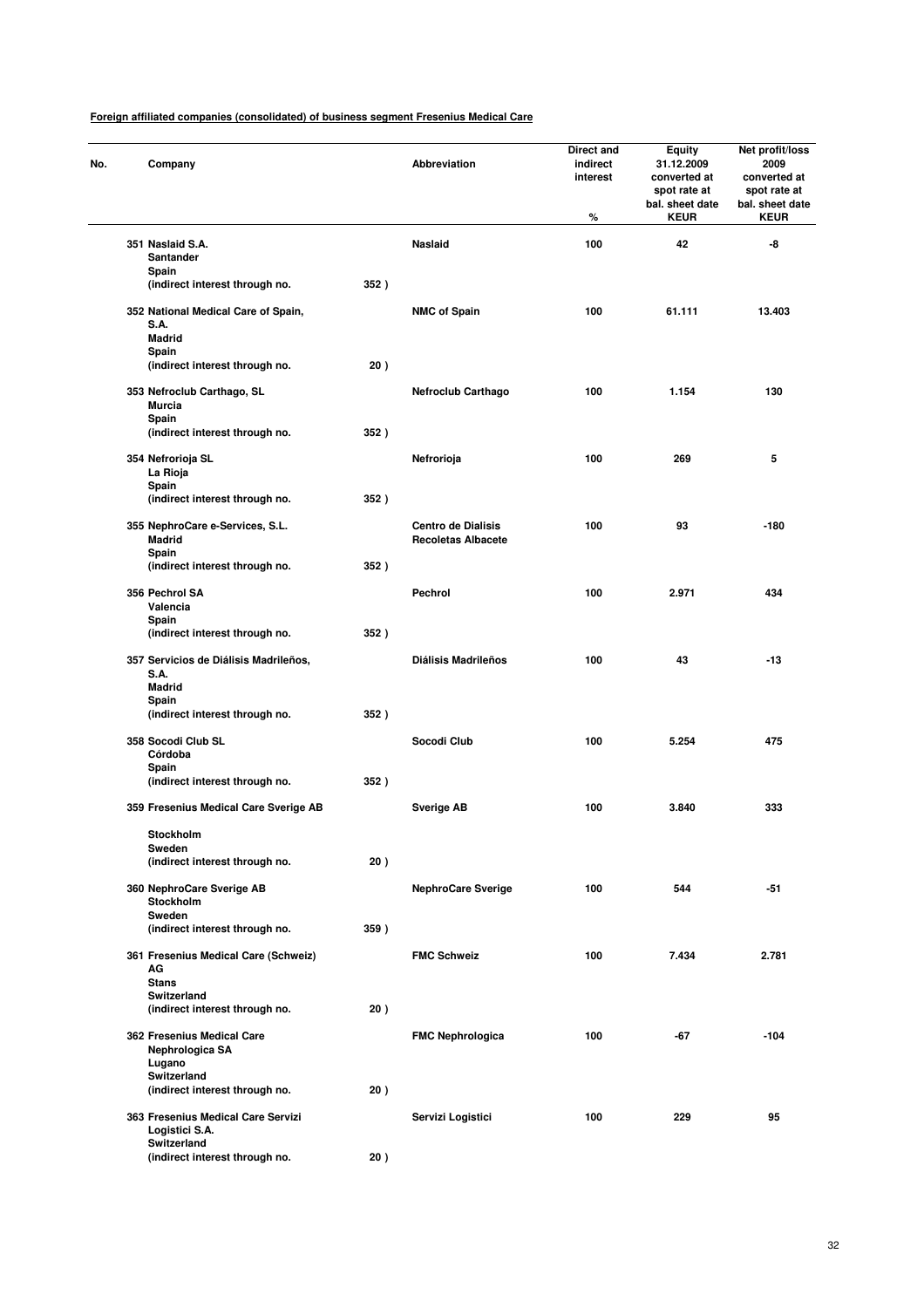| No. | Company                                                                                                          |      | <b>Abbreviation</b>                    | Direct and<br>indirect<br>interest<br>% | Equity<br>31.12.2009<br>converted at<br>spot rate at<br>bal. sheet date<br><b>KEUR</b> | Net profit/loss<br>2009<br>converted at<br>spot rate at<br>bal. sheet date<br><b>KEUR</b> |
|-----|------------------------------------------------------------------------------------------------------------------|------|----------------------------------------|-----------------------------------------|----------------------------------------------------------------------------------------|-------------------------------------------------------------------------------------------|
|     | 364 Fresenius Medical Care Taiwan<br>Co., Ltd.<br>Taipei                                                         |      | <b>FMC Taiwan</b>                      | 100                                     | 11.854                                                                                 | 1.733                                                                                     |
|     | Taiwan<br>(indirect interest through no.                                                                         | 12)  |                                        |                                         |                                                                                        |                                                                                           |
|     | 365 Jiate Excelsior Co., Ltd.<br><b>Taipei County</b><br>Taiwan                                                  |      | <b>JTE</b>                             | 51                                      | 7.177                                                                                  | $-110$                                                                                    |
|     | (indirect interest through no.                                                                                   | 244) |                                        |                                         |                                                                                        |                                                                                           |
|     | 366 Fresenius Medical Care (Thailand)<br>Ltd.<br><b>Bangkok</b>                                                  |      | <b>FMC Thailand</b>                    | 100                                     | 5.356                                                                                  | 638                                                                                       |
|     | <b>Thailand</b><br>(indirect interest through no.                                                                | 12)  |                                        |                                         |                                                                                        |                                                                                           |
|     | 367 NephroCare (Thailand) Co., Ltd.<br><b>Bangkok</b><br><b>Thailand</b>                                         |      | <b>Nephrocare Thailand</b>             | 100                                     | 619                                                                                    | 99                                                                                        |
|     | (indirect interest through no.                                                                                   | 20)  |                                        |                                         |                                                                                        |                                                                                           |
|     | 368 Renal Med Co., Ltd.<br><b>Bangkok</b><br><b>Thailand</b>                                                     |      | <b>Renal Med Thailand</b>              | 100                                     | 27                                                                                     | -1                                                                                        |
|     | (indirect interest through no.                                                                                   | 20)  |                                        |                                         |                                                                                        |                                                                                           |
|     | 369 SMCD (Thailand) Company Limited<br>Bangkok<br>Thailand                                                       |      | <b>SMCD (Thailand)</b><br>Company Ltd. | 100                                     | 279                                                                                    | 54                                                                                        |
|     | (indirect interest through no.                                                                                   | 367) |                                        |                                         |                                                                                        |                                                                                           |
|     | 370 Ataliz Saglik Tesisleri ve Diyaliz<br>Hizmetleri A.S.<br>Kocaeli<br>Turkey                                   |      | Ataliz Saglik Tesisleri                | 100                                     | 130                                                                                    | -77                                                                                       |
|     | (indirect interest through no.                                                                                   | 387) |                                        |                                         |                                                                                        |                                                                                           |
|     | 371 Bursa Uludag Ozel Saglik Tesisleri<br>ve Malzemeleri Sanayi Ticaret<br><b>Anonim Sirketi</b><br><b>Bursa</b> |      | Bursa                                  | 60                                      | 554                                                                                    | 130                                                                                       |
|     | Turkey<br>(indirect interest through no.                                                                         | 398) |                                        |                                         |                                                                                        |                                                                                           |
|     | 372 Degisim Saglik Hizmetleri Sanayi<br>ve Ticaret Ltd. Sti.<br>Kayseri                                          |      | Kayseri                                | 100                                     | 168                                                                                    | -253                                                                                      |
|     | <b>Turkey</b><br>(indirect interest through no.                                                                  | 387) |                                        |                                         |                                                                                        |                                                                                           |
|     | 373 Diamed Saglik Hizmetleri A.S.<br>Istanbul                                                                    |      | <b>Diamed</b>                          | 100                                     | 219                                                                                    | -513                                                                                      |
|     | <b>Turkey</b><br>(indirect interest through no.                                                                  | 387) |                                        |                                         |                                                                                        |                                                                                           |
|     | 374 Diyalisans Diyaliz ve Saglik<br>Hizmetleri Anonim Sirketi<br><b>Istanbul</b>                                 |      | <b>Diyalisans</b>                      | 100                                     | 103                                                                                    | $-139$                                                                                    |
|     | <b>Turkey</b><br>(indirect interest through no.                                                                  | 387) |                                        |                                         |                                                                                        |                                                                                           |
|     | 375 Düzey Saglik Hizmetleri A.S.<br>Malatya                                                                      |      | Düzey Saglik Hizmetleri                | 100                                     | 455                                                                                    | -82                                                                                       |
|     | <b>Turkey</b><br>(indirect interest through no.                                                                  | 387) |                                        |                                         |                                                                                        |                                                                                           |
|     | 376 ECE Diyaliz Hizmetleri A.S.<br>Ankara                                                                        |      | Ece                                    | 100                                     | 319                                                                                    | -569                                                                                      |
|     | <b>Turkey</b><br>(indirect interest through no.                                                                  | 387) |                                        |                                         |                                                                                        |                                                                                           |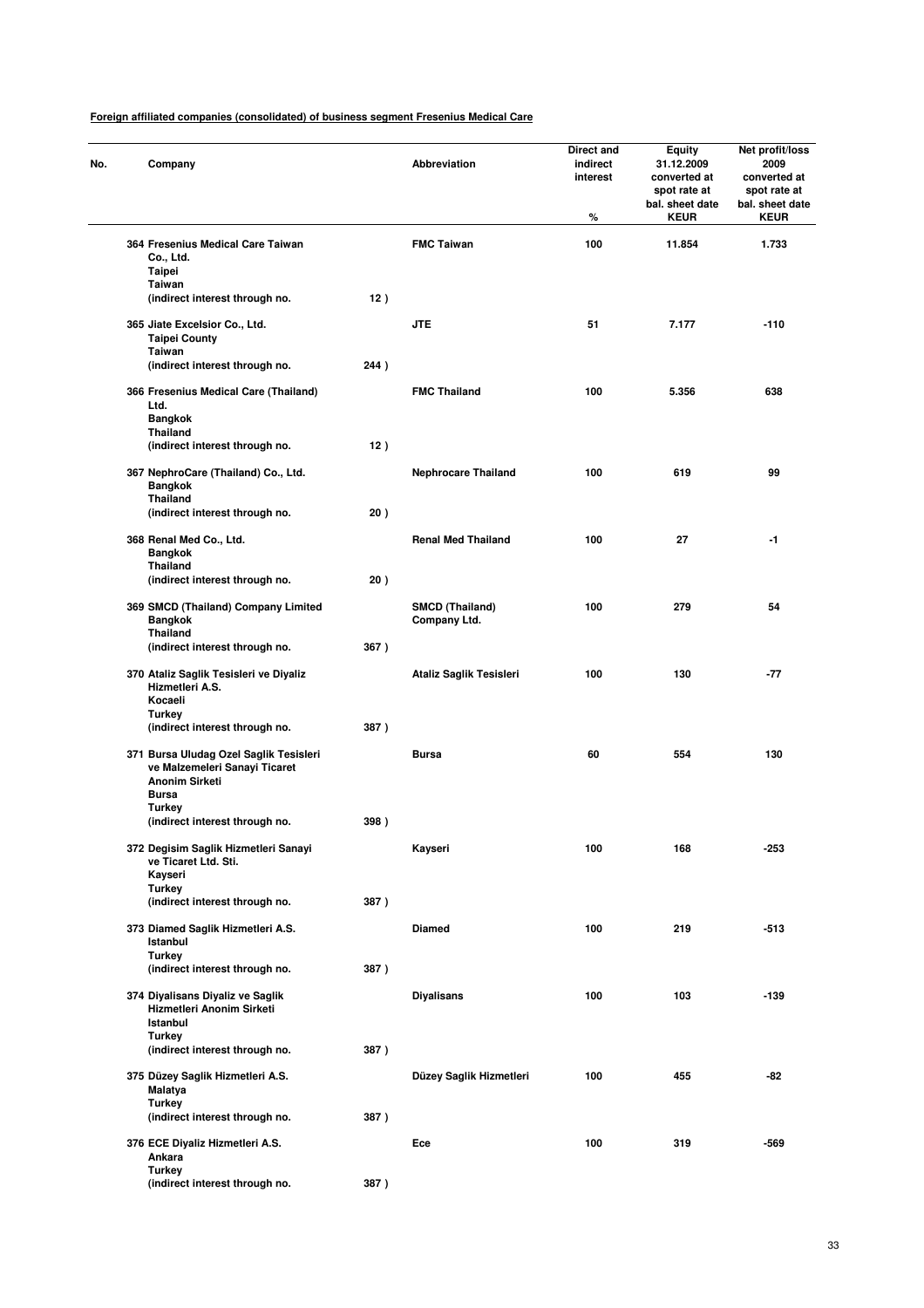| No. | Company                                                                               |      | Abbreviation       | Direct and<br>indirect<br>interest<br>% | Equity<br>31.12.2009<br>converted at<br>spot rate at<br>bal. sheet date<br><b>KEUR</b> | Net profit/loss<br>2009<br>converted at<br>spot rate at<br>bal. sheet date<br><b>KEUR</b> |
|-----|---------------------------------------------------------------------------------------|------|--------------------|-----------------------------------------|----------------------------------------------------------------------------------------|-------------------------------------------------------------------------------------------|
|     | 377 Ege Nefroloji Diyaliz Merkezi Saglik<br>Hizmetleri ve Malzemeleri Ticaret<br>A.S. |      | Ege Nefroloji      | 100                                     | 568                                                                                    | 64                                                                                        |
|     | Izmir<br><b>Turkey</b><br>(indirect interest through no.                              | 387) |                    |                                         |                                                                                        |                                                                                           |
|     | 378 Egesa Özel Saglik Hizmetleri Dis.<br>Tic. Paz.A.S.<br><b>Manisa</b>               |      | Egesa              | 100                                     | 68                                                                                     | $-161$                                                                                    |
|     | <b>Turkey</b>                                                                         |      |                    |                                         |                                                                                        |                                                                                           |
|     | (indirect interest through no.                                                        | 387) |                    |                                         |                                                                                        |                                                                                           |
|     | 379 Ekomed Saglik Hizmetleri Ltd.<br>Istanbul<br><b>Turkey</b>                        |      | <b>Ekomed</b>      | 100                                     | 266                                                                                    | $-114$                                                                                    |
|     | (indirect interest through no.                                                        | 387) |                    |                                         |                                                                                        |                                                                                           |
|     | 380 Emir Ozel Saglik ve Diyaliz<br>Hizmetleri San. ve Tic. A.S.<br>Istanbul           |      | <b>ADA Diyaliz</b> | 100                                     | 469                                                                                    | -379                                                                                      |
|     | Turkey<br>(indirect interest through no.                                              | 387) |                    |                                         |                                                                                        |                                                                                           |
|     | 381 Erzurum Diyaliz Hizmetleri A.S.<br>Erzurum                                        |      | Erzurum            | 60                                      | 1.380                                                                                  | -3                                                                                        |
|     | Turkey<br>(indirect interest through no.                                              | 387) |                    |                                         |                                                                                        |                                                                                           |
|     | 382 Fresenius Adana Diyaliz Hizmetleri<br>A.S.                                        |      | Adana              | 100                                     | 387                                                                                    | -306                                                                                      |
|     | Adana<br><b>Turkey</b>                                                                |      |                    |                                         |                                                                                        |                                                                                           |
|     | (indirect interest through no.<br>383 Fresenius Diyaliz Hizmetleri A.S.               | 387) | Adıyaman           | 100                                     | 124                                                                                    | -231                                                                                      |
|     | Adiyaman<br>Adiyaman<br><b>Turkey</b>                                                 |      |                    |                                         |                                                                                        |                                                                                           |
|     | (indirect interest through no.                                                        | 387) |                    |                                         |                                                                                        |                                                                                           |
|     | 384 Fresenius Diyaliz Hizmetleri A.S.<br>Gaziemir                                     |      | Gazi               | 100                                     | 96                                                                                     | -41                                                                                       |
|     | Izmir<br><b>Turkey</b>                                                                |      |                    |                                         |                                                                                        |                                                                                           |
|     | (indirect interest through no.                                                        | 396) |                    |                                         |                                                                                        |                                                                                           |
|     | 385 Fresenius Diyaliz Hizmetleri A.S.<br>Konya<br>Konya                               |      | Konya              | 100                                     | 143                                                                                    | -96                                                                                       |
|     | <b>Turkey</b><br>(indirect interest through no.                                       | 387) |                    |                                         |                                                                                        |                                                                                           |
|     | 386 Fresenius Diyaliz Hizmetleri A.S.<br><b>Narlidere</b>                             |      | Narlidere          | 90                                      | $-148$                                                                                 | $-127$                                                                                    |
|     | Izmir<br><b>Turkey</b>                                                                |      |                    |                                         |                                                                                        |                                                                                           |
|     | (indirect interest through no.                                                        | 387) |                    |                                         |                                                                                        |                                                                                           |
|     | 387 Fresenius Diyaliz Hizmetleri A.S.,<br>Istanbul<br>Istanbul                        |      | <b>FDH</b>         | 100                                     | 34.911                                                                                 | $-169$                                                                                    |
|     | Turkey<br>(indirect interest through no.                                              | 20)  |                    |                                         |                                                                                        |                                                                                           |
|     | 388 Fresenius Ecza Deposu A.S.                                                        |      | <b>FED</b>         | 100                                     | 5.736                                                                                  | 2.294                                                                                     |
|     | Istanbul<br><b>Turkey</b>                                                             |      |                    |                                         |                                                                                        |                                                                                           |
|     | (indirect interest through no.                                                        | 392) |                    |                                         |                                                                                        |                                                                                           |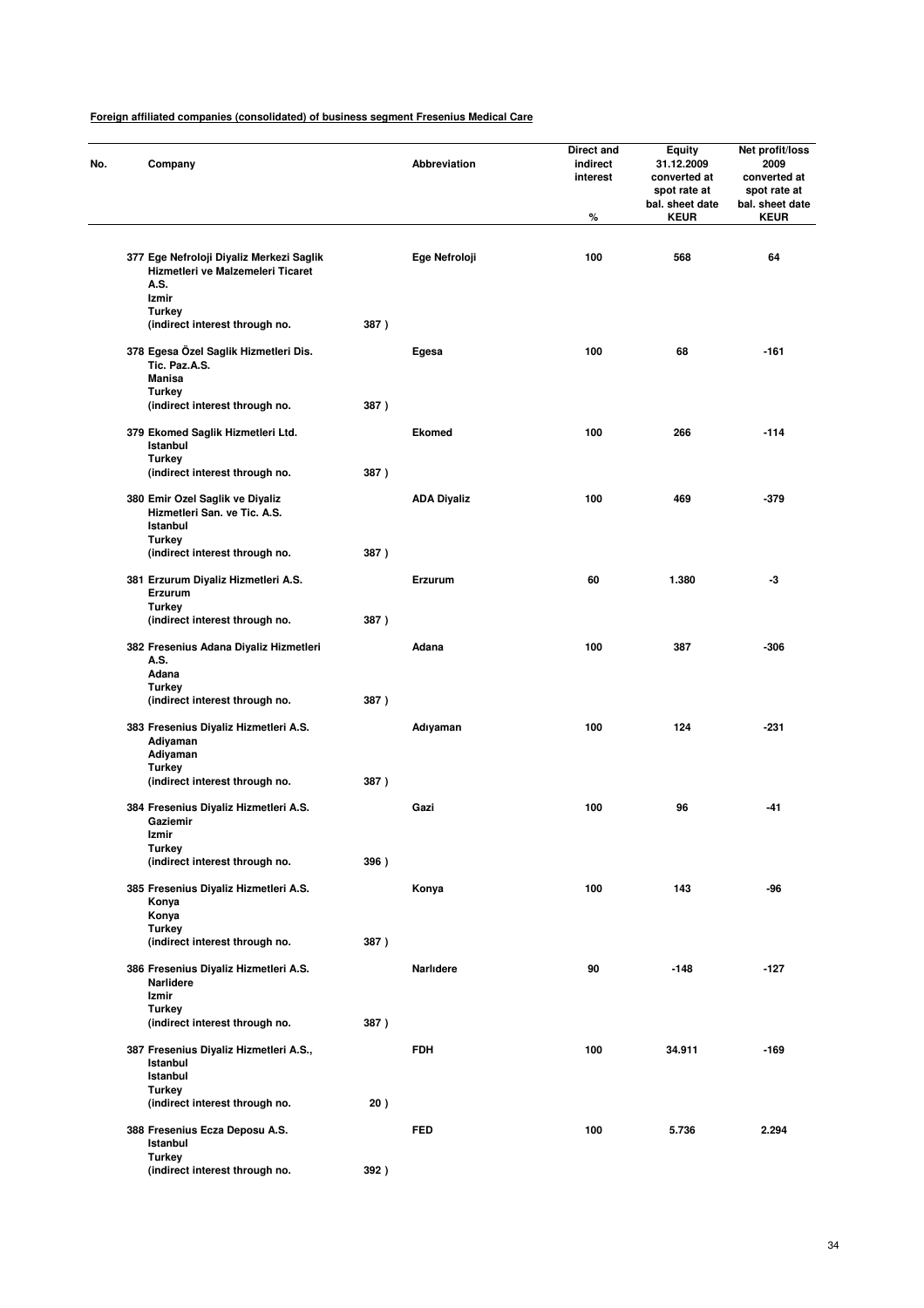| No. | Company                        |                                                                             |      | <b>Abbreviation</b> | Direct and<br>indirect<br>interest<br>% | Equity<br>31.12.2009<br>converted at<br>spot rate at<br>bal. sheet date<br><b>KEUR</b> | Net profit/loss<br>2009<br>converted at<br>spot rate at<br>bal. sheet date<br><b>KEUR</b> |
|-----|--------------------------------|-----------------------------------------------------------------------------|------|---------------------|-----------------------------------------|----------------------------------------------------------------------------------------|-------------------------------------------------------------------------------------------|
|     | Malatya                        | 389 Fresenius Guneydogu Diyaliz<br>Hizmetleri Ltd. Sti.                     |      | T&T                 | 100                                     | 929                                                                                    | $-250$                                                                                    |
|     | <b>Turkey</b>                  | (indirect interest through no.                                              | 387) |                     |                                         |                                                                                        |                                                                                           |
|     | Istanbul<br><b>Turkey</b>      | 390 Fresenius Istanbul Diyaliz<br>Hizmetleri A.Ş.                           |      | Istanbul            | 85                                      | $-881$                                                                                 | -436                                                                                      |
|     |                                | (indirect interest through no.                                              | 387) |                     |                                         |                                                                                        |                                                                                           |
|     |                                | 391 Fresenius Kahramanmaras Diyaliz<br>Hizmetleri LTD.STI.<br>Kahramanmaras |      | <b>MARAS</b>        | 100                                     | 132                                                                                    | $-190$                                                                                    |
|     | <b>Turkey</b>                  | (indirect interest through no.                                              | 383) |                     |                                         |                                                                                        |                                                                                           |
|     | <b>Maslak</b><br><b>Turkey</b> | 392 Fresenius Medikal Hizmetler A.S.                                        |      | <b>FMH</b>          | 100                                     | 38.687                                                                                 | 4.155                                                                                     |
|     |                                | (indirect interest through no.                                              | 20)  |                     |                                         |                                                                                        |                                                                                           |
|     | Istanbul                       | 393 Fresenius Saglik Hizmetleri<br><b>Anonim Sirketi</b>                    |      | <b>FSH</b>          | 100                                     | 636                                                                                    | -902                                                                                      |
|     | <b>Turkey</b>                  | (indirect interest through no.                                              | 387) |                     |                                         |                                                                                        |                                                                                           |
|     | A.S.<br>Yalova                 | 394 Fresenius Yalova Diyaliz Hizmetleri                                     |      | Yalova              | 70                                      | $-535$                                                                                 | $-219$                                                                                    |
|     | <b>Turkey</b>                  | (indirect interest through no.                                              | 387) |                     |                                         |                                                                                        |                                                                                           |
|     | Diyarbakir                     | 395 GÜNEYDOĞU ANADOLU SAĞLIK<br>HİZMETLERİ A.Ş.                             |      | <b>GDA</b>          | 75                                      | $-248$                                                                                 | -444                                                                                      |
|     | <b>Turkey</b>                  | (indirect interest through no.                                              | 387) |                     |                                         |                                                                                        |                                                                                           |
|     | Ltd. Sti.<br>Izmir             | 396 Izmir Anka Özel Saglik Hizmetleri<br>Tesisleri ve Malzemeleri San. Tic. |      | Anka                | 100                                     | 439                                                                                    | $-35$                                                                                     |
|     | Turkey                         |                                                                             |      |                     |                                         |                                                                                        |                                                                                           |
|     |                                | (indirect interest through no.                                              | 398) |                     |                                         |                                                                                        |                                                                                           |
|     | Izmir<br><b>Turkey</b>         | 397 Izmir Renal Saglik Tesisleri ve<br>Malzemeleri San. Tic. A.S.           |      | Izmir Renal Saglik  | 100                                     | 34                                                                                     | -66                                                                                       |
|     |                                | (indirect interest through no.                                              | 398) |                     |                                         |                                                                                        |                                                                                           |
|     | Izmir<br><b>Turkey</b>         | 398 Izmir Sevgi Özel SaglıkTesisleri ve<br>Malzemeleri San. Tic. A.S.       |      | Sevgi               | 95                                      | 1.885                                                                                  | $-103$                                                                                    |
|     |                                | (indirect interest through no.                                              | 387) |                     |                                         |                                                                                        |                                                                                           |
|     | <b>Manisa</b>                  | 399 Nefronege Nefroloji Merkezi<br><b>Anonim Sirketi</b>                    |      | Nefronege           | 60                                      | 834                                                                                    | -6                                                                                        |
|     | <b>Turkey</b>                  | (indirect interest through no.                                              | 407) |                     |                                         |                                                                                        |                                                                                           |
|     | Antalya<br><b>Turkey</b>       | 400 Nefrotalya Nefroloji Merkezi Ltd.                                       |      | Nefrotalya          | 100                                     | 123                                                                                    | $-111$                                                                                    |
|     |                                | (indirect interest through no.                                              | 407) |                     |                                         |                                                                                        |                                                                                           |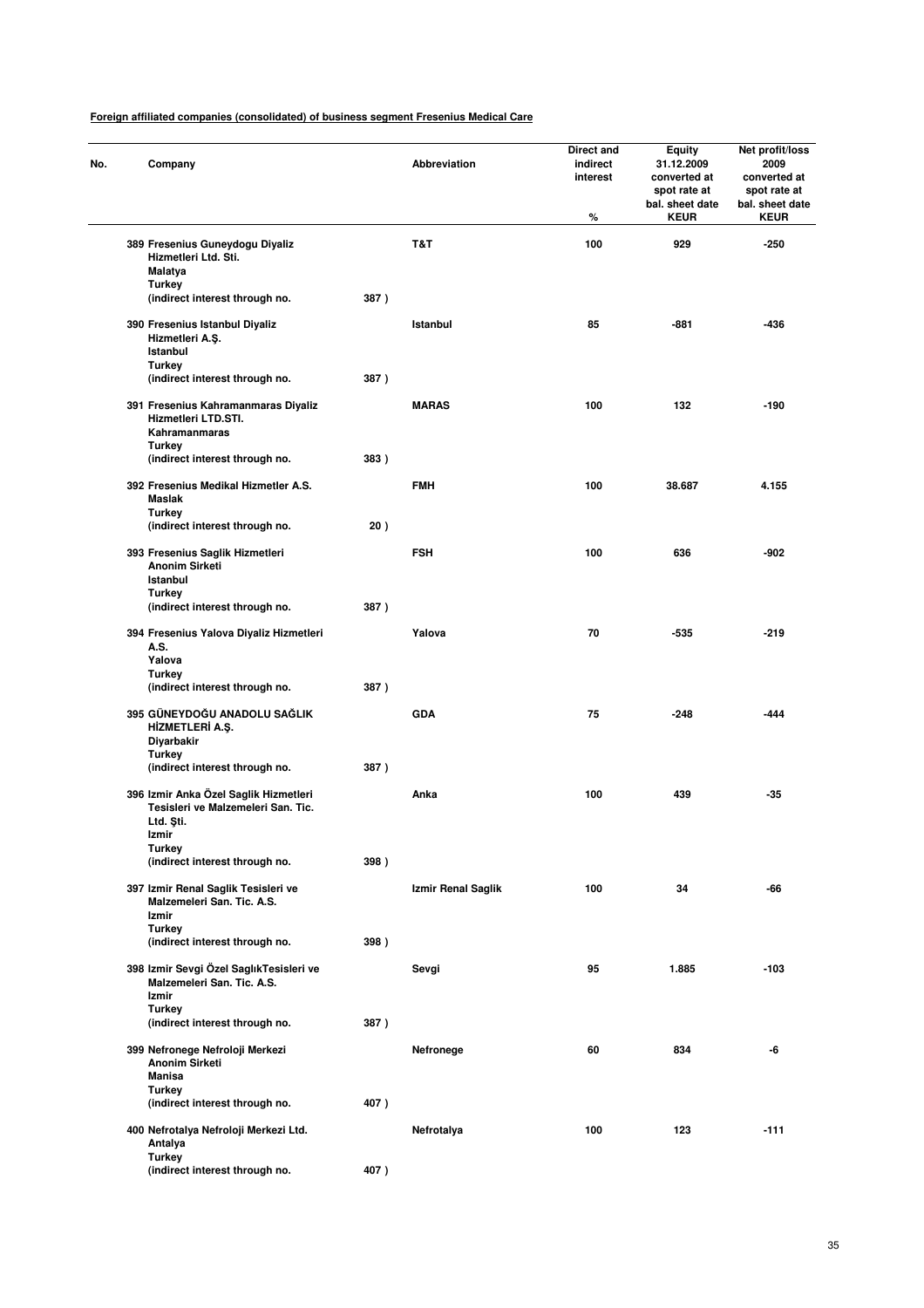| No. | Company                                                                                                                                      |      | Abbreviation               | Direct and<br>indirect<br>interest<br>% | <b>Equity</b><br>31.12.2009<br>converted at<br>spot rate at<br>bal. sheet date<br><b>KEUR</b> | Net profit/loss<br>2009<br>converted at<br>spot rate at<br>bal. sheet date<br><b>KEUR</b> |
|-----|----------------------------------------------------------------------------------------------------------------------------------------------|------|----------------------------|-----------------------------------------|-----------------------------------------------------------------------------------------------|-------------------------------------------------------------------------------------------|
|     | 401 Nefrotep Nefroloji Merkezi Ltd. Sti,<br>Gaziantep<br>Gaziantep                                                                           |      | Antep                      | 100                                     | -81                                                                                           | -289                                                                                      |
|     | Turkey<br>(indirect interest through no.                                                                                                     | 407) |                            |                                         |                                                                                               |                                                                                           |
|     | 402 Özel Bahcelievler Saglik Hizmetleri<br><b>Ticaret Ltd. Sti.</b><br>Istanbul<br><b>Turkey</b>                                             |      | <b>Bahçelievler</b>        | 100                                     | 507                                                                                           | -199                                                                                      |
|     | (indirect interest through no.                                                                                                               | 387) |                            |                                         |                                                                                               |                                                                                           |
|     | 403 Özel Ege Diyaliz Merkezleri Saglik<br>Tesisleri ve Malzemeleri Tic. A.s.                                                                 |      | Akhisar                    | 100                                     | 150                                                                                           | $-198$                                                                                    |
|     | <b>Manisa</b>                                                                                                                                |      |                            |                                         |                                                                                               |                                                                                           |
|     | <b>Turkey</b><br>(indirect interest through no.                                                                                              | 387) |                            |                                         |                                                                                               |                                                                                           |
|     | 404 Özel Nefron Saglik Hizmetleri A.S.                                                                                                       |      | Nefron                     | 100                                     | 582                                                                                           | 78                                                                                        |
|     | Izmir                                                                                                                                        |      |                            |                                         |                                                                                               |                                                                                           |
|     | <b>Turkey</b><br>(indirect interest through no.                                                                                              | 387) |                            |                                         |                                                                                               |                                                                                           |
|     | 405 Özgözükara Sağlık Hizmetleri<br><b>Ticaret Ltd Şirketi</b><br>Istanbul                                                                   |      | Özgözükara                 | 100                                     | 823                                                                                           | -58                                                                                       |
|     | Turkey                                                                                                                                       |      |                            |                                         |                                                                                               |                                                                                           |
|     | (indirect interest through no.                                                                                                               | 387) |                            |                                         |                                                                                               |                                                                                           |
|     | 406 Renalege Turgutlu Nefroloji Ticaret<br>Ltd. Sti.<br><b>Manisa</b>                                                                        |      | Renalege                   | 60                                      | 335                                                                                           | $-158$                                                                                    |
|     | Turkey<br>(indirect interest through no.                                                                                                     | 407) |                            |                                         |                                                                                               |                                                                                           |
|     | 407 RNC Renal Nefroloji Merkezi<br><b>Limited Sirketi</b><br>Istanbul                                                                        |      | <b>RNC Renal Nefroloji</b> | 100                                     | 2.416                                                                                         | -289                                                                                      |
|     | Turkey                                                                                                                                       | 20)  |                            |                                         |                                                                                               |                                                                                           |
|     | (indirect interest through no.                                                                                                               |      |                            |                                         |                                                                                               |                                                                                           |
|     | 408 Serhat Sağlıklı Yaşam Ozel<br>Sağ.Hizm.Tıbbi ve Kimyasal<br>Urünler Itriat Inşaat Taahüt San. ve<br>Tic. Ltd<br>Erzurum                  |      | Serhat                     | 100                                     | 82                                                                                            | -48                                                                                       |
|     | <b>Turkey</b><br>(indirect interest through no.                                                                                              | 381) |                            |                                         |                                                                                               |                                                                                           |
|     | 409 Uludag Diyaliz Merkezi Tıbbi<br>Malzeme Medikal Hizmetler ve<br>Saglik Tesisleri Sanayi Ticaret<br><b>Anonim Sirketi</b><br><b>Bursa</b> |      | Uludag                     | 100                                     | 306                                                                                           | $-300$                                                                                    |
|     | <b>Turkey</b>                                                                                                                                |      |                            |                                         |                                                                                               |                                                                                           |
|     | (indirect interest through no.                                                                                                               | 387) |                            |                                         |                                                                                               |                                                                                           |
|     | 410 Yasam Ozel Saglik Hizmetleri AS -<br>in liquidation<br>Diyarbakir                                                                        |      | Yasam Ozel Saglik          | 100                                     | 245                                                                                           | 24                                                                                        |
|     | <b>Turkey</b><br>(indirect interest through no.                                                                                              | 289) |                            |                                         |                                                                                               |                                                                                           |
|     | 411 Fresenius Medical Care (Holdings)<br>Limited<br>Nottinghamshire                                                                          |      | <b>FMC (Holdings)</b>      | 100                                     | 3.072                                                                                         | $-108$                                                                                    |
|     | <b>United Kingdom</b><br>(indirect interest through no.                                                                                      | 20)  |                            |                                         |                                                                                               |                                                                                           |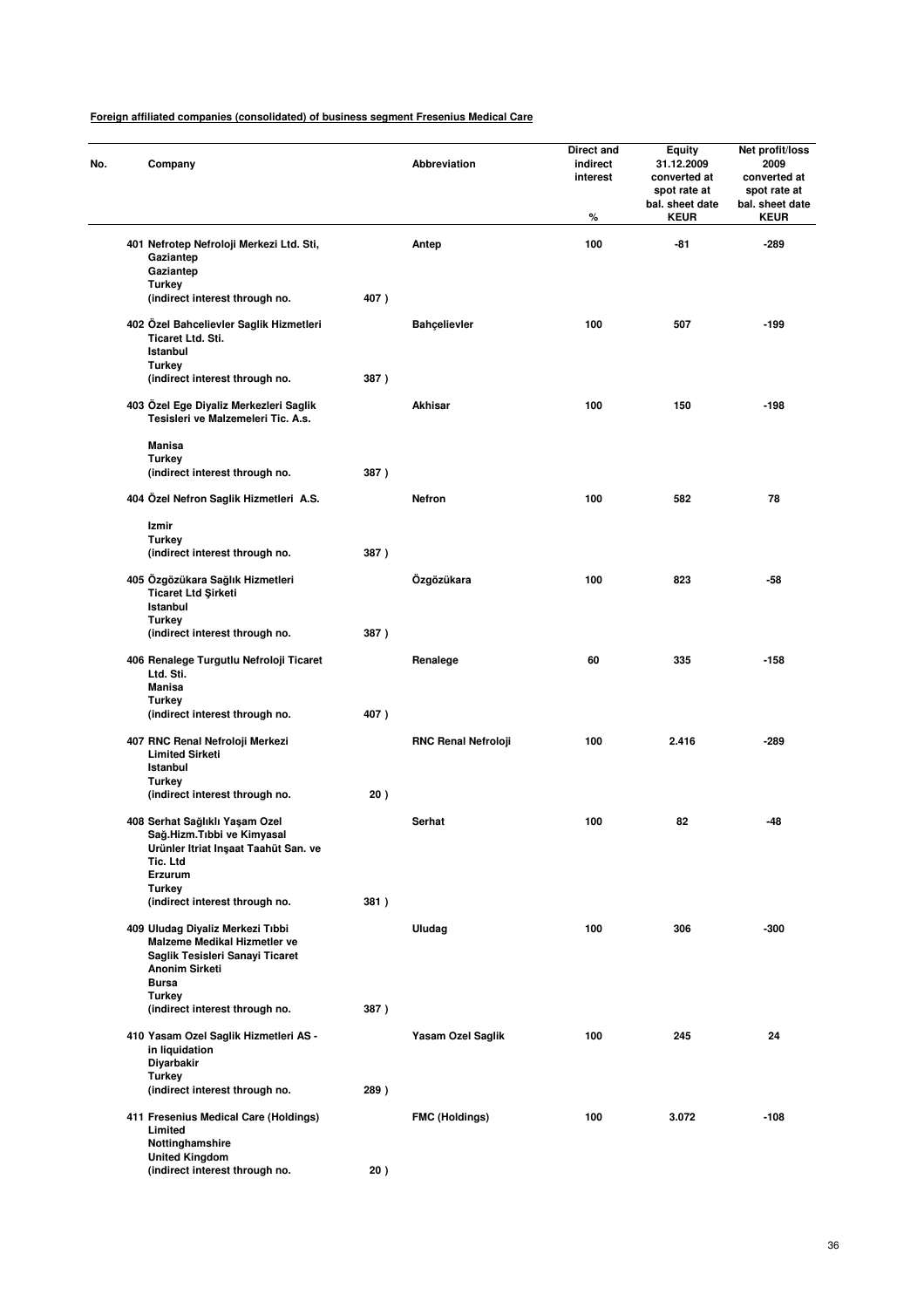| No. | Company                                                                        |      | <b>Abbreviation</b>              | Direct and<br>indirect<br>interest<br>% | Equity<br>31.12.2009<br>converted at<br>spot rate at<br>bal. sheet date<br><b>KEUR</b> | Net profit/loss<br>2009<br>converted at<br>spot rate at<br>bal. sheet date<br><b>KEUR</b> |
|-----|--------------------------------------------------------------------------------|------|----------------------------------|-----------------------------------------|----------------------------------------------------------------------------------------|-------------------------------------------------------------------------------------------|
|     | 412 Fresenius Medical Care (U.K.) Ltd.                                         |      | <b>FMC (U.K.)</b>                | 100                                     | 24.771                                                                                 | 2.039                                                                                     |
|     | Nottinghamshire                                                                |      |                                  |                                         |                                                                                        |                                                                                           |
|     | <b>United Kingdom</b>                                                          |      |                                  |                                         |                                                                                        |                                                                                           |
|     | (indirect interest through no.                                                 | 411) |                                  |                                         |                                                                                        |                                                                                           |
|     | 413 Fresenius Medical Care Renal<br><b>Services Limited</b><br>Nottinghamshire |      | <b>FMC Renal Services</b>        | 100                                     | $-322$                                                                                 | $-1.465$                                                                                  |
|     | <b>United Kingdom</b><br>(indirect interest through no.                        | 411) |                                  |                                         |                                                                                        |                                                                                           |
|     | 414 Fresenius National Medical Care<br><b>UK Limited</b>                       |      | <b>FNMC UK</b>                   | 100                                     | 2.287                                                                                  | 0                                                                                         |
|     | Nottinghamshire<br><b>United Kingdom</b>                                       |      |                                  |                                         |                                                                                        |                                                                                           |
|     | (indirect interest through no.                                                 | 411) |                                  |                                         |                                                                                        |                                                                                           |
|     | 415 Optimal Renal Care UK Ltd.<br>Nottinghamshire                              |      | <b>Optimal Renal Care UK</b>     | 100                                     | $-310$                                                                                 | -218                                                                                      |
|     | <b>United Kingdom</b><br>(indirect interest through no.                        | 411) |                                  |                                         |                                                                                        |                                                                                           |
|     | 416 Acute Extracorporeal Services<br>L.L.C.                                    |      | <b>Acute Services LLC</b>        | 100                                     | (f)                                                                                    | (f)                                                                                       |
|     | <b>Delaware</b>                                                                |      |                                  |                                         |                                                                                        |                                                                                           |
|     | <b>USA</b><br>(indirect interest through no.                                   | 652) |                                  |                                         |                                                                                        |                                                                                           |
|     | 417 Angleton Dialysis, Inc.<br><b>Texas</b>                                    |      | <b>Angleton Dialysis</b>         | 100                                     | (f)                                                                                    | (f)                                                                                       |
|     | <b>USA</b><br>(indirect interest through no.                                   | 560) |                                  |                                         |                                                                                        |                                                                                           |
|     | 418 Apheresis Care Group, Inc.<br><b>Delaware</b><br><b>USA</b>                |      | <b>Apheresis Care Group</b>      | 100                                     | (f)                                                                                    | (f)                                                                                       |
|     | (indirect interest through no.                                                 | 845) |                                  |                                         |                                                                                        |                                                                                           |
|     | 419 Arizona Renal Investments, LLC<br><b>Delaware</b>                          |      | Arizona Renal<br>Investments     | 100                                     | (f)                                                                                    | (f)                                                                                       |
|     | <b>USA</b><br>(indirect interest through no.                                   | 845) |                                  |                                         |                                                                                        |                                                                                           |
|     | 420 Bio-Medical Applications Home<br>Dialysis Services, Inc.                   |      | <b>Bio-Medical Home Dialysis</b> | 100                                     | (f)                                                                                    | (f)                                                                                       |
|     | <b>Delaware</b><br><b>USA</b>                                                  |      |                                  |                                         |                                                                                        |                                                                                           |
|     | (indirect interest through no.                                                 | 421) |                                  |                                         |                                                                                        |                                                                                           |
|     | 421 Bio-Medical Applications<br>Management Company, Inc.<br><b>Delaware</b>    |      | <b>Bio-Medical Management</b>    | 100                                     | (f)                                                                                    | (f)                                                                                       |
|     | <b>USA</b>                                                                     |      |                                  |                                         |                                                                                        |                                                                                           |
|     | (indirect interest through no.                                                 | 700) |                                  |                                         |                                                                                        |                                                                                           |
|     | 422 Bio-Medical Applications of<br>Aguadilla, Inc.<br><b>Delaware</b>          |      | <b>Bio-Medical Aguadilla</b>     | 100                                     | (f)                                                                                    | (f)                                                                                       |
|     | <b>USA</b>                                                                     |      |                                  |                                         |                                                                                        |                                                                                           |
|     | (indirect interest through no.                                                 | 421) |                                  |                                         |                                                                                        |                                                                                           |
|     | 423 Bio-Medical Applications of<br>Alabama, Inc.<br><b>Delaware</b>            |      | <b>Bio-Medical Alabama</b>       | 100                                     | (f)                                                                                    | (f)                                                                                       |
|     | <b>USA</b>                                                                     |      |                                  |                                         |                                                                                        |                                                                                           |
|     | (indirect interest through no.                                                 | 421) |                                  |                                         |                                                                                        |                                                                                           |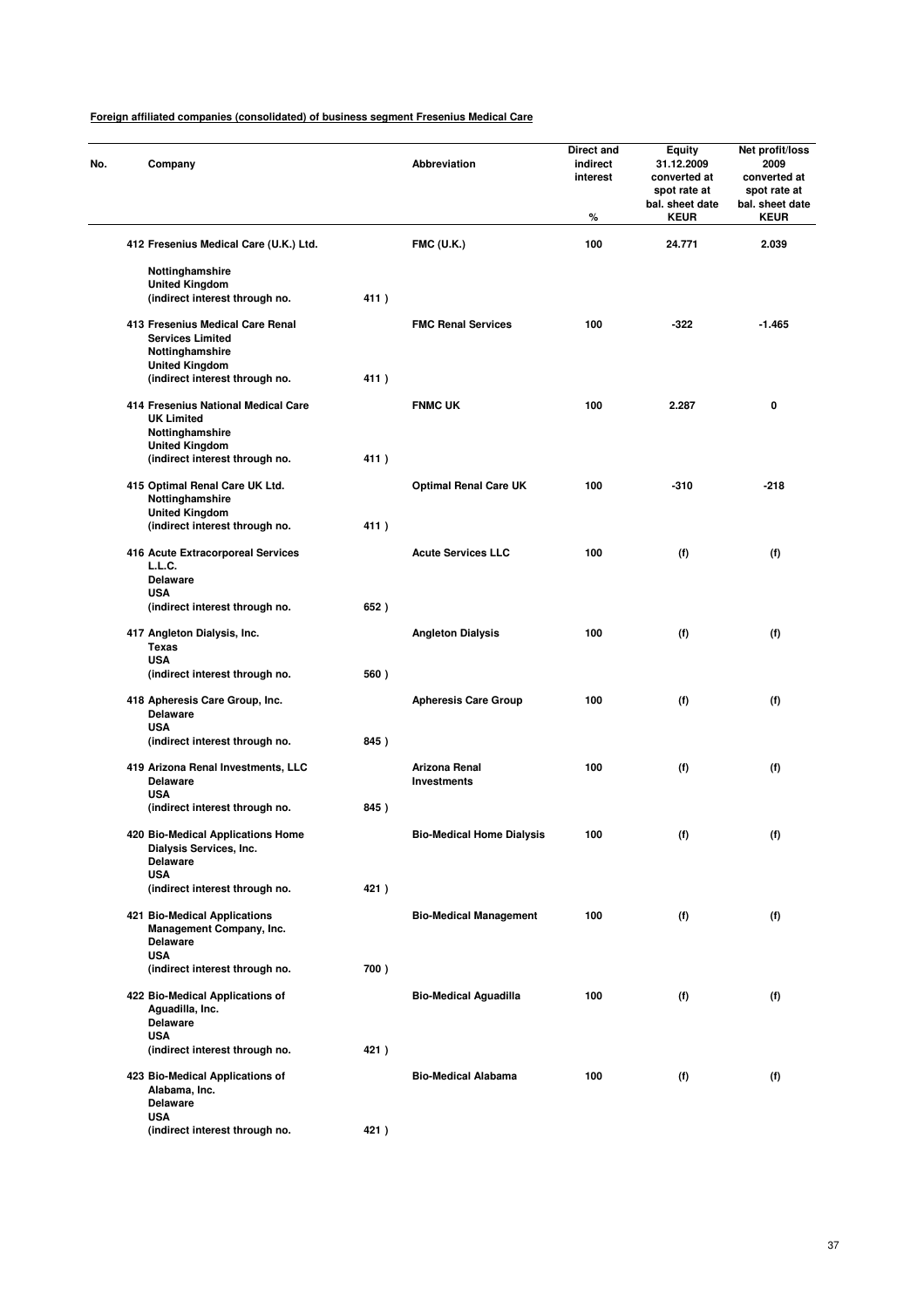| No. | Company                                                                                |      | Abbreviation                    | Direct and<br>indirect<br>interest<br>% | Equity<br>31.12.2009<br>converted at<br>spot rate at<br>bal. sheet date<br><b>KEUR</b> | Net profit/loss<br>2009<br>converted at<br>spot rate at<br>bal. sheet date<br><b>KEUR</b> |
|-----|----------------------------------------------------------------------------------------|------|---------------------------------|-----------------------------------------|----------------------------------------------------------------------------------------|-------------------------------------------------------------------------------------------|
|     | 424 Bio-Medical Applications of<br>Amarillo, Inc.<br><b>Delaware</b>                   |      | <b>Bio-MedicalAmarillo</b>      | 100                                     | (f)                                                                                    | (f)                                                                                       |
|     | <b>USA</b><br>(indirect interest through no.                                           | 421) |                                 |                                         |                                                                                        |                                                                                           |
|     | 425 Bio-Medical Applications of<br>Anacostia, Inc.<br><b>Delaware</b><br><b>USA</b>    |      | <b>Bio-Medical Anacostia</b>    | 100                                     | (f)                                                                                    | (f)                                                                                       |
|     | (indirect interest through no.                                                         | 421) |                                 |                                         |                                                                                        |                                                                                           |
|     | 426 Bio-Medical Applications of<br>Arecibo, Inc.<br><b>Delaware</b><br><b>USA</b>      |      | <b>Bio-Medical Arecibo</b>      | 100                                     | (f)                                                                                    | (f)                                                                                       |
|     | (indirect interest through no.                                                         | 421) |                                 |                                         |                                                                                        |                                                                                           |
|     | 427 Bio-Medical Applications of<br>Arizona, LLC<br><b>Delaware</b><br><b>USA</b>       |      | <b>Bio-Medical Arizona</b>      | 51                                      | (f)                                                                                    | (f)                                                                                       |
|     | (indirect interest through no.                                                         | 421) |                                 |                                         |                                                                                        |                                                                                           |
|     | 428 Bio-Medical Applications of<br>Arkansas, Inc.<br><b>Delaware</b><br><b>USA</b>     |      | <b>Bio-Medical Arkansas</b>     | 100                                     | (f)                                                                                    | (f)                                                                                       |
|     | (indirect interest through no.                                                         | 421) |                                 |                                         |                                                                                        |                                                                                           |
|     | 429 Bio-Medical Applications of<br>Bayamon, Inc.<br><b>Delaware</b><br><b>USA</b>      |      | <b>Bio-Medical Bayamon</b>      | 100                                     | (f)                                                                                    | (f)                                                                                       |
|     | (indirect interest through no.                                                         | 421) |                                 |                                         |                                                                                        |                                                                                           |
|     | 430 Bio-Medical Applications of Blue<br>Springs, Inc.<br><b>Delaware</b><br><b>USA</b> |      | <b>Bio-Medical Blue Springs</b> | 100                                     | (f)                                                                                    | (f)                                                                                       |
|     | (indirect interest through no.                                                         | 421) |                                 |                                         |                                                                                        |                                                                                           |
|     | 431 Bio-Medical Applications of<br>Caguas, Inc.<br>Delaware                            |      | <b>Bio-Medical Caguas</b>       | 100                                     | (f)                                                                                    | (f)                                                                                       |
|     | USA<br>(indirect interest through no.                                                  | 421) |                                 |                                         |                                                                                        |                                                                                           |
|     | 432 Bio-Medical Applications of<br>California, Inc.<br><b>Delaware</b><br><b>USA</b>   |      | <b>Bio-Medical California</b>   | 100                                     | (f)                                                                                    | (f)                                                                                       |
|     | (indirect interest through no.                                                         | 421) |                                 |                                         |                                                                                        |                                                                                           |
|     | 433 Bio-Medical Applications of<br>Camarillo, Inc.<br><b>Delaware</b><br><b>USA</b>    |      | <b>Bio-Medical Camarillo</b>    | 100                                     | (f)                                                                                    | (f)                                                                                       |
|     | (indirect interest through no.                                                         | 421) |                                 |                                         |                                                                                        |                                                                                           |
|     | 434 Bio-Medical Applications of Capitol<br>Hill, Inc.<br><b>Delaware</b><br><b>USA</b> |      | <b>Bio-Medical Capitol Hill</b> | 100                                     | (f)                                                                                    | (f)                                                                                       |
|     | (indirect interest through no.                                                         | 421) |                                 |                                         |                                                                                        |                                                                                           |
|     | 435 Bio-Medical Applications of<br>Carolina, Inc.<br><b>Delaware</b>                   |      | <b>Bio-Medical Carolina PR</b>  | 100                                     | (f)                                                                                    | (f)                                                                                       |
|     | <b>USA</b><br>(indirect interest through no.                                           | 421) |                                 |                                         |                                                                                        |                                                                                           |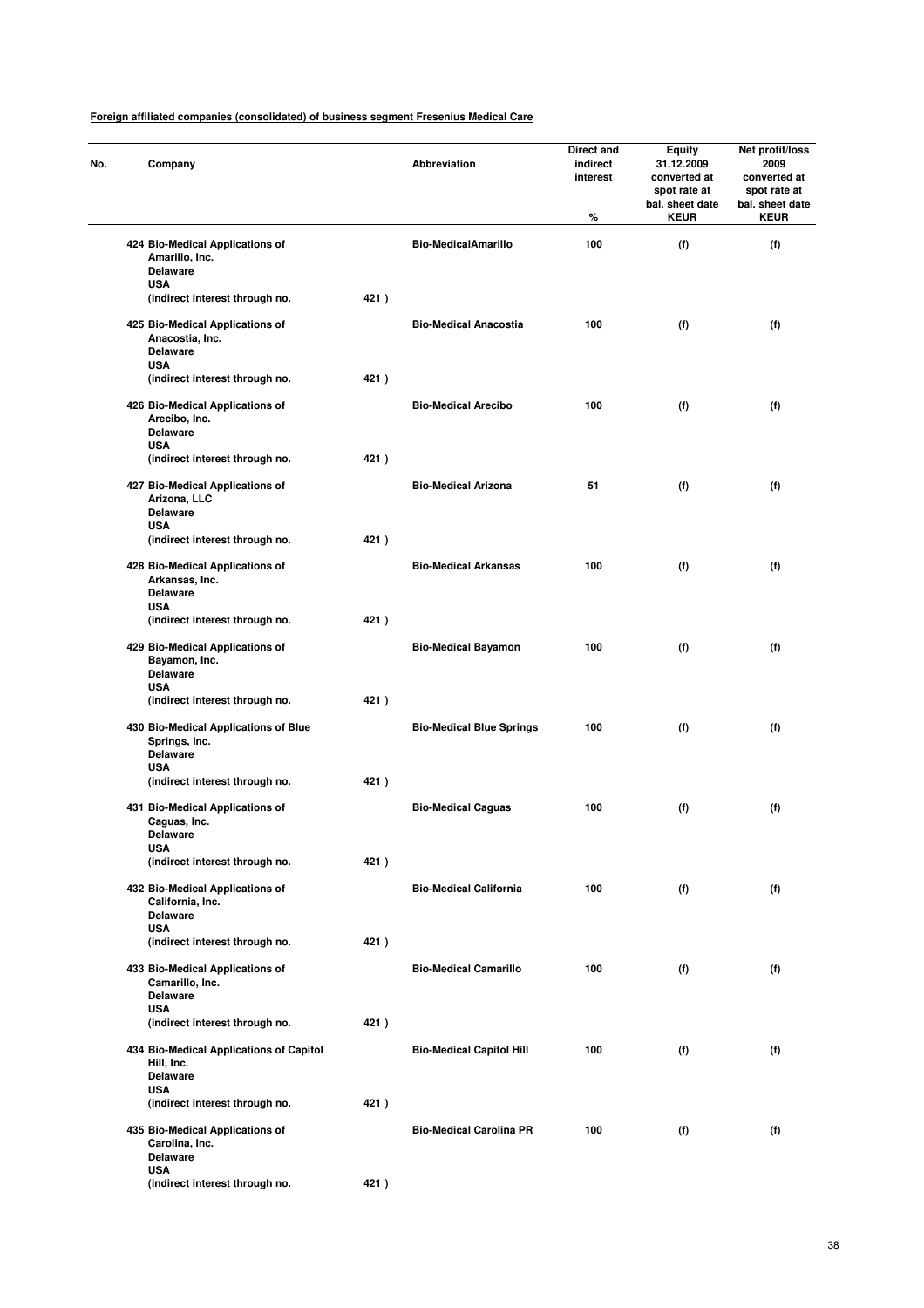| Company                                                                                    |      | Abbreviation                           | Direct and<br>indirect<br>interest<br>$\%$ | <b>Equity</b><br>31.12.2009<br>converted at<br>spot rate at<br>bal. sheet date<br><b>KEUR</b> | Net profit/loss<br>2009<br>converted at<br>spot rate at<br>bal. sheet date<br><b>KEUR</b> |
|--------------------------------------------------------------------------------------------|------|----------------------------------------|--------------------------------------------|-----------------------------------------------------------------------------------------------|-------------------------------------------------------------------------------------------|
|                                                                                            |      |                                        |                                            |                                                                                               |                                                                                           |
| 436 Bio-Medical Applications of<br>Carson, Inc.<br><b>Delaware</b>                         |      | <b>Bio-Medical Carson</b>              | 100                                        | (f)                                                                                           | (f)                                                                                       |
| <b>USA</b><br>(indirect interest through no.                                               | 421) |                                        |                                            |                                                                                               |                                                                                           |
| 437 Bio-Medical Applications of<br>Clinton, Inc.<br><b>Delaware</b><br><b>USA</b>          |      | <b>Bio-Medical Clinton</b>             | 100                                        | (f)                                                                                           | (f)                                                                                       |
| (indirect interest through no.                                                             | 421) |                                        |                                            |                                                                                               |                                                                                           |
| 438 Bio-Medical Applications of<br>Columbia Heights, Inc.<br><b>Delaware</b><br><b>USA</b> |      | <b>Bio-Medical Columbia</b><br>Heights | 100                                        | (f)                                                                                           | (f)                                                                                       |
| (indirect interest through no.                                                             | 421) |                                        |                                            |                                                                                               |                                                                                           |
| 439 Bio-Medical Applications of<br>Connecticut, Inc.<br><b>Delaware</b>                    |      | <b>Bio-Medical Connecticut</b>         | 100                                        | (f)                                                                                           | (f)                                                                                       |
| <b>USA</b><br>(indirect interest through no.                                               | 421) |                                        |                                            |                                                                                               |                                                                                           |
| 440 Bio-Medical Applications of<br>Delaware, Inc.<br><b>Delaware</b><br>USA                |      | <b>Bio-Medical Delaware</b>            | 100                                        | (f)                                                                                           | (f)                                                                                       |
| (indirect interest through no.                                                             | 421) |                                        |                                            |                                                                                               |                                                                                           |
| 441 Bio-Medical Applications of Dover,<br>Inc.<br><b>Delaware</b><br><b>USA</b>            |      | <b>Bio-Medical Dover NH</b>            | 100                                        | (f)                                                                                           | (f)                                                                                       |
| (indirect interest through no.                                                             | 421) |                                        |                                            |                                                                                               |                                                                                           |
| 442 Bio-Medical Applications of<br>Eureka, Inc.<br><b>Delaware</b><br><b>USA</b>           |      | <b>Bio-Medical Eureka</b>              | 100                                        | (f)                                                                                           | (f)                                                                                       |
| (indirect interest through no.<br>443 Bio-Medical Applications of<br>Fayetteville, Inc.    | 421) | <b>Bio-Medical Fayetteville</b>        | 100                                        | (f)                                                                                           | (f)                                                                                       |
| <b>Delaware</b><br><b>USA</b><br>(indirect interest through no.                            | 421) |                                        |                                            |                                                                                               |                                                                                           |
| 444 Bio-Medical Applications of<br>Florida, Inc.<br><b>Delaware</b>                        |      | <b>Bio-Medical Florida</b>             | 100                                        | (f)                                                                                           | (f)                                                                                       |
| <b>USA</b><br>(indirect interest through no.                                               | 421) |                                        |                                            |                                                                                               |                                                                                           |
| 445 Bio-Medical Applications of<br>Fremont, Inc.<br><b>Delaware</b>                        |      | <b>Bio-Medical Fremont</b>             | 100                                        | (f)                                                                                           | (f)                                                                                       |
| <b>USA</b><br>(indirect interest through no.                                               | 421) |                                        |                                            |                                                                                               |                                                                                           |
| 446 Bio-Medical Applications of<br>Fresno, Inc.<br><b>Delaware</b>                         |      | <b>Bio-Medical Fresno CA</b>           | 100                                        | (f)                                                                                           | (f)                                                                                       |
| <b>USA</b><br>(indirect interest through no.                                               | 421) |                                        |                                            |                                                                                               |                                                                                           |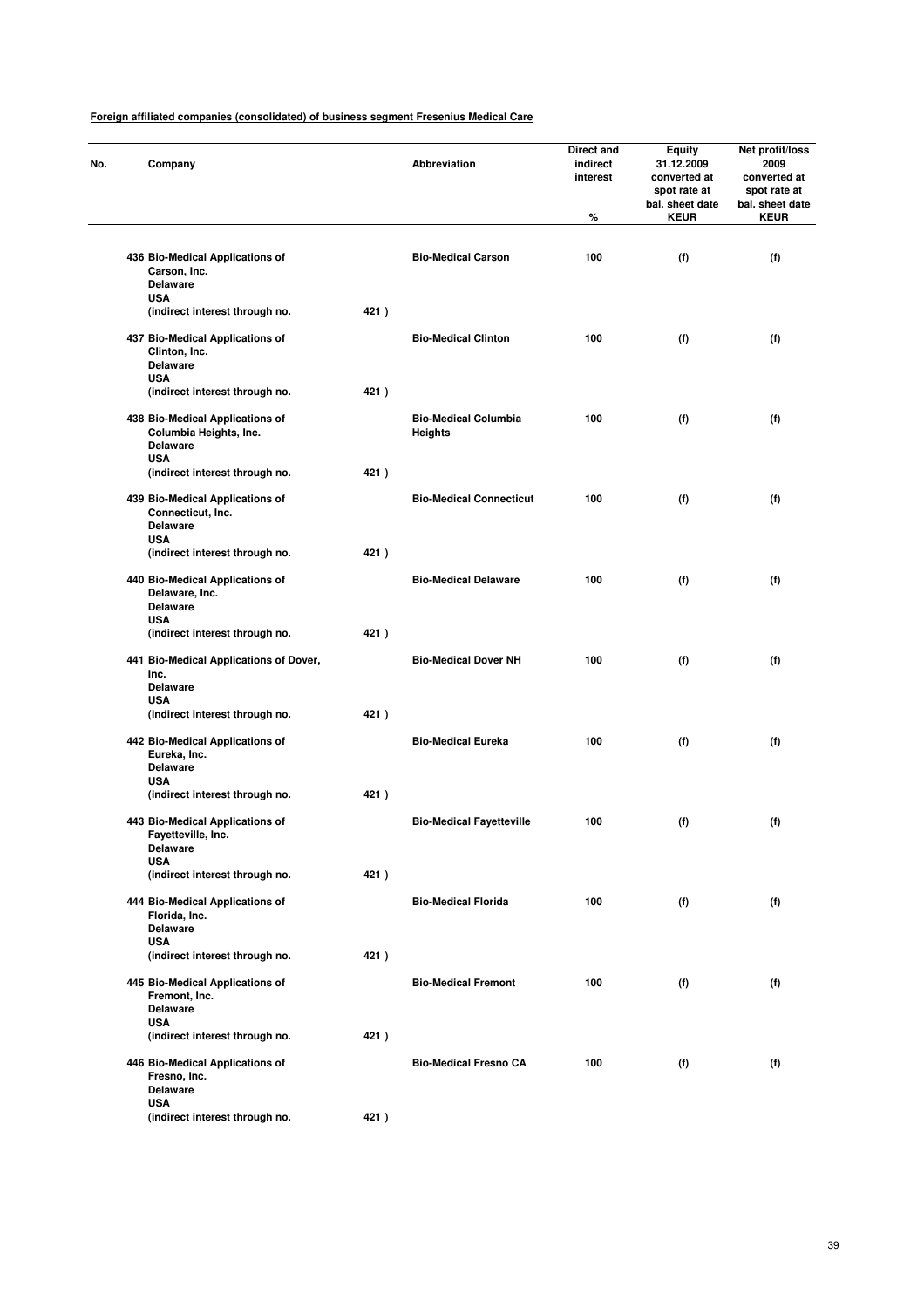| No. | Company                                                                               |      | Abbreviation                    | Direct and<br>indirect<br>interest<br>% | Equity<br>31.12.2009<br>converted at<br>spot rate at<br>bal. sheet date<br><b>KEUR</b> | Net profit/loss<br>2009<br>converted at<br>spot rate at<br>bal. sheet date<br><b>KEUR</b> |
|-----|---------------------------------------------------------------------------------------|------|---------------------------------|-----------------------------------------|----------------------------------------------------------------------------------------|-------------------------------------------------------------------------------------------|
|     | 447 Bio-Medical Applications of<br>Georgia, Inc.<br><b>Delaware</b>                   |      | <b>Bio-Medical Georgia</b>      | 100                                     | (f)                                                                                    | (f)                                                                                       |
|     | <b>USA</b><br>(indirect interest through no.                                          | 421) |                                 |                                         |                                                                                        |                                                                                           |
|     | 448 Bio-Medical Applications of<br>Glendora, Inc.<br><b>Delaware</b>                  |      | <b>Bio-Medical Glendora</b>     | 100                                     | (f)                                                                                    | (f)                                                                                       |
|     | <b>USA</b><br>(indirect interest through no.                                          | 421) |                                 |                                         |                                                                                        |                                                                                           |
|     | 449 Bio-Medical Applications of<br>Guayama, Inc.<br><b>Delaware</b><br><b>USA</b>     |      | <b>Bio-Medical Guayama</b>      | 100                                     | (f)                                                                                    | (f)                                                                                       |
|     | (indirect interest through no.                                                        | 421) |                                 |                                         |                                                                                        |                                                                                           |
|     | 450 Bio-Medical Applications of<br>Hoboken, Inc.<br><b>Delaware</b><br><b>USA</b>     |      | <b>Bio-Medical Hoboken</b>      | 100                                     | (f)                                                                                    | (f)                                                                                       |
|     | (indirect interest through no.                                                        | 421) |                                 |                                         |                                                                                        |                                                                                           |
|     | 451 Bio-Medical Applications of<br>Humacao, Inc.<br><b>Delaware</b><br><b>USA</b>     |      | <b>Bio-Medical Humacao</b>      | 100                                     | (f)                                                                                    | (f)                                                                                       |
|     | (indirect interest through no.                                                        | 421) |                                 |                                         |                                                                                        |                                                                                           |
|     | 452 Bio-Medical Applications of Idaho,<br>LLC<br><b>Delaware</b>                      |      | <b>Bio-Medical Idaho</b>        | 100                                     | (f)                                                                                    | (f)                                                                                       |
|     | <b>USA</b><br>(indirect interest through no.                                          | 599) |                                 |                                         |                                                                                        |                                                                                           |
|     | 453 Bio-Medical Applications of<br>Illinois, Inc.<br><b>Delaware</b><br><b>USA</b>    |      | <b>Bio-Medical Illinois</b>     | 100                                     | (f)                                                                                    | (f)                                                                                       |
|     | (indirect interest through no.                                                        | 421) |                                 |                                         |                                                                                        |                                                                                           |
|     | 454 Bio-Medical Applications of<br>Indiana, Inc.<br>Delaware<br><b>USA</b>            |      | <b>Bio-Medical Indiana</b>      | 100                                     | (f)                                                                                    | (f)                                                                                       |
|     | (indirect interest through no.                                                        | 421) |                                 |                                         |                                                                                        |                                                                                           |
|     | 455 Bio-Medical Applications of<br>Kansas, Inc.<br><b>Delaware</b><br><b>USA</b>      |      | <b>Bio-Medical Kansas</b>       | 100                                     | (f)                                                                                    | (f)                                                                                       |
|     | (indirect interest through no.                                                        | 421) |                                 |                                         |                                                                                        |                                                                                           |
|     | 456 Bio-Medical Applications of<br>Kentucky, Inc.<br>Delaware<br><b>USA</b>           |      | <b>Bio-Medical Kentucky</b>     | 100                                     | (f)                                                                                    | (f)                                                                                       |
|     | (indirect interest through no.                                                        | 421) |                                 |                                         |                                                                                        |                                                                                           |
|     | 457 Bio-Medical Applications of Las<br>Americas Inc.<br><b>Delaware</b><br><b>USA</b> |      | <b>Bio-Medical Las Americas</b> | 100                                     | (f)                                                                                    | (f)                                                                                       |
|     | (indirect interest through no.                                                        | 421) |                                 |                                         |                                                                                        |                                                                                           |
|     | 458 Bio-Medical Applications of Long<br>Beach Inc.<br><b>Delaware</b>                 |      | <b>Bio-Medical Long Beach</b>   | 100                                     | (f)                                                                                    | (f)                                                                                       |
|     | <b>USA</b><br>(indirect interest through no.                                          | 421) |                                 |                                         |                                                                                        |                                                                                           |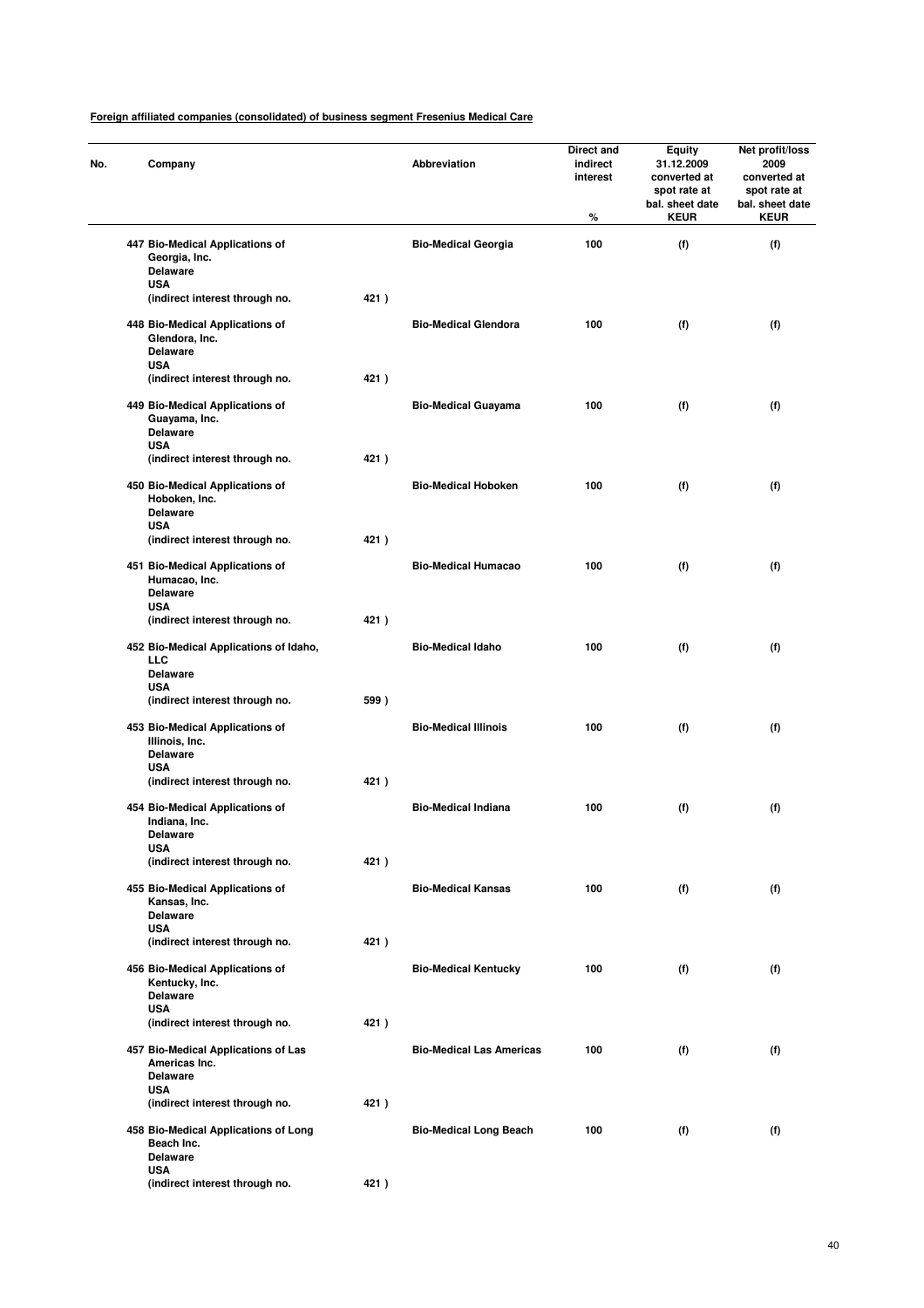| Company                                                                            |      | Abbreviation                               | Direct and<br>indirect<br>interest<br>$\%$ | <b>Equity</b><br>31.12.2009<br>converted at<br>spot rate at<br>bal. sheet date<br><b>KEUR</b> | Net profit/loss<br>2009<br>converted at<br>spot rate at<br>bal. sheet date<br><b>KEUR</b> |
|------------------------------------------------------------------------------------|------|--------------------------------------------|--------------------------------------------|-----------------------------------------------------------------------------------------------|-------------------------------------------------------------------------------------------|
|                                                                                    |      |                                            |                                            |                                                                                               |                                                                                           |
| 459 Bio-Medical Applications of Los<br>Gatos, Inc.<br>Delaware<br><b>USA</b>       |      | <b>Bio-Medical Los Gatos</b>               | 100                                        | (f)                                                                                           | (f)                                                                                       |
| (indirect interest through no.                                                     | 421) |                                            |                                            |                                                                                               |                                                                                           |
| 460 Bio-Medical Applications of<br>Louisiana, Inc.<br><b>Delaware</b>              |      | <b>Bio-Medical Louisiana</b>               | 100                                        | (f)                                                                                           | (f)                                                                                       |
| <b>USA</b><br>(indirect interest through no.                                       | 464) |                                            |                                            |                                                                                               |                                                                                           |
| 461 Bio-Medical Applications of M.L.K.,<br>Inc.                                    |      | <b>Bio-Medical M.L.C.</b>                  | 100                                        | (f)                                                                                           | (f)                                                                                       |
| <b>Delaware</b><br><b>USA</b>                                                      |      |                                            |                                            |                                                                                               |                                                                                           |
| (indirect interest through no.                                                     | 421) |                                            |                                            |                                                                                               |                                                                                           |
| 462 Bio-Medical Applications of Maine,<br>Inc.                                     |      | <b>Bio-Medical Maine</b>                   | 100                                        | (f)                                                                                           | (f)                                                                                       |
| <b>Delaware</b><br><b>USA</b>                                                      |      |                                            |                                            |                                                                                               |                                                                                           |
| (indirect interest through no.                                                     | 421) |                                            |                                            |                                                                                               |                                                                                           |
| 463 Bio-Medical Applications of<br><b>Manchester Inc.</b><br><b>Delaware</b>       |      | <b>Bio-Medical Manchester</b>              | 100                                        | (f)                                                                                           | (f)                                                                                       |
| <b>USA</b><br>(indirect interest through no.                                       | 421) |                                            |                                            |                                                                                               |                                                                                           |
| 464 Bio-Medical Applications of<br>Maryland, Inc.<br><b>Delaware</b><br><b>USA</b> |      | <b>Bio-Medical Maryland</b>                | 100                                        | (f)                                                                                           | (f)                                                                                       |
| (indirect interest through no.                                                     | 421) |                                            |                                            |                                                                                               |                                                                                           |
| 465 Bio-Medical Applications of<br>Massachusetts Inc.<br><b>Delaware</b>           |      | <b>Bio-Medical</b><br><b>Massachusetts</b> | 100                                        | (f)                                                                                           | (f)                                                                                       |
| <b>USA</b><br>(indirect interest through no.                                       | 421) |                                            |                                            |                                                                                               |                                                                                           |
| 466 Bio-Medical Applications of<br>Mayaguez Inc.<br><b>Delaware</b>                |      | <b>Bio-Medical Mayaguez</b>                | 100                                        | (f)                                                                                           | (f)                                                                                       |
| <b>USA</b>                                                                         |      |                                            |                                            |                                                                                               |                                                                                           |
| (indirect interest through no.                                                     | 421) |                                            |                                            |                                                                                               |                                                                                           |
| 467 Bio-Medical Applications of<br>Michigan, Inc.<br><b>Delaware</b>               |      | <b>Bio-Medical Michigan</b>                | 100                                        | (f)                                                                                           | (f)                                                                                       |
| <b>USA</b><br>(indirect interest through no.                                       | 421) |                                            |                                            |                                                                                               |                                                                                           |
| 468 Bio-Medical Applications of<br>Minnesota, Inc.<br>Delaware                     |      | <b>Bio-Medical Minnesota</b>               | 100                                        | (f)                                                                                           | (f)                                                                                       |
| <b>USA</b><br>(indirect interest through no.                                       | 421) |                                            |                                            |                                                                                               |                                                                                           |
| 469 Bio-Medical Applications of<br>Mission Hills, Inc.<br><b>Delaware</b>          |      | <b>Bio-Medical Misson Hills</b>            | 100                                        | (f)                                                                                           | (f)                                                                                       |
| <b>USA</b><br>(indirect interest through no.                                       | 421) |                                            |                                            |                                                                                               |                                                                                           |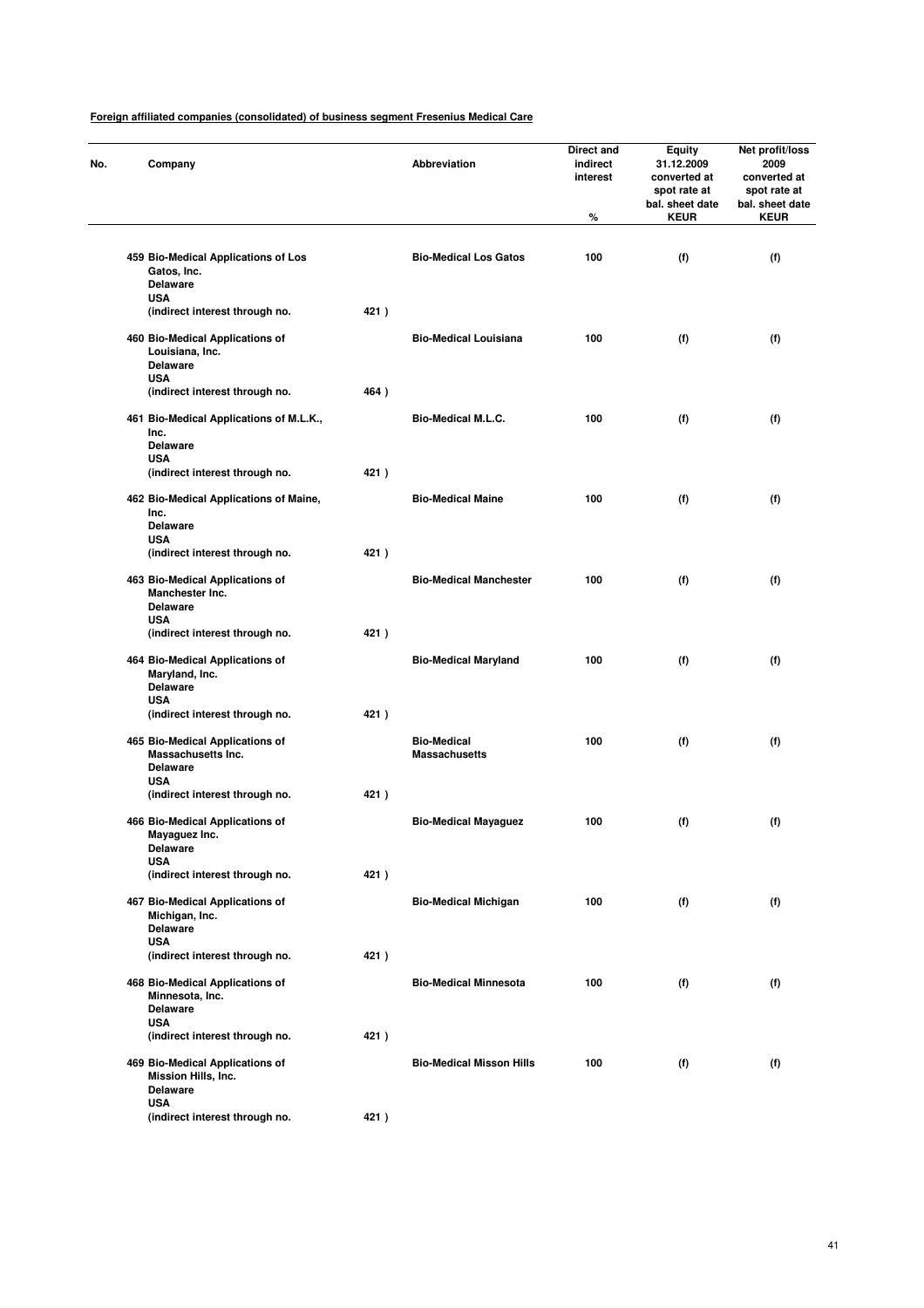| No. | Company                                                                                 |      | <b>Abbreviation</b>                  | Direct and<br>indirect<br>interest<br>% | Equity<br>31.12.2009<br>converted at<br>spot rate at<br>bal. sheet date<br><b>KEUR</b> | Net profit/loss<br>2009<br>converted at<br>spot rate at<br>bal. sheet date<br><b>KEUR</b> |
|-----|-----------------------------------------------------------------------------------------|------|--------------------------------------|-----------------------------------------|----------------------------------------------------------------------------------------|-------------------------------------------------------------------------------------------|
|     | 470 Bio-Medical Applications of<br>Mississippi, Inc.<br><b>Delaware</b>                 |      | <b>Bio-Medical Mississippi</b>       | 100                                     | (f)                                                                                    | (f)                                                                                       |
|     | <b>USA</b><br>(indirect interest through no.                                            | 421) |                                      |                                         |                                                                                        |                                                                                           |
|     | 471 Bio-Medical Applications of<br>Missouri, Inc.<br><b>Delaware</b>                    |      | <b>Bio-Medical Missouri</b>          | 100                                     | (f)                                                                                    | (f)                                                                                       |
|     | <b>USA</b><br>(indirect interest through no.                                            | 421) |                                      |                                         |                                                                                        |                                                                                           |
|     | 472 Bio-Medical Applications of<br>Nevada, Inc.<br><b>Delaware</b><br><b>USA</b>        |      | <b>Bio-Medical Nevada</b>            | 100                                     | (f)                                                                                    | (f)                                                                                       |
|     | (indirect interest through no.                                                          | 421) |                                      |                                         |                                                                                        |                                                                                           |
|     | 473 Bio-Medical Applications of New<br>Hampshire Inc.<br><b>Delaware</b><br><b>USA</b>  |      | <b>Bio-Medical New</b><br>Hampshire  | 100                                     | (f)                                                                                    | (f)                                                                                       |
|     | (indirect interest through no.                                                          | 421) |                                      |                                         |                                                                                        |                                                                                           |
|     | 474 Bio-Medical Applications of New<br>Jersey Inc.<br><b>Delaware</b><br><b>USA</b>     |      | <b>Bio-Medical New Jersey</b>        | 100                                     | (f)                                                                                    | (f)                                                                                       |
|     | (indirect interest through no.                                                          | 421) |                                      |                                         |                                                                                        |                                                                                           |
|     | 475 Bio-Medical Applications of New<br>Mexico Inc.<br><b>Delaware</b><br><b>USA</b>     |      | <b>Bio-Mecical New Mexico</b>        | 100                                     | (f)                                                                                    | (f)                                                                                       |
|     | (indirect interest through no.                                                          | 421) |                                      |                                         |                                                                                        |                                                                                           |
|     | 476 Bio-Medical Applications of North<br>Carolina Inc.<br><b>Delaware</b><br><b>USA</b> |      | <b>Bio-Medical North</b><br>Carolina | 100                                     | (f)                                                                                    | (f)                                                                                       |
|     | (indirect interest through no.                                                          | 421) |                                      |                                         |                                                                                        |                                                                                           |
|     | 477 Bio-Medical Applications of<br>Northeast DC Inc.<br>Delaware                        |      | <b>Bio-Medical Northeast DC</b>      | 100                                     | (f)                                                                                    | (f)                                                                                       |
|     | <b>USA</b><br>(indirect interest through no.                                            | 421) |                                      |                                         |                                                                                        |                                                                                           |
|     | 478 Bio-Medical Applications of<br>Oakland Inc.<br><b>Delaware</b><br><b>USA</b>        |      | <b>Bio-Medical Oakland</b>           | 100                                     | (f)                                                                                    | (f)                                                                                       |
|     | (indirect interest through no.                                                          | 421) |                                      |                                         |                                                                                        |                                                                                           |
|     | 479 Bio-Medical Applications of Ohio,<br>Inc.<br><b>Delaware</b>                        |      | <b>Bio-Medical Ohio</b>              | 100                                     | (f)                                                                                    | (f)                                                                                       |
|     | <b>USA</b><br>(indirect interest through no.                                            | 421) |                                      |                                         |                                                                                        |                                                                                           |
|     | 480 Bio-Medical Applications of<br>Oklahoma, Inc.<br><b>Delaware</b><br><b>USA</b>      |      | <b>Bio-Medical Oklahoma</b>          | 100                                     | (f)                                                                                    | (f)                                                                                       |
|     | (indirect interest through no.                                                          | 421) |                                      |                                         |                                                                                        |                                                                                           |
|     | 481 Bio-Medical Applications of<br>Pennsylvania Inc.<br><b>Delaware</b><br><b>USA</b>   |      | <b>Bio-Medical Pennsylvania</b>      | 100                                     | (f)                                                                                    | (f)                                                                                       |
|     | (indirect interest through no.                                                          | 421) |                                      |                                         |                                                                                        |                                                                                           |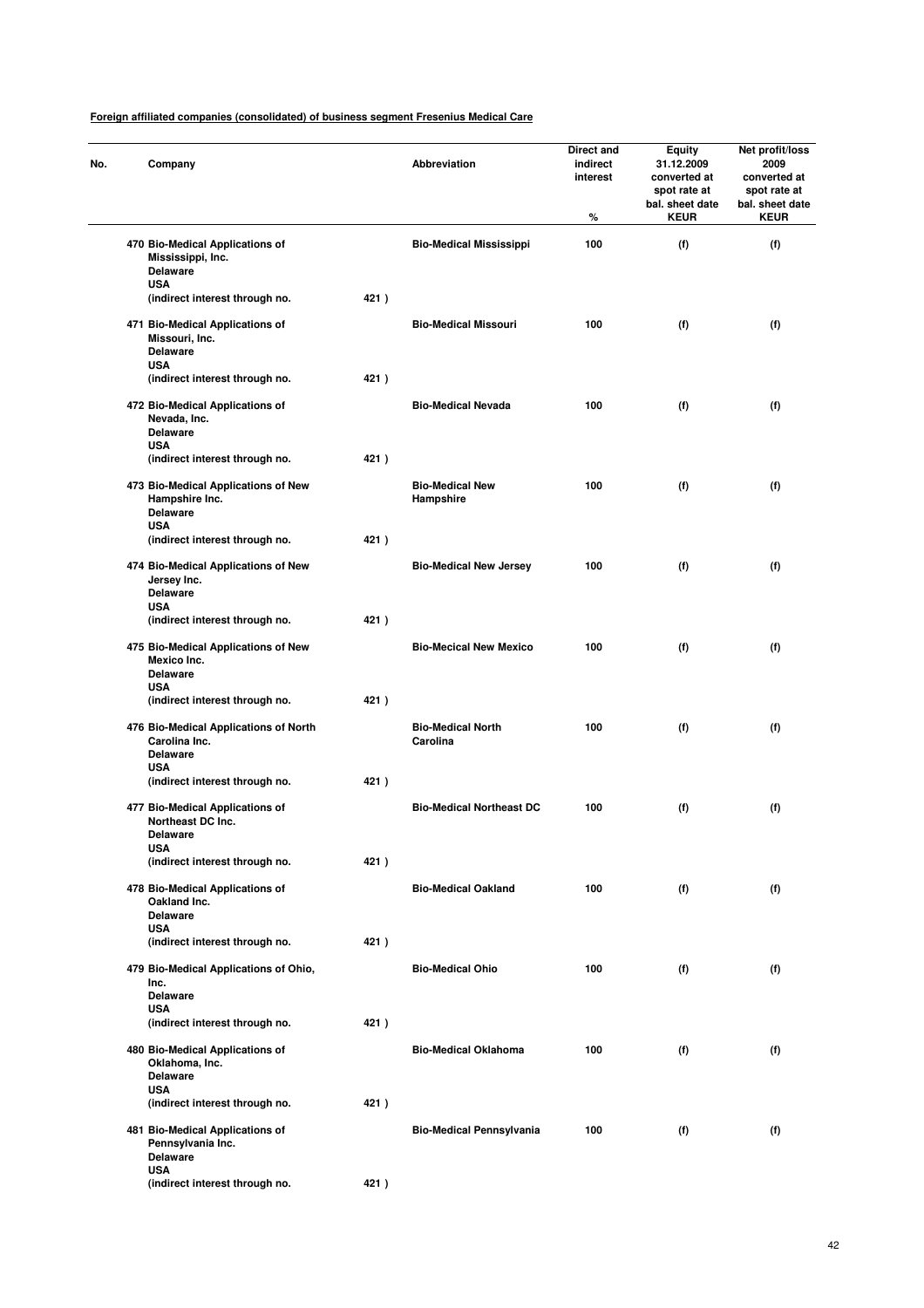| Company                                                                |      | Abbreviation                        | Direct and<br>indirect<br>interest<br>% | <b>Equity</b><br>31.12.2009<br>converted at<br>spot rate at<br>bal. sheet date<br><b>KEUR</b> | Net profit/loss<br>2009<br>converted at<br>spot rate at<br>bal. sheet date<br><b>KEUR</b> |
|------------------------------------------------------------------------|------|-------------------------------------|-----------------------------------------|-----------------------------------------------------------------------------------------------|-------------------------------------------------------------------------------------------|
|                                                                        |      |                                     |                                         |                                                                                               |                                                                                           |
| 482 Bio-Medical Applications of Ponce<br>Inc.<br><b>Delaware</b>       |      | <b>Bio-Medical Ponce</b>            | 100                                     | (f)                                                                                           | (f)                                                                                       |
| <b>USA</b><br>(indirect interest through no.                           | 421) |                                     |                                         |                                                                                               |                                                                                           |
| 483 Bio-Medical Applications of Puerto<br>Rico Inc.                    |      | <b>Bio-Medical Puerto Rico</b>      | 100                                     | (f)                                                                                           | (f)                                                                                       |
| <b>Delaware</b>                                                        |      |                                     |                                         |                                                                                               |                                                                                           |
| <b>USA</b><br>(indirect interest through no.                           | 421) |                                     |                                         |                                                                                               |                                                                                           |
| 484 Bio-Medical Applications of Rhode<br>Island Inc.                   |      | <b>Bio-Medical Rhode Island</b>     | 100                                     | (f)                                                                                           | (f)                                                                                       |
| <b>Delaware</b><br><b>USA</b>                                          |      |                                     |                                         |                                                                                               |                                                                                           |
| (indirect interest through no.                                         | 421) |                                     |                                         |                                                                                               |                                                                                           |
| 485 Bio-Medical Applications of Rio<br>Piedras Inc.<br><b>Delaware</b> |      | <b>Bio-Medical Rio Piedras</b>      | 100                                     | (f)                                                                                           | (f)                                                                                       |
| <b>USA</b>                                                             |      |                                     |                                         |                                                                                               |                                                                                           |
| (indirect interest through no.                                         | 421) |                                     |                                         |                                                                                               |                                                                                           |
| 486 Bio-Medical Applications of San<br>Antonio Inc.<br><b>Delaware</b> |      | <b>Bio-Medical San Antonio</b>      | 100                                     | (f)                                                                                           | (f)                                                                                       |
| <b>USA</b><br>(indirect interest through no.                           | 421) |                                     |                                         |                                                                                               |                                                                                           |
| 487 Bio-Medical Applications of San                                    |      | <b>Bio-Medical San German</b>       | 100                                     | (f)                                                                                           | (f)                                                                                       |
| German Inc.<br><b>Delaware</b>                                         |      |                                     |                                         |                                                                                               |                                                                                           |
| <b>USA</b><br>(indirect interest through no.                           | 421) |                                     |                                         |                                                                                               |                                                                                           |
| 488 Bio-Medical Applications of San<br>Juan, Inc.                      |      | <b>Bio-Medical San Juan</b>         | 100                                     | (f)                                                                                           | (f)                                                                                       |
| <b>Delaware</b>                                                        |      |                                     |                                         |                                                                                               |                                                                                           |
| <b>USA</b><br>(indirect interest through no.                           | 421) |                                     |                                         |                                                                                               |                                                                                           |
|                                                                        |      |                                     |                                         |                                                                                               |                                                                                           |
| 489 Bio-Medical Applications of SE<br>Washington Inc.<br>Delaware      |      | <b>Bio-Medical SE</b><br>Washington | 100                                     | (f)                                                                                           | (f)                                                                                       |
| <b>USA</b><br>(indirect interest through no.                           | 421) |                                     |                                         |                                                                                               |                                                                                           |
| 490 Bio-Medical Applications of South                                  |      | <b>Bio-Medical South</b>            | 100                                     | (f)                                                                                           | (f)                                                                                       |
| Carolina inc.<br><b>Delaware</b>                                       |      | Carolina                            |                                         |                                                                                               |                                                                                           |
| <b>USA</b><br>(indirect interest through no.                           | 421) |                                     |                                         |                                                                                               |                                                                                           |
| 491 Bio-Medical Applications of<br>Tennessee Inc.                      |      | <b>Bio-Medical Tennessee</b>        | 100                                     | (f)                                                                                           | (f)                                                                                       |
| <b>Delaware</b><br><b>USA</b>                                          |      |                                     |                                         |                                                                                               |                                                                                           |
| (indirect interest through no.                                         | 421) |                                     |                                         |                                                                                               |                                                                                           |
| 492 Bio-Medical Applications of Texas,<br>Inc.<br><b>Delaware</b>      |      | <b>Bio-Medical Texas</b>            | 100                                     | (f)                                                                                           | (f)                                                                                       |
| <b>USA</b>                                                             |      |                                     |                                         |                                                                                               |                                                                                           |
| (indirect interest through no.                                         | 421) |                                     |                                         |                                                                                               |                                                                                           |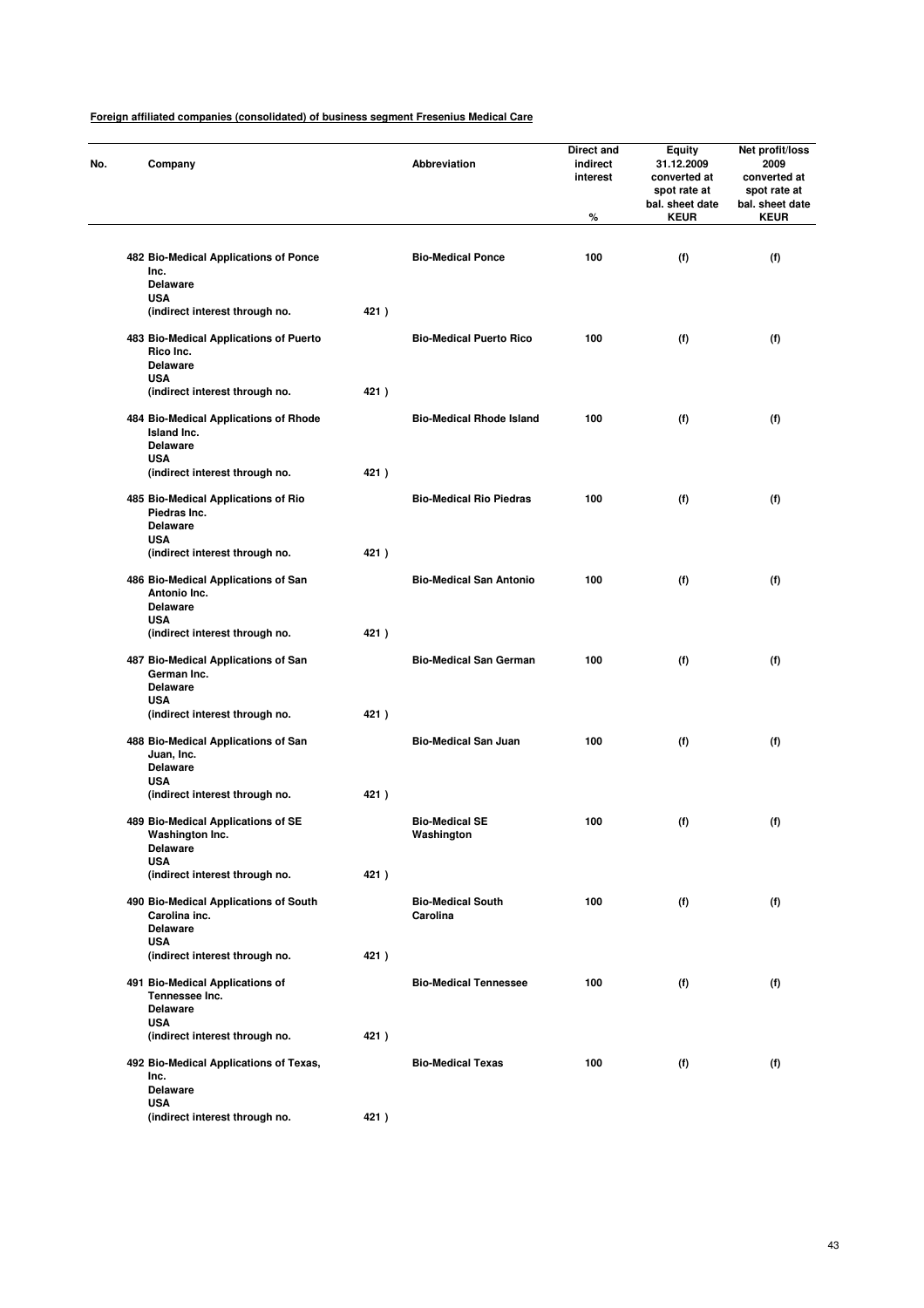|  | Company                                                                             |      | Abbreviation                     | Direct and<br>indirect<br>interest<br>% | <b>Equity</b><br>31.12.2009<br>converted at<br>spot rate at<br>bal. sheet date<br><b>KEUR</b> | Net profit/loss<br>2009<br>converted at<br>spot rate at<br>bal. sheet date<br><b>KEUR</b> |
|--|-------------------------------------------------------------------------------------|------|----------------------------------|-----------------------------------------|-----------------------------------------------------------------------------------------------|-------------------------------------------------------------------------------------------|
|  | 493 Bio-Medical Applications of the<br>District of Columbia Inc.<br><b>Delaware</b> |      | <b>Bio-Medical Columbia</b>      | 100                                     | (f)                                                                                           | (f)                                                                                       |
|  | <b>USA</b><br>(indirect interest through no.                                        | 421) |                                  |                                         |                                                                                               |                                                                                           |
|  | 494 Bio-Medical Applications of Ukiah<br>Inc.<br><b>Delaware</b>                    |      | <b>Bio-Medical Ukiah</b>         | 100                                     | (f)                                                                                           | (f)                                                                                       |
|  | <b>USA</b><br>(indirect interest through no.                                        | 421) |                                  |                                         |                                                                                               |                                                                                           |
|  | 495 Bio-Medical Applications of<br>Virginia, Inc.<br><b>Delaware</b><br><b>USA</b>  |      | <b>Bio-Medical Virginia</b>      | 100                                     | (f)                                                                                           | (f)                                                                                       |
|  | (indirect interest through no.                                                      | 421) |                                  |                                         |                                                                                               |                                                                                           |
|  | 496 Bio-Medical Applications of West<br>Virginia Inc.<br><b>Texas</b>               |      | <b>Bio-Medical West Virginia</b> | 100                                     | (f)                                                                                           | (f)                                                                                       |
|  | <b>USA</b><br>(indirect interest through no.                                        | 421) |                                  |                                         |                                                                                               |                                                                                           |
|  | 497 Bio-Medical Applications of<br>Wisconsin, Inc.<br><b>Delaware</b><br><b>USA</b> |      | <b>Bio-Medical Wisconsin</b>     | 100                                     | (f)                                                                                           | (f)                                                                                       |
|  | (indirect interest through no.                                                      | 421) |                                  |                                         |                                                                                               |                                                                                           |
|  | 498 Bio-Medical Applications of<br>Woonsocket Inc.<br><b>Delaware</b><br><b>USA</b> |      | <b>Bio-Medical Woonsocket</b>    | 100                                     | (f)                                                                                           | (f)                                                                                       |
|  | (indirect interest through no.                                                      | 421) |                                  |                                         |                                                                                               |                                                                                           |
|  | 499 Bio-Medical Applications of<br>Wyoming, LLC<br><b>Delaware</b>                  |      | <b>Bio-Medical Wyoming</b>       | 100                                     | (f)                                                                                           | (f)                                                                                       |
|  | <b>USA</b><br>(indirect interest through no.                                        | 567) |                                  |                                         |                                                                                               |                                                                                           |
|  | 500 Bio-trax International, Inc.<br><b>Delaware</b><br>USA                          |      | <b>Bio-trax International</b>    | 100                                     | (f)                                                                                           | (f)                                                                                       |
|  | (indirect interest through no.                                                      | 697) |                                  |                                         |                                                                                               |                                                                                           |
|  | 501 Biotrax Connecticut, Inc.<br><b>Connecticut</b><br><b>USA</b>                   |      | <b>Biotrax Connecticut</b>       | 100                                     | (f)                                                                                           | (f)                                                                                       |
|  | (indirect interest through no.                                                      | 500) |                                  |                                         |                                                                                               |                                                                                           |
|  | 502 Brazoria Kidney Center, Inc.<br><b>Texas</b><br><b>USA</b>                      |      | <b>Brazoria Kidney Center</b>    | 100                                     | (f)                                                                                           | (f)                                                                                       |
|  | (indirect interest through no.                                                      | 901) |                                  |                                         |                                                                                               |                                                                                           |
|  | 503 Brevard County Dialysis, LLC<br>Florida<br><b>USA</b>                           |      | <b>Brevard County Dialysis</b>   | 100                                     | (f)                                                                                           | (f)                                                                                       |
|  | (indirect interest through no.                                                      | 830) |                                  |                                         |                                                                                               |                                                                                           |
|  | 504 Brick Dialysis Center, LLC<br><b>Delaware</b><br><b>USA</b>                     |      | <b>Brick Dialysis Center</b>     | 51                                      | (f)                                                                                           | (f)                                                                                       |
|  | (indirect interest through no.                                                      | 845) |                                  |                                         |                                                                                               |                                                                                           |
|  | 505 Calcucare Inc<br>Houston<br><b>USA</b>                                          |      | Calcucare Inc.                   | 100                                     | $-24$                                                                                         | 0                                                                                         |
|  | (indirect interest through no.                                                      | 30)  |                                  |                                         |                                                                                               |                                                                                           |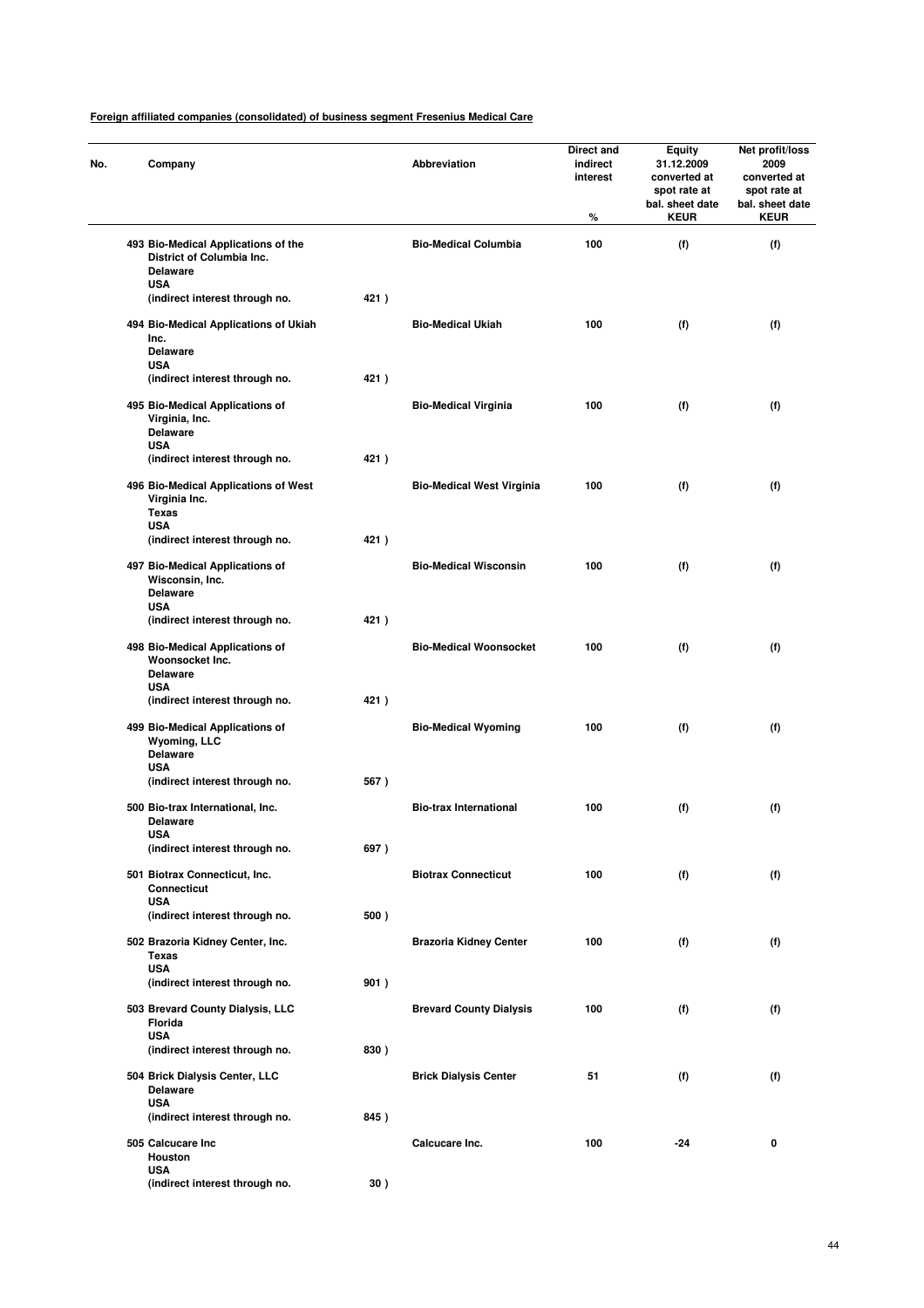| Company                                                            |      | Abbreviation                                   | Direct and<br>indirect<br>interest<br>% | <b>Equity</b><br>31.12.2009<br>converted at<br>spot rate at<br>bal. sheet date<br><b>KEUR</b> | Net profit/loss<br>2009<br>converted at<br>spot rate at<br>bal. sheet date<br><b>KEUR</b> |
|--------------------------------------------------------------------|------|------------------------------------------------|-----------------------------------------|-----------------------------------------------------------------------------------------------|-------------------------------------------------------------------------------------------|
|                                                                    |      |                                                | 100                                     |                                                                                               |                                                                                           |
| 506 Cartersville Dialysis Center, LLC<br>Georgia<br><b>USA</b>     |      | <b>Cartersville Dialysis</b><br>Center         |                                         | (f)                                                                                           | (f)                                                                                       |
| (indirect interest through no.                                     | 830) |                                                |                                         |                                                                                               |                                                                                           |
| 507 Clayton County Dialysis, LLC<br>Georgia<br><b>USA</b>          |      | <b>Clayton County Dialysis</b>                 | 100                                     | (f)                                                                                           | (f)                                                                                       |
| (indirect interest through no.                                     | 830) |                                                |                                         |                                                                                               |                                                                                           |
| 508 Clermont Dialysis Center, LLC<br>Florida<br><b>USA</b>         |      | <b>Clermont Dialysis Center</b>                | 100                                     | (f)                                                                                           | (f)                                                                                       |
| (indirect interest through no.                                     | 830) |                                                |                                         |                                                                                               |                                                                                           |
| 509 Cobb County Dialysis, LLC<br>Georgia<br><b>USA</b>             |      | <b>Cobb County Dialysis</b>                    | 100                                     | (f)                                                                                           | (f)                                                                                       |
| (indirect interest through no.                                     | 830) |                                                |                                         |                                                                                               |                                                                                           |
| 510 Coconut Creek Dialysis Center,<br>LLC                          |      | <b>Coconut Creek Dialysis</b><br>Center        | 100                                     | (f)                                                                                           | (f)                                                                                       |
| <b>USA</b><br>(indirect interest through no.                       | 444) |                                                |                                         |                                                                                               |                                                                                           |
| 511 College Park Dialysis, LLC<br>Georgia                          |      | <b>College Park Dialysis</b>                   | 55                                      | (f)                                                                                           | (f)                                                                                       |
| <b>USA</b><br>(indirect interest through no.                       | 830) |                                                |                                         |                                                                                               |                                                                                           |
| 512 Columbus Area Renal Alliance,<br>LLC<br><b>Delaware</b>        |      | <b>Columbus Area Renal</b><br>Alliance         | 51                                      | (f)                                                                                           | (f)                                                                                       |
| <b>USA</b><br>(indirect interest through no.                       | 805) |                                                |                                         |                                                                                               |                                                                                           |
| 513 Columbus Renal Care Group, LLC                                 |      | <b>Columbus RCG</b>                            | 80                                      | (f)                                                                                           | (f)                                                                                       |
| <b>Delaware</b><br><b>USA</b>                                      |      |                                                |                                         |                                                                                               |                                                                                           |
| (indirect interest through no.                                     | 512) |                                                |                                         |                                                                                               |                                                                                           |
| 514 Con-Med Supply Company, Inc.<br><b>Illinois</b><br><b>USA</b>  |      | <b>Con-Med Supply</b><br>Company               | 100                                     | (f)                                                                                           | (f)                                                                                       |
| (indirect interest through no.                                     | 516) |                                                |                                         |                                                                                               |                                                                                           |
| 515 Conejo Valley Dialysis, Inc.<br>California                     |      | <b>Conejo Dialysis</b>                         | 100                                     | (f)                                                                                           | (f)                                                                                       |
| <b>USA</b><br>(indirect interest through no.                       | 421) |                                                |                                         |                                                                                               |                                                                                           |
| 516 Continental Health Care Ltd.<br><b>Illinois</b>                |      | <b>Continental Health Care</b>                 | 100                                     | (f)                                                                                           | (f)                                                                                       |
| <b>USA</b><br>(indirect interest through no.                       | 541) |                                                |                                         |                                                                                               |                                                                                           |
| 517 Covington Dialysis Center, LLC<br>Georgia                      |      | <b>Covington Dialysis</b>                      | 100                                     | (f)                                                                                           | (f)                                                                                       |
| <b>USA</b><br>(indirect interest through no.                       | 830) |                                                |                                         |                                                                                               |                                                                                           |
| 518 Diagnostic Management Service,<br>Inc.<br><b>Massachusetts</b> |      | <b>Diagnostic Management</b><br><b>Service</b> | 100                                     | (f)                                                                                           | (f)                                                                                       |
| <b>USA</b><br>(indirect interest through no.                       | 753) |                                                |                                         |                                                                                               |                                                                                           |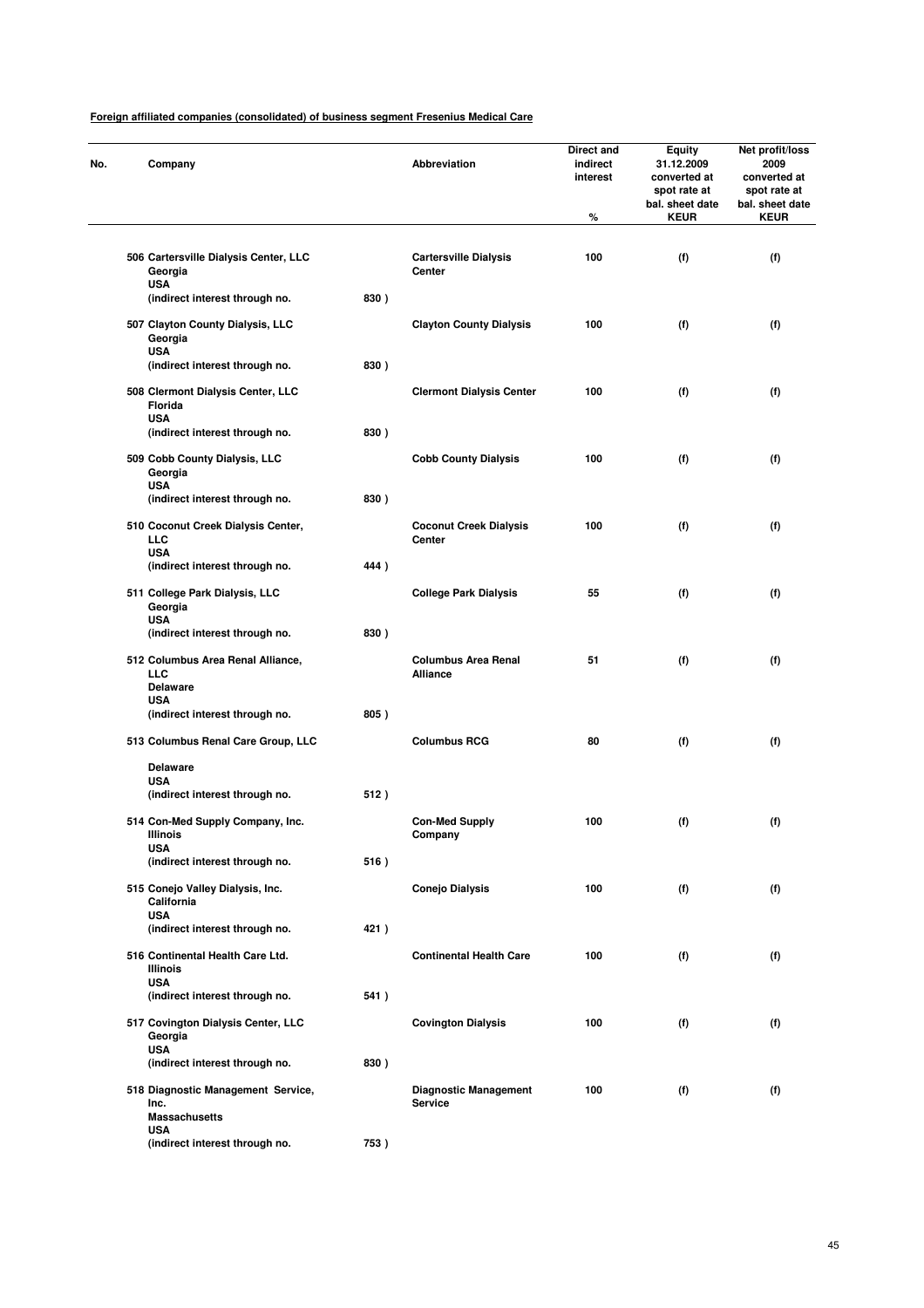| No. | Company                                                                                  |      | Abbreviation                                                    | Direct and<br>indirect<br>interest<br>% | Equity<br>31.12.2009<br>converted at<br>spot rate at<br>bal. sheet date<br><b>KEUR</b> | Net profit/loss<br>2009<br>converted at<br>spot rate at<br>bal. sheet date<br><b>KEUR</b> |
|-----|------------------------------------------------------------------------------------------|------|-----------------------------------------------------------------|-----------------------------------------|----------------------------------------------------------------------------------------|-------------------------------------------------------------------------------------------|
|     | 519 Dialysis America Alabama, LLC<br><b>Delaware</b>                                     |      | Dialysis America Alabama                                        | 100                                     | (f)                                                                                    | (f)                                                                                       |
|     | <b>USA</b><br>(indirect interest through no.                                             | 700) |                                                                 |                                         |                                                                                        |                                                                                           |
|     | 520 Dialysis America Georgia, LLC<br><b>Delaware</b><br><b>USA</b>                       |      | Dialysis America Georgia                                        | 100                                     | (f)                                                                                    | (f)                                                                                       |
|     | (indirect interest through no.                                                           | 599) |                                                                 |                                         |                                                                                        |                                                                                           |
|     | 521 Dialysis Associates of Northeast<br>Ohio, Inc.<br>Ohio<br><b>USA</b>                 |      | <b>Dialysis Assc Northeast</b><br>Ohio                          | 60                                      | (f)                                                                                    | (f)                                                                                       |
|     | (indirect interest through no.                                                           | 805) |                                                                 |                                         |                                                                                        |                                                                                           |
|     | 522 Dialysis Associates of Northern<br>New Jersey LLC<br><b>New Jersey</b><br><b>USA</b> |      | <b>Dialysis Associates of</b><br><b>Northern New Jersey LLC</b> | 100                                     | (f)                                                                                    | (f)                                                                                       |
|     | (indirect interest through no.                                                           | 652) |                                                                 |                                         |                                                                                        |                                                                                           |
|     | 523 Dialysis Associates, LLC<br><b>Tennessee</b><br><b>USA</b>                           |      | <b>Dialysis Associates</b>                                      | 100                                     | (f)                                                                                    | (f)                                                                                       |
|     | (indirect interest through no.                                                           | 845) |                                                                 |                                         |                                                                                        |                                                                                           |
|     | 524 Dialysis Centers of America -<br>Illinois, Inc.<br><b>Illinois</b><br><b>USA</b>     |      | <b>Dialysis America</b>                                         | 100                                     | (f)                                                                                    | (f)                                                                                       |
|     | (indirect interest through no.                                                           | 845) |                                                                 |                                         |                                                                                        |                                                                                           |
|     | 525 Dialysis Licensing Corp.<br><b>Delaware</b><br><b>USA</b>                            |      | <b>Dialysis Licensing</b>                                       | 100                                     | (f)                                                                                    | (f)                                                                                       |
|     | (indirect interest through no.                                                           | 845) |                                                                 |                                         |                                                                                        |                                                                                           |
|     | 526 Dialysis Management Corporation                                                      |      | <b>Dialysis MGM</b>                                             | 100                                     | (f)                                                                                    | (f)                                                                                       |
|     | Texas<br><b>USA</b>                                                                      |      |                                                                 |                                         |                                                                                        |                                                                                           |
|     | (indirect interest through no.                                                           | 845) |                                                                 |                                         |                                                                                        |                                                                                           |
|     | 527 Dialysis Services of Atlanta, Inc.<br>Georgia<br><b>USA</b>                          |      | Dialysis Atlanta                                                | 100                                     | (f)                                                                                    | (f)                                                                                       |
|     | (indirect interest through no.                                                           | 858) |                                                                 |                                         |                                                                                        |                                                                                           |
|     | 528 Dialysis Services of Cincinnati, Inc.<br>Ohio                                        |      | <b>Dialysis Services</b><br>Cincinnati                          | 100                                     | (f)                                                                                    | (f)                                                                                       |
|     | <b>USA</b><br>(indirect interest through no.                                             | 652) |                                                                 |                                         |                                                                                        |                                                                                           |
|     | 529 Dialysis Services of Southeast<br>Alaska, LLC                                        |      | <b>Dialysis Southeast Alaska</b>                                | 80                                      | (f)                                                                                    | (f)                                                                                       |
|     | Alaska<br><b>USA</b>                                                                     |      |                                                                 |                                         |                                                                                        |                                                                                           |
|     | (indirect interest through no.                                                           | 811) |                                                                 |                                         |                                                                                        |                                                                                           |
|     | 530 Dialysis Services, Inc.<br><b>Texas</b><br><b>USA</b>                                |      | <b>Dialysis Services Texas</b>                                  | 100                                     | (f)                                                                                    | (f)                                                                                       |
|     | (indirect interest through no.                                                           | 421) |                                                                 |                                         |                                                                                        |                                                                                           |
|     | 531 Dialysis Specialists of Barbourville<br>Inc.<br>Kentucky                             |      | <b>Dialysis Specialists</b><br><b>Barbourville</b>              | 100                                     | (f)                                                                                    | (f)                                                                                       |
|     | <b>USA</b><br>(indirect interest through no.                                             | 652) |                                                                 |                                         |                                                                                        |                                                                                           |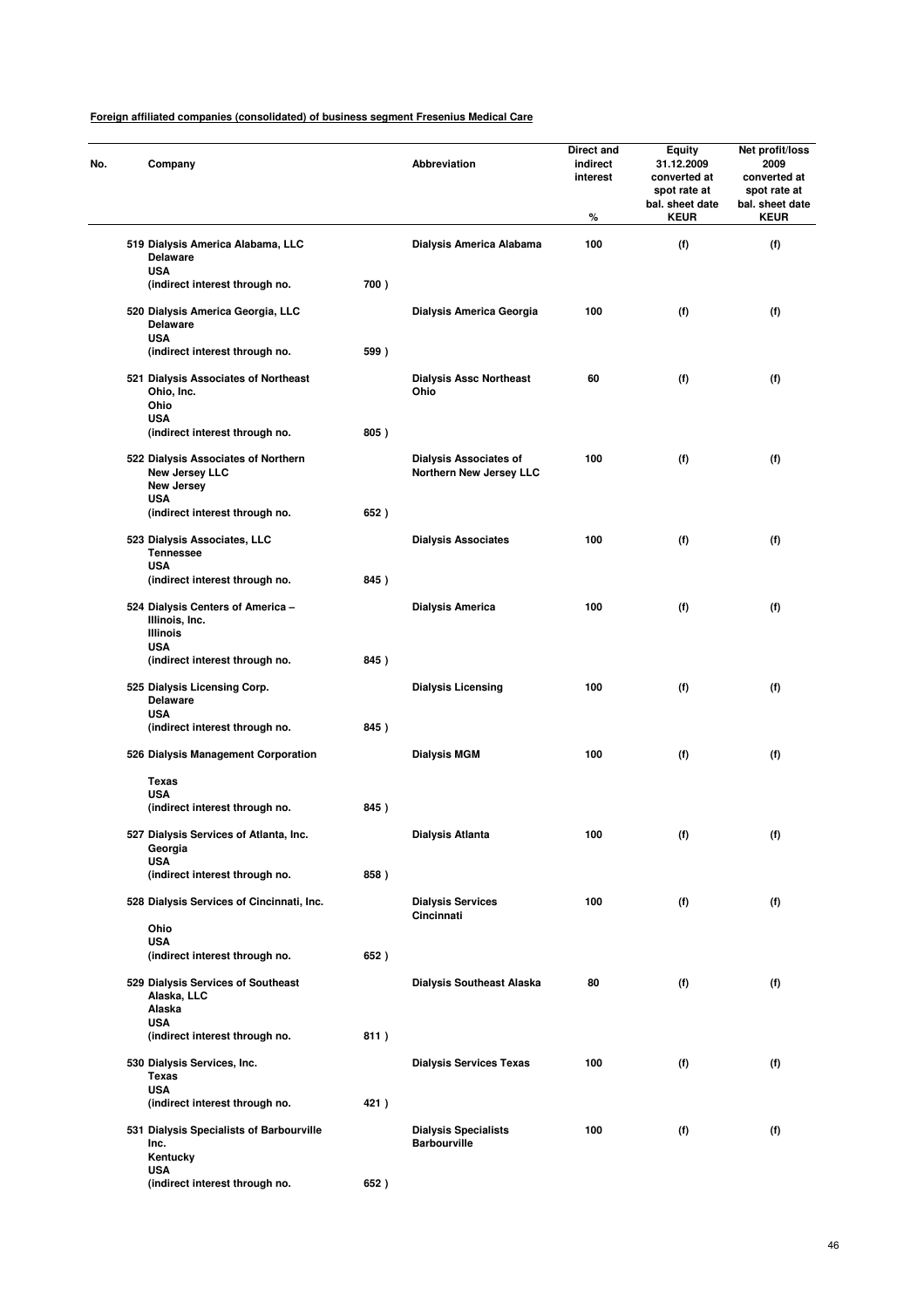| No. | Company                                                                   |      | <b>Abbreviation</b>                                  | Direct and<br>indirect<br>interest<br>% | Equity<br>31.12.2009<br>converted at<br>spot rate at<br>bal. sheet date<br><b>KEUR</b> | Net profit/loss<br>2009<br>converted at<br>spot rate at<br>bal. sheet date<br><b>KEUR</b> |
|-----|---------------------------------------------------------------------------|------|------------------------------------------------------|-----------------------------------------|----------------------------------------------------------------------------------------|-------------------------------------------------------------------------------------------|
|     | 532 Dialysis Specialists of Marietta Ltd.                                 |      | <b>Dialysis Specialists</b><br><b>Marietta</b>       | 100                                     | (f)                                                                                    | (f)                                                                                       |
|     | Ohio                                                                      |      |                                                      |                                         |                                                                                        |                                                                                           |
|     | <b>USA</b><br>(indirect interest through no.                              | 652) |                                                      |                                         |                                                                                        |                                                                                           |
|     | 533 Dialysis Specialists of Northeast<br>Ohio, Ltd.<br>Ohio<br><b>USA</b> |      | <b>Dialysis Specialists</b><br><b>Northeast Ohio</b> | 60                                      | (f)                                                                                    | (f)                                                                                       |
|     | (indirect interest through no.                                            | 805) |                                                      |                                         |                                                                                        |                                                                                           |
|     | 534 Dialysis Specialists of Topeka Inc.                                   |      | <b>Dialysis Specialists</b><br>Topeka                | 100                                     | (f)                                                                                    | (f)                                                                                       |
|     | Kansas<br><b>USA</b>                                                      |      |                                                      |                                         |                                                                                        |                                                                                           |
|     | (indirect interest through no.                                            | 652) |                                                      |                                         |                                                                                        |                                                                                           |
|     | 535 Dialysis Specialists of Tulsa Inc.<br>Oklahoma<br><b>USA</b>          |      | <b>Dialysis Specialists Tulsa</b>                    | 100                                     | (f)                                                                                    | (f)                                                                                       |
|     | (indirect interest through no.                                            | 652) |                                                      |                                         |                                                                                        |                                                                                           |
|     | 536 Douglas County Dialysis, LLC<br>Georgia<br><b>USA</b>                 |      | <b>Douglas Dialysis</b>                              | 100                                     | (f)                                                                                    | (f)                                                                                       |
|     | (indirect interest through no.                                            | 830) |                                                      |                                         |                                                                                        |                                                                                           |
|     | 537 Doylestown Acute Renal Services,<br>L.L.C.<br>Pennsylvania            |      | <b>Doylestown Acute RS</b>                           | 100                                     | (f)                                                                                    | (f)                                                                                       |
|     | <b>USA</b><br>(indirect interest through no.                              | 863) |                                                      |                                         |                                                                                        |                                                                                           |
|     | 538 DuPage Dialysis Ltd.<br><b>Illinois</b>                               |      | <b>DuPage Dialysis</b>                               | 100                                     | (f)                                                                                    | (f)                                                                                       |
|     | <b>USA</b>                                                                |      |                                                      |                                         |                                                                                        |                                                                                           |
|     | (indirect interest through no.                                            | 541) |                                                      |                                         |                                                                                        |                                                                                           |
|     | 539 Elyria Renal Care, LLC<br><b>Delaware</b><br>USA                      |      | <b>Elyria RC</b>                                     | 68                                      | (f)                                                                                    | (f)                                                                                       |
|     | (indirect interest through no.                                            | 745) |                                                      |                                         |                                                                                        |                                                                                           |
|     | 540 Erika of Texas, Inc.<br><b>Delaware</b>                               |      | Erika Texas                                          | 100                                     | (f)                                                                                    | (f)                                                                                       |
|     | <b>USA</b><br>(indirect interest through no.                              | 599) |                                                      |                                         |                                                                                        |                                                                                           |
|     | 541 Everest Healthcare Holdings Inc.<br><b>Delaware</b>                   |      | <b>Everest Healthcare</b><br><b>Holdings</b>         | 100                                     | (f)                                                                                    | (f)                                                                                       |
|     | <b>USA</b><br>(indirect interest through no.                              | 599) |                                                      |                                         |                                                                                        |                                                                                           |
|     | 542 Everest Healthcare Indiana Inc.<br>Indiana                            |      | <b>Everest Indiana</b>                               | 100                                     | (f)                                                                                    | (f)                                                                                       |
|     | <b>USA</b>                                                                |      |                                                      |                                         |                                                                                        |                                                                                           |
|     | (indirect interest through no.                                            | 541) |                                                      |                                         |                                                                                        |                                                                                           |
|     | 543 Everest Healthcare of Ohio Inc.<br>Ohio<br><b>USA</b>                 |      | <b>Everest Ohio</b>                                  | 100                                     | (f)                                                                                    | (f)                                                                                       |
|     | (indirect interest through no.                                            | 652) |                                                      |                                         |                                                                                        |                                                                                           |
|     | 544 Everest Healthcare Rhode Island,<br>Inc.<br><b>Delaware</b>           |      | <b>Everest Healthcare Rhode</b><br>Island            | 100                                     | (f)                                                                                    | (f)                                                                                       |
|     | <b>USA</b><br>(indirect interest through no.                              | 541) |                                                      |                                         |                                                                                        |                                                                                           |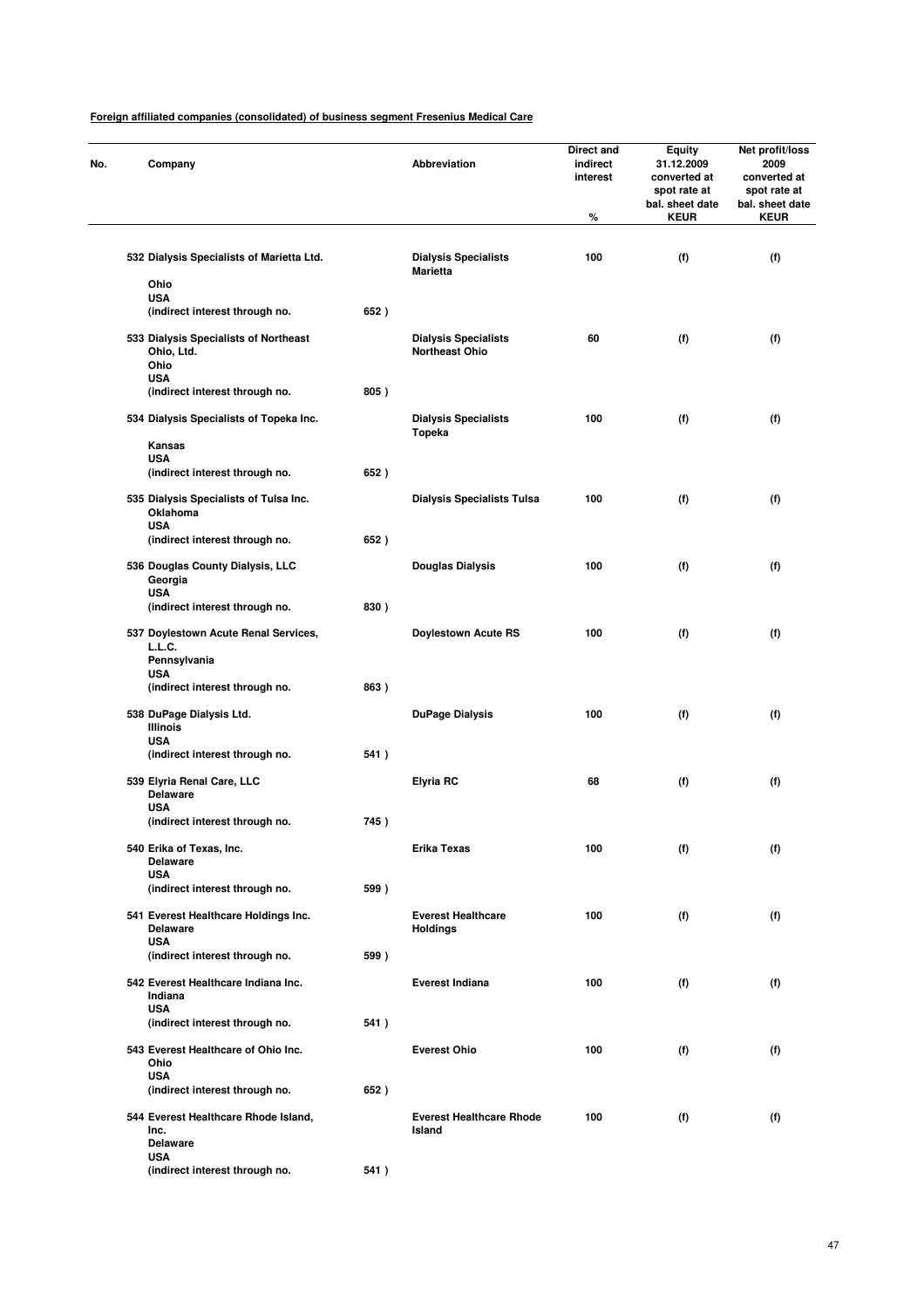| Company                                                             |      | Abbreviation                                         | Direct and<br>indirect<br>interest<br>% | Equity<br>31.12.2009<br>converted at<br>spot rate at<br>bal. sheet date<br><b>KEUR</b> | Net profit/loss<br>2009<br>converted at<br>spot rate at<br>bal. sheet date<br><b>KEUR</b> |
|---------------------------------------------------------------------|------|------------------------------------------------------|-----------------------------------------|----------------------------------------------------------------------------------------|-------------------------------------------------------------------------------------------|
| 545 Everest Healthcare Texas Holding<br>Corp.                       |      | <b>Everest Texas Holding</b>                         | 100                                     | (f)                                                                                    | (f)                                                                                       |
| <b>Delaware</b><br><b>USA</b>                                       |      |                                                      |                                         |                                                                                        |                                                                                           |
| (indirect interest through no.                                      | 740) |                                                      |                                         |                                                                                        |                                                                                           |
| 546 Everest Healthcare Texas LP<br><b>Delaware</b><br><b>USA</b>    |      | <b>Everest Texas</b>                                 | 99                                      | (f)                                                                                    | (f)                                                                                       |
| (indirect interest through no.                                      | 545) |                                                      |                                         |                                                                                        |                                                                                           |
| 547 Everest Management Inc.<br><b>Delaware</b><br><b>USA</b>        |      | <b>Everest Management</b>                            | 100                                     | (f)                                                                                    | (f)                                                                                       |
| (indirect interest through no.                                      | 541) |                                                      |                                         |                                                                                        |                                                                                           |
| 548 Everest New York Holdings Inc.<br><b>New York</b><br><b>USA</b> |      | <b>Everest New York</b><br><b>Holdings</b>           | 100                                     | (f)                                                                                    | (f)                                                                                       |
| (indirect interest through no.                                      | 541) |                                                      |                                         |                                                                                        |                                                                                           |
| 549 Everest One IPA Inc.<br><b>New York</b>                         |      | <b>Everest One</b>                                   | 100                                     | (f)                                                                                    | (f)                                                                                       |
| <b>USA</b><br>(indirect interest through no.                        | 548) |                                                      |                                         |                                                                                        |                                                                                           |
| 550 Everest Three IPA Inc.                                          |      | <b>Everest Three</b>                                 | 100                                     | (f)                                                                                    | (f)                                                                                       |
| <b>New York</b><br><b>USA</b>                                       |      |                                                      |                                         |                                                                                        |                                                                                           |
| (indirect interest through no.                                      | 548) |                                                      |                                         |                                                                                        |                                                                                           |
| 551 Everest Two IPA Inc.<br><b>New York</b><br><b>USA</b>           |      | <b>Everest Two</b>                                   | 100                                     | (f)                                                                                    | (f)                                                                                       |
| (indirect interest through no.                                      | 548) |                                                      |                                         |                                                                                        |                                                                                           |
| 552 FMS - Pontiac Dearborn, LLC<br>California                       |      | <b>FMS Pontiac Dearborn</b>                          | 90                                      | (f)                                                                                    | (f)                                                                                       |
| <b>USA</b><br>(indirect interest through no.                        | 633) |                                                      |                                         |                                                                                        |                                                                                           |
| 553 FMS Cabell Hunting Dialysis                                     |      | <b>FMS Cabell Hunting</b><br><b>Dialysis Centers</b> | 100                                     | (f)                                                                                    | (f)                                                                                       |
| Centers, LLC<br><b>Delaware</b>                                     |      |                                                      |                                         |                                                                                        |                                                                                           |
| USA<br>(indirect interest through no.                               | 633) |                                                      |                                         |                                                                                        |                                                                                           |
| 554 FMS Carmel Nephrology, LLC<br>California                        |      | <b>FMS Carmel Nephrology</b>                         | 100                                     | (f)                                                                                    | (f)                                                                                       |
| <b>USA</b>                                                          |      |                                                      |                                         |                                                                                        |                                                                                           |
| (indirect interest through no.                                      | 633) |                                                      |                                         |                                                                                        |                                                                                           |
| 555 FMS Delaware Dialysis, LLC<br>California<br><b>USA</b>          |      | <b>FMS Delaware Dialysis</b>                         | 100                                     | (f)                                                                                    | (f)                                                                                       |
| (indirect interest through no.                                      | 633) |                                                      |                                         |                                                                                        |                                                                                           |
| 556 FMS Endavour Dialysis Center,<br><b>LLC</b>                     |      | <b>FMS Endavour Dialysis</b><br>Center               | 100                                     | (f)                                                                                    | (f)                                                                                       |
| <b>USA</b><br>(indirect interest through no.                        | 633) |                                                      |                                         |                                                                                        |                                                                                           |
| 557 FMS Nephrology Partners North                                   |      | <b>FMS Nephrology Partners</b>                       | 80                                      | (f)                                                                                    | (f)                                                                                       |
| Central Indiana Dialysis Centers,<br><b>LLC</b><br><b>Delaware</b>  |      | North Central Indiana<br><b>Dialysis Centers</b>     |                                         |                                                                                        |                                                                                           |
| <b>USA</b>                                                          |      |                                                      |                                         |                                                                                        |                                                                                           |
| (indirect interest through no.                                      | 786) |                                                      |                                         |                                                                                        |                                                                                           |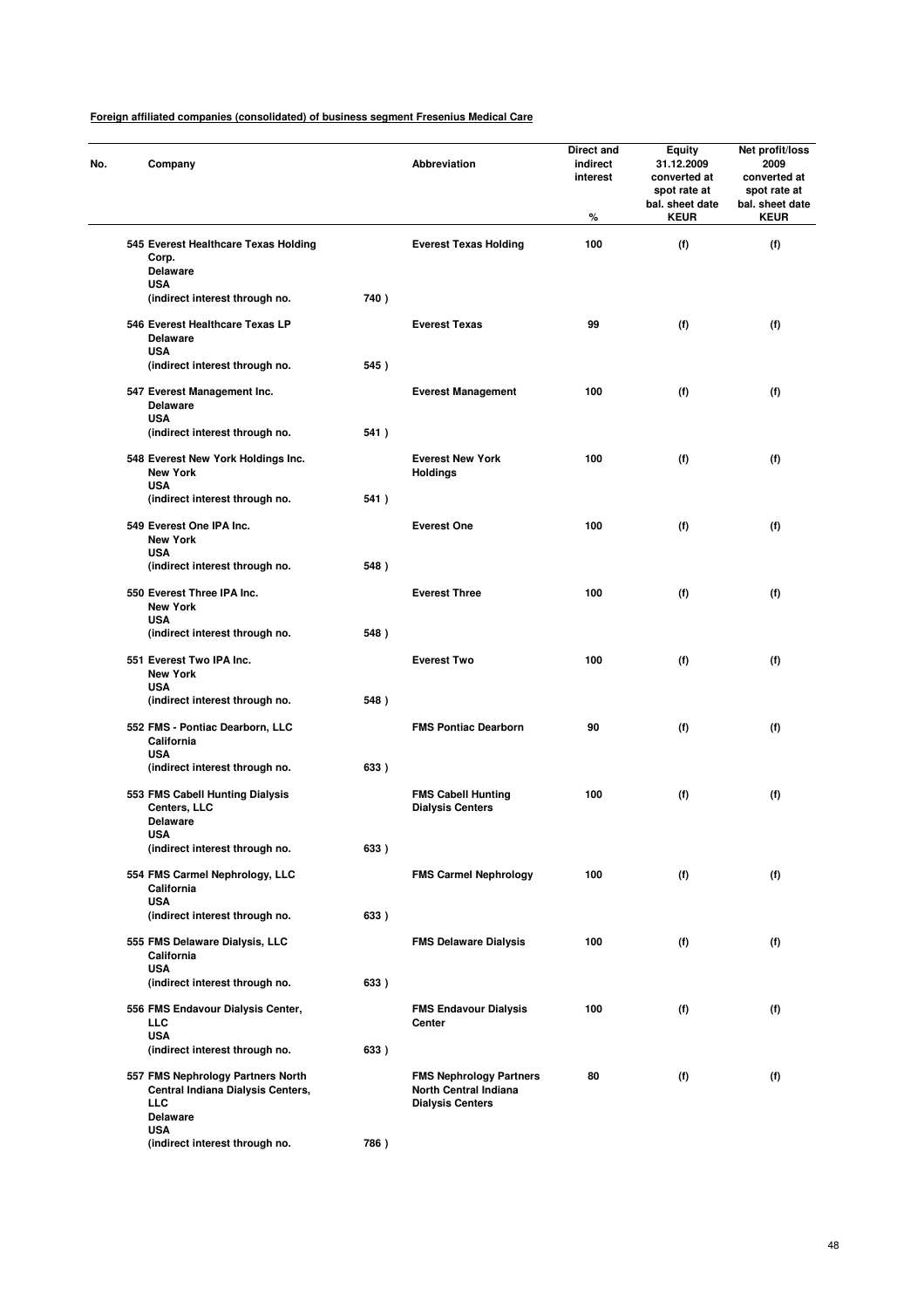| Company                                                                                  |      | Abbreviation                                         | Direct and<br>indirect<br>interest<br>% | Equity<br>31.12.2009<br>converted at<br>spot rate at<br>bal. sheet date<br><b>KEUR</b> | Net profit/loss<br>2009<br>converted at<br>spot rate at<br>bal. sheet date<br><b>KEUR</b> |
|------------------------------------------------------------------------------------------|------|------------------------------------------------------|-----------------------------------------|----------------------------------------------------------------------------------------|-------------------------------------------------------------------------------------------|
| 558 FMS New York, Inc.<br><b>Delaware</b>                                                |      | FMS New York, Inc.                                   | 100                                     | (f)                                                                                    | (f)                                                                                       |
| <b>USA</b><br>(indirect interest through no.                                             | 421) |                                                      |                                         |                                                                                        |                                                                                           |
| 559 FMS Philadelphia Dialysis, LLC.<br>Delaware                                          |      | <b>FMS Philadelphia</b><br><b>Dialsysis</b>          | 55                                      | (f)                                                                                    | (f)                                                                                       |
| <b>USA</b><br>(indirect interest through no.                                             | 481) |                                                      |                                         |                                                                                        |                                                                                           |
| 560 Fondren Dialysis Clinic, Inc.                                                        |      | <b>Fondren Dialysis</b>                              | 100                                     | (f)                                                                                    | (f)                                                                                       |
| <b>Texas</b><br><b>USA</b>                                                               |      |                                                      |                                         |                                                                                        |                                                                                           |
| (indirect interest through no.                                                           | 901) |                                                      |                                         |                                                                                        |                                                                                           |
| 561 Fort Scott Regional Dialysis<br>Center, Inc.<br><b>Missouri</b>                      |      | <b>Fort Scott Dialysis</b>                           | 100                                     | (f)                                                                                    | (f)                                                                                       |
| <b>USA</b><br>(indirect interest through no.                                             | 845) |                                                      |                                         |                                                                                        |                                                                                           |
| 562 Four State Regional Dialysis                                                         |      | <b>Four State Dialysis</b>                           | 100                                     | (f)                                                                                    | (f)                                                                                       |
| Center, Inc.<br><b>Missouri</b><br><b>USA</b>                                            |      |                                                      |                                         |                                                                                        |                                                                                           |
| (indirect interest through no.                                                           | 845) |                                                      |                                         |                                                                                        |                                                                                           |
| 563 Franconia Acquisition LLC<br><b>Delaware</b><br><b>USA</b>                           |      | <b>Franconia LLC</b>                                 | 100                                     | 45.847                                                                                 | 0                                                                                         |
| (indirect interest through no.                                                           | 12)  |                                                      |                                         |                                                                                        |                                                                                           |
| 564 Franconia Acquisition Sub LLC<br><b>Delaware</b><br><b>USA</b>                       |      | <b>Franconia Sub</b>                                 | 100                                     | 0                                                                                      | 0                                                                                         |
| (indirect interest through no.                                                           | 563) |                                                      |                                         |                                                                                        |                                                                                           |
| 565 Fresenius Anne Arundel Outpatient<br><b>Dialysis Services LLC</b><br><b>Delaware</b> |      | <b>Anne Arundel Services</b>                         | 75                                      | (f)                                                                                    | (f)                                                                                       |
| USA<br>(indirect interest through no.                                                    | 464) |                                                      |                                         |                                                                                        |                                                                                           |
| 566 Fresenius Integris, LLC<br>Delaware                                                  |      | <b>Fresenius Integris</b>                            | 51                                      | (f)                                                                                    | (f)                                                                                       |
| USA<br>(indirect interest through no.                                                    | 480) |                                                      |                                         |                                                                                        |                                                                                           |
| 567 Fresenius Management Services,<br>Inc.                                               |      | <b>Fresenius Management</b><br>Services, Inc.        | 100                                     | (f)                                                                                    | (f)                                                                                       |
| <b>Delaware</b><br><b>USA</b>                                                            |      |                                                      |                                         |                                                                                        |                                                                                           |
| (indirect interest through no.                                                           | 421) |                                                      |                                         |                                                                                        |                                                                                           |
| 568 Fresenius Medical Care- Silver City<br>LLC.<br><b>Delaware</b>                       |      | <b>Fresenius Medical Care-</b><br><b>Silver City</b> | 100                                     | (f)                                                                                    | (f)                                                                                       |
| <b>USA</b>                                                                               |      |                                                      |                                         |                                                                                        |                                                                                           |
| (indirect interest through no.                                                           | 633) |                                                      |                                         |                                                                                        |                                                                                           |
| 569 Fresenius Medical Care -<br>Eucalyptus, LLC<br>California                            |      | <b>FME - Eucalyptus</b>                              | 51                                      | (f)                                                                                    | (f)                                                                                       |
| <b>USA</b><br>(indirect interest through no.                                             | 633) |                                                      |                                         |                                                                                        |                                                                                           |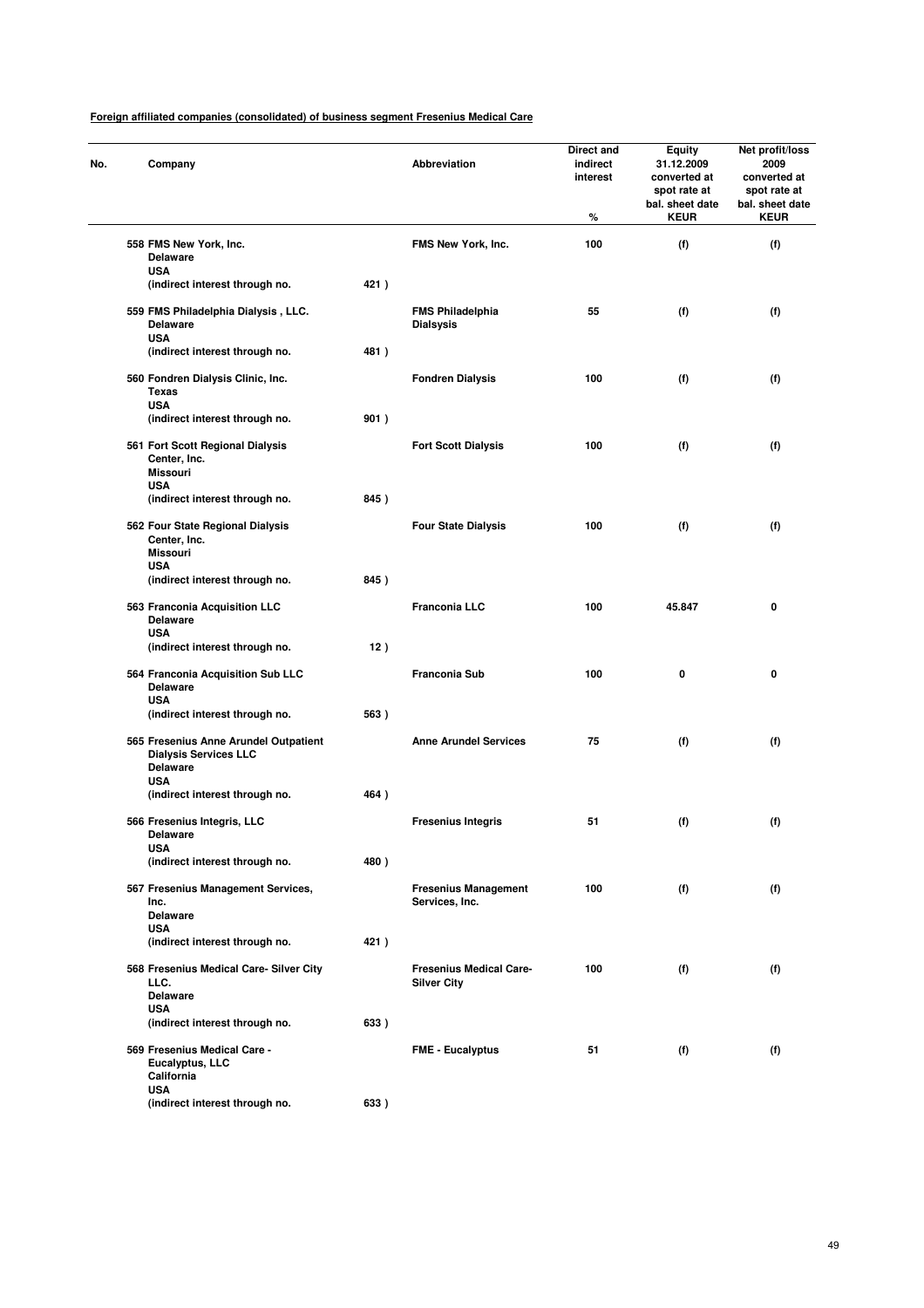| No. | Company                                                                                                                     |      | Abbreviation                                                         | Direct and<br>indirect<br>interest<br>% | <b>Equity</b><br>31.12.2009<br>converted at<br>spot rate at<br>bal. sheet date<br><b>KEUR</b> | Net profit/loss<br>2009<br>converted at<br>spot rate at<br>bal. sheet date<br><b>KEUR</b> |
|-----|-----------------------------------------------------------------------------------------------------------------------------|------|----------------------------------------------------------------------|-----------------------------------------|-----------------------------------------------------------------------------------------------|-------------------------------------------------------------------------------------------|
|     | 570 Fresenius Medical Care - Jackson<br>Pike Associates Dialysis Center,<br>LLC<br>California                               |      | <b>FMC Jackson Pike</b>                                              | 60                                      | (f)                                                                                           | (f)                                                                                       |
|     | <b>USA</b><br>(indirect interest through no.                                                                                | 633) |                                                                      |                                         |                                                                                               |                                                                                           |
|     | 571 Fresenius Medical Care - OSUIM<br>Kidney Centers, LLC<br><b>Delaware</b><br><b>USA</b>                                  |      | <b>OSUIM Kidney Centers</b>                                          | 60                                      | (f)                                                                                           | (f)                                                                                       |
|     | (indirect interest through no.<br>572 Fresenius Medical Care - Paulding<br><b>Dialysis Partners, LLC</b><br><b>Delaware</b> | 633) | <b>Fresenius Medical Care -</b><br><b>Paulding Dialysis Partners</b> | 100                                     | (f)                                                                                           | (f)                                                                                       |
|     | <b>USA</b><br>(indirect interest through no.                                                                                | 633) |                                                                      |                                         |                                                                                               |                                                                                           |
|     | 573 Fresenius Medical Care - Princess<br>Anne Dialysis Center, LLC                                                          |      | <b>FMC Princess Anne</b>                                             | 100                                     | (f)                                                                                           | (f)                                                                                       |
|     | California<br><b>USA</b><br>(indirect interest through no.                                                                  | 633) |                                                                      |                                         |                                                                                               |                                                                                           |
|     | 574 Fresenius Medical Care - South<br><b>Texas Kidney, LLC</b><br>California<br><b>USA</b>                                  |      | <b>FMC South Texas Kidney</b>                                        | 60                                      | (f)                                                                                           | (f)                                                                                       |
|     | (indirect interest through no.                                                                                              | 633) |                                                                      |                                         |                                                                                               |                                                                                           |
|     | 575 Fresenius Medical Care -<br>Stillwater, LLC<br>California<br><b>USA</b>                                                 |      | <b>FMC Stillwater</b>                                                | 76                                      | (f)                                                                                           | (f)                                                                                       |
|     | (indirect interest through no.                                                                                              | 633) |                                                                      |                                         |                                                                                               |                                                                                           |
|     | 576 Fresenius Medical Care - UPMC,<br><b>LLC</b><br><b>Delaware</b><br><b>USA</b>                                           |      | <b>Fresenius Medical Care -</b><br><b>UPMC</b>                       | 51                                      | (f)                                                                                           | (f)                                                                                       |
|     | (indirect interest through no.                                                                                              | 633) |                                                                      |                                         |                                                                                               |                                                                                           |
|     | 577 Fresenius Medical Care Balboa,<br>LLC<br><b>Delaware</b>                                                                |      | <b>Fresenius Medical Care</b><br><b>Balboa</b>                       | 51                                      | (f)                                                                                           | (f)                                                                                       |
|     | <b>USA</b><br>(indirect interest through no.                                                                                | 633) |                                                                      |                                         |                                                                                               |                                                                                           |
|     | 578 Fresenius Medical Care Batavia,<br><b>LLC</b><br><b>USA</b>                                                             |      | <b>FMC Batavia</b>                                                   | 100                                     | (f)                                                                                           | (f)                                                                                       |
|     | (indirect interest through no.                                                                                              | 633) |                                                                      |                                         |                                                                                               |                                                                                           |
|     | 579 Fresenius Medical Care Bluffton,<br><b>LLC</b><br><b>USA</b>                                                            |      | <b>Fresenius Medical Care</b><br><b>Bluffton</b>                     | 60                                      | (f)                                                                                           | (f)                                                                                       |
|     | (indirect interest through no.                                                                                              | 633) |                                                                      |                                         |                                                                                               |                                                                                           |
|     | 580 Fresenius Medical Care Boone<br>Country, LLC<br><b>Delaware</b><br><b>USA</b>                                           |      | <b>Fresenius Medical Care</b><br><b>Boone Country</b>                | 100                                     | (f)                                                                                           | (f)                                                                                       |
|     | (indirect interest through no.                                                                                              | 633) |                                                                      |                                         |                                                                                               |                                                                                           |
|     | 581 Fresenius Medical Care Camden<br>County, LLC<br><b>USA</b>                                                              |      | FMC Camden County,                                                   | 76                                      | (f)                                                                                           | (f)                                                                                       |
|     | (indirect interest through no.                                                                                              | 633) |                                                                      |                                         |                                                                                               |                                                                                           |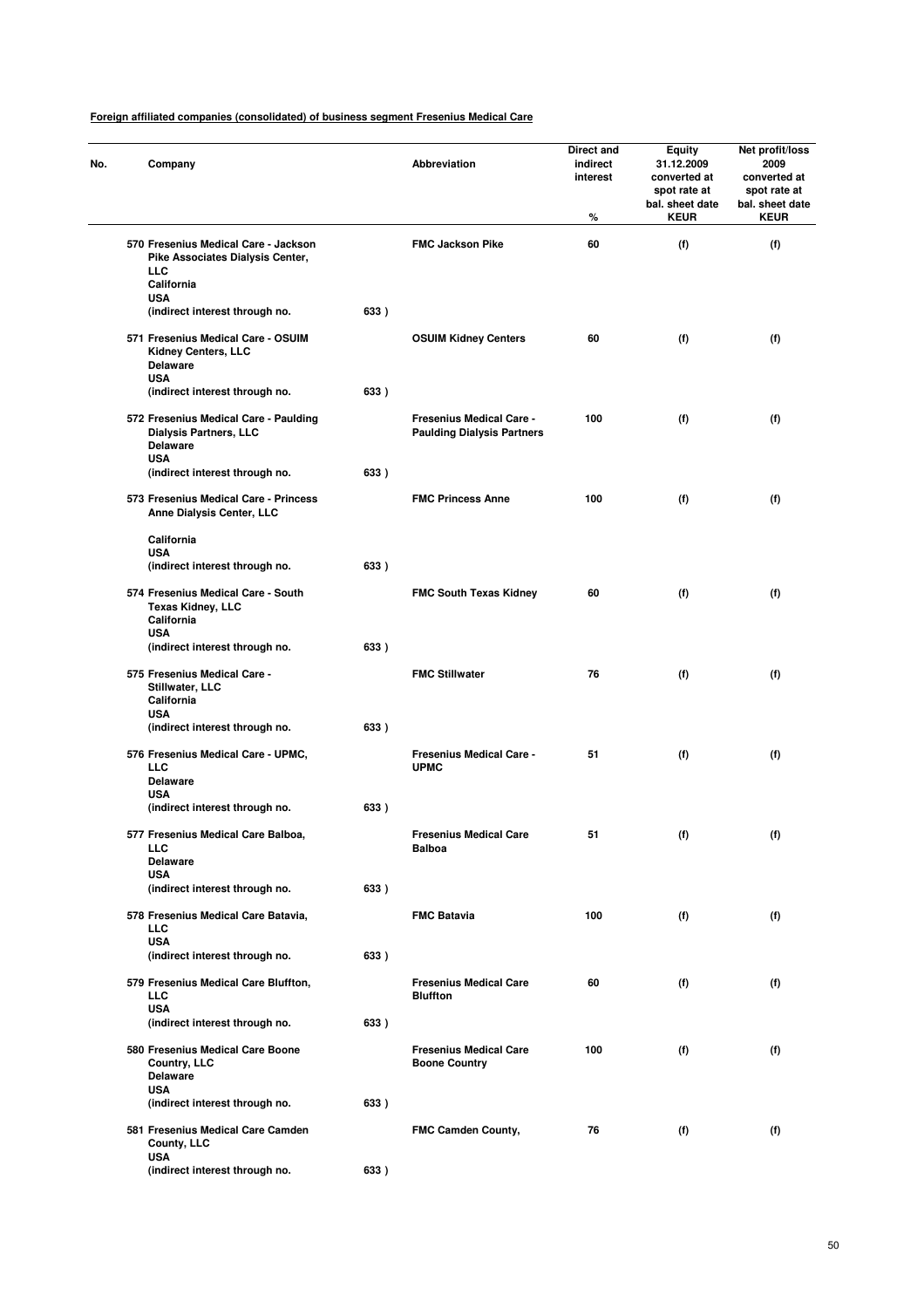| No. | Company                                                                                               |      | <b>Abbreviation</b>                                                   | Direct and<br>indirect<br>interest<br>% | <b>Equity</b><br>31.12.2009<br>converted at<br>spot rate at<br>bal. sheet date<br><b>KEUR</b> | Net profit/loss<br>2009<br>converted at<br>spot rate at<br>bal. sheet date<br><b>KEUR</b> |
|-----|-------------------------------------------------------------------------------------------------------|------|-----------------------------------------------------------------------|-----------------------------------------|-----------------------------------------------------------------------------------------------|-------------------------------------------------------------------------------------------|
|     | 582 Fresenius Medical Care Capital<br><b>Trust IV</b><br><b>Delaware</b>                              |      | <b>FMC Capital Trust IV</b>                                           | 100                                     | 156.341                                                                                       | 0                                                                                         |
|     | <b>USA</b><br>(indirect interest through no.                                                          | 12)  |                                                                       |                                         |                                                                                               |                                                                                           |
|     | 583 Fresenius Medical Care Capital<br><b>Trust V</b><br><b>Delaware</b><br><b>USA</b>                 |      | <b>FMC Capital Trust V</b>                                            | 100                                     | 300.300                                                                                       | 0                                                                                         |
|     | (indirect interest through no.                                                                        | 12)  |                                                                       |                                         |                                                                                               |                                                                                           |
|     | 584 Fresenius Medical Care Centennial,<br><b>LLC</b><br><b>USA</b>                                    |      | <b>FMC Centennial</b>                                                 | 100                                     | (f)                                                                                           | (f)                                                                                       |
|     | (indirect interest through no.                                                                        | 633) |                                                                       |                                         |                                                                                               |                                                                                           |
|     | 585 Fresenius Medical Care Central<br>Oklahoma City Dialysis Center,<br>LLC                           |      | <b>FMC Central Oklahoma</b><br><b>City Dialysis Center</b>            | 70                                      | (f)                                                                                           | (f)                                                                                       |
|     | <b>USA</b><br>(indirect interest through no.                                                          | 480) |                                                                       |                                         |                                                                                               |                                                                                           |
|     | 586 Fresenius Medical Care Clarian<br>Arnett, LLC<br><b>Delaware</b>                                  |      | <b>Fresenius Medical Care</b><br><b>Clarian Arnett</b>                | 55                                      | (f)                                                                                           | (f)                                                                                       |
|     | <b>USA</b><br>(indirect interest through no.                                                          | 633) |                                                                       |                                         |                                                                                               |                                                                                           |
|     | 587 Fresenius Medical Care<br>Clearancewater, LLC<br><b>Delaware</b>                                  |      | <b>Fresenius Medical Care</b><br>Clearancewater                       | 100                                     | (f)                                                                                           | (f)                                                                                       |
|     | <b>USA</b><br>(indirect interest through no.                                                          | 633) |                                                                       |                                         |                                                                                               |                                                                                           |
|     | 588 Fresenius Medical Care CNA<br>Kidney Center, LLC<br><b>Delaware</b><br><b>USA</b>                 |      | <b>Fresenius Medical Care</b><br><b>CNA Kidney Center</b>             | 51                                      | (f)                                                                                           | (f)                                                                                       |
|     | (indirect interest through no.                                                                        | 490) |                                                                       |                                         |                                                                                               |                                                                                           |
|     | 589 Fresenius Medical Care<br>Comprehensive CKD Services Inc.                                         |      | <b>CKD Services</b>                                                   | 100                                     | (f)                                                                                           | (f)                                                                                       |
|     | <b>Delaware</b>                                                                                       |      |                                                                       |                                         |                                                                                               |                                                                                           |
|     | <b>USA</b><br>(indirect interest through no.                                                          | 599) |                                                                       |                                         |                                                                                               |                                                                                           |
|     | 590 Fresenius Medical Care Diabolo<br><b>Nephrology Clinics, LLC</b><br><b>Delaware</b><br><b>USA</b> |      | <b>Fresenius Medical Care</b><br>Diabolo Nephrology<br><b>Clinics</b> | 51                                      | (f)                                                                                           | (f)                                                                                       |
|     | (indirect interest through no.                                                                        | 633) |                                                                       |                                         |                                                                                               |                                                                                           |
|     | 591 Fresenius Medical Care Dialysis of<br>Golden Isles, LLC<br><b>USA</b>                             |      | <b>FMC Dialysis of Golden</b><br>Isles, LLC                           | 75                                      | (f)                                                                                           | (f)                                                                                       |
|     | (indirect interest through no.                                                                        | 633) |                                                                       |                                         |                                                                                               |                                                                                           |
|     | 592 Fresenius Medical Care Dialysis<br>Services - Oregon LLC<br>Oregon<br><b>USA</b>                  |      | <b>FMC Dialysis Oregon</b>                                            | 100                                     | (f)                                                                                           | (f)                                                                                       |
|     | (indirect interest through no.                                                                        | 700) |                                                                       |                                         |                                                                                               |                                                                                           |
|     | 593 Fresenius Medical Care Dialysis<br><b>Services Colorado LLC</b><br><b>Delaware</b>                |      | <b>Dialysis Services</b><br>Colorado                                  | 100                                     | (f)                                                                                           | (f)                                                                                       |
|     | <b>USA</b><br>(indirect interest through no.                                                          | 421) |                                                                       |                                         |                                                                                               |                                                                                           |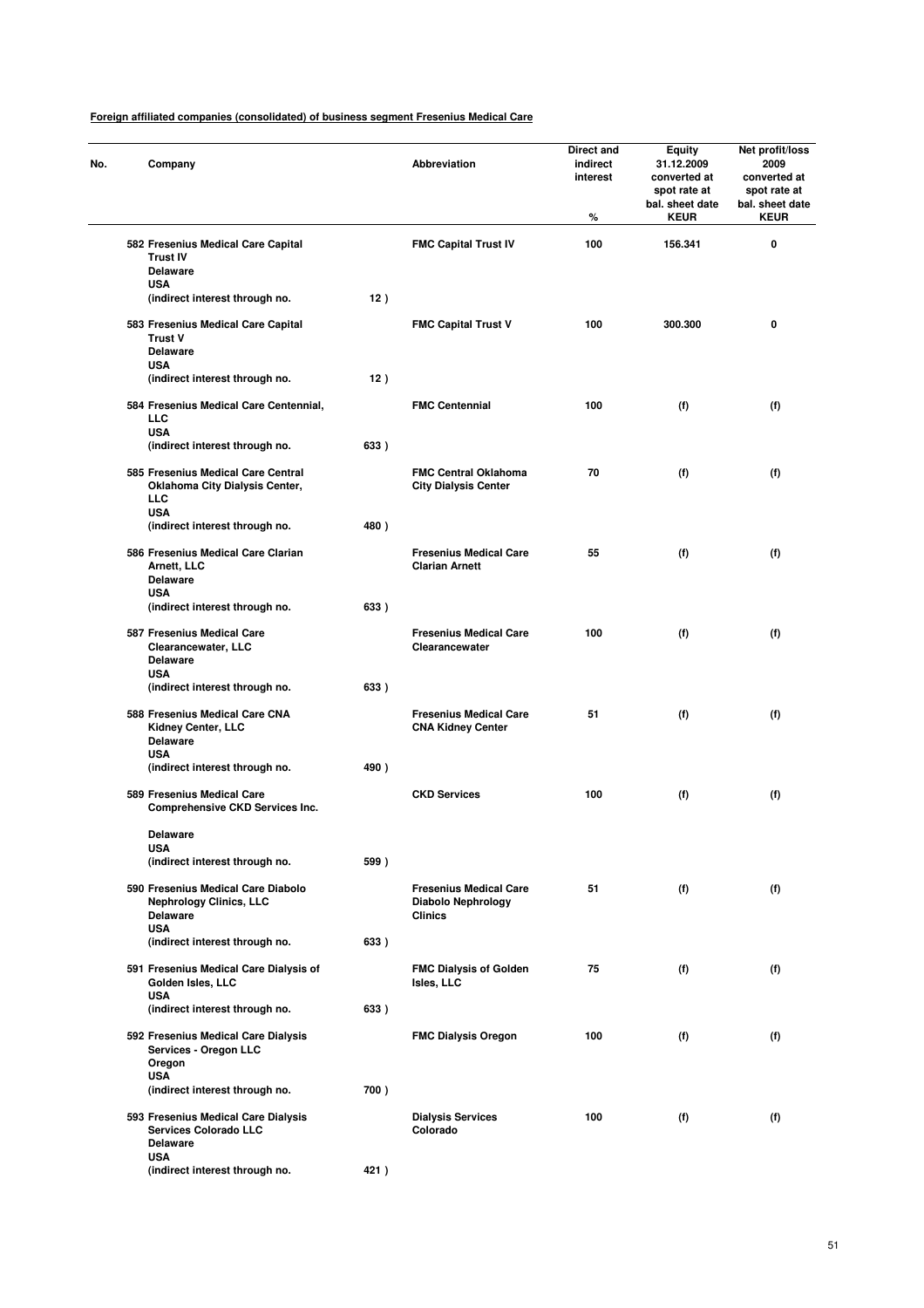| No. | Company                                                                                  |      | Abbreviation                                                   | Direct and<br>indirect<br>interest<br>% | <b>Equity</b><br>31.12.2009<br>converted at<br>spot rate at<br>bal. sheet date<br><b>KEUR</b> | Net profit/loss<br>2009<br>converted at<br>spot rate at<br>bal. sheet date<br><b>KEUR</b> |
|-----|------------------------------------------------------------------------------------------|------|----------------------------------------------------------------|-----------------------------------------|-----------------------------------------------------------------------------------------------|-------------------------------------------------------------------------------------------|
|     | 594 Fresenius Medical Care East<br>Morris, LLC                                           |      | <b>FMC East Morris</b>                                         | 60                                      | (f)                                                                                           | (f)                                                                                       |
|     | <b>USA</b><br>(indirect interest through no.                                             | 633) |                                                                |                                         |                                                                                               |                                                                                           |
|     | 595 Fresenius Medical Care Goochland<br>Nephrology, LLC<br><b>USA</b>                    |      | <b>FMC Goochland</b><br>Nephrology                             | 78                                      | (f)                                                                                           | (f)                                                                                       |
|     | (indirect interest through no.                                                           | 633) |                                                                |                                         |                                                                                               |                                                                                           |
|     | 596 Fresenius Medical Care Harston<br>Hall, LLC.<br><b>USA</b>                           |      | <b>FMC Harston Hall</b>                                        | 100                                     | (f)                                                                                           | (f)                                                                                       |
|     | (indirect interest through no.                                                           | 633) |                                                                |                                         |                                                                                               |                                                                                           |
|     | 597 Fresenius Medical Care Health<br>Plan, Inc.<br><b>Delaware</b>                       |      | <b>FMC Health Plan</b>                                         | 100                                     | (f)                                                                                           | (f)                                                                                       |
|     | <b>USA</b><br>(indirect interest through no.                                             | 599) |                                                                |                                         |                                                                                               |                                                                                           |
|     | 598 Fresenius Medical Care Healthcare<br>Recruitment, LLC<br><b>Delaware</b>             |      | <b>Fresenius Medical Care</b><br><b>Healthcare Recruitment</b> | 100                                     | (f)                                                                                           | (f)                                                                                       |
|     | <b>USA</b><br>(indirect interest through no.                                             | 567) |                                                                |                                         |                                                                                               |                                                                                           |
|     | 599 Fresenius Medical Care Holdings<br>Inc.<br><b>New York</b>                           |      | <b>FMC Holdings</b>                                            | 100                                     | 3.012.104                                                                                     | 348.247                                                                                   |
|     | <b>USA</b><br>(indirect interest through no.                                             | 616) |                                                                |                                         |                                                                                               |                                                                                           |
|     |                                                                                          |      | <b>Fresenius Medical Care</b>                                  | 100                                     |                                                                                               |                                                                                           |
|     | 600 Fresenius Medical Care InMed, LLC<br><b>Delaware</b>                                 |      | <b>InMed</b>                                                   |                                         | (f)                                                                                           | (f)                                                                                       |
|     | <b>USA</b><br>(indirect interest through no.                                             | 633) |                                                                |                                         |                                                                                               |                                                                                           |
|     |                                                                                          |      |                                                                |                                         |                                                                                               |                                                                                           |
|     | 601 Fresenius Medical Care KAMI<br>Partners, LLC<br><b>Delaware</b><br><b>USA</b>        |      | <b>Fresenius Medical Care</b><br><b>KAMI Partners</b>          | 100                                     | (f)                                                                                           | (f)                                                                                       |
|     | (indirect interest through no.                                                           | 633) |                                                                |                                         |                                                                                               |                                                                                           |
|     | 602 Fresenius Medical Care Kidney and<br><b>Hypertension, LLC</b><br><b>Delaware</b>     |      | <b>Fresenius Medical Care</b><br>Kidney and Hypertension       | 100                                     | (f)                                                                                           | (f)                                                                                       |
|     | <b>USA</b><br>(indirect interest through no.                                             | 633) |                                                                |                                         |                                                                                               |                                                                                           |
|     | 603 Fresenius Medical Care Kidney<br>Healthcare, LLC<br><b>Delaware</b>                  |      | <b>Fresenius Medical Care</b><br><b>Kidney Healthcare</b>      | 60                                      | (f)                                                                                           | (f)                                                                                       |
|     | <b>USA</b><br>(indirect interest through no.                                             | 633) |                                                                |                                         |                                                                                               |                                                                                           |
|     | 604 Fresenius Medical Care Lancaster<br>Nephrology, LLC<br><b>Delaware</b><br><b>USA</b> |      | <b>Fresenius Medical Care</b><br><b>Lancaster Nephrology</b>   | 60                                      | (f)                                                                                           | (f)                                                                                       |
|     | (indirect interest through no.                                                           | 633) |                                                                |                                         |                                                                                               |                                                                                           |
|     | 605 Fresenius Medical Care<br>Lindenhurst, LLC<br><b>USA</b>                             |      | <b>FMC Lindenhurst</b>                                         | 100                                     | (f)                                                                                           | (f)                                                                                       |
|     | (indirect interest through no.                                                           | 633) |                                                                |                                         |                                                                                               |                                                                                           |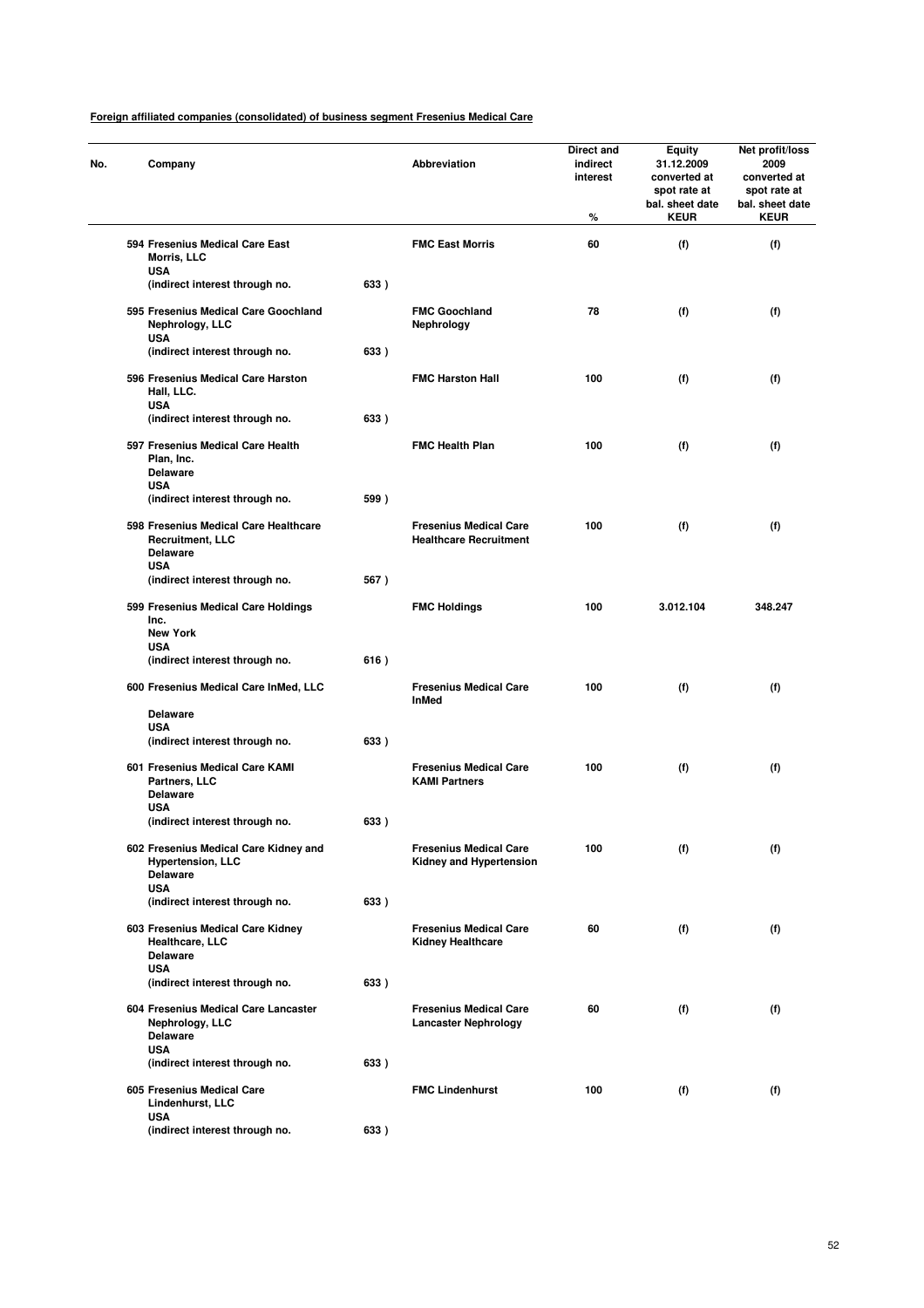| Company                                                                                                  |      | Abbreviation                                                | Direct and<br>indirect<br>interest<br>% | <b>Equity</b><br>31.12.2009<br>converted at<br>spot rate at<br>bal. sheet date<br><b>KEUR</b> | Net profit/loss<br>2009<br>converted at<br>spot rate at<br>bal. sheet date<br><b>KEUR</b> |
|----------------------------------------------------------------------------------------------------------|------|-------------------------------------------------------------|-----------------------------------------|-----------------------------------------------------------------------------------------------|-------------------------------------------------------------------------------------------|
| 606 Fresenius Medical Care Lockport,<br>LLC                                                              |      | <b>FMC Lockport</b>                                         | 100                                     | (f)                                                                                           | (f)                                                                                       |
| <b>USA</b><br>(indirect interest through no.                                                             | 633) |                                                             |                                         |                                                                                               |                                                                                           |
| 607 Fresenius Medical Care Lombard,<br><b>LLC</b><br><b>USA</b>                                          |      | <b>FMC Lombard</b>                                          | 100                                     | (f)                                                                                           | (f)                                                                                       |
| (indirect interest through no.                                                                           | 633) |                                                             |                                         |                                                                                               |                                                                                           |
| 608 Fresenius Medical Care Louisiana<br>Dialysis Group, LLC.<br><b>USA</b>                               |      | <b>FMC Louisiana Dialysis</b><br>Group, LLC.                | 100                                     | (f)                                                                                           | (f)                                                                                       |
| (indirect interest through no.                                                                           | 460) |                                                             |                                         |                                                                                               |                                                                                           |
| 609 Fresenius Medical Care Madison<br>Parish Dialysis Center LLC<br><b>Delaware</b><br><b>USA</b>        |      | <b>Madison Parish Dialysis</b>                              | 100                                     | (f)                                                                                           | (f)                                                                                       |
| (indirect interest through no.                                                                           | 457) |                                                             |                                         |                                                                                               |                                                                                           |
| 610 Fresenius Medical Care Masonic<br>Homes, LLC<br><b>Delaware</b>                                      |      | <b>Fresenius Medical Care</b><br><b>Masonic Homes</b>       | 100                                     | (f)                                                                                           | (f)                                                                                       |
| <b>USA</b><br>(indirect interest through no.                                                             | 633) |                                                             |                                         |                                                                                               |                                                                                           |
| 611 Fresenius Medical Care Mid Valley<br>Dialysis, LLC                                                   |      | <b>FMC Mid Valley Dialysis</b>                              | 100                                     | (f)                                                                                           | (f)                                                                                       |
| USA<br>(indirect interest through no.                                                                    | 633) |                                                             |                                         |                                                                                               |                                                                                           |
| 612 Fresenius Medical Care Monroe,<br><b>LLC</b><br><b>USA</b>                                           |      | <b>FMC Monroe</b>                                           | 51                                      | (f)                                                                                           | (f)                                                                                       |
| (indirect interest through no.                                                                           | 460) |                                                             |                                         |                                                                                               |                                                                                           |
| 613 Fresenius Medical Care NAK<br>Elizabethtown, LLC<br><b>USA</b>                                       |      | <b>FMC NAK Elizabethtown</b>                                | 60                                      | (f)                                                                                           | (f)                                                                                       |
| (indirect interest through no.                                                                           | 633) |                                                             |                                         |                                                                                               |                                                                                           |
| 614 Fresenius Medical Care NAK<br>Lebanon, LLC<br><b>USA</b>                                             |      | <b>FMC NAK Lebanon</b>                                      | 60                                      | (f)                                                                                           | (f)                                                                                       |
| (indirect interest through no.                                                                           | 633) |                                                             |                                         |                                                                                               |                                                                                           |
| 615 Fresenius Medical Care<br><b>Nephrology Partners Renal Care</b><br>Centers, LLC                      |      | <b>FMC Nephrology Partners</b><br><b>Renal Care Centers</b> | 70                                      | (f)                                                                                           | (f)                                                                                       |
| <b>USA</b><br>(indirect interest through no.                                                             | 786) |                                                             |                                         |                                                                                               |                                                                                           |
| 616 Fresenius Medical Care North<br><b>America Holdings Limited</b><br>Partnership<br><b>Bad Homburg</b> |      | <b>DLP</b>                                                  | 100                                     | (f)                                                                                           | (f)                                                                                       |
| <b>USA</b><br>(indirect interest through no.                                                             | 20)  |                                                             |                                         |                                                                                               |                                                                                           |
| 617 Fresenius Medical Care Oahu, LLC                                                                     |      | <b>Fresenius Medical Care</b><br>Oahu                       | 100                                     | (f)                                                                                           | (f)                                                                                       |
| <b>Delaware</b><br><b>USA</b>                                                                            |      |                                                             |                                         |                                                                                               |                                                                                           |
| (indirect interest through no.                                                                           | 633) |                                                             |                                         |                                                                                               |                                                                                           |
| 618 Fresenius Medical Care of Illinois,<br><b>LLC</b><br><b>Delaware</b>                                 |      | <b>FMC of Illinois</b>                                      | 100                                     | (f)                                                                                           | (f)                                                                                       |
| <b>USA</b><br>(indirect interest through no.                                                             | 700) |                                                             |                                         |                                                                                               |                                                                                           |
|                                                                                                          |      |                                                             |                                         |                                                                                               |                                                                                           |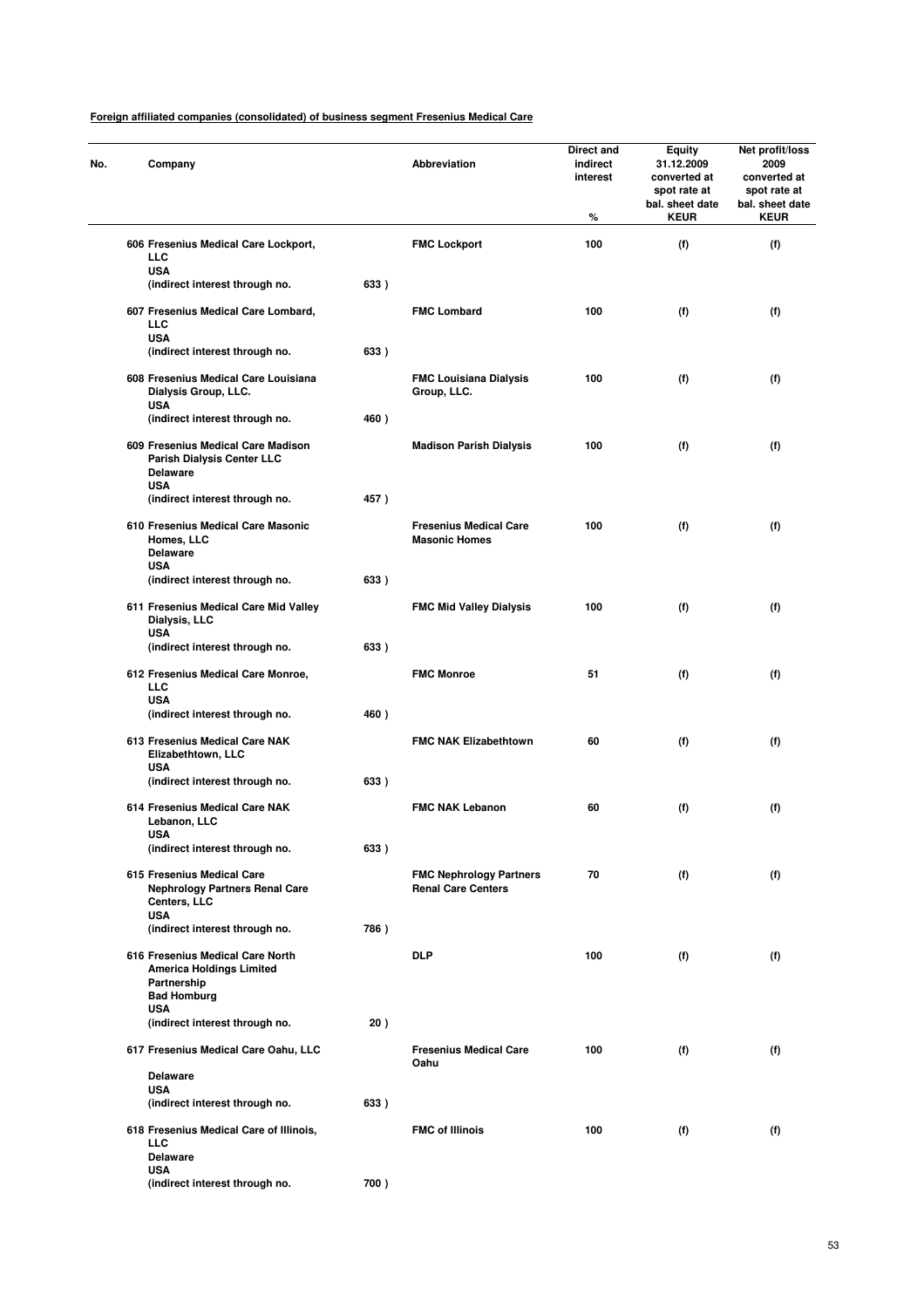| Company                                                                                       |      | Abbreviation                                                | Direct and<br>indirect<br>interest<br>% | <b>Equity</b><br>31.12.2009<br>converted at<br>spot rate at<br>bal. sheet date<br><b>KEUR</b> | Net profit/loss<br>2009<br>converted at<br>spot rate at<br>bal. sheet date<br><b>KEUR</b> |
|-----------------------------------------------------------------------------------------------|------|-------------------------------------------------------------|-----------------------------------------|-----------------------------------------------------------------------------------------------|-------------------------------------------------------------------------------------------|
| 619 Fresenius Medical Care of<br>Lillington, LLC<br><b>North Carolina</b>                     |      | <b>FMC of Lillington</b>                                    | 100                                     | (f)                                                                                           | (f)                                                                                       |
| <b>USA</b><br>(indirect interest through no.                                                  | 476) |                                                             |                                         |                                                                                               |                                                                                           |
| 620 Fresenius Medical Care of<br>Plainfield, LLC<br>California<br><b>USA</b>                  |      | <b>FMC of Plainfield</b>                                    | 100                                     | (f)                                                                                           | (f)                                                                                       |
| (indirect interest through no.<br>621 Fresenius Medical Care Palatine,                        | 633) | <b>FMC Palatine</b>                                         | 100                                     | (f)                                                                                           | (f)                                                                                       |
| LLC<br><b>USA</b>                                                                             |      |                                                             |                                         |                                                                                               |                                                                                           |
| (indirect interest through no.                                                                | 633) |                                                             |                                         |                                                                                               |                                                                                           |
| 622 Fresenius Medical Care Pharmacy<br>Services Inc.<br><b>Delaware</b>                       |      | <b>FMC MS</b>                                               | 100                                     | (f)                                                                                           | (f)                                                                                       |
| <b>USA</b><br>(indirect interest through no.                                                  | 599) |                                                             |                                         |                                                                                               |                                                                                           |
| 623 Fresenius Medical Care PSO, LLC                                                           |      | <b>FMC PSO</b>                                              | 100                                     | (f)                                                                                           | (f)                                                                                       |
| <b>USA</b>                                                                                    |      |                                                             |                                         |                                                                                               |                                                                                           |
| (indirect interest through no.                                                                | 633) |                                                             |                                         |                                                                                               |                                                                                           |
| 624 Fresenius Medical Care<br>Reinsurance Company (Cayman),<br>Ltd.<br>Cayman                 |      | <b>FMC Reinsurance</b><br>Company                           | 100                                     | (f)                                                                                           | (f)                                                                                       |
| <b>USA</b>                                                                                    |      |                                                             |                                         |                                                                                               |                                                                                           |
| (indirect interest through no.                                                                | 599) |                                                             |                                         |                                                                                               |                                                                                           |
| 625 Fresenius Medical Care Renal<br><b>Therapeutics, LLC</b><br><b>Delaware</b><br><b>USA</b> |      | <b>Fresenius Medical Care</b><br><b>Renal Therapeutics</b>  | 100                                     | (f)                                                                                           | (f)                                                                                       |
| (indirect interest through no.                                                                | 633) |                                                             |                                         |                                                                                               |                                                                                           |
| 626 Fresenius Medical Care Risk<br><b>Management Group, Limited</b>                           |      | <b>FMC Risk Management</b><br>Group                         | 100                                     | (f)                                                                                           | (f)                                                                                       |
| USA<br>(indirect interest through no.                                                         | 599) |                                                             |                                         |                                                                                               |                                                                                           |
| 627 Fresenius Medical Care RX, LLC<br><b>Delaware</b>                                         |      | <b>FMC RX</b>                                               | 100                                     | (f)                                                                                           | (f)                                                                                       |
| <b>USA</b><br>(indirect interest through no.                                                  | 599) |                                                             |                                         |                                                                                               |                                                                                           |
| 628 Fresenius Medical Care Sandwich,                                                          |      | <b>FMC Sandwich</b>                                         | 100                                     | (f)                                                                                           | (f)                                                                                       |
| LLC<br>California                                                                             |      |                                                             |                                         |                                                                                               |                                                                                           |
| <b>USA</b><br>(indirect interest through no.                                                  | 633) |                                                             |                                         |                                                                                               |                                                                                           |
| 629 Fresenius Medical Care Soldotna,<br><b>LLC</b>                                            |      | <b>Fresenius Medical Care</b><br>Soldotna                   | 100                                     | (f)                                                                                           | (f)                                                                                       |
| <b>Delaware</b>                                                                               |      |                                                             |                                         |                                                                                               |                                                                                           |
| <b>USA</b><br>(indirect interest through no.                                                  | 633) |                                                             |                                         |                                                                                               |                                                                                           |
| 630 Fresenius Medical Care Southwest<br>Anchorage, LLC                                        |      | <b>Fresenius Medical Care</b><br><b>Southwest Anchorage</b> | 100                                     | (f)                                                                                           | (f)                                                                                       |
| <b>Delaware</b><br><b>USA</b>                                                                 |      |                                                             |                                         |                                                                                               |                                                                                           |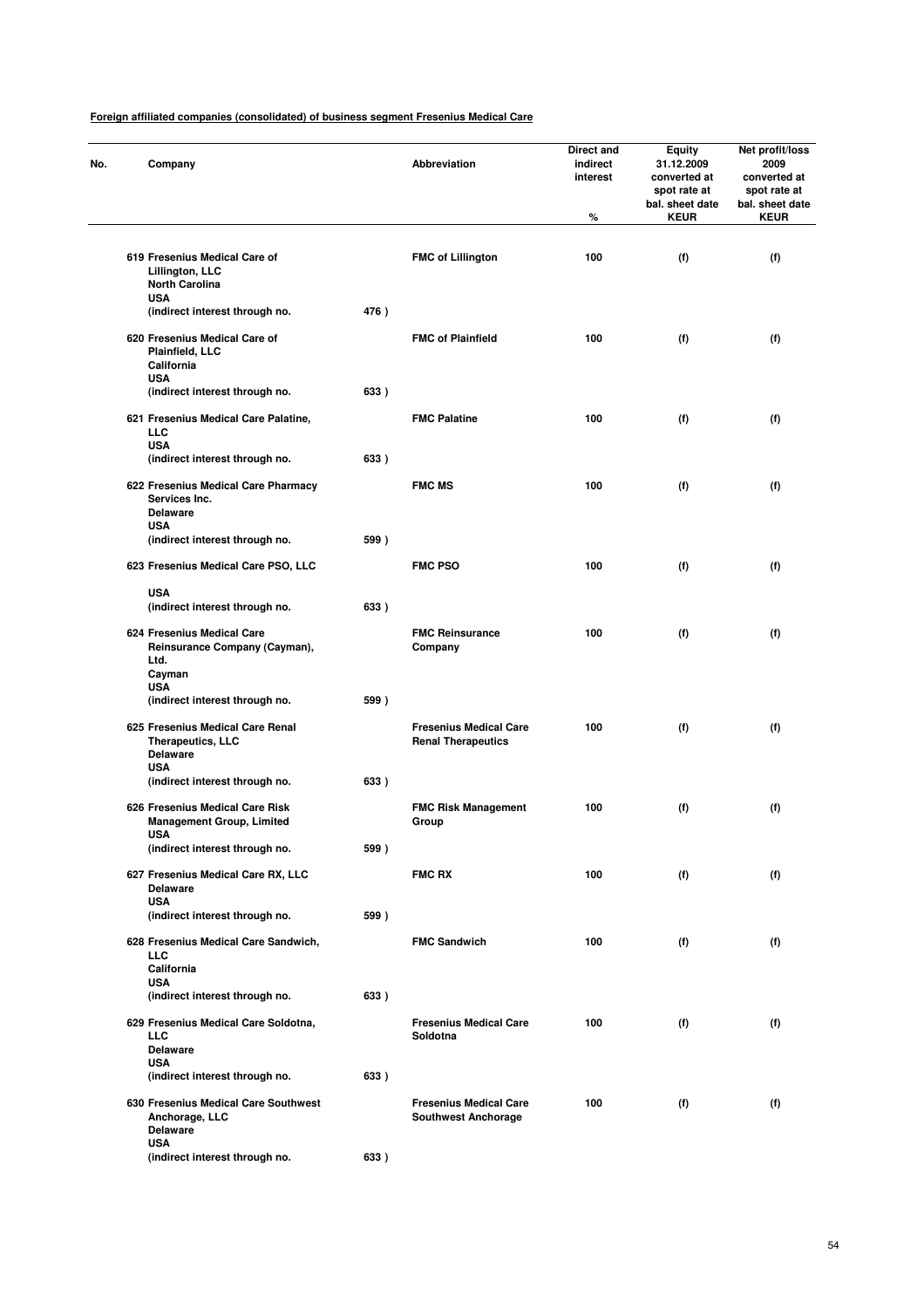| No. | Company                                                                                            |      | Abbreviation                                 | Direct and<br>indirect<br>interest<br>% | <b>Equity</b><br>31.12.2009<br>converted at<br>spot rate at<br>bal. sheet date<br><b>KEUR</b> | Net profit/loss<br>2009<br>converted at<br>spot rate at<br>bal. sheet date<br><b>KEUR</b> |
|-----|----------------------------------------------------------------------------------------------------|------|----------------------------------------------|-----------------------------------------|-----------------------------------------------------------------------------------------------|-------------------------------------------------------------------------------------------|
|     | 631 Fresenius Medical Care Spring<br>Valley, LLC<br>California                                     |      | <b>FMC Spring Valley</b>                     | 70                                      | (f)                                                                                           | (f)                                                                                       |
|     | <b>USA</b><br>(indirect interest through no.                                                       | 633) |                                              |                                         |                                                                                               |                                                                                           |
|     | 632 Fresenius Medical Care Ventures<br>Holding Company, Inc.<br>California<br><b>USA</b>           |      | <b>FMC Ventures Holding</b><br>Company, Inc. | 100                                     | (f)                                                                                           | (f)                                                                                       |
|     | (indirect interest through no.                                                                     | 700) |                                              |                                         |                                                                                               |                                                                                           |
|     | 633 Fresenius Medical Care Ventures,<br>LLC<br><b>Delaware</b><br><b>USA</b>                       |      | <b>FMC Ventures, LLC</b>                     | 100                                     | (f)                                                                                           | (f)                                                                                       |
|     | (indirect interest through no.                                                                     | 599) |                                              |                                         |                                                                                               |                                                                                           |
|     | 634 Fresenius Medical Care VRO, LLC<br><b>Delaware</b>                                             |      | <b>Fresenius Medical Care</b><br><b>VRO</b>  | 100                                     | (f)                                                                                           | (f)                                                                                       |
|     | <b>USA</b>                                                                                         |      |                                              |                                         |                                                                                               |                                                                                           |
|     | (indirect interest through no.                                                                     | 633) |                                              |                                         |                                                                                               |                                                                                           |
|     | 635 Fresenius Medical Care West<br>Willow, LLC<br><b>USA</b>                                       |      | <b>FMC West Willow</b>                       | 100                                     | (f)                                                                                           | (f)                                                                                       |
|     | (indirect interest through no.                                                                     | 599) |                                              |                                         |                                                                                               |                                                                                           |
|     | 636 Fresenius Perryville Outpatient<br><b>Dialysis Center LLC</b><br><b>Delaware</b><br><b>USA</b> |      | <b>Outpatient Dialysis Center</b>            | 51                                      | (f)                                                                                           | (f)                                                                                       |
|     | (indirect interest through no.                                                                     | 471) |                                              |                                         |                                                                                               |                                                                                           |
|     | 637 Fresenius Securities, Inc.<br>California<br><b>USA</b>                                         |      | Securities Inc.                              | 100                                     | (f)                                                                                           | (f)                                                                                       |
|     | (indirect interest through no.                                                                     | 599) |                                              |                                         |                                                                                               |                                                                                           |
|     | 638 Fresenius USA Home Dialysis, Inc.<br><b>Delaware</b><br><b>USA</b>                             |      | <b>FUSAHD</b>                                | 100                                     | (f)                                                                                           | (f)                                                                                       |
|     | (indirect interest through no.                                                                     | 599) |                                              |                                         |                                                                                               |                                                                                           |
|     | 639 Fresenius USA Manufacturing, Inc.<br><b>Delaware</b>                                           |      | <b>FUSAMF</b>                                | 100                                     | (f)                                                                                           | (f)                                                                                       |
|     | <b>USA</b><br>(indirect interest through no.                                                       | 599) |                                              |                                         |                                                                                               |                                                                                           |
|     | 640 Fresenius USA Marketing, Inc.<br><b>Delaware</b>                                               |      | <b>FUSAMK</b>                                | 100                                     | (f)                                                                                           | (f)                                                                                       |
|     | <b>USA</b><br>(indirect interest through no.                                                       | 599) |                                              |                                         |                                                                                               |                                                                                           |
|     | 641 Fresenius USA Sales, Inc.<br><b>Massachusetts</b>                                              |      | <b>Fresenius USA Sales</b>                   | 100                                     | (f)                                                                                           | (f)                                                                                       |
|     | <b>USA</b><br>(indirect interest through no.                                                       | 421) |                                              |                                         |                                                                                               |                                                                                           |
|     | 642 Fresenius USA, Inc.<br><b>Massachusetts</b>                                                    |      | <b>FUSA Inc.</b>                             | 100                                     | (f)                                                                                           | (f)                                                                                       |
|     | <b>USA</b><br>(indirect interest through no.                                                       | 599) |                                              |                                         |                                                                                               |                                                                                           |
|     | 643 Greater Southeast Community<br>Center of Renal Disease Inc.<br><b>District of Columbia</b>     |      | <b>Southeast Community</b><br>Center         | 100                                     | (f)                                                                                           | (f)                                                                                       |
|     | <b>USA</b><br>(indirect interest through no.                                                       | 421) |                                              |                                         |                                                                                               |                                                                                           |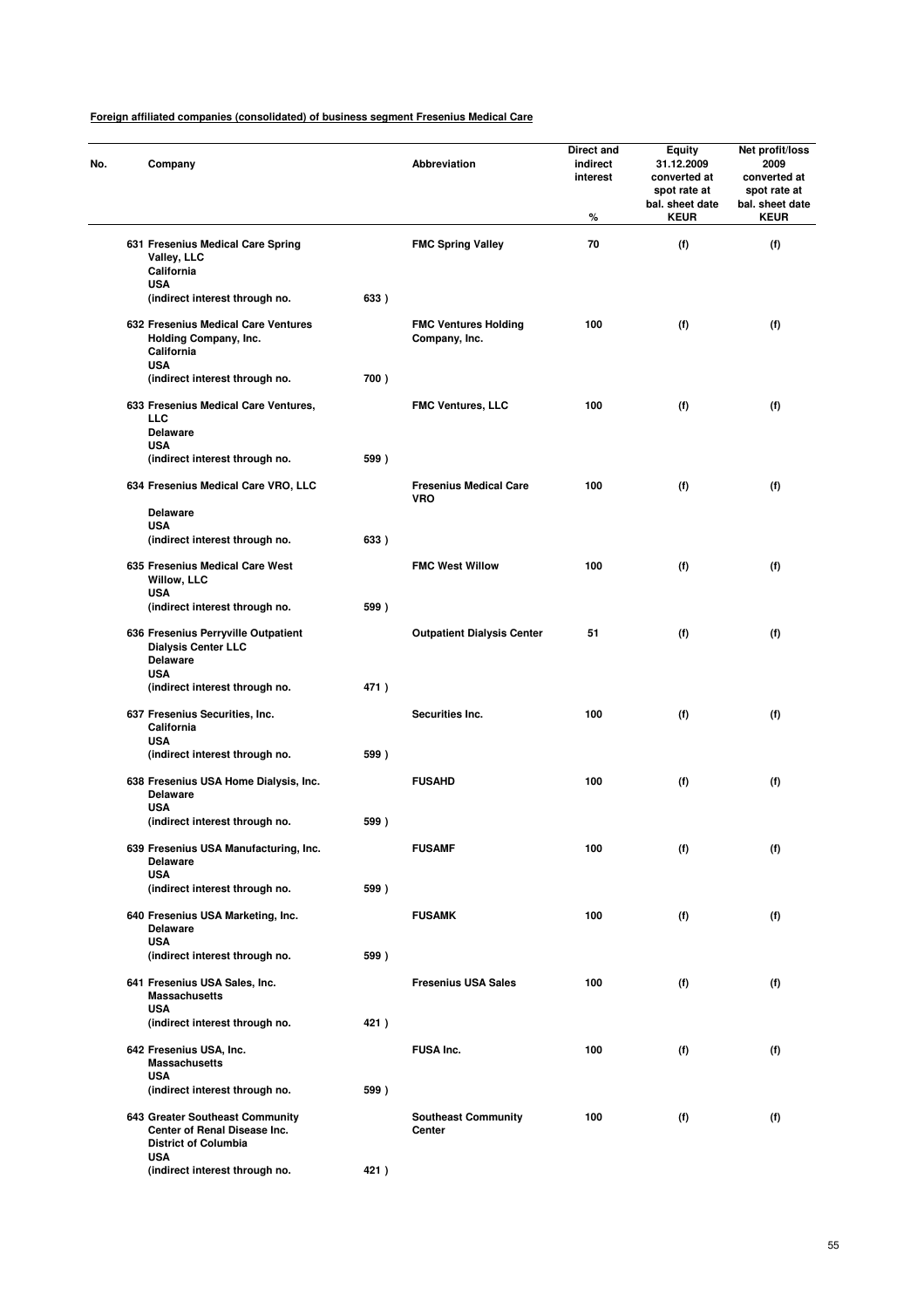| Company                                                             |      | Abbreviation                              | Direct and<br>indirect<br>interest<br>% | Equity<br>31.12.2009<br>converted at<br>spot rate at<br>bal. sheet date<br><b>KEUR</b> | Net profit/loss<br>2009<br>converted at<br>spot rate at<br>bal. sheet date<br><b>KEUR</b> |
|---------------------------------------------------------------------|------|-------------------------------------------|-----------------------------------------|----------------------------------------------------------------------------------------|-------------------------------------------------------------------------------------------|
| 644 Gulf Region Mobile Dialysis, Inc.<br><b>Delaware</b>            |      | <b>Gulf Region Mobile</b>                 | 100                                     | (f)                                                                                    | (f)                                                                                       |
| <b>USA</b><br>(indirect interest through no.                        | 421) |                                           |                                         |                                                                                        |                                                                                           |
| 645 Gynesis Healthcare of<br>Pennsylvania, Inc<br>Pennsylvania      |      | <b>Gynesis Healthcare</b><br>Pennsylvania | 100                                     | (f)                                                                                    | (f)                                                                                       |
| <b>USA</b><br>(indirect interest through no.                        | 664) |                                           |                                         |                                                                                        |                                                                                           |
| 646 Haemo-Stat, Inc.<br>California<br><b>USA</b>                    |      | Haemo-Stat                                | 100                                     | (f)                                                                                    | (f)                                                                                       |
| (indirect interest through no.                                      | 700) |                                           |                                         |                                                                                        |                                                                                           |
| 647 Health IT Service Group, LLC<br><b>USA</b>                      |      | <b>Health IT Service Group</b>            | 100                                     | (f)                                                                                    | (f)                                                                                       |
| (indirect interest through no.                                      | 599) |                                           |                                         |                                                                                        |                                                                                           |
| 648 Health Property Services, Inc.<br><b>Delaware</b><br><b>USA</b> |      | <b>Health Property Services</b>           | 100                                     | (f)                                                                                    | (f)                                                                                       |
| (indirect interest through no.                                      | 421) |                                           |                                         |                                                                                        |                                                                                           |
| 649 Henry Dialysis Center, LLC<br>Georgia<br><b>USA</b>             |      | <b>Henry Dialysis</b>                     | 100                                     | (f)                                                                                    | (f)                                                                                       |
| (indirect interest through no.                                      | 830) |                                           |                                         |                                                                                        |                                                                                           |
| 650 Holton Dialysis Clinic, LLC<br>Georgia<br><b>USA</b>            |      | <b>Holton Dialysis</b>                    | 100                                     | (f)                                                                                    | (f)                                                                                       |
| (indirect interest through no.                                      | 830) |                                           |                                         |                                                                                        |                                                                                           |
| 651 Home Dialysis Care, Inc.<br>Texas<br><b>USA</b>                 |      | Home Dialysis Care, Inc.                  | 100                                     | (f)                                                                                    | (f)                                                                                       |
| (indirect interest through no.                                      | 664) |                                           |                                         |                                                                                        |                                                                                           |
| 652 Home Dialysis of America Inc.<br>Arizona                        |      | <b>Home Dialysis of America</b>           | 100                                     | (f)                                                                                    | (f)                                                                                       |
| <b>USA</b><br>(indirect interest through no.                        | 541) |                                           |                                         |                                                                                        |                                                                                           |
| 653 Home Dialysis of Eastgate Inc.<br>Ohio                          |      | <b>Home Dialysis Eastgate</b>             | 100                                     | (f)                                                                                    | (f)                                                                                       |
| <b>USA</b><br>(indirect interest through no.                        | 652) |                                           |                                         |                                                                                        |                                                                                           |
| 654 Home Dialysis of Mount Auburn<br>Inc.                           |      | <b>Home Dialysis Auburn</b>               | 81                                      | (f)                                                                                    | (f)                                                                                       |
| Ohio<br><b>USA</b>                                                  |      |                                           |                                         |                                                                                        |                                                                                           |
| (indirect interest through no.                                      | 652) |                                           |                                         |                                                                                        |                                                                                           |
| 655 Home Dialysis of Muhlenberg<br>County Inc.<br>Kentucky          |      | <b>Home Dialysis</b><br><b>Muhlenberg</b> | 100                                     | (f)                                                                                    | (f)                                                                                       |
| <b>USA</b><br>(indirect interest through no.                        | 652) |                                           |                                         |                                                                                        |                                                                                           |
| 656 Home Intensive Care of California,<br>Inc.<br>California        |      | <b>HICCalifornia</b>                      | 100                                     | (f)                                                                                    | (f)                                                                                       |
| <b>USA</b><br>(indirect interest through no.                        | 664) |                                           |                                         |                                                                                        |                                                                                           |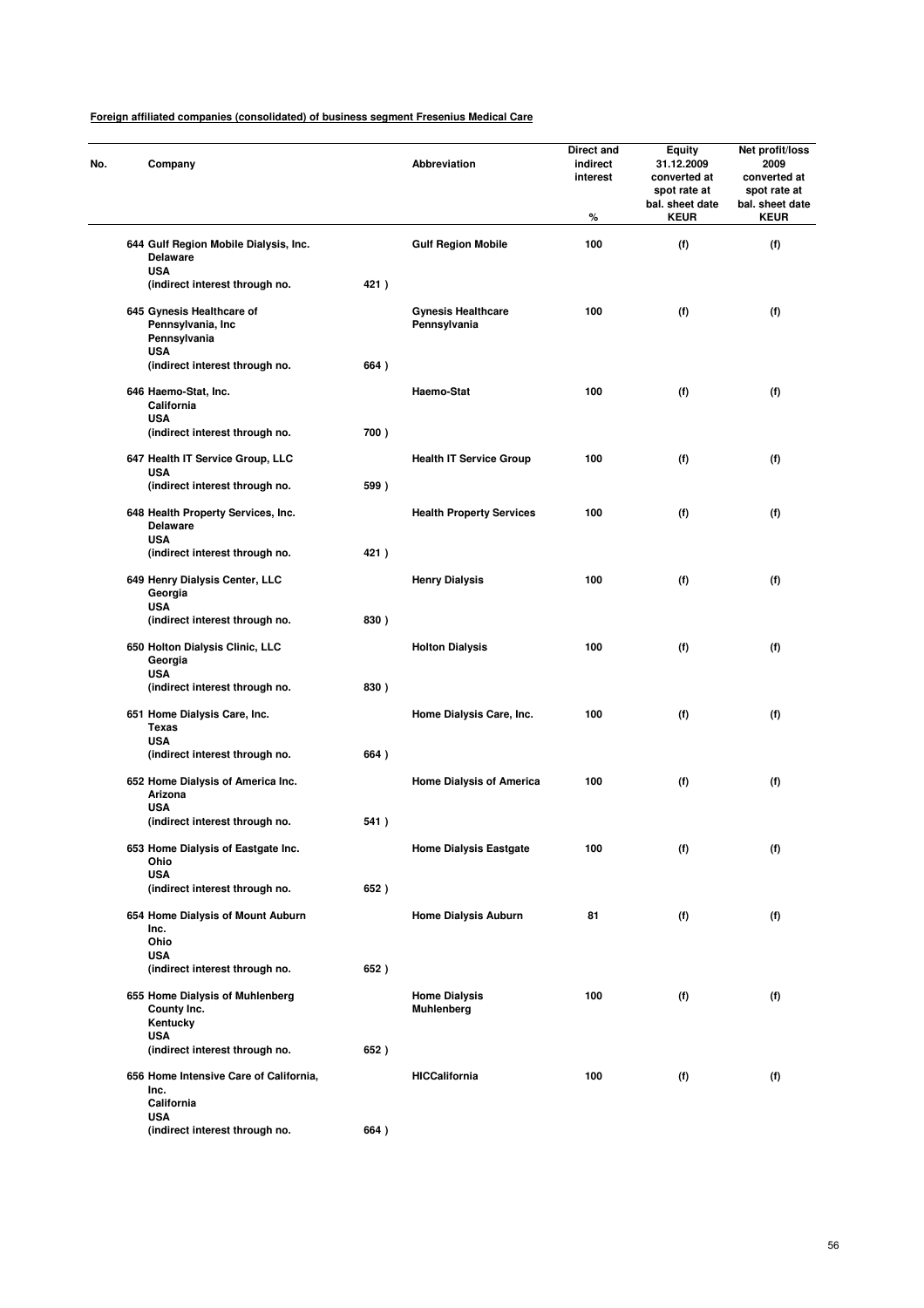| No. | Company                                                                                 |      | Abbreviation                              | <b>Direct and</b><br>indirect<br>interest<br>% | Equity<br>31.12.2009<br>converted at<br>spot rate at<br>bal. sheet date<br><b>KEUR</b> | Net profit/loss<br>2009<br>converted at<br>spot rate at<br>bal. sheet date<br><b>KEUR</b> |
|-----|-----------------------------------------------------------------------------------------|------|-------------------------------------------|------------------------------------------------|----------------------------------------------------------------------------------------|-------------------------------------------------------------------------------------------|
|     | 657 Home intensive Care of<br><b>Connecticut Inc.</b><br><b>Connecticut</b>             |      | <b>HIC Connecticut</b>                    | 100                                            | (f)                                                                                    | (f)                                                                                       |
|     | <b>USA</b><br>(indirect interest through no.                                            | 664) |                                           |                                                |                                                                                        |                                                                                           |
|     | 658 Home Intensive Care of Florida,<br>Inc.<br>Florida<br><b>USA</b>                    |      | <b>HICFlorida</b>                         | 100                                            | (f)                                                                                    | (f)                                                                                       |
|     | (indirect interest through no.                                                          | 664) |                                           |                                                |                                                                                        |                                                                                           |
|     | 659 Home Intensive Care of Georgia,<br>Inc.<br>Georgia<br><b>USA</b>                    |      | <b>HICGeorgia</b>                         | 100                                            | (f)                                                                                    | (f)                                                                                       |
|     | (indirect interest through no.                                                          | 664) |                                           |                                                |                                                                                        |                                                                                           |
|     | 660 Home Intensive Care of<br>Massachusetts, Inc.<br><b>Massachusetts</b><br><b>USA</b> |      | <b>HIC Massachusetts</b>                  | 100                                            | (f)                                                                                    | (f)                                                                                       |
|     | (indirect interest through no.                                                          | 664) |                                           |                                                |                                                                                        |                                                                                           |
|     | 661 Home Intensive Care of New York,<br>Inc.<br><b>Delaware</b><br><b>USA</b>           |      | Home Intensive Care of<br><b>New York</b> | 100                                            | (f)                                                                                    | (f)                                                                                       |
|     | (indirect interest through no.                                                          | 664) |                                           |                                                |                                                                                        |                                                                                           |
|     | 662 Home Intensive Care of Northern<br>Ohio, Inc<br>Ohio<br><b>USA</b>                  |      | <b>HIC Northern Ohio</b>                  | 100                                            | (f)                                                                                    | (f)                                                                                       |
|     | (indirect interest through no.<br>663 Home Intensive Care of Ohio, Inc.                 | 664) | <b>HICOhio</b>                            | 100                                            | (f)                                                                                    | (f)                                                                                       |
|     | Ohio<br><b>USA</b><br>(indirect interest through no.                                    | 664) |                                           |                                                |                                                                                        |                                                                                           |
|     | 664 Home Intensive Care, Inc.<br><b>Delaware</b><br><b>USA</b>                          |      | Home Intensive Care, Inc.                 | 100                                            | (f)                                                                                    | (f)                                                                                       |
|     | (indirect interest through no.                                                          | 700) |                                           |                                                |                                                                                        |                                                                                           |
|     | 665 Home Nutritional Services, Inc.<br>(CA)<br>California                               |      | <b>Home Nutritional Services,</b><br>CA   | 100                                            | (f)                                                                                    | (f)                                                                                       |
|     | <b>USA</b><br>(indirect interest through no.                                            | 666) |                                           |                                                |                                                                                        |                                                                                           |
|     | 666 Home Nutritional Services, Inc.<br>(NJ)<br><b>New Jersey</b>                        |      | <b>Home Nutritional Services,</b><br>ΝJ   | 100                                            | (f)                                                                                    | (f)                                                                                       |
|     | <b>USA</b><br>(indirect interest through no.                                            | 698) |                                           |                                                |                                                                                        |                                                                                           |
|     | 667 Homestead Artificial Kidney<br>Center, Inc.<br>Florida<br><b>USA</b>                |      | <b>Homestead Kidney Center</b>            | 100                                            | (f)                                                                                    | (f)                                                                                       |
|     | (indirect interest through no.                                                          | 444) |                                           |                                                |                                                                                        |                                                                                           |
|     | 668 Hutchinson Dialysis, L.L.C.<br>Kansas<br><b>USA</b>                                 |      | <b>Hutchinson Dialysis</b>                | 50                                             | (f)                                                                                    | (f)                                                                                       |
|     | (indirect interest through no.                                                          | 827) |                                           |                                                |                                                                                        |                                                                                           |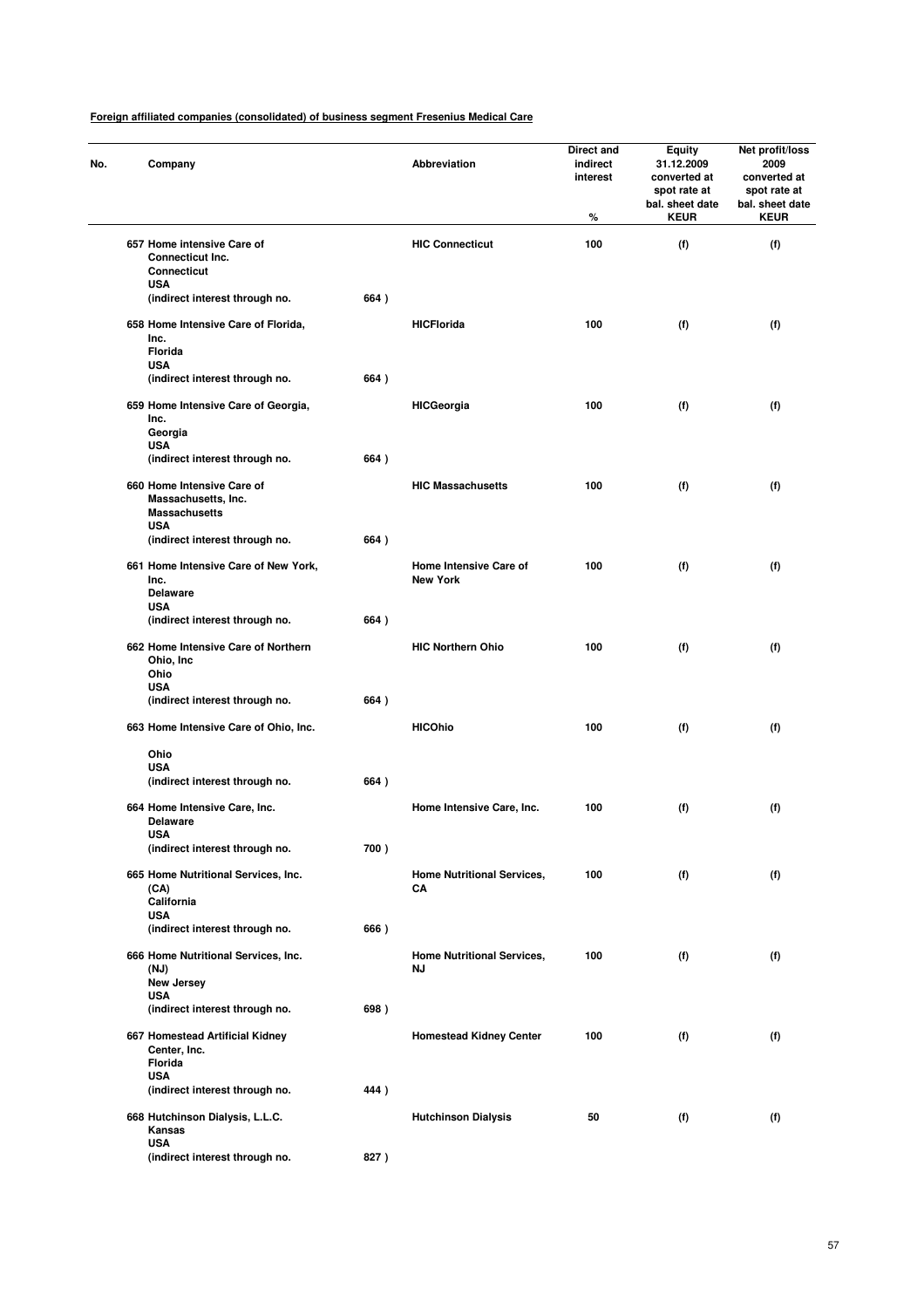| No. | Company                                                                              |      | Abbreviation                                                           | Direct and<br>indirect<br>interest<br>% | <b>Equity</b><br>31.12.2009<br>converted at<br>spot rate at<br>bal. sheet date<br><b>KEUR</b> | Net profit/loss<br>2009<br>converted at<br>spot rate at<br>bal. sheet date<br><b>KEUR</b> |
|-----|--------------------------------------------------------------------------------------|------|------------------------------------------------------------------------|-----------------------------------------|-----------------------------------------------------------------------------------------------|-------------------------------------------------------------------------------------------|
|     | 669 I.V. Solutions, LTD (a LLC)<br><b>Texas</b>                                      |      | I.V. Solutions                                                         | 100                                     | (f)                                                                                           | (f)                                                                                       |
|     | <b>USA</b><br>(indirect interest through no.                                         | 666) |                                                                        |                                         |                                                                                               |                                                                                           |
|     | 670 Inland Northwest Renal Care<br>Group - Rockwood Nephrology,<br>LLC<br>California |      | <b>Inland Northwest RCG</b><br><b>Rockwood Nephrology</b>              | 100                                     | (f)                                                                                           | (f)                                                                                       |
|     | <b>USA</b><br>(indirect interest through no.                                         | 633) |                                                                        |                                         |                                                                                               |                                                                                           |
|     | 671 Inland Northwest Renal Care<br>Group, LLC<br>Washington<br><b>USA</b>            |      | <b>Inland Northwest RCG</b><br><b>Renal Care Group</b>                 | 80                                      | (f)                                                                                           | (f)                                                                                       |
|     | (indirect interest through no.                                                       | 845) |                                                                        |                                         |                                                                                               |                                                                                           |
|     | 672 Inland NW Renal Care Group-<br><b>Gritman Medical Center, LLC</b>                |      | <b>Inland NW Renal Care</b><br><b>Group- Gritman Medical</b><br>Center | 70                                      | (f)                                                                                           | (f)                                                                                       |
|     | <b>Delaware</b><br><b>USA</b>                                                        |      |                                                                        |                                         |                                                                                               |                                                                                           |
|     | (indirect interest through no.                                                       | 671) |                                                                        |                                         |                                                                                               |                                                                                           |
|     | 673 Integrated Renal Care of Pacific<br><b>LLC</b><br>Hawaii                         |      | <b>Integrated Renal Care</b>                                           | 100                                     | (f)                                                                                           | (f)                                                                                       |
|     | <b>USA</b><br>(indirect interest through no.                                         | 599) |                                                                        |                                         |                                                                                               |                                                                                           |
|     | 674 International Medical Care, Inc.<br><b>Delaware</b><br><b>USA</b>                |      | <b>International Medical Care</b>                                      | 100                                     | (f)                                                                                           | (f)                                                                                       |
|     | (indirect interest through no.                                                       | 421) |                                                                        |                                         |                                                                                               |                                                                                           |
|     | 675 Jefferson County Dialysis, Inc.<br><b>Arkansas</b><br><b>USA</b>                 |      | <b>Jefferson County Dialysis</b>                                       | 100                                     | (f)                                                                                           | (f)                                                                                       |
|     | (indirect interest through no.                                                       | 845) |                                                                        |                                         |                                                                                               |                                                                                           |
|     | 676 KDCO, Inc.<br><b>Missouri</b><br>USA                                             |      | <b>KDCO</b>                                                            | 100                                     | (f)                                                                                           | (f)                                                                                       |
|     | (indirect interest through no.                                                       | 845) |                                                                        |                                         |                                                                                               |                                                                                           |
|     | 677 KDNY, Inc<br><b>Delaware</b><br><b>USA</b>                                       |      | <b>KDNY</b>                                                            | 100                                     | (f)                                                                                           | (f)                                                                                       |
|     | (indirect interest through no.                                                       | 664) |                                                                        |                                         |                                                                                               |                                                                                           |
|     | 678 Kentucky Renal Care Group, LLC<br><b>Delaware</b><br><b>USA</b>                  |      | <b>Kentucky RCG</b>                                                    | 100                                     | (f)                                                                                           | (f)                                                                                       |
|     | (indirect interest through no.                                                       | 805) |                                                                        |                                         |                                                                                               |                                                                                           |
|     | 679 Kidney Disease and Hypetension<br>Center Ltd.<br>Arizona<br><b>USA</b>           |      | <b>Kidney Disease Center</b>                                           | 100                                     | (f)                                                                                           | (f)                                                                                       |
|     | (indirect interest through no.                                                       | 421) |                                                                        |                                         |                                                                                               |                                                                                           |
|     | 680 Lake Clarke Shores Dialysis<br>Center, LLC<br><b>USA</b>                         |      | <b>Lake Clarke Shores</b><br><b>Dialysis Center</b>                    | 60                                      | (f)                                                                                           | (f)                                                                                       |
|     | (indirect interest through no.                                                       | 633) |                                                                        |                                         |                                                                                               |                                                                                           |
|     | 681 Lakewood Dialysis Services, LLC<br>Delaware<br><b>USA</b>                        |      | <b>Lakewood Dialysis</b>                                               | 68                                      | (f)                                                                                           | (f)                                                                                       |
|     | (indirect interest through no.                                                       | 817) |                                                                        |                                         |                                                                                               |                                                                                           |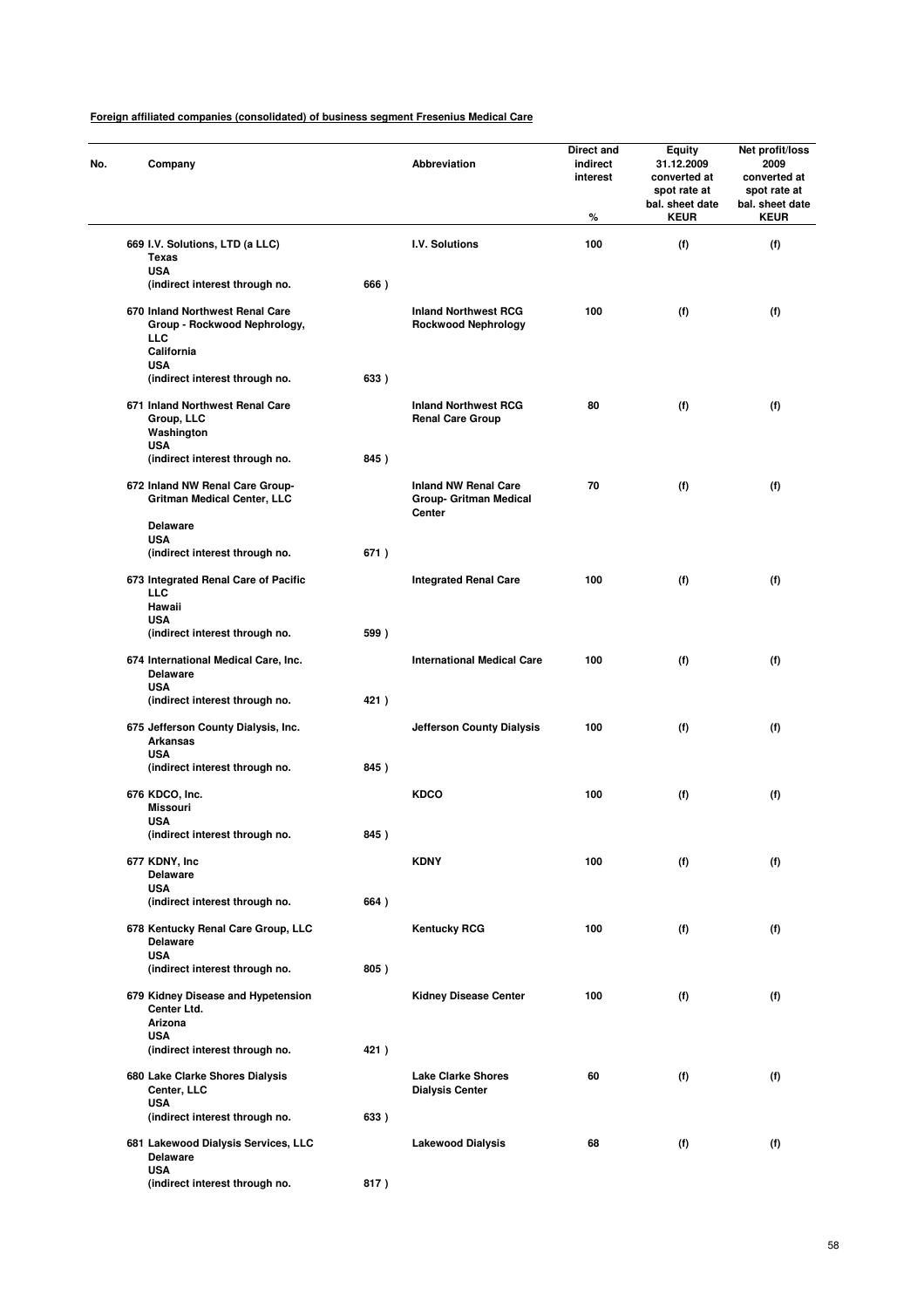| Company                                                                |      | Abbreviation                                 | Direct and<br>indirect<br>interest<br>% | <b>Equity</b><br>31.12.2009<br>converted at<br>spot rate at<br>bal. sheet date<br><b>KEUR</b> | Net profit/loss<br>2009<br>converted at<br>spot rate at<br>bal. sheet date<br><b>KEUR</b> |
|------------------------------------------------------------------------|------|----------------------------------------------|-----------------------------------------|-----------------------------------------------------------------------------------------------|-------------------------------------------------------------------------------------------|
|                                                                        |      |                                              |                                         |                                                                                               |                                                                                           |
| 682 Lawton Dialysis, Inc.<br><b>Arkansas</b>                           |      | <b>Lawton Dialysis</b>                       | 100                                     | (f)                                                                                           | (f)                                                                                       |
| <b>USA</b><br>(indirect interest through no.                           | 845) |                                              |                                         |                                                                                               |                                                                                           |
| 683 Life Assist Medical Products Corp,<br>Inc.                         |      | <b>NMC Med Prod. Puerto</b><br>Rico          | 100                                     | (f)                                                                                           | (f)                                                                                       |
| <b>Puerto Rico</b><br><b>USA</b>                                       |      |                                              |                                         |                                                                                               |                                                                                           |
| (indirect interest through no.                                         | 599) |                                              |                                         |                                                                                               |                                                                                           |
| 684 Lifechem, Inc.<br><b>Delaware</b>                                  |      | Lifechem                                     | 100                                     | (f)                                                                                           | (f)                                                                                       |
| <b>USA</b><br>(indirect interest through no.                           | 700) |                                              |                                         |                                                                                               |                                                                                           |
|                                                                        |      |                                              |                                         |                                                                                               |                                                                                           |
| 685 Lithonia-Rockdale Dialysis, LLC<br>Georgia<br><b>USA</b>           |      | Lithonia-Rockdale                            | 60                                      | (f)                                                                                           | (f)                                                                                       |
| (indirect interest through no.                                         | 830) |                                              |                                         |                                                                                               |                                                                                           |
| 686 Little Rock Dialysis, Inc.<br><b>Arkansas</b>                      |      | <b>Little Rock</b>                           | 100                                     | (f)                                                                                           | (f)                                                                                       |
| <b>USA</b><br>(indirect interest through no.                           | 845) |                                              |                                         |                                                                                               |                                                                                           |
| 687 Lorain County Renal Care Group,<br>LLC<br><b>Delaware</b>          |      | <b>Lorain County RCG</b>                     | 70                                      | (f)                                                                                           | (f)                                                                                       |
| <b>USA</b><br>(indirect interest through no.                           | 539) |                                              |                                         |                                                                                               |                                                                                           |
| 688 Maumee Dialysis Services, LLC                                      |      | <b>Maumee Dialysis Services</b>              | 100                                     | (f)                                                                                           | (f)                                                                                       |
| <b>Delaware</b><br><b>USA</b>                                          |      |                                              |                                         |                                                                                               |                                                                                           |
| (indirect interest through no.                                         | 786) |                                              |                                         |                                                                                               |                                                                                           |
| 689 Memphis Kidney and Dialysis<br>Services, LLC<br><b>Tennessee</b>   |      | <b>Memphis Kidney and</b><br><b>Dialysis</b> | 100                                     | (f)                                                                                           | (f)                                                                                       |
| <b>USA</b><br>(indirect interest through no.                           | 491) |                                              |                                         |                                                                                               |                                                                                           |
| 690 Mercy Dialysis Center Inc.<br>Wisconsin                            |      | <b>Mercy Dialysis Center</b>                 | 100                                     | (f)                                                                                           | (f)                                                                                       |
| <b>USA</b><br>(indirect interest through no.                           | 541) |                                              |                                         |                                                                                               |                                                                                           |
| 691 Metro Dialysis Center of North                                     |      | <b>Metro Dialyse North</b><br>County         | 100                                     | (f)                                                                                           | (f)                                                                                       |
| County Inc.<br><b>Missouri</b><br><b>USA</b>                           |      |                                              |                                         |                                                                                               |                                                                                           |
| (indirect interest through no.                                         | 471) |                                              |                                         |                                                                                               |                                                                                           |
| 692 Metro Dialysis Center of North<br>Normandy Inc.<br><b>Missouri</b> |      | <b>Metro Dialyse Normandy</b>                | 100                                     | (f)                                                                                           | (f)                                                                                       |
| <b>USA</b><br>(indirect interest through no.                           | 691) |                                              |                                         |                                                                                               |                                                                                           |
| 693 Miami Regional Dialysis Center,                                    |      | <b>Miami Regional Dialysis</b>               | 100                                     | (f)                                                                                           | (f)                                                                                       |
| Inc.<br><b>Missouri</b><br><b>USA</b>                                  |      |                                              |                                         |                                                                                               |                                                                                           |
| (indirect interest through no.                                         | 845) |                                              |                                         |                                                                                               |                                                                                           |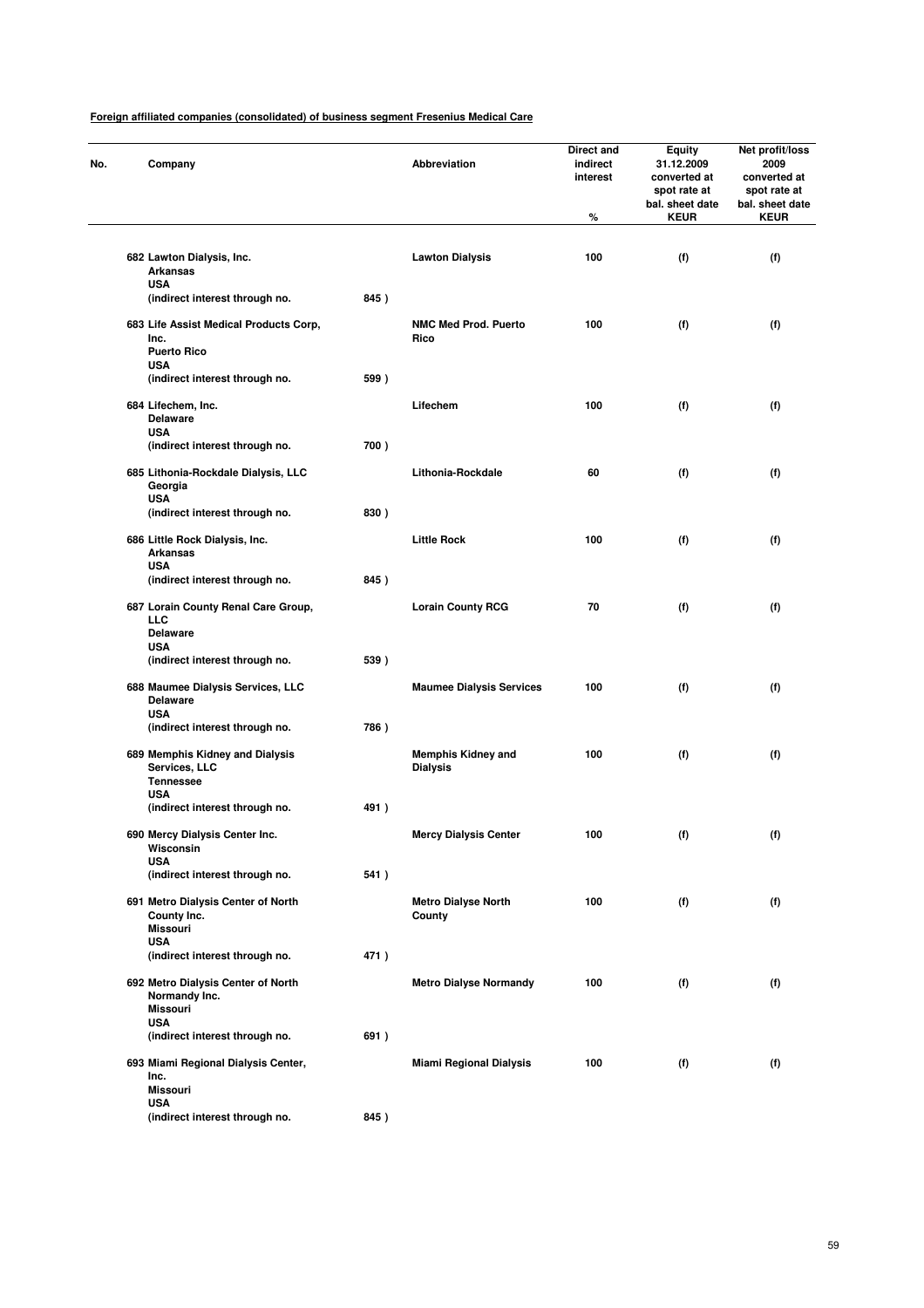| No. | Company                                                                                    |      | Abbreviation                           | Direct and<br>indirect<br>interest<br>% | Equity<br>31.12.2009<br>converted at<br>spot rate at<br>bal. sheet date<br><b>KEUR</b> | Net profit/loss<br>2009<br>converted at<br>spot rate at<br>bal. sheet date<br><b>KEUR</b> |
|-----|--------------------------------------------------------------------------------------------|------|----------------------------------------|-----------------------------------------|----------------------------------------------------------------------------------------|-------------------------------------------------------------------------------------------|
|     | 694 Michigan Home Dialysis Center,                                                         |      | <b>Michigan Home Dialysis</b>          | 100                                     | (f)                                                                                    | (f)                                                                                       |
|     | Inc.<br>Michigan                                                                           |      |                                        |                                         |                                                                                        |                                                                                           |
|     | <b>USA</b>                                                                                 |      |                                        |                                         |                                                                                        |                                                                                           |
|     | (indirect interest through no.                                                             | 824) |                                        |                                         |                                                                                        |                                                                                           |
|     | 695 Morris Home Dialysis, Inc.<br>New Jersey<br><b>USA</b>                                 |      | <b>Morris Home Dialysis</b>            | 100                                     | (f)                                                                                    | (f)                                                                                       |
|     | (indirect interest through no.                                                             | 474) |                                        |                                         |                                                                                        |                                                                                           |
|     | 696 Naples Dialysis Center, LLC<br>Florida                                                 |      | <b>Naples Dialysis Center</b>          | 100                                     | (f)                                                                                    | (f)                                                                                       |
|     | <b>USA</b><br>(indirect interest through no.                                               | 830) |                                        |                                         |                                                                                        |                                                                                           |
|     |                                                                                            |      |                                        |                                         |                                                                                        |                                                                                           |
|     | 697 National Medical Care Diagnostics<br>Services Inc.<br><b>Delaware</b>                  |      | <b>NMC Diagnostics</b>                 | 100                                     | (f)                                                                                    | (f)                                                                                       |
|     | <b>USA</b><br>(indirect interest through no.                                               | 440) |                                        |                                         |                                                                                        |                                                                                           |
|     | 698 National Medical Care Homecare                                                         |      | <b>NMC Homecare</b>                    | 100                                     | (f)                                                                                    | (f)                                                                                       |
|     | Inc.<br><b>Delaware</b><br><b>USA</b>                                                      |      |                                        |                                         |                                                                                        |                                                                                           |
|     | (indirect interest through no.                                                             | 700) |                                        |                                         |                                                                                        |                                                                                           |
|     | 699 National Medical Care of Taiwan                                                        |      | <b>NMC Taiwan</b>                      | 100                                     | -4.722                                                                                 | -6                                                                                        |
|     | <b>Delaware</b><br><b>USA</b>                                                              |      |                                        |                                         |                                                                                        |                                                                                           |
|     | (indirect interest through no.                                                             | 674) |                                        |                                         |                                                                                        |                                                                                           |
|     | 700 National Medical Care, Inc.<br><b>Delaware</b><br><b>USA</b>                           |      | NMC Inc.                               | 100                                     | (f)                                                                                    | (f)                                                                                       |
|     | (indirect interest through no.                                                             | 599) |                                        |                                         |                                                                                        |                                                                                           |
|     | 701 National Nephrology Associates<br><b>Management Company of Texas,</b><br>Inc.<br>Texas |      | <b>NNA MGM Texas</b>                   | 100                                     | (f)                                                                                    | (f)                                                                                       |
|     | <b>USA</b>                                                                                 |      |                                        |                                         |                                                                                        |                                                                                           |
|     | (indirect interest through no.                                                             | 845) |                                        |                                         |                                                                                        |                                                                                           |
|     | 702 National Nephrology Associates of<br>Texas, L.P.<br><b>Texas</b>                       |      | <b>NNA Texas</b>                       | 100                                     | (f)                                                                                    | (f)                                                                                       |
|     | <b>USA</b>                                                                                 |      |                                        |                                         |                                                                                        |                                                                                           |
|     | (indirect interest through no.                                                             | 726) |                                        |                                         |                                                                                        |                                                                                           |
|     | 703 Neomedica, Inc.<br><b>Delaware</b>                                                     |      | Neomedica                              | 100                                     | (f)                                                                                    | (f)                                                                                       |
|     | <b>USA</b><br>(indirect interest through no.                                               | 700) |                                        |                                         |                                                                                        |                                                                                           |
|     |                                                                                            |      |                                        |                                         |                                                                                        |                                                                                           |
|     | 704 Nephromed LLC<br><b>Delaware</b><br><b>USA</b>                                         |      | Nephromed                              | 100                                     | (f)                                                                                    | (f)                                                                                       |
|     | (indirect interest through no.                                                             | 640) |                                        |                                         |                                                                                        |                                                                                           |
|     | 705 New York Dialysis Management<br>Inc.<br><b>New York</b>                                |      | <b>New York Dialysis</b><br>Management | 100                                     | (f)                                                                                    | (f)                                                                                       |
|     | <b>USA</b>                                                                                 |      |                                        |                                         |                                                                                        |                                                                                           |
|     | (indirect interest through no.                                                             | 541) |                                        |                                         |                                                                                        |                                                                                           |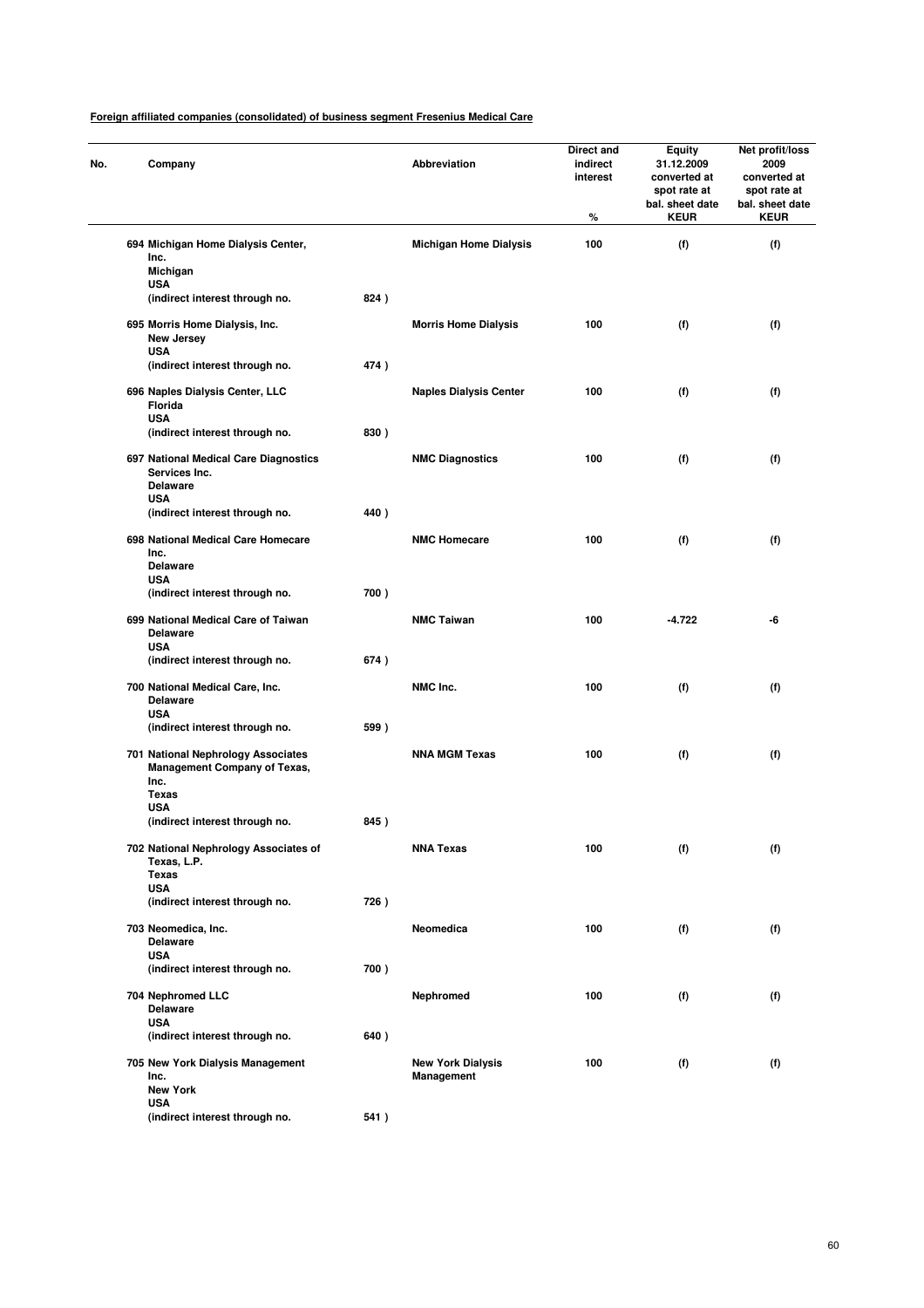| No. | Company                                                       |      | Abbreviation                                    | Direct and<br>indirect<br>interest<br>% | <b>Equity</b><br>31.12.2009<br>converted at<br>spot rate at<br>bal. sheet date<br><b>KEUR</b> | Net profit/loss<br>2009<br>converted at<br>spot rate at<br>bal. sheet date<br><b>KEUR</b> |
|-----|---------------------------------------------------------------|------|-------------------------------------------------|-----------------------------------------|-----------------------------------------------------------------------------------------------|-------------------------------------------------------------------------------------------|
|     | 706 Newport Mesa Dialysis Services,<br><b>LLC</b>             |      | <b>Newport Mesa Dialysis</b><br><b>Services</b> | 100                                     | (f)                                                                                           | (f)                                                                                       |
|     | <b>Delaware</b>                                               |      |                                                 |                                         |                                                                                               |                                                                                           |
|     | <b>USA</b><br>(indirect interest through no.                  | 848) |                                                 |                                         |                                                                                               |                                                                                           |
|     | 707 NMC-RRI Partnership<br><b>Massachusetts</b>               |      | <b>NMC-RRI Partnership</b>                      | 100                                     | (f)                                                                                           | (f)                                                                                       |
|     | <b>USA</b><br>(indirect interest through no.                  | 700) |                                                 |                                         |                                                                                               |                                                                                           |
|     | <b>708 NMC A, LLC</b><br><b>Delaware</b>                      |      | NMC A                                           | 100                                     | (f)                                                                                           | (f)                                                                                       |
|     | <b>USA</b><br>(indirect interest through no.                  | 700) |                                                 |                                         |                                                                                               |                                                                                           |
|     | 709 NMC Asia-Pacific, Inc.<br><b>Delaware</b>                 |      | <b>NMC Asia Pacific</b>                         | 100                                     | 295                                                                                           | 0                                                                                         |
|     | <b>USA</b>                                                    |      |                                                 |                                         |                                                                                               |                                                                                           |
|     | (indirect interest through no.                                | 674) |                                                 |                                         |                                                                                               |                                                                                           |
|     | 710 NMC China, Inc.<br><b>Delaware</b>                        |      | <b>NMC China</b>                                | 100                                     | -765                                                                                          | -52                                                                                       |
|     | <b>USA</b><br>(indirect interest through no.                  | 674) |                                                 |                                         |                                                                                               |                                                                                           |
|     | <b>711 NMC Funding Corporation</b><br><b>Delaware</b>         |      | <b>NMC Funding Corporation</b>                  | 100                                     | (f)                                                                                           | (f)                                                                                       |
|     | <b>USA</b><br>(indirect interest through no.                  | 700) |                                                 |                                         |                                                                                               |                                                                                           |
|     | 712 NMC Medical services, Inc.<br>Pennsylvania                |      | Medical serv. inc.                              | 100                                     | (f)                                                                                           | (f)                                                                                       |
|     | <b>USA</b><br>(indirect interest through no.                  | 749) |                                                 |                                         |                                                                                               |                                                                                           |
|     | 713 NMC Services, Inc.<br><b>Delaware</b>                     |      | <b>NMC Services</b>                             | 100                                     | (f)                                                                                           | (f)                                                                                       |
|     | <b>USA</b><br>(indirect interest through no.                  | 700) |                                                 |                                         |                                                                                               |                                                                                           |
|     | 714 NMC Ventures, Inc.                                        |      | <b>NMC Ventures</b>                             | 100                                     | (f)                                                                                           | (f)                                                                                       |
|     | <b>Delaware</b><br><b>USA</b>                                 |      |                                                 |                                         |                                                                                               |                                                                                           |
|     | (indirect interest through no.                                | 698) |                                                 |                                         |                                                                                               |                                                                                           |
|     | 715 NNA Management Company of<br>Kentucky, Inc.               |      | <b>NNA MGM Kentucky</b>                         | 100                                     | (f)                                                                                           | (f)                                                                                       |
|     | Kentucky<br><b>USA</b>                                        |      |                                                 |                                         |                                                                                               |                                                                                           |
|     | (indirect interest through no.                                | 845) |                                                 |                                         |                                                                                               |                                                                                           |
|     | 716 NNA Management Company of<br>Louisiana, Inc.<br>Louisiana |      | <b>NNA MGM Louisiana</b>                        | 100                                     | (f)                                                                                           | (f)                                                                                       |
|     | <b>USA</b><br>(indirect interest through no.                  | 845) |                                                 |                                         |                                                                                               |                                                                                           |
|     |                                                               |      |                                                 |                                         |                                                                                               |                                                                                           |
|     | 717 NNA of Ada, L.L.C.<br>Oklahoma                            |      | NNA Ada                                         | 60                                      | (f)                                                                                           | (f)                                                                                       |
|     | <b>USA</b><br>(indirect interest through no.                  | 729) |                                                 |                                         |                                                                                               |                                                                                           |
|     | 718 NNA of Alabama, Inc.                                      |      | <b>NNA Alabama</b>                              | 100                                     | (f)                                                                                           | (f)                                                                                       |
|     | Alabama<br><b>USA</b>                                         |      |                                                 |                                         |                                                                                               |                                                                                           |
|     | (indirect interest through no.                                | 845) |                                                 |                                         |                                                                                               |                                                                                           |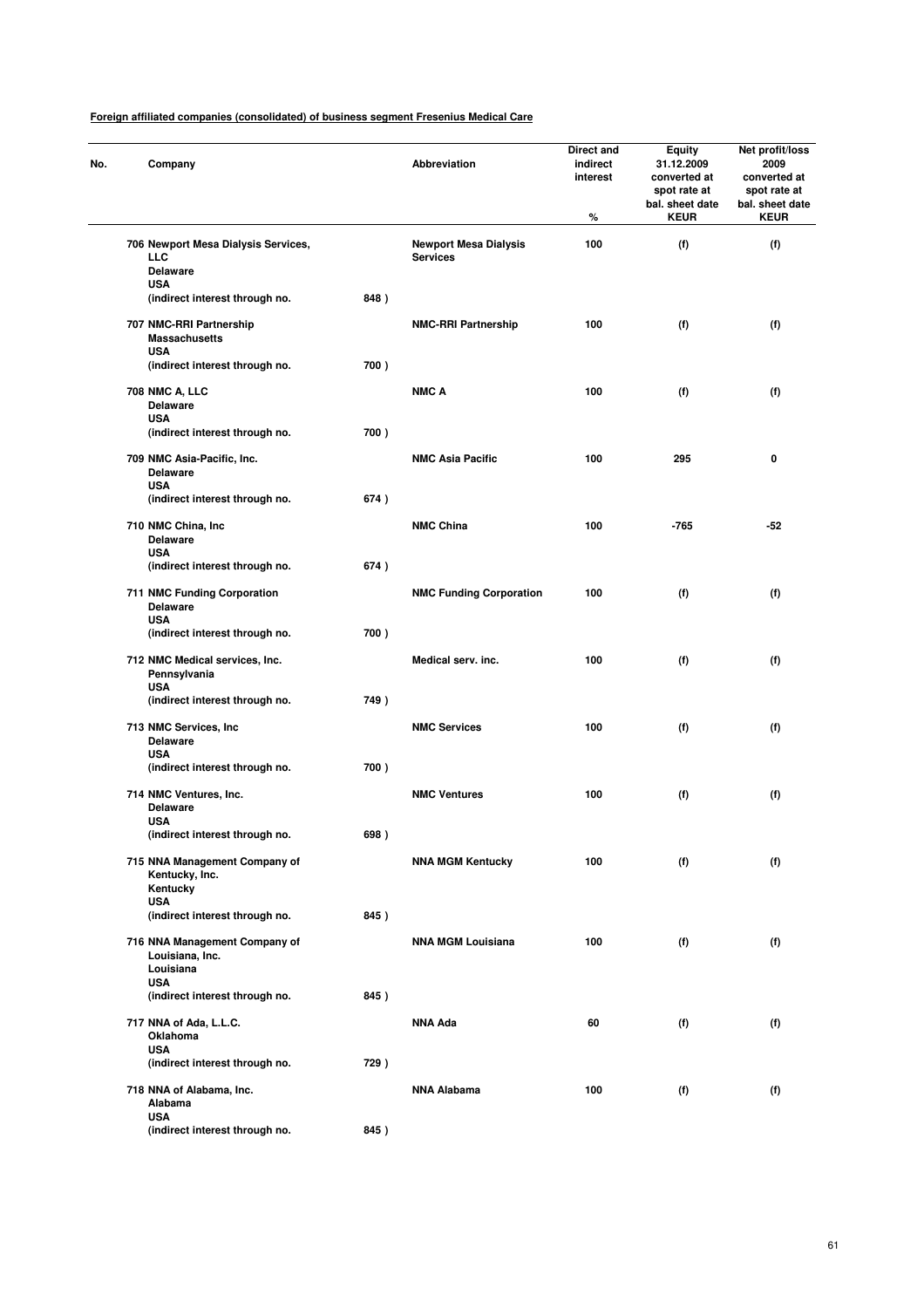| No. | Company                                                        |      | Abbreviation            | Direct and<br>indirect<br>interest<br>% | <b>Equity</b><br>31.12.2009<br>converted at<br>spot rate at<br>bal. sheet date<br><b>KEUR</b> | Net profit/loss<br>2009<br>converted at<br>spot rate at<br>bal. sheet date<br><b>KEUR</b> |
|-----|----------------------------------------------------------------|------|-------------------------|-----------------------------------------|-----------------------------------------------------------------------------------------------|-------------------------------------------------------------------------------------------|
|     | 719 NNA of East Orange, L.L.C.<br>New Jersey                   |      | <b>NNA East Orange</b>  | 100                                     | (f)                                                                                           | (f)                                                                                       |
|     | <b>USA</b><br>(indirect interest through no.                   | 866) |                         |                                         |                                                                                               |                                                                                           |
|     | 720 NNA of Elizabeth, L.L.C.<br>New Jersey<br><b>USA</b>       |      | <b>NNA Elizabeth</b>    | 51                                      | (f)                                                                                           | (f)                                                                                       |
|     | (indirect interest through no.                                 | 876) |                         |                                         |                                                                                               |                                                                                           |
|     | 721 NNA of Florida, LLC<br>Florida<br><b>USA</b>               |      | <b>NNA Florida</b>      | 100                                     | (f)                                                                                           | (f)                                                                                       |
|     | (indirect interest through no.                                 | 873) |                         |                                         |                                                                                               |                                                                                           |
|     | 722 NNA of Georgia, Inc.<br><b>Delaware</b><br><b>USA</b>      |      | <b>NNA Georgia</b>      | 100                                     | (f)                                                                                           | (f)                                                                                       |
|     | (indirect interest through no.                                 | 845) |                         |                                         |                                                                                               |                                                                                           |
|     | 723 NNA of Harrison, L.L.C.<br><b>New Jersey</b><br><b>USA</b> |      | <b>NNA Harrison</b>     | 100                                     | (f)                                                                                           | (f)                                                                                       |
|     | (indirect interest through no.                                 | 866) |                         |                                         |                                                                                               |                                                                                           |
|     | 724 NNA of Louisiana, LLC<br>Louisiana<br><b>USA</b>           |      | <b>NNA Louisiana</b>    | 100                                     | (f)                                                                                           | (f)                                                                                       |
|     | (indirect interest through no.                                 | 716) |                         |                                         |                                                                                               |                                                                                           |
|     | 725 NNA of Memphis, LLC<br><b>Tennessee</b><br><b>USA</b>      |      | <b>NNA Memphis</b>      | 100                                     | (f)                                                                                           | (f)                                                                                       |
|     | (indirect interest through no.                                 | 523) |                         |                                         |                                                                                               |                                                                                           |
|     | 726 NNA of Nevada, Inc.<br>Nevada<br><b>USA</b>                |      | <b>NNA Nevada</b>       | 100                                     | (f)                                                                                           | (f)                                                                                       |
|     | (indirect interest through no.                                 | 845) |                         |                                         |                                                                                               |                                                                                           |
|     | 727 NNA of Newark, L.L.C.<br>New Jersey<br><b>USA</b>          |      | <b>NNA Newark</b>       | 100                                     | (f)                                                                                           | (f)                                                                                       |
|     | (indirect interest through no.                                 | 876) |                         |                                         |                                                                                               |                                                                                           |
|     | 728 NNA of Oklahoma, Inc.<br>Nevada<br><b>USA</b>              |      | NNA Oklahoma Inc.       | 100                                     | (f)                                                                                           | (f)                                                                                       |
|     | (indirect interest through no.                                 | 845) |                         |                                         |                                                                                               |                                                                                           |
|     | 729 NNA of Oklahoma, L.L.C.<br>Oklahoma<br><b>USA</b>          |      | NNA Oklahoma L.L.C.     | 100                                     | (f)                                                                                           | (f)                                                                                       |
|     | (indirect interest through no.                                 | 728) |                         |                                         |                                                                                               |                                                                                           |
|     | 730 NNA of Paducah, LLC<br>Kentucky<br><b>USA</b>              |      | <b>NNA of Paducah</b>   | 70                                      | (f)                                                                                           | (f)                                                                                       |
|     | (indirect interest through no.                                 | 715) |                         |                                         |                                                                                               |                                                                                           |
|     | 731 NNA of Rhode Island, Inc.<br>Rhode Island                  |      | <b>NNA Rhode Island</b> | 100                                     | (f)                                                                                           | (f)                                                                                       |
|     | <b>USA</b><br>(indirect interest through no.                   | 845) |                         |                                         |                                                                                               |                                                                                           |
|     | 732 NNA of Toledo, Inc.<br>Ohio<br><b>USA</b>                  |      | <b>NNA Toledo</b>       | 100                                     | (f)                                                                                           | (f)                                                                                       |
|     | (indirect interest through no.                                 | 845) |                         |                                         |                                                                                               |                                                                                           |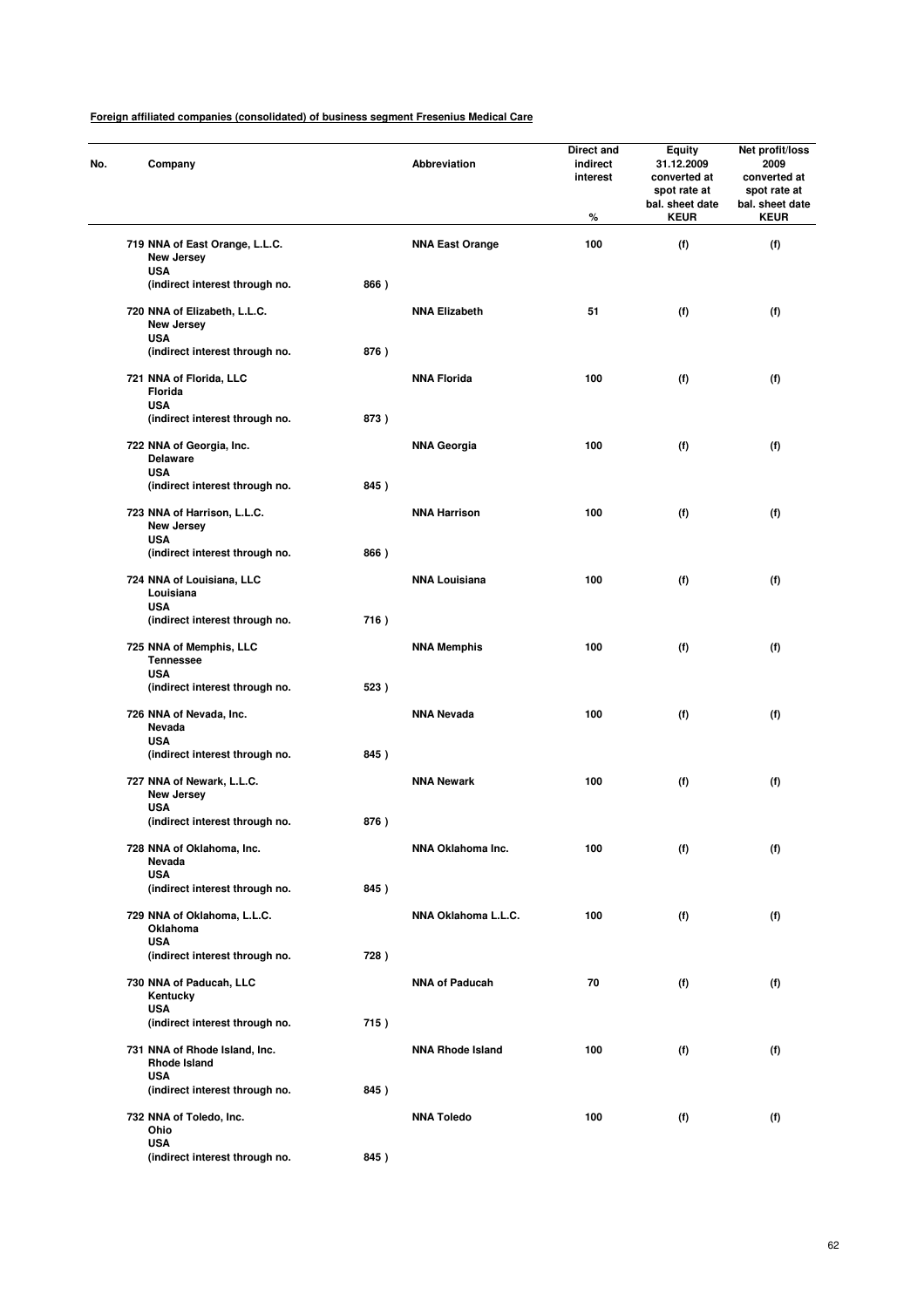| No. | Company                                                                   |      | Abbreviation                                  | Direct and<br>indirect<br>interest<br>℅ | <b>Equity</b><br>31.12.2009<br>converted at<br>spot rate at<br>bal. sheet date<br><b>KEUR</b> | Net profit/loss<br>2009<br>converted at<br>spot rate at<br>bal. sheet date<br><b>KEUR</b> |
|-----|---------------------------------------------------------------------------|------|-----------------------------------------------|-----------------------------------------|-----------------------------------------------------------------------------------------------|-------------------------------------------------------------------------------------------|
|     | 733 NNA Properties of New Jersey, Inc.                                    |      | <b>NNA New Jersey</b>                         | 100                                     | (f)                                                                                           | (f)                                                                                       |
|     | New Jersey                                                                |      |                                               |                                         |                                                                                               |                                                                                           |
|     | <b>USA</b><br>(indirect interest through no.                              | 845) |                                               |                                         |                                                                                               |                                                                                           |
|     | 734 NNA Properties of Tennessee, Inc.                                     |      | <b>NNA Tennessee</b>                          | 100                                     | (f)                                                                                           | (f)                                                                                       |
|     | <b>Tennessee</b>                                                          |      |                                               |                                         |                                                                                               |                                                                                           |
|     | <b>USA</b><br>(indirect interest through no.                              | 845) |                                               |                                         |                                                                                               |                                                                                           |
|     | <b>735 NNA Transportation Services</b><br>Corporation<br><b>Tennessee</b> |      | <b>NNA Transportation</b>                     | 100                                     | (f)                                                                                           | (f)                                                                                       |
|     | <b>USA</b><br>(indirect interest through no.                              | 845) |                                               |                                         |                                                                                               |                                                                                           |
|     | 736 NNA-Saint Barnabas-Livingston,<br>L.L.C.<br>New Jersey<br><b>USA</b>  |      | NNA - Barnabas -<br>Livingston                | 100                                     | (f)                                                                                           | (f)                                                                                       |
|     | (indirect interest through no.                                            | 876) |                                               |                                         |                                                                                               |                                                                                           |
|     | 737 NNA-Saint Barnabas, L.L.C.<br>New Jersey<br><b>USA</b>                |      | <b>NNA - Barnabas</b>                         | 100                                     | (f)                                                                                           | (f)                                                                                       |
|     | (indirect interest through no.                                            | 876) |                                               |                                         |                                                                                               |                                                                                           |
|     | 738 Norcross Dialysis Center, LLC<br>Georgia<br><b>USA</b>                |      | <b>Norcross Dialysis Center</b>               | 100                                     | (f)                                                                                           | (f)                                                                                       |
|     | (indirect interest through no.                                            | 830) |                                               |                                         |                                                                                               |                                                                                           |
|     | 739 Norlab, Inc.<br><b>Massachusetts</b><br><b>USA</b>                    |      | Norlab                                        | 100                                     | (f)                                                                                           | (f)                                                                                       |
|     | (indirect interest through no.                                            | 753) |                                               |                                         |                                                                                               |                                                                                           |
|     | 740 North Buckner Dialysis Center, Inc.                                   |      | <b>North Buckner Dialysis</b><br>Center       | 100                                     | (f)                                                                                           | (f)                                                                                       |
|     | <b>Delaware</b><br><b>USA</b>                                             |      |                                               |                                         |                                                                                               |                                                                                           |
|     | (indirect interest through no.                                            | 652) |                                               |                                         |                                                                                               |                                                                                           |
|     | 741 North Gwinnett Dialysis, LLC<br>Georgia<br><b>USA</b>                 |      | <b>North Gwinnett Dialysis</b>                | 60                                      | (f)                                                                                           | (f)                                                                                       |
|     | (indirect interest through no.                                            | 830) |                                               |                                         |                                                                                               |                                                                                           |
|     | 742 Northeast Alabama Kidney Clinic,<br>Inc.<br>Alabama                   |      | Northeast Alabama Kidney<br>Clinic            | 100                                     | (f)                                                                                           | (f)                                                                                       |
|     | <b>USA</b><br>(indirect interest through no.                              | 845) |                                               |                                         |                                                                                               |                                                                                           |
|     | 743 Northern New Jersey Dialysis LLC                                      |      | <b>Northern New Jersey</b><br><b>Dialysis</b> | 100                                     | (f)                                                                                           | (f)                                                                                       |
|     | <b>Delaware</b><br><b>USA</b>                                             |      |                                               |                                         |                                                                                               |                                                                                           |
|     | (indirect interest through no.                                            | 541) |                                               |                                         |                                                                                               |                                                                                           |
|     | 744 Northwest Dialysis, Inc.<br><b>Arkansas</b><br><b>USA</b>             |      | <b>Northwest Dialysis</b>                     | 100                                     | (f)                                                                                           | (f)                                                                                       |
|     | (indirect interest through no.                                            | 845) |                                               |                                         |                                                                                               |                                                                                           |
|     | 745 Ohio Renal Care Group, LLC<br>Ohio<br><b>USA</b>                      |      | <b>Ohio RCG</b>                               | 51                                      | (f)                                                                                           | (f)                                                                                       |
|     | (indirect interest through no.                                            | 805) |                                               |                                         |                                                                                               |                                                                                           |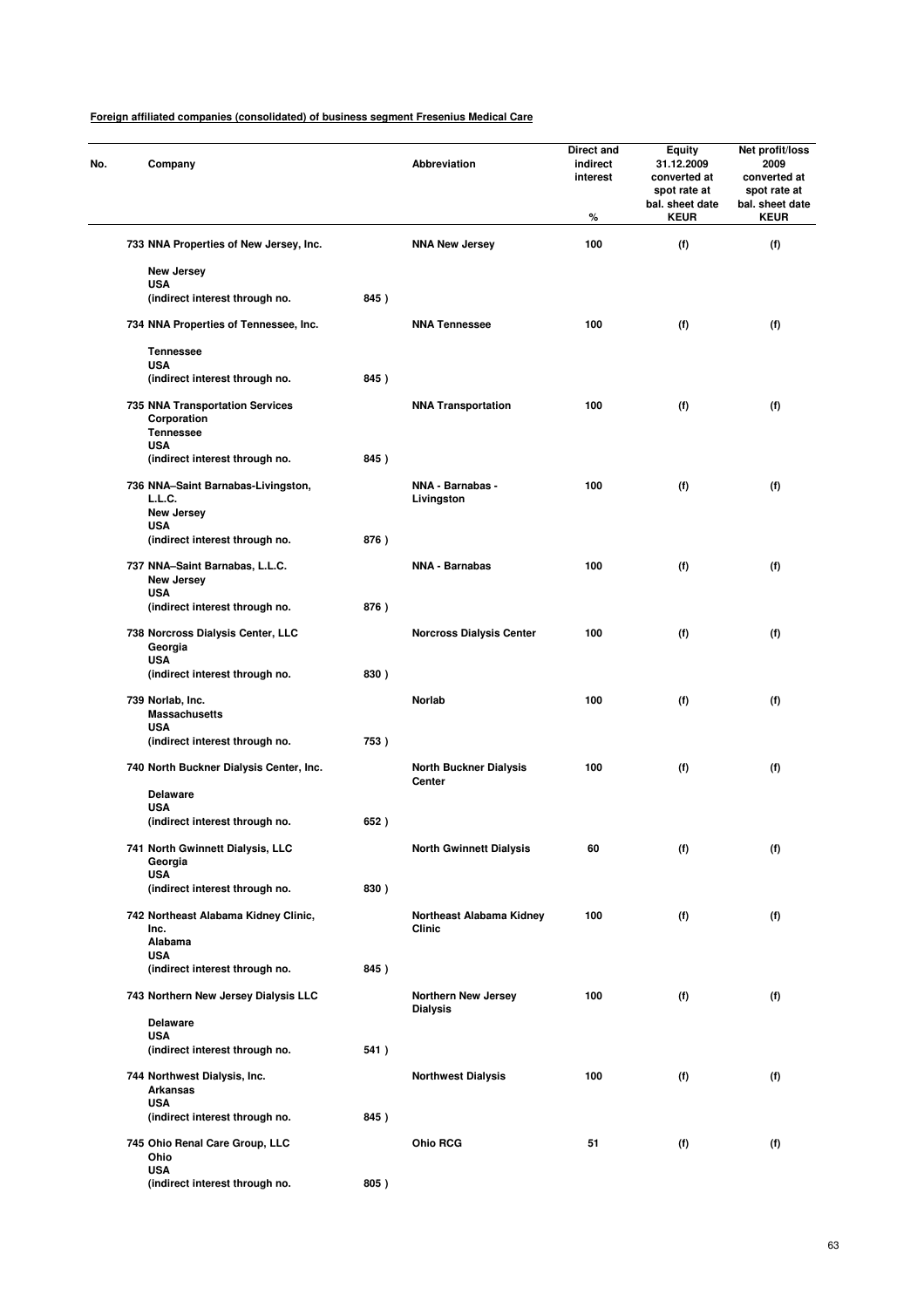| No. | Company                                                                 |      | Abbreviation                        | Direct and<br>indirect<br>interest<br>$\%$ | <b>Equity</b><br>31.12.2009<br>converted at<br>spot rate at<br>bal. sheet date<br><b>KEUR</b> | Net profit/loss<br>2009<br>converted at<br>spot rate at<br>bal. sheet date<br><b>KEUR</b> |
|-----|-------------------------------------------------------------------------|------|-------------------------------------|--------------------------------------------|-----------------------------------------------------------------------------------------------|-------------------------------------------------------------------------------------------|
|     | 746 Ohio Renal Care Supply Company,<br><b>LLC</b><br><b>Delaware</b>    |      | <b>Ohio RC Supply</b>               | 51                                         | (f)                                                                                           | (f)                                                                                       |
|     | <b>USA</b><br>(indirect interest through no.                            | 745) |                                     |                                            |                                                                                               |                                                                                           |
|     | 747 Overland Trails Renal Care Group,<br><b>LLC</b><br>Nebraska         |      | <b>Overland Trails RCG</b>          | 55                                         | (f)                                                                                           | (f)                                                                                       |
|     | <b>USA</b><br>(indirect interest through no.                            | 827) |                                     |                                            |                                                                                               |                                                                                           |
|     | 748 Pacific Northwest Renal Services,<br>L.L.C.<br>Oregon<br><b>USA</b> |      | <b>Pacific Northwest RS</b>         | 95                                         | (f)                                                                                           | (f)                                                                                       |
|     | (indirect interest through no.                                          | 826) |                                     |                                            |                                                                                               |                                                                                           |
|     | 749 Park imaging Inc. (MA)<br><b>Massachusetts</b>                      |      | Park imaging, MA                    | 100                                        | (f)                                                                                           | (f)                                                                                       |
|     | <b>USA</b><br>(indirect interest through no.                            | 753) |                                     |                                            |                                                                                               |                                                                                           |
|     | 750 Park Portable X-Ray, Inc.<br><b>Massachusetts</b><br><b>USA</b>     |      | <b>Park Portable</b>                | 100                                        | (f)                                                                                           | (f)                                                                                       |
|     | (indirect interest through no.                                          | 749) |                                     |                                            |                                                                                               |                                                                                           |
|     | 751 PD Solutions of Pennsylvania, Inc.                                  |      | <b>PD Solutions</b><br>Pennsylvania | 100                                        | (f)                                                                                           | (f)                                                                                       |
|     | Pennsylvania<br><b>USA</b>                                              | 664) |                                     |                                            |                                                                                               |                                                                                           |
|     | (indirect interest through no.<br>752 Physicians Dialysis Company, Inc. |      | <b>Physicians Dialysis</b>          | 100                                        | (f)                                                                                           | (f)                                                                                       |
|     | Pennsylvania                                                            |      |                                     |                                            |                                                                                               |                                                                                           |
|     | <b>USA</b><br>(indirect interest through no.                            | 832) |                                     |                                            |                                                                                               |                                                                                           |
|     | 753 PML, Inc.<br><b>Massachusetts</b><br><b>USA</b>                     |      | <b>PML</b>                          | 100                                        | (f)                                                                                           | (f)                                                                                       |
|     | (indirect interest through no.                                          | 697) |                                     |                                            |                                                                                               |                                                                                           |
|     | 754 Prescott Renal Care Group, LLC<br><b>Delaware</b>                   |      | <b>Prescott RCG</b>                 | 70                                         | (f)                                                                                           | (f)                                                                                       |
|     | <b>USA</b><br>(indirect interest through no.                            | 812) |                                     |                                            |                                                                                               |                                                                                           |
|     | 755 QCI Holdings, Inc.<br><b>Delaware</b>                               |      | <b>QCI Holdings</b>                 | 100                                        | (f)                                                                                           | (f)                                                                                       |
|     | <b>USA</b><br>(indirect interest through no.                            | 700) |                                     |                                            |                                                                                               |                                                                                           |
|     | 756 QCI Limited Liability Company<br>Colorado                           |      | <b>QCI LLC</b>                      | 100                                        | (f)                                                                                           | (f)                                                                                       |
|     | <b>USA</b><br>(indirect interest through no.                            | 767) |                                     |                                            |                                                                                               |                                                                                           |
|     | 757 Qix, Inc.<br><b>Delaware</b>                                        |      | Qix                                 | 100                                        | (f)                                                                                           | (f)                                                                                       |
|     | <b>USA</b><br>(indirect interest through no.                            | 895) |                                     |                                            |                                                                                               |                                                                                           |
|     | 758 QualiCenters Albany, Ltd<br>Colorado                                |      | Q.C. Albany, Ltd                    | 100                                        | (f)                                                                                           | (f)                                                                                       |
|     | <b>USA</b><br>(indirect interest through no.                            | 767) |                                     |                                            |                                                                                               |                                                                                           |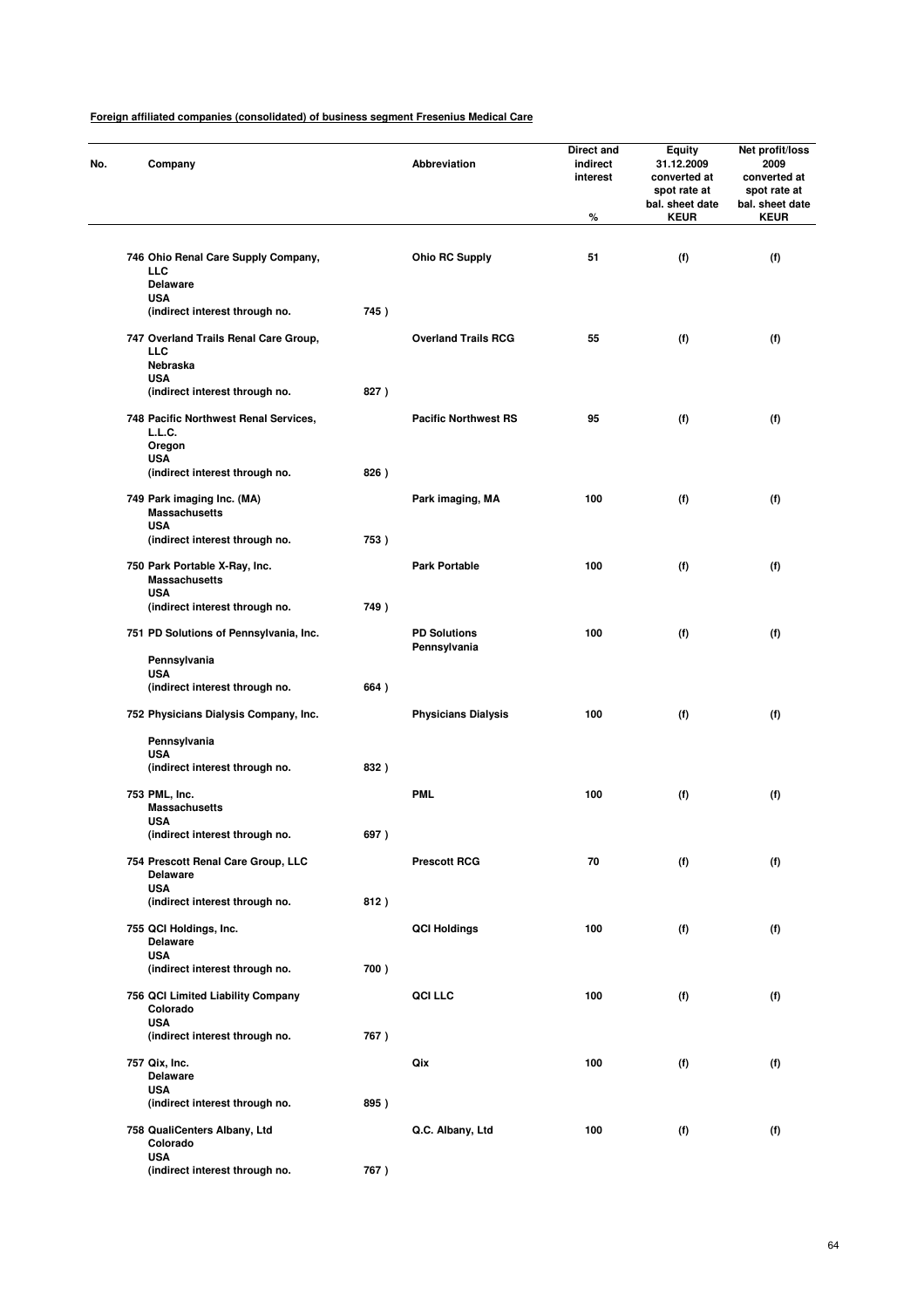| No. | Company                                                                |      | Abbreviation             | Direct and<br>indirect<br>interest<br>% | Equity<br>31.12.2009<br>converted at<br>spot rate at<br>bal. sheet date<br><b>KEUR</b> | Net profit/loss<br>2009<br>converted at<br>spot rate at<br>bal. sheet date<br><b>KEUR</b> |
|-----|------------------------------------------------------------------------|------|--------------------------|-----------------------------------------|----------------------------------------------------------------------------------------|-------------------------------------------------------------------------------------------|
|     | 759 QualiCenters Bend, LLC<br>Colorado                                 |      | Q.C. Bend                | 100                                     | (f)                                                                                    | (f)                                                                                       |
|     | <b>USA</b><br>(indirect interest through no.                           | 767) |                          |                                         |                                                                                        |                                                                                           |
|     | 760 QualiCenters Coos Bay, Ltd<br>Colorado<br><b>USA</b>               |      | Q.C. Coos Bay            | 100                                     | (f)                                                                                    | (f)                                                                                       |
|     | (indirect interest through no.                                         | 767) |                          |                                         |                                                                                        |                                                                                           |
|     | 761 QualiCenters Eugene- Springfield,<br>Ltd<br>Colorado               |      | Q.C. Eugene- Springfield | 100                                     | (f)                                                                                    | (f)                                                                                       |
|     | <b>USA</b><br>(indirect interest through no.                           | 767) |                          |                                         |                                                                                        |                                                                                           |
|     | 762 QualiCenters Inland Northwest,<br><b>LLC</b>                       |      | Q.C. Inland Northwest    | 100                                     | (f)                                                                                    | (f)                                                                                       |
|     | Colorado<br><b>USA</b>                                                 |      |                          |                                         |                                                                                        |                                                                                           |
|     | (indirect interest through no.                                         | 767) |                          |                                         |                                                                                        |                                                                                           |
|     | 763 QualiCenters Louisville, LLC<br>Colorado<br><b>USA</b>             |      | Q.C. Louisville          | 100                                     | (f)                                                                                    | (f)                                                                                       |
|     | (indirect interest through no.                                         | 767) |                          |                                         |                                                                                        |                                                                                           |
|     | 764 QualiCenters Pueblo, LLC<br>Colorado<br><b>USA</b>                 |      | Q.C. Pueblo              | 100                                     | (f)                                                                                    | (f)                                                                                       |
|     | (indirect interest through no.                                         | 755) |                          |                                         |                                                                                        |                                                                                           |
|     | 765 QualiCenters Salem, LLC<br>Colorado<br><b>USA</b>                  |      | Q.C. Salem               | 100                                     | (f)                                                                                    | (f)                                                                                       |
|     | (indirect interest through no.                                         | 767) |                          |                                         |                                                                                        |                                                                                           |
|     | 766 QualiCenters Sioux City, LLC<br>Colorado<br><b>USA</b>             |      | Q.C. Sioux City          | 100                                     | (f)                                                                                    | (f)                                                                                       |
|     | (indirect interest through no.                                         | 767) |                          |                                         |                                                                                        |                                                                                           |
|     | 767 QualiCenters, Inc.<br>Colorado<br>USA                              |      | <b>QualiCenters</b>      | 100                                     | (f)                                                                                    | (f)                                                                                       |
|     | (indirect interest through no.                                         | 755) |                          |                                         |                                                                                        |                                                                                           |
|     | 768 Qualiserv, Ltd.<br>Colorado<br><b>USA</b>                          |      | Qualiserv                | 100                                     | (f)                                                                                    | (f)                                                                                       |
|     | (indirect interest through no.                                         | 767) |                          |                                         |                                                                                        |                                                                                           |
|     | 769 Quality Care Dialysis Center of<br>Dallas Inc.<br><b>Texas</b>     |      | <b>Dallas Dialysis</b>   | 100                                     | (f)                                                                                    | (f)                                                                                       |
|     | <b>USA</b><br>(indirect interest through no.                           | 776) |                          |                                         |                                                                                        |                                                                                           |
|     | 770 Quality Care Dialysis Center of<br>Hammond Inc.<br><b>Delaware</b> |      | <b>Dialysis Hammond</b>  | 100                                     | (f)                                                                                    | (f)                                                                                       |
|     | <b>USA</b><br>(indirect interest through no.                           | 776) |                          |                                         |                                                                                        |                                                                                           |
|     | 771 Quality Care Dialysis Center of<br>Houston Inc.<br><b>Texas</b>    |      | <b>QCDC Houston</b>      | 100                                     | (f)                                                                                    | (f)                                                                                       |
|     | <b>USA</b><br>(indirect interest through no.                           | 776) |                          |                                         |                                                                                        |                                                                                           |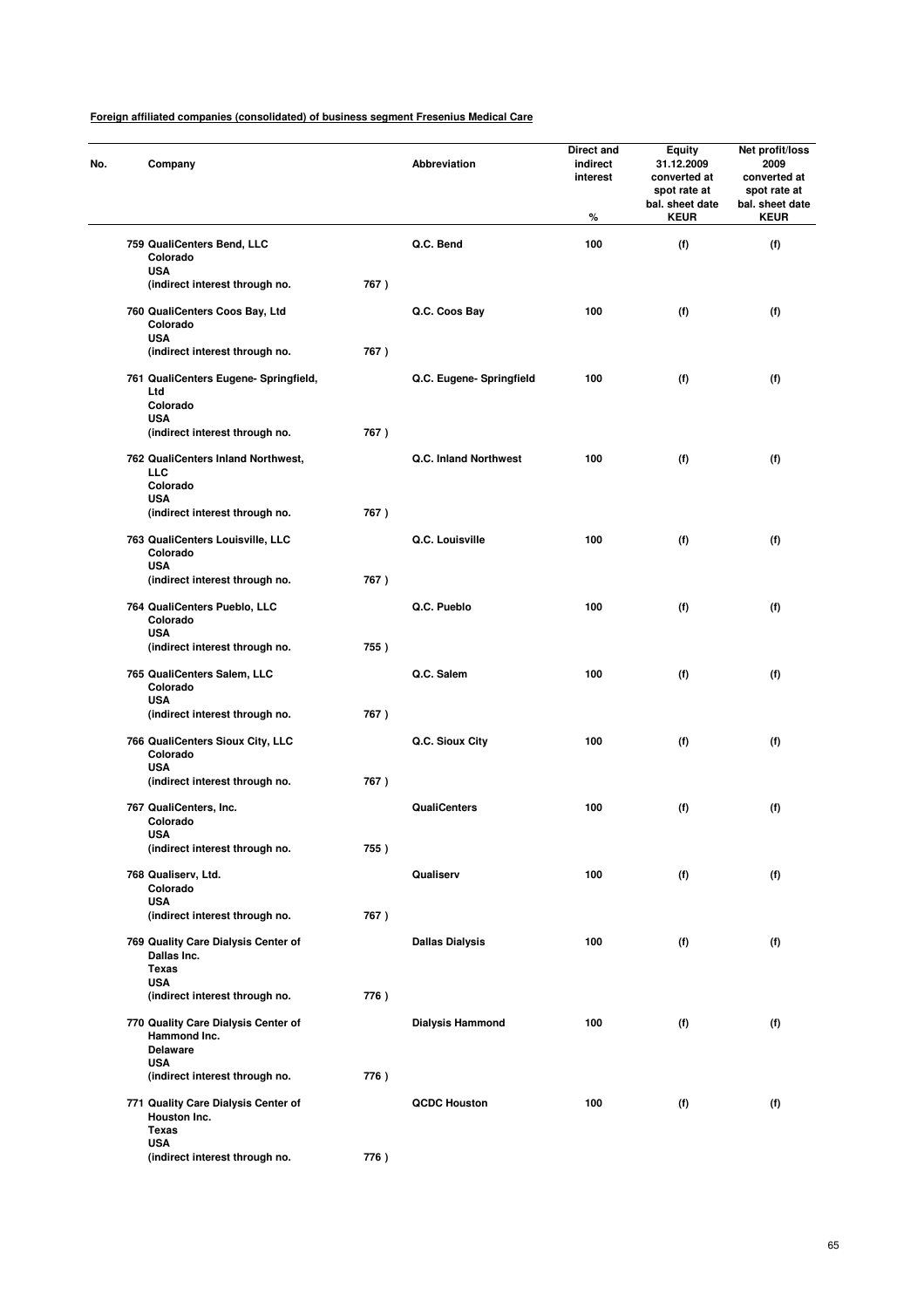| No. | Company                                                                               |      | Abbreviation                                   | Direct and<br>indirect<br>interest<br>% | Equity<br>31.12.2009<br>converted at<br>spot rate at<br>bal. sheet date<br><b>KEUR</b> | Net profit/loss<br>2009<br>converted at<br>spot rate at<br>bal. sheet date<br><b>KEUR</b> |
|-----|---------------------------------------------------------------------------------------|------|------------------------------------------------|-----------------------------------------|----------------------------------------------------------------------------------------|-------------------------------------------------------------------------------------------|
|     | 772 Quality Care Dialysis Center of<br>New Orleans Inc.<br>Louisiana                  |      | <b>QCDC New Orleans</b>                        | 100                                     | (f)                                                                                    | (f)                                                                                       |
|     | <b>USA</b><br>(indirect interest through no.                                          | 776) |                                                |                                         |                                                                                        |                                                                                           |
|     | 773 Quality Care Dialysis Center of San<br>Antonio Inc.<br><b>Texas</b><br><b>USA</b> |      | <b>QCDC San Antonio</b>                        | 100                                     | (f)                                                                                    | (f)                                                                                       |
|     | (indirect interest through no.                                                        | 776) |                                                |                                         |                                                                                        |                                                                                           |
|     | 774 Quality Care Dialysis Center of<br>Vega Baja Inc.<br><b>Puerto Rico</b>           |      | Dialysis Vega Baja                             | 100                                     | (f)                                                                                    | (f)                                                                                       |
|     | <b>USA</b><br>(indirect interest through no.                                          | 776) |                                                |                                         |                                                                                        |                                                                                           |
|     | 775 Quality Care Dialysis Center of<br>Vista Inc.<br>California                       |      | <b>Dialysis Vista</b>                          | 100                                     | (f)                                                                                    | (f)                                                                                       |
|     | USA<br>(indirect interest through no.                                                 | 776) |                                                |                                         |                                                                                        |                                                                                           |
|     | 776 Quality Care Dialysis Centers, Inc.                                               |      | <b>Quality Care Dialysis</b><br><b>Centers</b> | 100                                     | (f)                                                                                    | (f)                                                                                       |
|     | Florida<br><b>USA</b>                                                                 |      |                                                |                                         |                                                                                        |                                                                                           |
|     | (indirect interest through no.                                                        | 677) |                                                |                                         |                                                                                        |                                                                                           |
|     | 777 R.C.G. Supply Company<br><b>Tennessee</b><br><b>USA</b>                           |      | R.C.G. Supply                                  | 100                                     | (f)                                                                                    | (f)                                                                                       |
|     | (indirect interest through no.                                                        | 805) |                                                |                                         |                                                                                        |                                                                                           |
|     | 778 RCG Arlington Heights, LLC<br><b>Delaware</b><br><b>USA</b>                       |      | <b>RCG Arlington Heights</b>                   | 100                                     | (f)                                                                                    | (f)                                                                                       |
|     | (indirect interest through no.                                                        | 524) |                                                |                                         |                                                                                        |                                                                                           |
|     | 779 RCG Bloomington, LLC<br><b>Delaware</b><br><b>USA</b>                             |      | <b>RCG Bloomington</b>                         | 100                                     | (f)                                                                                    | (f)                                                                                       |
|     | (indirect interest through no.                                                        | 786) |                                                |                                         |                                                                                        |                                                                                           |
|     | 780 RCG Columbus, LLC<br><b>Delaware</b><br><b>USA</b>                                |      | <b>RCG Columbus</b>                            | 51                                      | (f)                                                                                    | (f)                                                                                       |
|     | (indirect interest through no.                                                        | 845) |                                                |                                         |                                                                                        |                                                                                           |
|     | 781 RCG Credit Corporation<br><b>Tennessee</b><br><b>USA</b>                          |      | <b>RCG Credit</b>                              | 100                                     | (f)                                                                                    | (f)                                                                                       |
|     | (indirect interest through no.                                                        | 845) |                                                |                                         |                                                                                        |                                                                                           |
|     | 782 RCG East Texas, LLP<br><b>Delaware</b><br><b>USA</b>                              |      | <b>RCG East Texas</b>                          | 100                                     | (f)                                                                                    | (f)                                                                                       |
|     | (indirect interest through no.                                                        | 834) |                                                |                                         |                                                                                        |                                                                                           |
|     | 783 RCG Finance, Inc.<br><b>Delaware</b>                                              |      | <b>RCG Finance</b>                             | 100                                     | (f)                                                                                    | (f)                                                                                       |
|     | <b>USA</b><br>(indirect interest through no.                                          | 845) |                                                |                                         |                                                                                        |                                                                                           |
|     | 784 RCG Grand Island, LLC<br><b>Delaware</b>                                          |      | <b>RCG Grand Island</b>                        | 60                                      | (f)                                                                                    | (f)                                                                                       |
|     | <b>USA</b><br>(indirect interest through no.                                          | 827) |                                                |                                         |                                                                                        |                                                                                           |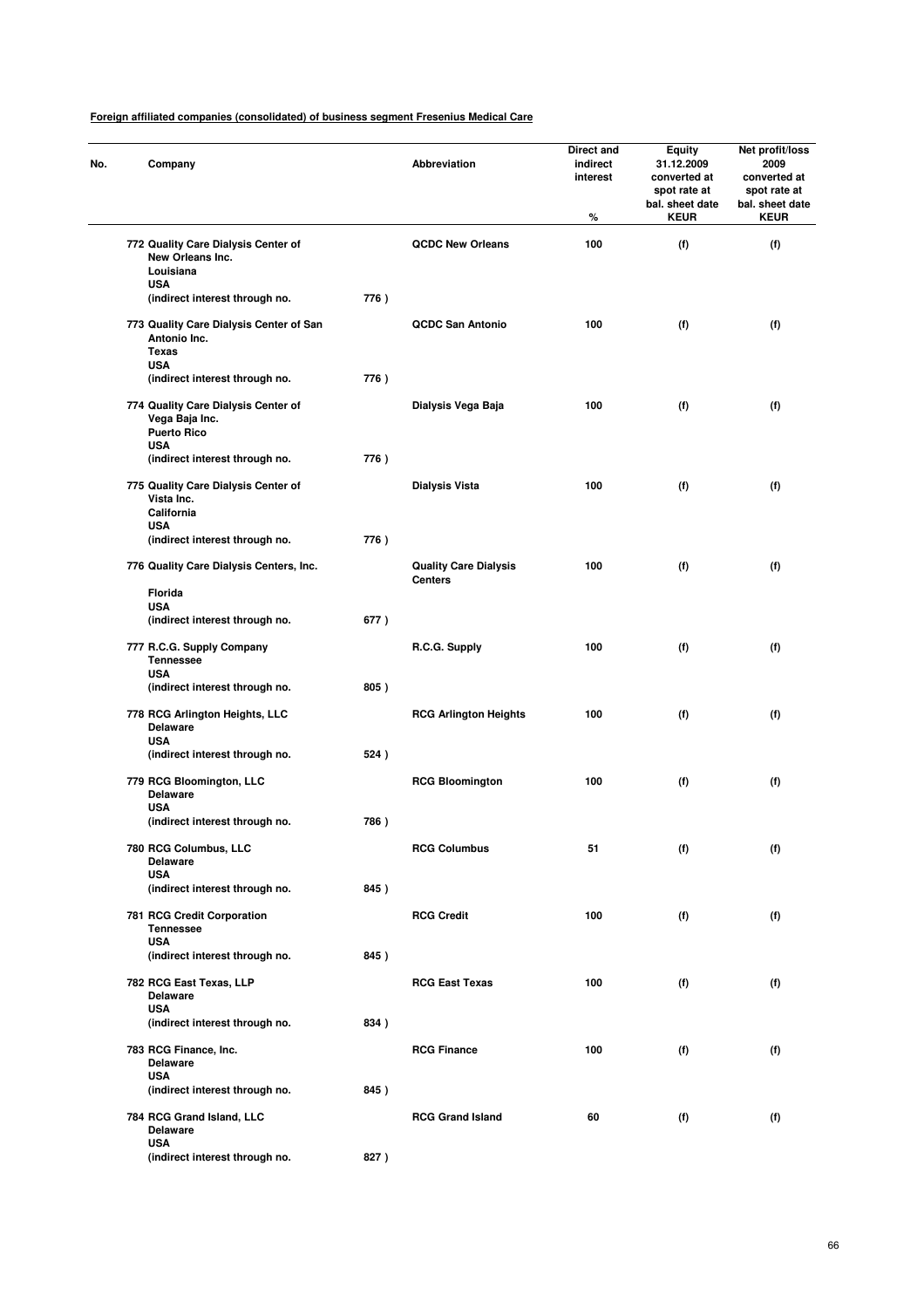| No. | Company                                                              |      | <b>Abbreviation</b>         | Direct and<br>indirect<br>interest<br>% | <b>Equity</b><br>31.12.2009<br>converted at<br>spot rate at<br>bal. sheet date<br><b>KEUR</b> | Net profit/loss<br>2009<br>converted at<br>spot rate at<br>bal. sheet date<br><b>KEUR</b> |
|-----|----------------------------------------------------------------------|------|-----------------------------|-----------------------------------------|-----------------------------------------------------------------------------------------------|-------------------------------------------------------------------------------------------|
|     | 785 RCG Houston, LLP                                                 |      | <b>RCG Houston</b>          | 90                                      | (f)                                                                                           | (f)                                                                                       |
|     | <b>Delaware</b>                                                      |      |                             |                                         |                                                                                               |                                                                                           |
|     | <b>USA</b><br>(indirect interest through no.                         | 834) |                             |                                         |                                                                                               |                                                                                           |
|     |                                                                      |      |                             |                                         |                                                                                               |                                                                                           |
|     | 786 RCG Indiana, L.L.C.<br><b>Delaware</b>                           |      | <b>RCG Indiana</b>          | 100                                     | (f)                                                                                           | (f)                                                                                       |
|     | <b>USA</b>                                                           |      |                             |                                         |                                                                                               |                                                                                           |
|     | (indirect interest through no.                                       | 845) |                             |                                         |                                                                                               |                                                                                           |
|     | 787 RCG Intellectual Holdings, Inc.<br><b>Delaware</b><br><b>USA</b> |      | <b>RCGIH</b>                | 100                                     | (f)                                                                                           | (f)                                                                                       |
|     | (indirect interest through no.                                       | 845) |                             |                                         |                                                                                               |                                                                                           |
|     | 788 RCG Irving, LLP                                                  |      | <b>RCG Irving</b>           | 100                                     | (f)                                                                                           | (f)                                                                                       |
|     | <b>Delaware</b>                                                      |      |                             |                                         |                                                                                               |                                                                                           |
|     | <b>USA</b>                                                           |      |                             |                                         |                                                                                               |                                                                                           |
|     | (indirect interest through no.                                       | 834) |                             |                                         |                                                                                               |                                                                                           |
|     | 789 RCG Marion, LLC<br><b>Delaware</b><br><b>USA</b>                 |      | <b>RCG Marion</b>           | 100                                     | (f)                                                                                           | (f)                                                                                       |
|     | (indirect interest through no.                                       | 795) |                             |                                         |                                                                                               |                                                                                           |
|     | 790 RCG Martin, LLC                                                  |      | <b>RCG Martin</b>           | 100                                     | (f)                                                                                           | (f)                                                                                       |
|     | <b>Delaware</b>                                                      |      |                             |                                         |                                                                                               |                                                                                           |
|     | <b>USA</b>                                                           |      |                             |                                         |                                                                                               |                                                                                           |
|     | (indirect interest through no.                                       | 845) |                             |                                         |                                                                                               |                                                                                           |
|     | 791 RCG Memphis East, LLC<br><b>Delaware</b><br><b>USA</b>           |      | <b>RCG Memphis East</b>     | 100                                     | (f)                                                                                           | (f)                                                                                       |
|     | (indirect interest through no.                                       | 845) |                             |                                         |                                                                                               |                                                                                           |
|     | 792 RCG Memphis South, LLC<br>California                             |      | <b>RCG Memphis South</b>    | 100                                     | (f)                                                                                           | (f)                                                                                       |
|     | <b>USA</b>                                                           |      |                             |                                         |                                                                                               |                                                                                           |
|     | (indirect interest through no.                                       | 795) |                             |                                         |                                                                                               |                                                                                           |
|     | 793 RCG Memphis, LLC<br><b>Delaware</b>                              |      | <b>RCG Memphis</b>          | 100                                     | (f)                                                                                           | (f)                                                                                       |
|     | <b>USA</b><br>(indirect interest through no.                         | 845) |                             |                                         |                                                                                               |                                                                                           |
|     |                                                                      |      |                             |                                         |                                                                                               |                                                                                           |
|     | 794 RCG Mercy Des Moines, LLC<br><b>Delaware</b><br><b>USA</b>       |      | <b>RCG Mercy Des Moines</b> | 80                                      | (f)                                                                                           | (f)                                                                                       |
|     | (indirect interest through no.                                       | 827) |                             |                                         |                                                                                               |                                                                                           |
|     | 795 RCG Mississippi, Inc.<br><b>Delaware</b>                         |      | <b>RCG Mississippi</b>      | 100                                     | (f)                                                                                           | (f)                                                                                       |
|     | <b>USA</b>                                                           |      |                             |                                         |                                                                                               |                                                                                           |
|     | (indirect interest through no.                                       | 845) |                             |                                         |                                                                                               |                                                                                           |
|     | 796 RCG North Platte, LLC<br><b>Delaware</b><br><b>USA</b>           |      | <b>RCG North Platte</b>     | 60                                      | (f)                                                                                           | (f)                                                                                       |
|     | (indirect interest through no.                                       | 827) |                             |                                         |                                                                                               |                                                                                           |
|     | 797 RCG of Lake Village, LLC<br><b>Mississippi</b>                   |      | <b>RCG Lake Village</b>     | 51                                      | (f)                                                                                           | (f)                                                                                       |
|     | <b>USA</b>                                                           |      |                             |                                         |                                                                                               |                                                                                           |
|     | (indirect interest through no.                                       | 795) |                             |                                         |                                                                                               |                                                                                           |
|     | 798 RCG PA Merger Corp.<br><b>Texas</b>                              |      | <b>RCG PA</b>               | 100                                     | (f)                                                                                           | (f)                                                                                       |
|     | <b>USA</b><br>(indirect interest through no.                         | 845) |                             |                                         |                                                                                               |                                                                                           |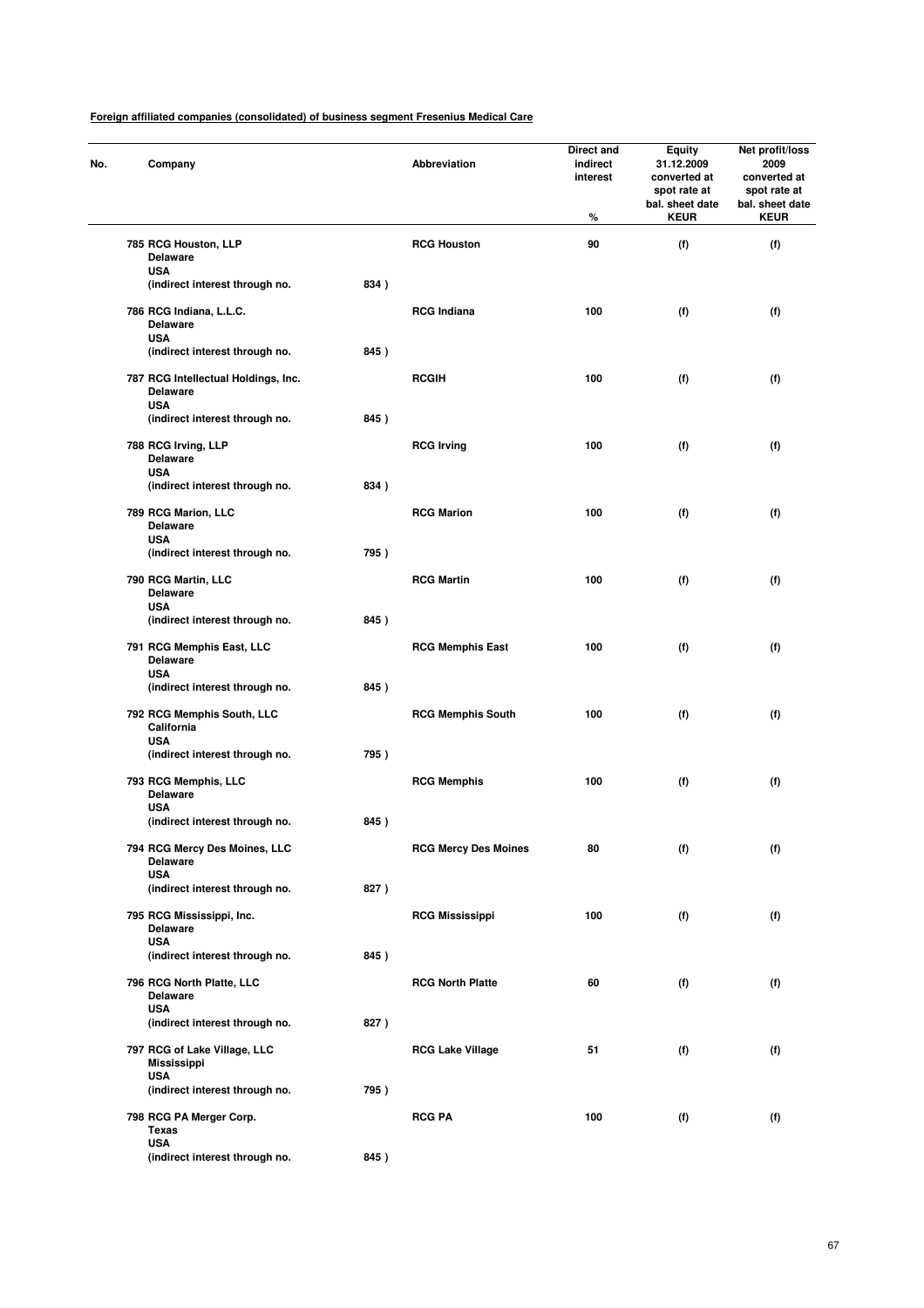| No. | Company                                                             |      | Abbreviation                   | Direct and<br>indirect<br>interest<br>% | <b>Equity</b><br>31.12.2009<br>converted at<br>spot rate at<br>bal. sheet date<br><b>KEUR</b> | Net profit/loss<br>2009<br>converted at<br>spot rate at<br>bal. sheet date<br><b>KEUR</b> |
|-----|---------------------------------------------------------------------|------|--------------------------------|-----------------------------------------|-----------------------------------------------------------------------------------------------|-------------------------------------------------------------------------------------------|
|     | 799 RCG Pensacola, LLC<br><b>Delaware</b>                           |      | <b>RCG Pensacola</b>           | 70                                      | (f)                                                                                           | (f)                                                                                       |
|     | <b>USA</b><br>(indirect interest through no.                        | 831) |                                |                                         |                                                                                               |                                                                                           |
|     | 800 RCG Robstown, LLP<br><b>Delaware</b><br><b>USA</b>              |      | <b>RCG Robstown</b>            | 70                                      | (f)                                                                                           | (f)                                                                                       |
|     | (indirect interest through no.                                      | 834) |                                |                                         |                                                                                               |                                                                                           |
|     | 801 RCG Saint Luke's LLC<br><b>Delaware</b><br><b>USA</b>           |      | <b>RCG/Saint Luke</b>          | 100                                     | (f)                                                                                           | (f)                                                                                       |
|     | (indirect interest through no.                                      | 827) |                                |                                         |                                                                                               |                                                                                           |
|     | 802 RCG Southaven, LLC<br><b>Delaware</b><br><b>USA</b>             |      | <b>RCG Southaven</b>           | 51                                      | (f)                                                                                           | (f)                                                                                       |
|     | (indirect interest through no.                                      | 845) |                                |                                         |                                                                                               |                                                                                           |
|     | 803 RCG Southern New Jersey, LLC<br><b>Delaware</b><br><b>USA</b>   |      | <b>RCG Southern New Jersey</b> | 70                                      | (f)                                                                                           | (f)                                                                                       |
|     | (indirect interest through no.                                      | 817) |                                |                                         |                                                                                               |                                                                                           |
|     | 804 RCG Tunica, LLC<br><b>Delaware</b><br><b>USA</b>                |      | <b>RCG Tunica</b>              | 70                                      | (f)                                                                                           | (f)                                                                                       |
|     | (indirect interest through no.                                      | 795) |                                |                                         |                                                                                               |                                                                                           |
|     | 805 RCG University Division, Inc.<br><b>Tennessee</b><br><b>USA</b> |      | <b>RCG University</b>          | 100                                     | (f)                                                                                           | (f)                                                                                       |
|     | (indirect interest through no.                                      | 845) |                                |                                         |                                                                                               |                                                                                           |
|     | 806 RCG West Health Supply, L.C.<br>Arizona<br><b>USA</b>           |      | <b>RCG West Health Supply</b>  | 100                                     | (f)                                                                                           | (f)                                                                                       |
|     | (indirect interest through no.                                      | 845) |                                |                                         |                                                                                               |                                                                                           |
|     | 807 RCG Whitehaven, LLC<br><b>Delaware</b><br><b>USA</b>            |      | <b>RCG Whitehaven</b>          | 100                                     | (f)                                                                                           | (f)                                                                                       |
|     | (indirect interest through no.                                      | 795) |                                |                                         |                                                                                               |                                                                                           |
|     | 808 Renaissance Health Care Inc.<br><b>Delaware</b><br><b>USA</b>   |      | <b>Renaissance Healthcare</b>  | 100                                     | (f)                                                                                           | (f)                                                                                       |
|     | (indirect interest through no.                                      | 707) |                                |                                         |                                                                                               |                                                                                           |
|     | 809 Renal Care Group-Beaumont, L.P.                                 |      | <b>RCG-Beaumont</b>            | 80                                      | (f)                                                                                           | (f)                                                                                       |
|     | <b>Delaware</b>                                                     |      |                                |                                         |                                                                                               |                                                                                           |
|     | <b>USA</b><br>(indirect interest through no.                        | 834) |                                |                                         |                                                                                               |                                                                                           |
|     | 810 Renal Care Group-Harlingen, L.P.                                |      | RCG - Harlingen                | 100                                     | (f)                                                                                           | (f)                                                                                       |
|     | <b>Delaware</b><br><b>USA</b>                                       |      |                                |                                         |                                                                                               |                                                                                           |
|     | (indirect interest through no.                                      | 834) |                                |                                         |                                                                                               |                                                                                           |
|     | 811 Renal Care Group Alaska, Inc.<br>Alaska<br><b>USA</b>           |      | <b>RCG Alaska</b>              | 100                                     | (f)                                                                                           | (f)                                                                                       |
|     | (indirect interest through no.                                      | 845) |                                |                                         |                                                                                               |                                                                                           |
|     | 812 Renal Care Group Arizona, LLC<br>Arizona<br><b>USA</b>          |      | <b>RCG Arizona</b>             | 51                                      | (f)                                                                                           | (f)                                                                                       |
|     | (indirect interest through no.                                      | 845) |                                |                                         |                                                                                               |                                                                                           |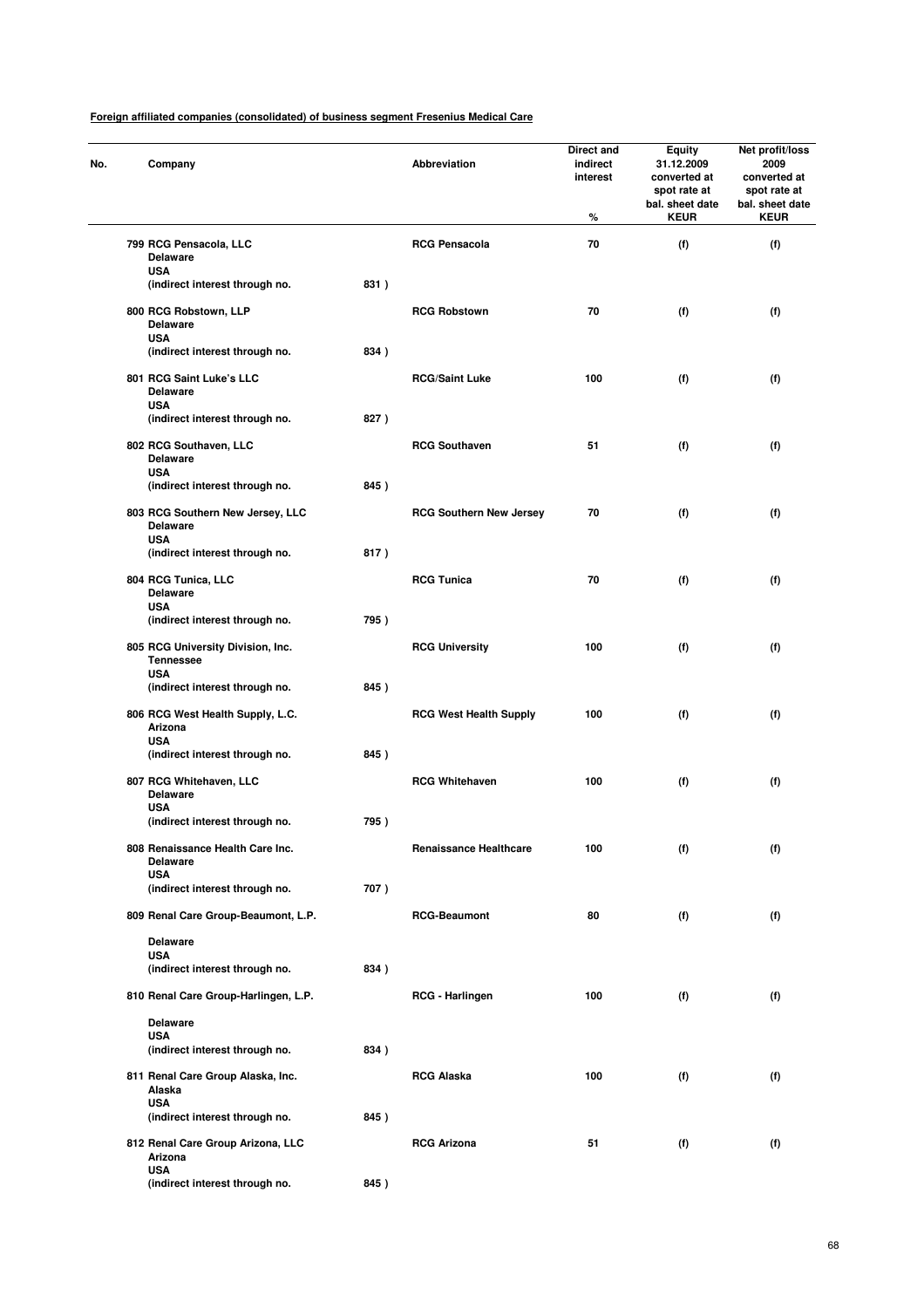| No. | Company                                                                    |      | Abbreviation                 | Direct and<br>indirect<br>interest<br>% | <b>Equity</b><br>31.12.2009<br>converted at<br>spot rate at<br>bal. sheet date<br><b>KEUR</b> | Net profit/loss<br>2009<br>converted at<br>spot rate at<br>bal. sheet date<br><b>KEUR</b> |
|-----|----------------------------------------------------------------------------|------|------------------------------|-----------------------------------------|-----------------------------------------------------------------------------------------------|-------------------------------------------------------------------------------------------|
|     | 813 Renal Care Group Central<br>Memphis, LLC<br><b>Delaware</b>            |      | <b>RCG Central Memphis</b>   | 100                                     | (f)                                                                                           | (f)                                                                                       |
|     | <b>USA</b><br>(indirect interest through no.                               | 845) |                              |                                         |                                                                                               |                                                                                           |
|     | 814 Renal Care Group Charlotte, LLC<br><b>Delaware</b>                     |      | <b>RCG Charlotte</b>         | 60                                      | (f)                                                                                           | (f)                                                                                       |
|     | <b>USA</b><br>(indirect interest through no.                               | 694) |                              |                                         |                                                                                               |                                                                                           |
|     | 815 Renal Care Group Chicago<br>Southside, LLC<br><b>Delaware</b>          |      | <b>RCG Chicago Southside</b> | 80                                      | (f)                                                                                           | (f)                                                                                       |
|     | <b>USA</b><br>(indirect interest through no.                               | 524) |                              |                                         |                                                                                               |                                                                                           |
|     | 816 Renal Care Group Chicago<br><b>Uptown, LLC</b><br><b>Delaware</b>      |      | <b>RCG Chicago Uptown</b>    | 80                                      | (f)                                                                                           | (f)                                                                                       |
|     | <b>USA</b><br>(indirect interest through no.                               | 524) |                              |                                         |                                                                                               |                                                                                           |
|     | 817 Renal Care Group East, Inc.<br>Pennsylvania<br><b>USA</b>              |      | <b>RCG East</b>              | 100                                     | (f)                                                                                           | (f)                                                                                       |
|     | (indirect interest through no.                                             | 845) |                              |                                         |                                                                                               |                                                                                           |
|     | 818 Renal Care Group Eastern Ohio,<br>LLC<br><b>Delaware</b><br><b>USA</b> |      | <b>RCG Eastern Ohio</b>      | 60                                      | (f)                                                                                           | (f)                                                                                       |
|     | (indirect interest through no.                                             | 752) |                              |                                         |                                                                                               |                                                                                           |
|     | 819 Renal Care Group Gainesville East,<br>LLC<br><b>Delaware</b>           |      | <b>RCG Gainesville East</b>  | 90                                      | (f)                                                                                           | (f)                                                                                       |
|     | <b>USA</b><br>(indirect interest through no.                               | 722) |                              |                                         |                                                                                               |                                                                                           |
|     | 820 Renal Care Group Gainesville, LLC                                      |      | <b>RCG Gainesville</b>       | 60                                      | (f)                                                                                           | (f)                                                                                       |
|     | <b>Delaware</b>                                                            |      |                              |                                         |                                                                                               |                                                                                           |
|     | USA<br>(indirect interest through no.                                      | 722) |                              |                                         |                                                                                               |                                                                                           |
|     | 821 Renal Care Group Lansing, LLC<br><b>Delaware</b>                       |      | <b>RCG Lansing</b>           | 51                                      | (f)                                                                                           | (f)                                                                                       |
|     | <b>USA</b><br>(indirect interest through no.                               | 694) |                              |                                         |                                                                                               |                                                                                           |
|     | 822 Renal Care Group Las Vegas, LLC                                        |      | <b>RCG Las Vegas</b>         | 70                                      | (f)                                                                                           | (f)                                                                                       |
|     | <b>Delaware</b>                                                            |      |                              |                                         |                                                                                               |                                                                                           |
|     | USA<br>(indirect interest through no.                                      | 633) |                              |                                         |                                                                                               |                                                                                           |
|     | 823 Renal Care Group Maplewood, LLC                                        |      | <b>RCG Maplewood</b>         | 60                                      | (f)                                                                                           | (f)                                                                                       |
|     | <b>Delaware</b>                                                            |      |                              |                                         |                                                                                               |                                                                                           |
|     | <b>USA</b><br>(indirect interest through no.                               | 864) |                              |                                         |                                                                                               |                                                                                           |
|     | 824 Renal Care Group Michigan, Inc.<br><b>Delaware</b>                     |      | <b>RCG Michigan</b>          | 100                                     | (f)                                                                                           | (f)                                                                                       |
|     | <b>USA</b><br>(indirect interest through no.                               | 845) |                              |                                         |                                                                                               |                                                                                           |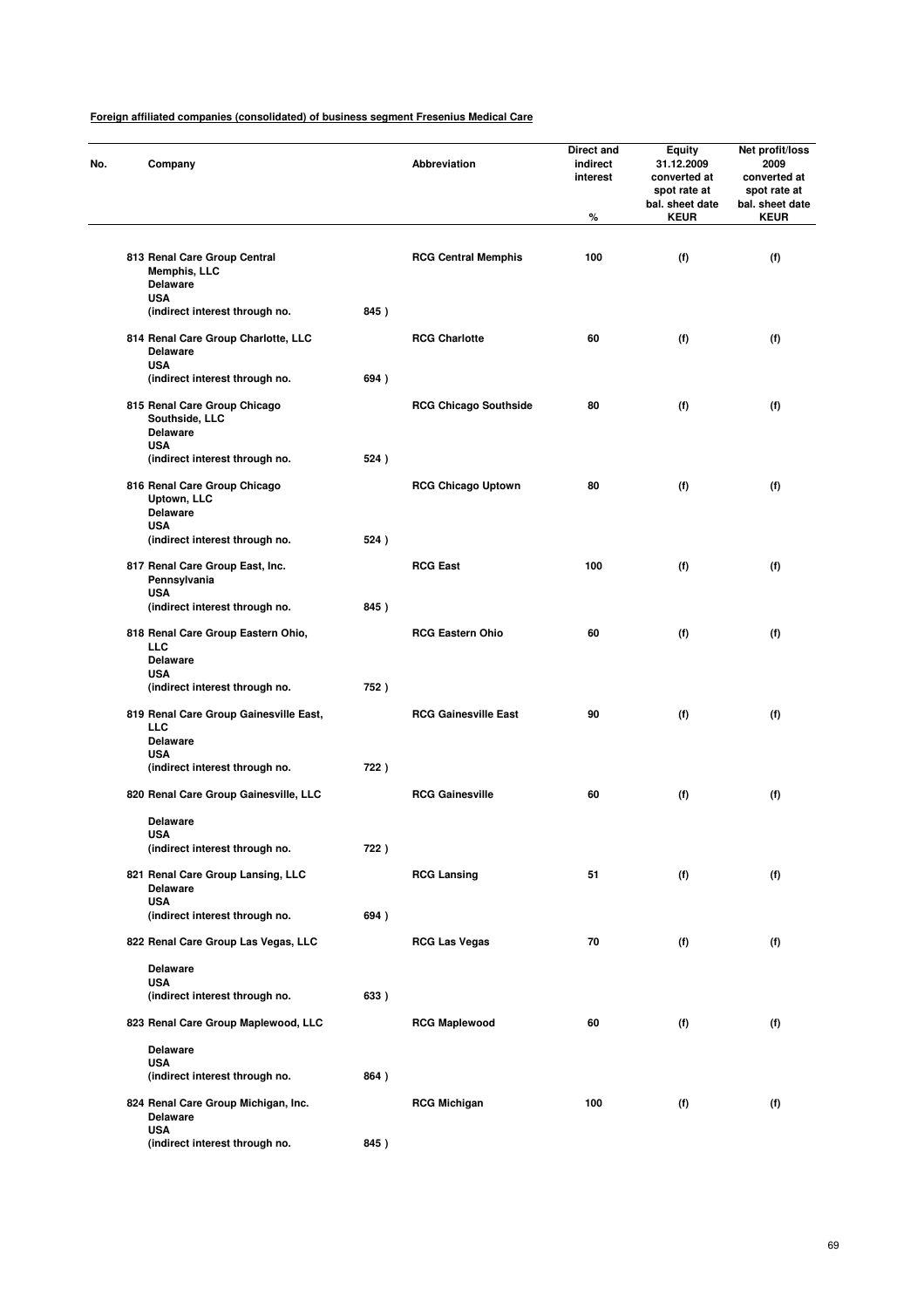| Company                                                               |      | Abbreviation                  | Direct and<br>indirect<br>interest<br>% | Equity<br>31.12.2009<br>converted at<br>spot rate at<br>bal. sheet date<br><b>KEUR</b> | Net profit/loss<br>2009<br>converted at<br>spot rate at<br>bal. sheet date<br><b>KEUR</b> |
|-----------------------------------------------------------------------|------|-------------------------------|-----------------------------------------|----------------------------------------------------------------------------------------|-------------------------------------------------------------------------------------------|
| 825 Renal Care Group Nacagdoches,<br><b>LLP</b>                       |      | <b>RCG Nacagdoches</b>        | 80                                      | (f)                                                                                    | (f)                                                                                       |
| <b>Delaware</b><br><b>USA</b>                                         |      |                               |                                         |                                                                                        |                                                                                           |
| (indirect interest through no.                                        | 834) |                               |                                         |                                                                                        |                                                                                           |
| 826 Renal Care Group Northwest, Inc.<br><b>Delaware</b><br><b>USA</b> |      | <b>RCG Northwest</b>          | 100                                     | (f)                                                                                    | (f)                                                                                       |
| (indirect interest through no.                                        | 845) |                               |                                         |                                                                                        |                                                                                           |
| 827 Renal Care Group of the Midwest,<br>Inc.<br>Kansas                |      | <b>RCG Midwest</b>            | 100                                     | (f)                                                                                    | (f)                                                                                       |
| <b>USA</b><br>(indirect interest through no.                          | 845) |                               |                                         |                                                                                        |                                                                                           |
|                                                                       |      |                               |                                         |                                                                                        |                                                                                           |
| 828 Renal Care Group of the Ozarks,<br><b>LLC</b><br><b>Delaware</b>  |      | <b>RCG Ozarks</b>             | 100                                     | (f)                                                                                    | (f)                                                                                       |
| <b>USA</b><br>(indirect interest through no.                          | 827) |                               |                                         |                                                                                        |                                                                                           |
| 829 Renal Care Group of the Rockies,<br><b>LLC</b>                    |      | <b>RCG Rockies</b>            | 92                                      | (f)                                                                                    | (f)                                                                                       |
| <b>Delaware</b><br><b>USA</b>                                         |      |                               |                                         |                                                                                        |                                                                                           |
| (indirect interest through no.                                        | 845) |                               |                                         |                                                                                        |                                                                                           |
| 830 Renal Care Group of the South,<br>Inc.<br><b>Delaware</b>         |      | <b>RCG South</b>              | 100                                     | (f)                                                                                    | (f)                                                                                       |
| <b>USA</b>                                                            |      |                               |                                         |                                                                                        |                                                                                           |
| (indirect interest through no.                                        | 845) |                               |                                         |                                                                                        |                                                                                           |
| 831 Renal Care Group of the<br>Southeast, Inc.<br>Florida             |      | <b>RCG Southeast</b>          | 100                                     | (f)                                                                                    | (f)                                                                                       |
| <b>USA</b>                                                            |      |                               |                                         |                                                                                        |                                                                                           |
| (indirect interest through no.                                        | 845) |                               |                                         |                                                                                        |                                                                                           |
| 832 Renal Care Group Ohio, Inc.<br><b>Delaware</b><br>USA             |      | <b>RCG Ohio</b>               | 100                                     | (f)                                                                                    | (f)                                                                                       |
| (indirect interest through no.                                        | 845) |                               |                                         |                                                                                        |                                                                                           |
| 833 Renal Care Group South New<br>Mexico, LLC<br><b>Delaware</b>      |      | <b>RCG South New Mexico</b>   | 100                                     | (f)                                                                                    | (f)                                                                                       |
| <b>USA</b>                                                            |      |                               |                                         |                                                                                        |                                                                                           |
| (indirect interest through no.                                        | 834) |                               |                                         |                                                                                        |                                                                                           |
| 834 Renal Care Group Southwest<br>Holdings, Inc.<br><b>Delaware</b>   |      | <b>RCG Southwest Holdings</b> | 100                                     | (f)                                                                                    | (f)                                                                                       |
| <b>USA</b><br>(indirect interest through no.                          | 845) |                               |                                         |                                                                                        |                                                                                           |
| 835 Renal Care Group Southwest<br>Michigan, LLC                       |      | <b>RCG Southwest Michigan</b> | 90                                      | (f)                                                                                    | (f)                                                                                       |
| <b>Delaware</b><br><b>USA</b>                                         |      |                               |                                         |                                                                                        |                                                                                           |
| (indirect interest through no.                                        | 694) |                               |                                         |                                                                                        |                                                                                           |
| 836 Renal Care Group Southwest, L.P.                                  |      | <b>RCG Southwest</b>          | 100                                     | (f)                                                                                    | (f)                                                                                       |
| <b>Delaware</b>                                                       |      |                               |                                         |                                                                                        |                                                                                           |
| <b>USA</b>                                                            |      |                               |                                         |                                                                                        |                                                                                           |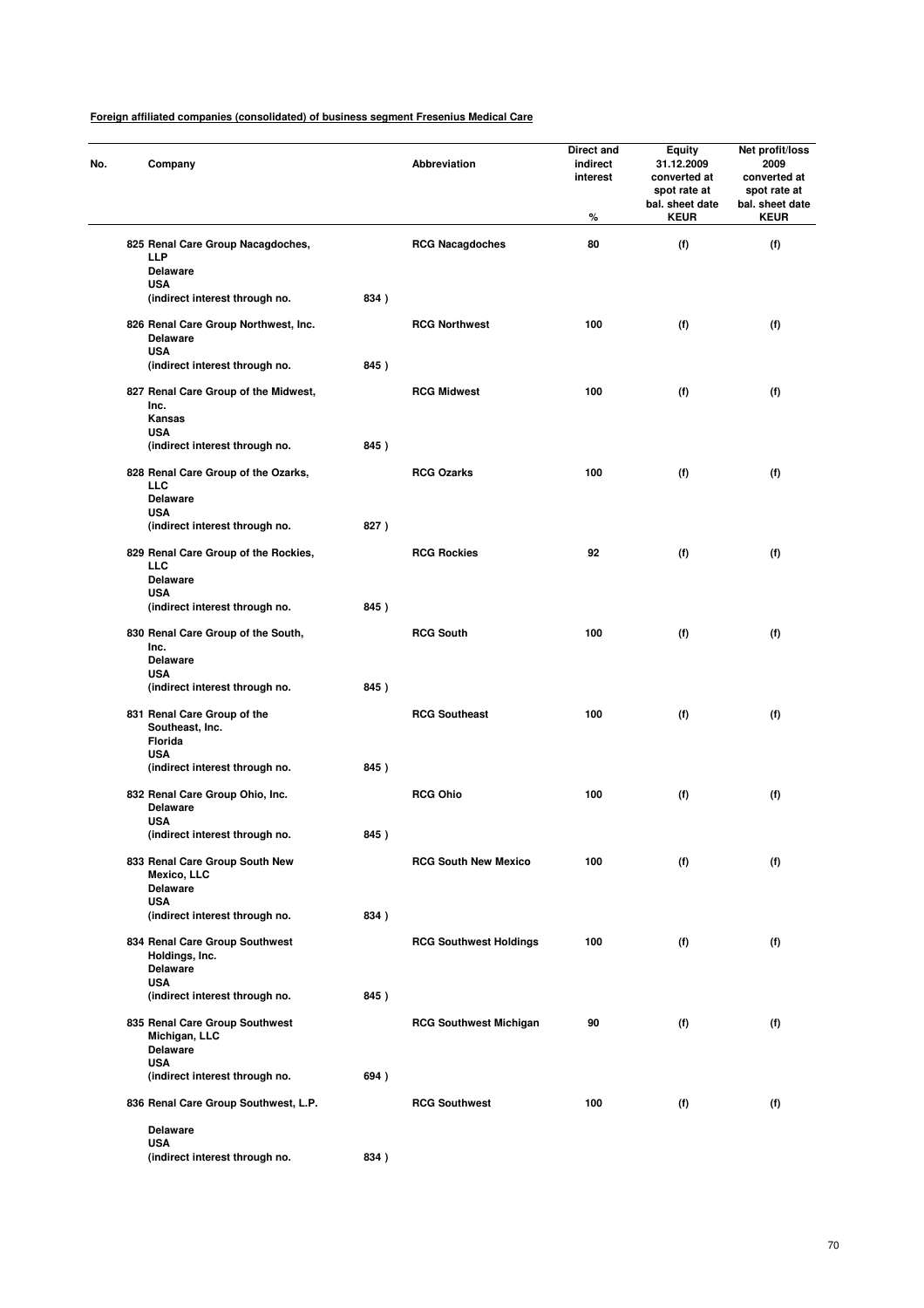| No. | Company                                                                   |      | Abbreviation                             | Direct and<br>indirect<br>interest<br>% | <b>Equity</b><br>31.12.2009<br>converted at<br>spot rate at<br>bal. sheet date<br><b>KEUR</b> | Net profit/loss<br>2009<br>converted at<br>spot rate at<br>bal. sheet date<br><b>KEUR</b> |
|-----|---------------------------------------------------------------------------|------|------------------------------------------|-----------------------------------------|-----------------------------------------------------------------------------------------------|-------------------------------------------------------------------------------------------|
|     | 837 Renal Care Group Tampa, LLC<br><b>Delaware</b><br><b>USA</b>          |      | <b>RCG Tampa</b>                         | 60                                      | (f)                                                                                           | (f)                                                                                       |
|     | (indirect interest through no.                                            | 831) |                                          |                                         |                                                                                               |                                                                                           |
|     | 838 Renal Care Group Terre Haute, LLC                                     |      | <b>RCG Terre Haute</b>                   | 60                                      | (f)                                                                                           | (f)                                                                                       |
|     | <b>Delaware</b><br><b>USA</b>                                             |      |                                          |                                         |                                                                                               |                                                                                           |
|     | (indirect interest through no.                                            | 786) |                                          |                                         |                                                                                               |                                                                                           |
|     | 839 Renal Care Group Texas, Inc.<br><b>Texas</b><br><b>USA</b>            |      | <b>RCG Texas Inc.</b>                    | 100                                     | (f)                                                                                           | (f)                                                                                       |
|     | (indirect interest through no.                                            | 845) |                                          |                                         |                                                                                               |                                                                                           |
|     | 840 Renal Care Group Texas, L.P.<br><b>Delaware</b><br><b>USA</b>         |      | RCG Texas L.P.                           | 100                                     | (f)                                                                                           | (f)                                                                                       |
|     | (indirect interest through no.                                            | 834) |                                          |                                         |                                                                                               |                                                                                           |
|     | 841 Renal Care Group Toledo, LLC<br><b>Delaware</b><br><b>USA</b>         |      | <b>RCG Toledo</b>                        | 100                                     | (f)                                                                                           | (f)                                                                                       |
|     | (indirect interest through no.                                            | 732) |                                          |                                         |                                                                                               |                                                                                           |
|     | 842 Renal Care Group Tupelo, LLC<br><b>Delaware</b>                       |      | <b>RCG Tupelo</b>                        | 69                                      | (f)                                                                                           | (f)                                                                                       |
|     | <b>USA</b><br>(indirect interest through no.                              | 795) |                                          |                                         |                                                                                               |                                                                                           |
|     | 843 Renal Care Group Wasilla, LLC<br><b>Delaware</b><br><b>USA</b>        |      | <b>RCG Wasilla</b>                       | 80                                      | (f)                                                                                           | (f)                                                                                       |
|     | (indirect interest through no.                                            | 811) |                                          |                                         |                                                                                               |                                                                                           |
|     | 844 Renal Care Group Westlake, LLC<br><b>Delaware</b><br><b>USA</b>       |      | <b>RCG Westlake</b>                      | 100                                     | (f)                                                                                           | (f)                                                                                       |
|     | (indirect interest through no.                                            | 805) |                                          |                                         |                                                                                               |                                                                                           |
|     | 845 Renal Care Group, Inc.<br><b>Delaware</b>                             |      | <b>RCG</b>                               | 100                                     | (f)                                                                                           | (f)                                                                                       |
|     | <b>USA</b><br>(indirect interest through no.                              | 599) |                                          |                                         |                                                                                               |                                                                                           |
|     | 846 Renal Dimensions, LLC<br><b>Delaware</b>                              |      | <b>Renal Dimensions</b>                  | 51                                      | (f)                                                                                           | (f)                                                                                       |
|     | <b>USA</b><br>(indirect interest through no.                              | 845) |                                          |                                         |                                                                                               |                                                                                           |
|     | 847 Renal Institute of Central Jersey,<br><b>LLC</b><br><b>Delaware</b>   |      | <b>Renal Institute Central</b><br>Jersey | 51                                      | (f)                                                                                           | (f)                                                                                       |
|     | <b>USA</b><br>(indirect interest through no.                              | 845) |                                          |                                         |                                                                                               |                                                                                           |
|     | 848 Renal Research Institute LLC<br><b>New York</b>                       |      | <b>Renal Research Institute</b>          | 80                                      | (f)                                                                                           | (f)                                                                                       |
|     | <b>USA</b><br>(indirect interest through no.                              | 707) |                                          |                                         |                                                                                               |                                                                                           |
|     | 849 Renal Research Institute of<br><b>Michigan LLC</b><br><b>Delaware</b> |      | Renal Research Michigan                  | 100                                     | (f)                                                                                           | (f)                                                                                       |
|     | <b>USA</b>                                                                |      |                                          |                                         |                                                                                               |                                                                                           |
|     | (indirect interest through no.                                            | 848) |                                          |                                         |                                                                                               |                                                                                           |
|     | 850 Renal Solutions, Inc.<br><b>USA</b>                                   |      | <b>Renal Solutions</b>                   | 100                                     | (f)                                                                                           | (f)                                                                                       |
|     | (indirect interest through no.                                            | 599) |                                          |                                         |                                                                                               |                                                                                           |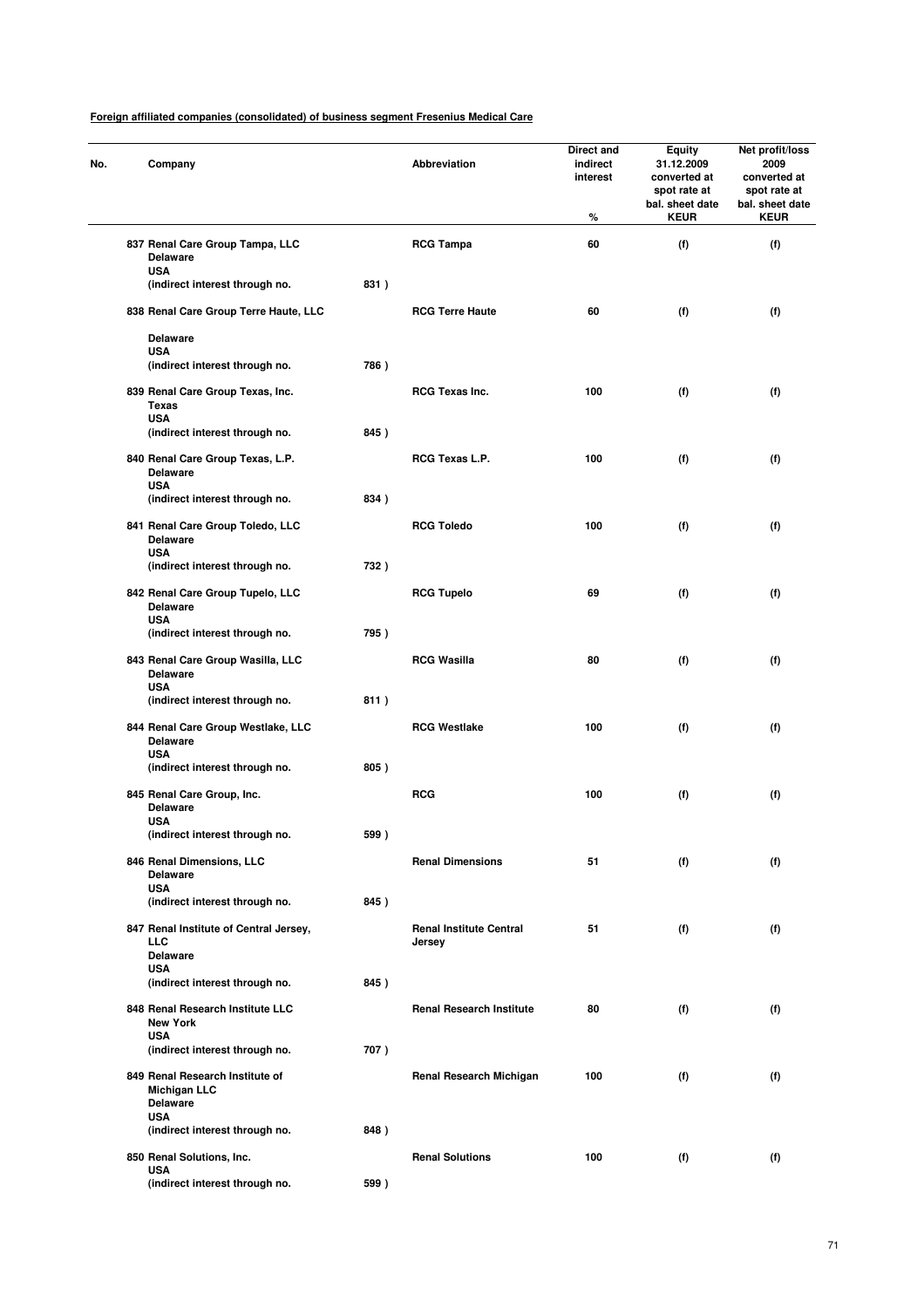| No. | Company                                                               |      | Abbreviation                        | Direct and<br>indirect<br>interest | Equity<br>31.12.2009<br>converted at<br>spot rate at<br>bal. sheet date | Net profit/loss<br>2009<br>converted at<br>spot rate at<br>bal. sheet date |
|-----|-----------------------------------------------------------------------|------|-------------------------------------|------------------------------------|-------------------------------------------------------------------------|----------------------------------------------------------------------------|
|     |                                                                       |      |                                     | %                                  | <b>KEUR</b>                                                             | <b>KEUR</b>                                                                |
|     | 851 Renal Supply (Tenn) Corp.<br>New Jersey<br><b>USA</b>             |      | <b>Renal Supply (Tenn)</b>          | 100                                | (f)                                                                     | (f)                                                                        |
|     | (indirect interest through no.                                        | 421) |                                     |                                    |                                                                         |                                                                            |
|     | 852 RenalNet, Inc.<br><b>Delaware</b>                                 |      | RenalNet                            | 100                                | (f)                                                                     | (f)                                                                        |
|     | <b>USA</b><br>(indirect interest through no.                          | 845) |                                     |                                    |                                                                         |                                                                            |
|     | 853 RenalPartners Foundation, Inc.                                    |      | <b>Renal Partners</b><br>Foundation | 100                                | (f)                                                                     | (f)                                                                        |
|     | Texas                                                                 |      |                                     |                                    |                                                                         |                                                                            |
|     | <b>USA</b><br>(indirect interest through no.                          | 839) |                                     |                                    |                                                                         |                                                                            |
|     | 854 RenalPartners of Arizona, LLC<br><b>Delaware</b>                  |      | <b>Renal Partners Arizona</b>       | 100                                | (f)                                                                     | (f)                                                                        |
|     | <b>USA</b>                                                            |      |                                     |                                    |                                                                         |                                                                            |
|     | (indirect interest through no.                                        | 857) |                                     |                                    |                                                                         |                                                                            |
|     | 855 RenalPartners of Indiana, LLC<br>Indiana<br><b>USA</b>            |      | <b>Renal Partners Indiana</b>       | 100                                | (f)                                                                     | (f)                                                                        |
|     | (indirect interest through no.                                        | 857) |                                     |                                    |                                                                         |                                                                            |
|     | 856 RenalPartners of the Rockies, LLC<br><b>Delaware</b>              |      | <b>Renal Partners Rockies</b>       | 100                                | (f)                                                                     | (f)                                                                        |
|     | <b>USA</b><br>(indirect interest through no.                          | 857) |                                     |                                    |                                                                         |                                                                            |
|     | 857 RenalPartners, Inc.<br><b>Delaware</b><br><b>USA</b>              |      | <b>Renal Partners</b>               | 100                                | (f)                                                                     | (f)                                                                        |
|     | (indirect interest through no.                                        | 845) |                                     |                                    |                                                                         |                                                                            |
|     | 858 Renex Corp.<br>Florida                                            |      | Renex                               | 100                                | (f)                                                                     | (f)                                                                        |
|     | <b>USA</b><br>(indirect interest through no.                          | 845) |                                     |                                    |                                                                         |                                                                            |
|     | 859 Renex Dialysis Clinic of Amesbury,<br>Inc.                        |      | <b>Renex Amesbury</b>               | 100                                | (f)                                                                     | (f)                                                                        |
|     | <b>Massachusetts</b><br>USA                                           |      |                                     |                                    |                                                                         |                                                                            |
|     | (indirect interest through no.                                        | 858) |                                     |                                    |                                                                         |                                                                            |
|     | 860 Renex Dialysis Clinic of<br>Bloomfield, Inc.<br><b>New Jersey</b> |      | <b>Renex Bloomfield</b>             | 100                                | (f)                                                                     | (f)                                                                        |
|     | <b>USA</b><br>(indirect interest through no.                          | 858) |                                     |                                    |                                                                         |                                                                            |
|     | 861 Renex Dialysis Clinic of Bridgeton,                               |      | <b>Renex Bridgeton</b>              | 100                                | (f)                                                                     | (f)                                                                        |
|     | Inc.<br><b>Missouri</b>                                               |      |                                     |                                    |                                                                         |                                                                            |
|     | <b>USA</b><br>(indirect interest through no.                          | 858) |                                     |                                    |                                                                         |                                                                            |
|     | 862 Renex Dialysis Clinic of Creve<br>Coeur, Inc.                     |      | <b>Renex Creve Coeur</b>            | 100                                | (f)                                                                     | (f)                                                                        |
|     | <b>Missouri</b>                                                       |      |                                     |                                    |                                                                         |                                                                            |
|     | <b>USA</b><br>(indirect interest through no.                          | 858) |                                     |                                    |                                                                         |                                                                            |
|     | 863 Renex Dialysis Clinic of                                          |      | <b>Renex Doylestown</b>             | 100                                | (f)                                                                     | (f)                                                                        |
|     | Doylestown, Inc.<br>Pennsylvania<br>USA                               |      |                                     |                                    |                                                                         |                                                                            |
|     | (indirect interest through no.                                        | 858) |                                     |                                    |                                                                         |                                                                            |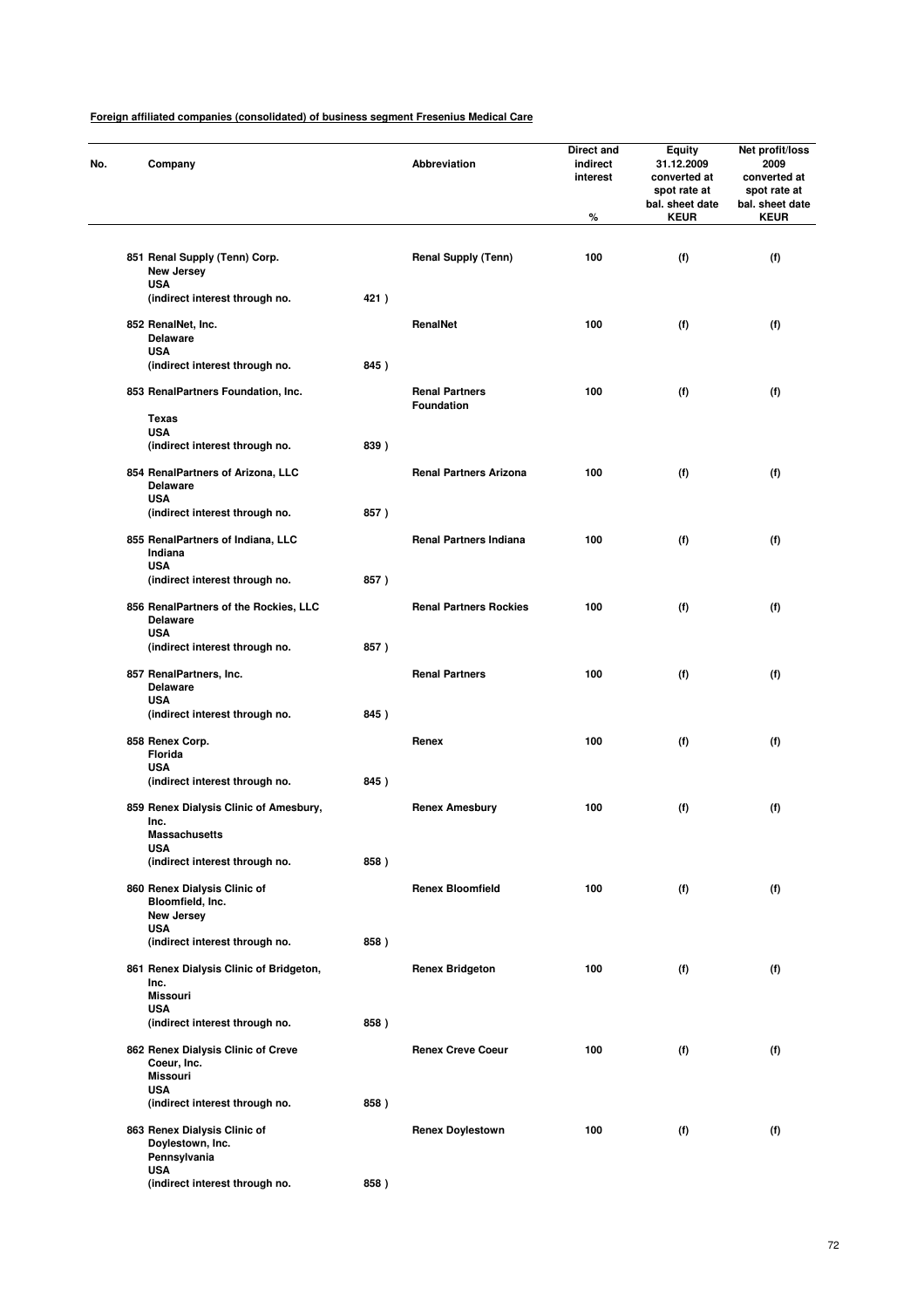| Company                                                                        |      | Abbreviation                 | Direct and<br>indirect<br>interest | Equity<br>31.12.2009<br>converted at<br>spot rate at<br>bal. sheet date | Net profit/loss<br>2009<br>converted at<br>spot rate at<br>bal. sheet date |
|--------------------------------------------------------------------------------|------|------------------------------|------------------------------------|-------------------------------------------------------------------------|----------------------------------------------------------------------------|
|                                                                                |      |                              | %                                  | <b>KEUR</b>                                                             | <b>KEUR</b>                                                                |
| 864 Renex Dialysis Clinic of<br>Maplewood, Inc.<br>Missouri<br><b>USA</b>      |      | <b>Renex Maplewood</b>       | 100                                | (f)                                                                     | (f)                                                                        |
| (indirect interest through no.                                                 | 858) |                              |                                    |                                                                         |                                                                            |
| 865 Renex Dialysis Clinic of North<br>Andover, Inc.<br><b>Massachusetts</b>    |      | <b>Renex North Andover</b>   | 100                                | (f)                                                                     | (f)                                                                        |
| <b>USA</b><br>(indirect interest through no.                                   | 858) |                              |                                    |                                                                         |                                                                            |
| 866 Renex Dialysis Clinic of Orange,<br>Inc.<br>New Jersey                     |      | <b>Renex Orange</b>          | 100                                | (f)                                                                     | (f)                                                                        |
| <b>USA</b><br>(indirect interest through no.                                   | 858) |                              |                                    |                                                                         |                                                                            |
| 867 Renex Dialysis Clinic of Penn Hills,<br>Inc.<br>Pennsylvania               |      | <b>Renex Penn Hills</b>      | 100                                | (f)                                                                     | (f)                                                                        |
| <b>USA</b><br>(indirect interest through no.                                   | 858) |                              |                                    |                                                                         |                                                                            |
| 868 Renex Dialysis Clinic of<br>Philadelphia, Inc.<br>Pennsylvania             |      | <b>Renex Philadelphia</b>    | 100                                | (f)                                                                     | (f)                                                                        |
| <b>USA</b><br>(indirect interest through no.                                   | 858) |                              |                                    |                                                                         |                                                                            |
|                                                                                |      |                              |                                    |                                                                         |                                                                            |
| 869 Renex Dialysis Clinic of Pittsburgh,<br>Inc.<br>Pennsylvania<br><b>USA</b> |      | <b>Renex Pittsburgh</b>      | 100                                | (f)                                                                     | (f)                                                                        |
| (indirect interest through no.                                                 | 858) |                              |                                    |                                                                         |                                                                            |
| 870 Renex Dialysis Clinic of Shaler,<br>Inc.<br>Pennsylvania                   |      | <b>Renex Shaler</b>          | 100                                | (f)                                                                     | (f)                                                                        |
| <b>USA</b><br>(indirect interest through no.                                   | 858) |                              |                                    |                                                                         |                                                                            |
| 871 Renex Dialysis Clinic of South<br>Georgia, Inc.<br>Georgia                 |      | <b>Renex South Georgia</b>   | 100                                | (f)                                                                     | (f)                                                                        |
| <b>USA</b><br>(indirect interest through no.                                   | 858) |                              |                                    |                                                                         |                                                                            |
| 872 Renex Dialysis Clinic of St. Louis,<br>Inc.                                |      | <b>Renex St. Louis</b>       | 100                                | (f)                                                                     | (f)                                                                        |
| <b>Missouri</b><br><b>USA</b>                                                  |      |                              |                                    |                                                                         |                                                                            |
| (indirect interest through no.                                                 | 858) |                              |                                    |                                                                         |                                                                            |
| 873 Renex Dialysis Clinic of Tampa,<br>Inc.<br>Florida                         |      | <b>Renex Tampa</b>           | 100                                | (f)                                                                     | (f)                                                                        |
| <b>USA</b>                                                                     |      |                              |                                    |                                                                         |                                                                            |
| (indirect interest through no.                                                 | 858) |                              |                                    |                                                                         |                                                                            |
| 874 Renex Dialysis Clinic of Union, Inc.<br><b>Missouri</b><br><b>USA</b>      |      | <b>Renex Union</b>           | 100                                | (f)                                                                     | (f)                                                                        |
| (indirect interest through no.                                                 | 858) |                              |                                    |                                                                         |                                                                            |
| 875 Renex Dialysis Clinic of University<br>City, Inc.<br><b>Missouri</b>       |      | <b>Renex University City</b> | 100                                | (f)                                                                     | (f)                                                                        |
| <b>USA</b><br>(indirect interest through no.                                   | 858) |                              |                                    |                                                                         |                                                                            |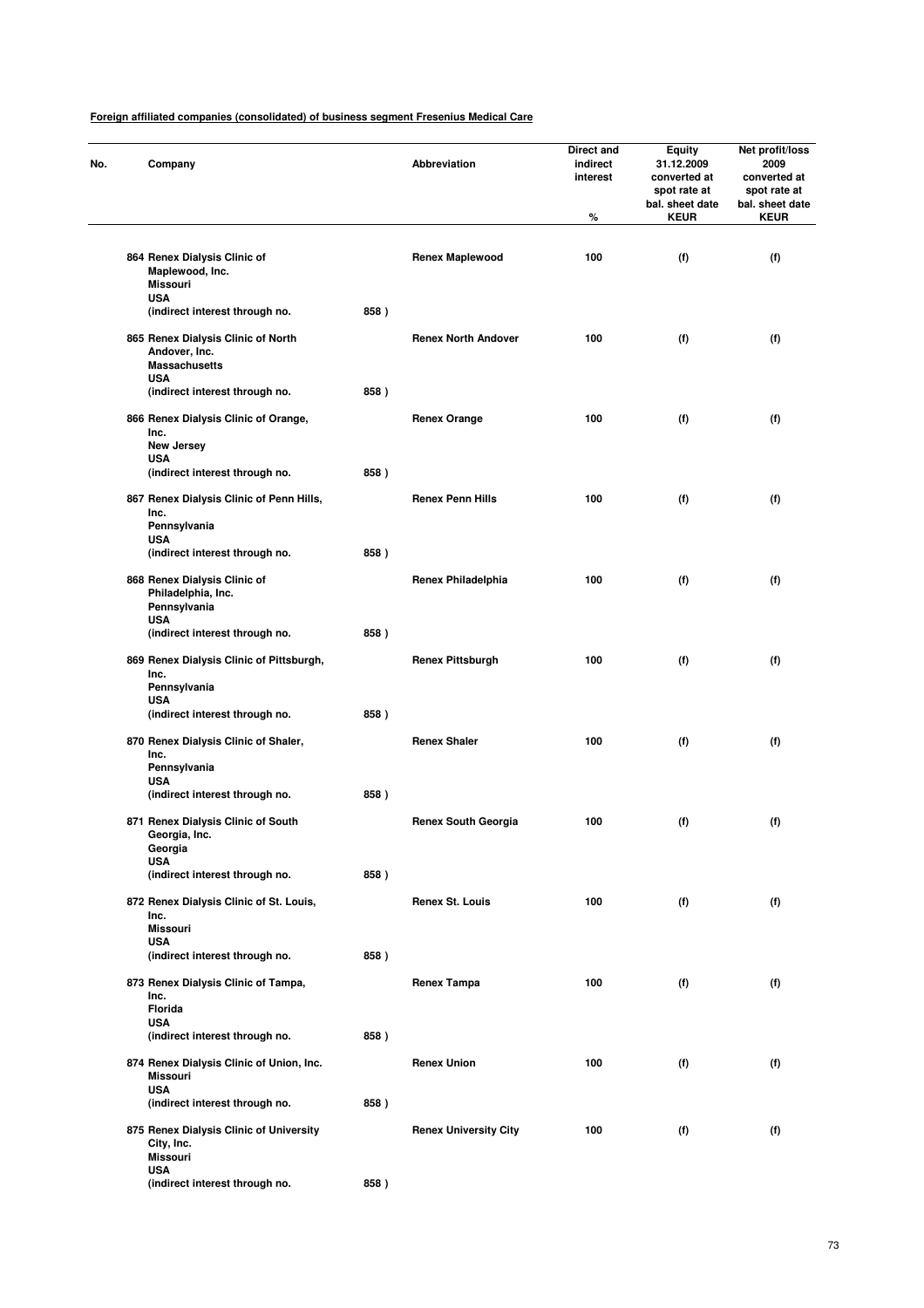| No. | Company                                                                 |      | Abbreviation                                   | Direct and<br>indirect<br>interest<br>% | <b>Equity</b><br>31.12.2009<br>converted at<br>spot rate at<br>bal. sheet date<br><b>KEUR</b> | Net profit/loss<br>2009<br>converted at<br>spot rate at<br>bal. sheet date<br><b>KEUR</b> |
|-----|-------------------------------------------------------------------------|------|------------------------------------------------|-----------------------------------------|-----------------------------------------------------------------------------------------------|-------------------------------------------------------------------------------------------|
|     |                                                                         |      |                                                |                                         |                                                                                               |                                                                                           |
|     | 876 Renex Dialysis Clinic of Woodbury,<br>Inc.<br>New Jersey            |      | <b>Renex Woodbury</b>                          | 100                                     | (f)                                                                                           | (f)                                                                                       |
|     | <b>USA</b>                                                              |      |                                                |                                         |                                                                                               |                                                                                           |
|     | (indirect interest through no.                                          | 858) |                                                |                                         |                                                                                               |                                                                                           |
|     | 877 Renex Dialysis Facilities, Inc.<br><b>Mississippi</b><br><b>USA</b> |      | <b>Renex Facilities</b>                        | 100                                     | (f)                                                                                           | (f)                                                                                       |
|     | (indirect interest through no.                                          | 858) |                                                |                                         |                                                                                               |                                                                                           |
|     | 878 Renex Dialysis Homecare of<br>Greater St. Louis, Inc.<br>Missouri   |      | <b>Renex Homecare</b>                          | 100                                     | (f)                                                                                           | (f)                                                                                       |
|     | <b>USA</b>                                                              | 858) |                                                |                                         |                                                                                               |                                                                                           |
|     | (indirect interest through no.                                          |      |                                                |                                         |                                                                                               |                                                                                           |
|     | 879 Renex Management Services, Inc.<br>Florida                          |      | <b>Renex Managment</b><br><b>Services</b>      | 100                                     | (f)                                                                                           | (f)                                                                                       |
|     | <b>USA</b>                                                              |      |                                                |                                         |                                                                                               |                                                                                           |
|     | (indirect interest through no.                                          | 858) |                                                |                                         |                                                                                               |                                                                                           |
|     | 880 Ross Dialysis - Englewood, LLC<br>California                        |      | <b>Ross Dialysis</b>                           | 100                                     | (f)                                                                                           | (f)                                                                                       |
|     | <b>USA</b><br>(indirect interest through no.                            | 633) |                                                |                                         |                                                                                               |                                                                                           |
|     | 881 RTC Holdings International Inc.<br><b>Delaware</b>                  |      | <b>RTC Holdings</b>                            | 100                                     | 8.907                                                                                         | 177                                                                                       |
|     | <b>USA</b><br>(indirect interest through no.                            | 44)  |                                                |                                         |                                                                                               |                                                                                           |
|     | 882 S.A.K.D.C., Inc.<br><b>Texas</b>                                    |      | <b>S.A.K.D.C.</b>                              | 100                                     | (f)                                                                                           | (f)                                                                                       |
|     | <b>USA</b>                                                              |      |                                                |                                         |                                                                                               |                                                                                           |
|     | (indirect interest through no.                                          | 492) |                                                |                                         |                                                                                               |                                                                                           |
|     | 883 Saint Louis Renal Care, LLC<br><b>Delaware</b>                      |      | <b>Saint Louis Renal Care</b>                  | 51                                      | (f)                                                                                           | (f)                                                                                       |
|     | <b>USA</b><br>(indirect interest through no.                            | 805) |                                                |                                         |                                                                                               |                                                                                           |
|     | 884 Saint Louis Supply Company, LLC                                     |      | <b>Saint Louis Supply</b>                      | 100                                     | (f)                                                                                           | (f)                                                                                       |
|     | <b>Delaware</b>                                                         |      |                                                |                                         |                                                                                               |                                                                                           |
|     | <b>USA</b><br>(indirect interest through no.                            | 883) |                                                |                                         |                                                                                               |                                                                                           |
|     |                                                                         |      |                                                |                                         |                                                                                               |                                                                                           |
|     | 885 Saint Margaret Mercy Dialysis<br><b>Centers LLC</b><br>Illinois     |      | <b>Saint Margaret Mercy</b><br><b>Dialysis</b> | 80                                      | (f)                                                                                           | (f)                                                                                       |
|     | <b>USA</b><br>(indirect interest through no.                            | 541) |                                                |                                         |                                                                                               |                                                                                           |
|     | 886 Saint Raphael Dialysis Center<br>Partnership<br><b>Connecticut</b>  |      | <b>Saint Raphael Dialysis</b>                  | 50                                      | (f)                                                                                           | (f)                                                                                       |
|     | <b>USA</b>                                                              |      |                                                |                                         |                                                                                               |                                                                                           |
|     | (indirect interest through no.                                          | 848) |                                                |                                         |                                                                                               |                                                                                           |
|     | 887 San Diego Dialysis Services, Inc.<br><b>Delaware</b><br><b>USA</b>  |      | San Diego Dialysis                             | 100                                     | (f)                                                                                           | (f)                                                                                       |
|     | (indirect interest through no.                                          | 421) |                                                |                                         |                                                                                               |                                                                                           |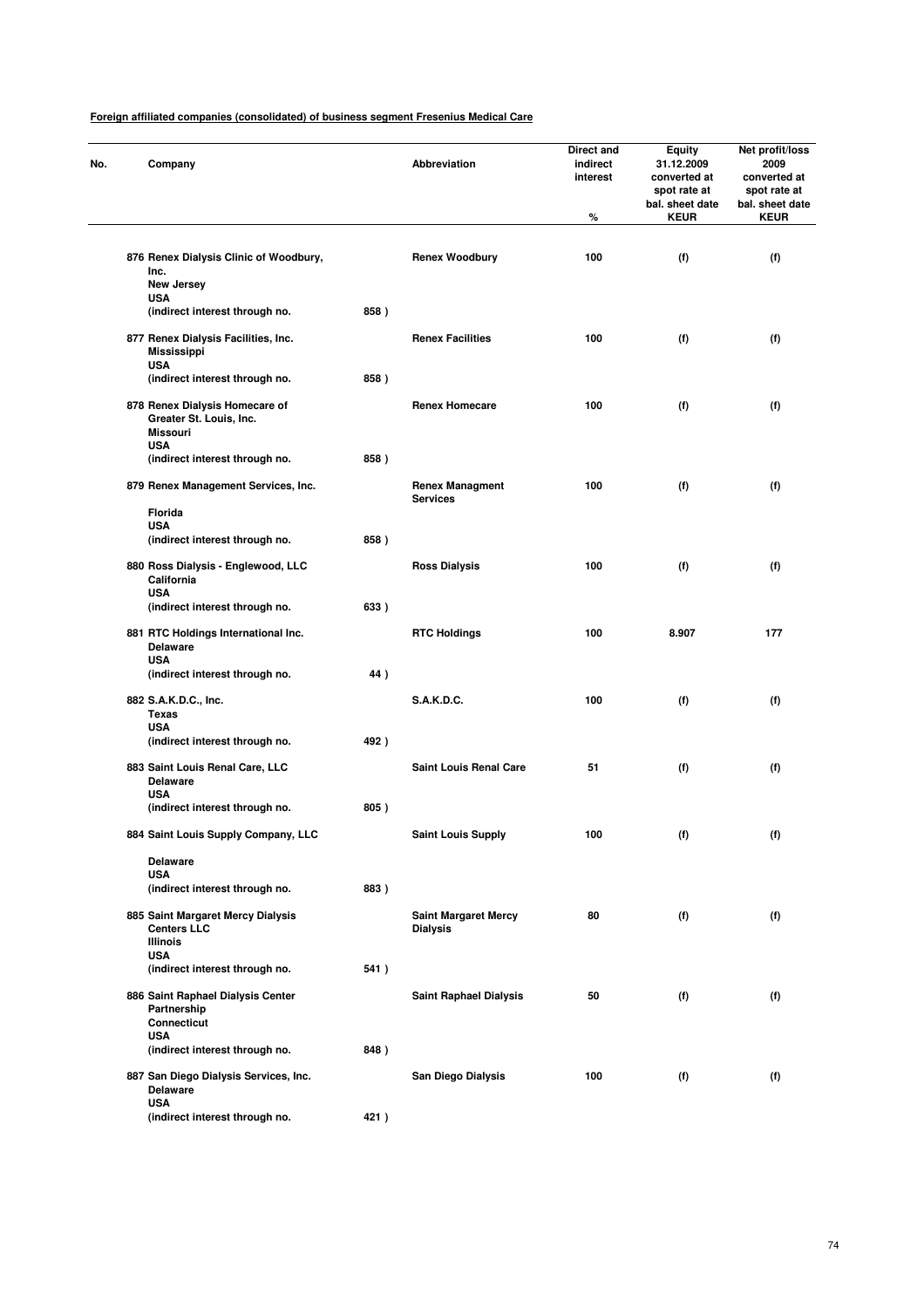| No. | Company                                                                            |      | Abbreviation                               | Direct and<br>indirect<br>interest<br>% | <b>Equity</b><br>31.12.2009<br>converted at<br>spot rate at<br>bal. sheet date<br><b>KEUR</b> | Net profit/loss<br>2009<br>converted at<br>spot rate at<br>bal. sheet date<br><b>KEUR</b> |
|-----|------------------------------------------------------------------------------------|------|--------------------------------------------|-----------------------------------------|-----------------------------------------------------------------------------------------------|-------------------------------------------------------------------------------------------|
|     | 888 Santa Barbara Community Dialysis<br>Center Inc.<br>California                  |      | Santa Barbara Dialysis                     | 100                                     | (f)                                                                                           | (f)                                                                                       |
|     | <b>USA</b><br>(indirect interest through no.                                       | 421) |                                            |                                         |                                                                                               |                                                                                           |
|     | 889 Sherlof, Inc.<br><b>South Carolina</b>                                         |      | <b>Sherlof</b>                             | 100                                     | (f)                                                                                           | (f)                                                                                       |
|     | <b>USA</b><br>(indirect interest through no.                                       | 642) |                                            |                                         |                                                                                               |                                                                                           |
|     | 890 Smyrna Dialysis Center, LLC<br>Georgia<br><b>USA</b>                           |      | <b>Smyrna Dialysis Center</b>              | 100                                     | (f)                                                                                           | (f)                                                                                       |
|     | (indirect interest through no.                                                     | 830) |                                            |                                         |                                                                                               |                                                                                           |
|     | 891 SORB Technology, Inc.<br><b>USA</b>                                            |      | <b>Sorb Technology</b>                     | 100                                     | (f)                                                                                           | (f)                                                                                       |
|     | (indirect interest through no.                                                     | 850) |                                            |                                         |                                                                                               |                                                                                           |
|     | 892 Southern Ocean County Dialysis<br>Clinic, LLC<br><b>Delaware</b><br><b>USA</b> |      | <b>SOC Dialysis Clinic</b>                 | 51                                      | (f)                                                                                           | (f)                                                                                       |
|     | (indirect interest through no.                                                     | 845) |                                            |                                         |                                                                                               |                                                                                           |
|     | 893 Spectra Diagnostics, LLC<br><b>Delaware</b>                                    |      | <b>Spectra Diagnostics</b>                 | 100                                     | (f)                                                                                           | (f)                                                                                       |
|     | <b>USA</b><br>(indirect interest through no.                                       | 895) |                                            |                                         |                                                                                               |                                                                                           |
|     | 894 Spectra East, Inc.<br><b>Delaware</b>                                          |      | <b>Spectra East</b>                        | 100                                     | (f)                                                                                           | (f)                                                                                       |
|     | USA<br>(indirect interest through no.                                              | 898) |                                            |                                         |                                                                                               |                                                                                           |
|     | 895 Spectra Laboratories, Inc.<br>Nevada                                           |      | Spectra Lab. Inc.                          | 100                                     | (f)                                                                                           | (f)                                                                                       |
|     | <b>USA</b><br>(indirect interest through no.                                       | 898) |                                            |                                         |                                                                                               |                                                                                           |
|     | 896 Spectra Medical Data Processing,<br>LLC.<br><b>Delaware</b>                    |      | <b>Spectra Medical Data</b><br>Processing, | 100                                     | (f)                                                                                           | (f)                                                                                       |
|     | <b>USA</b><br>(indirect interest through no.                                       | 894) |                                            |                                         |                                                                                               |                                                                                           |
|     | 897 Spectra Renal Research, LLC<br><b>Delaware</b>                                 |      | <b>Spectra RR</b>                          | 100                                     | (f)                                                                                           | (f)                                                                                       |
|     | <b>USA</b><br>(indirect interest through no.                                       | 700) |                                            |                                         |                                                                                               |                                                                                           |
|     | 898 SRC Holding Company, Inc.<br><b>Delaware</b>                                   |      | <b>SRC Holding</b>                         | 100                                     | (f)                                                                                           | (f)                                                                                       |
|     | <b>USA</b><br>(indirect interest through no.                                       | 599) |                                            |                                         |                                                                                               |                                                                                           |
|     | 899 SSKG, Inc.<br><b>Illinois</b>                                                  |      | <b>SSKG</b>                                | 100                                     | (f)                                                                                           | (f)                                                                                       |
|     | <b>USA</b><br>(indirect interest through no.                                       | 524) |                                            |                                         |                                                                                               |                                                                                           |
|     | 900 St.Louis Regional Dialysis Center,<br>Inc.<br><b>Missouri</b>                  |      | <b>St.Louis Dialysis Center</b>            | 100                                     | (f)                                                                                           | (f)                                                                                       |
|     | <b>USA</b><br>(indirect interest through no.                                       | 471) |                                            |                                         |                                                                                               |                                                                                           |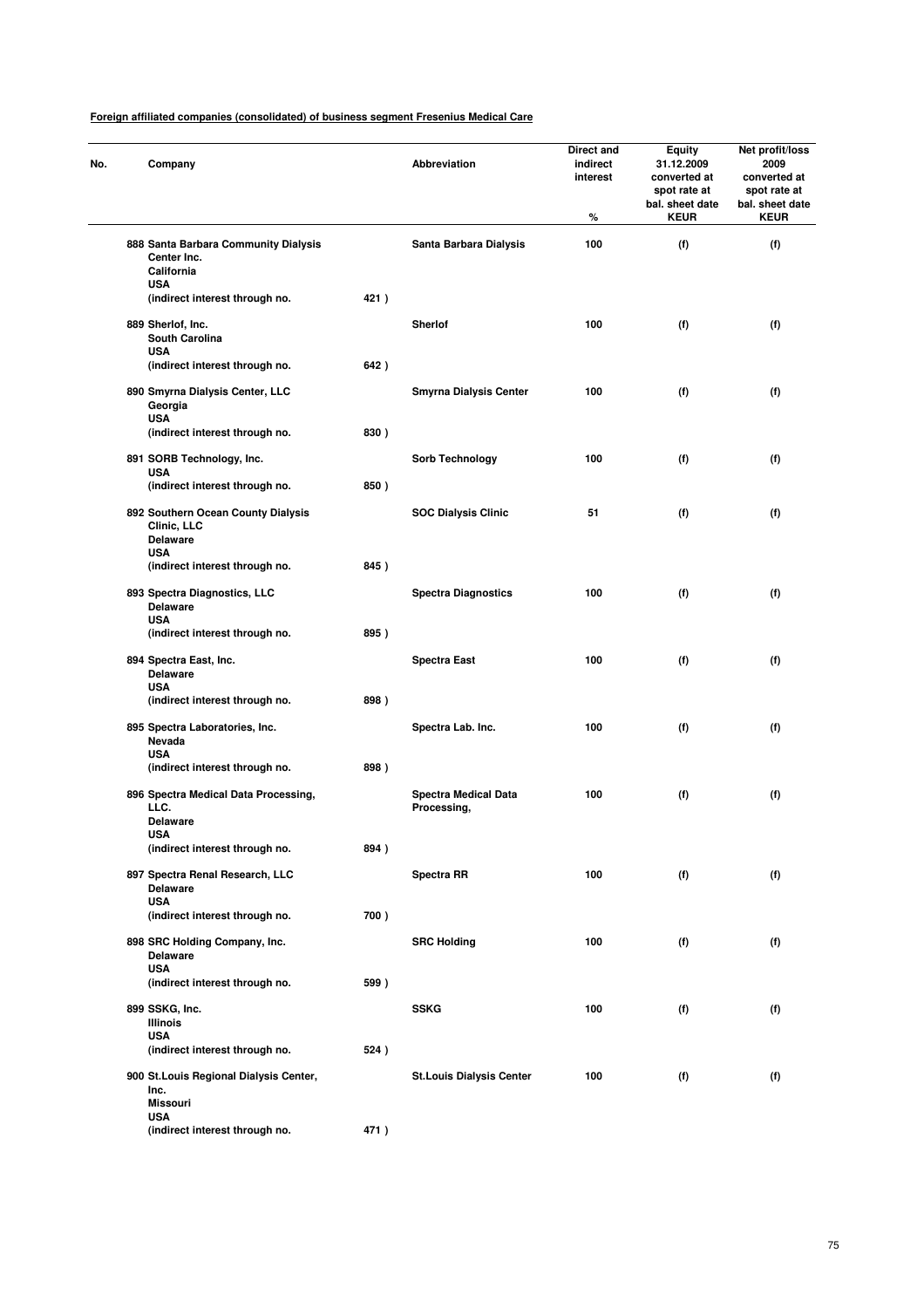|                   | Company                                                                    |               | Abbreviation                                    | Direct and<br>indirect<br>interest<br>% | <b>Equity</b><br>31.12.2009<br>converted at<br>spot rate at<br>bal. sheet date<br><b>KEUR</b> | Net profit/loss<br>2009<br>converted at<br>spot rate at<br>bal. sheet date<br><b>KEUR</b> |
|-------------------|----------------------------------------------------------------------------|---------------|-------------------------------------------------|-----------------------------------------|-----------------------------------------------------------------------------------------------|-------------------------------------------------------------------------------------------|
|                   | 901 STAT Dialysis Corporation<br><b>Delaware</b>                           |               | <b>STAT Dialysis</b>                            | 100                                     | (f)                                                                                           | (f)                                                                                       |
| <b>USA</b>        | (indirect interest through no.                                             | 845)          |                                                 |                                         |                                                                                               |                                                                                           |
| LLC<br><b>USA</b> | 902 Stone Mountain Dialysis Center,<br>Georgia                             |               | <b>Stone Mountain Dialysis</b><br><b>Center</b> | 100                                     | (f)                                                                                           | (f)                                                                                       |
|                   | (indirect interest through no.                                             | 830)          |                                                 |                                         |                                                                                               |                                                                                           |
| <b>USA</b>        | 903 Stuttgart Dialysis, LLC<br><b>Arkansas</b>                             |               | <b>Stuttgart Dialysis</b>                       | 100                                     | (f)                                                                                           | (f)                                                                                       |
|                   | (indirect interest through no.                                             | $675 + 686$ ) |                                                 |                                         |                                                                                               |                                                                                           |
|                   | 904 Tappahanock Dialysis Center Inc.                                       |               | <b>Tappahanock Dialysis</b><br>Center           | 100                                     | (f)                                                                                           | (f)                                                                                       |
| <b>USA</b>        | Virginia                                                                   |               |                                                 |                                         |                                                                                               |                                                                                           |
|                   | (indirect interest through no.                                             | 495)          |                                                 |                                         |                                                                                               |                                                                                           |
| <b>USA</b>        | 905 Terrell Dialysis Center LLC<br><b>Delaware</b>                         |               | <b>Terrell Dialysis Center</b>                  | 100                                     | (f)                                                                                           | (f)                                                                                       |
|                   | (indirect interest through no.                                             | 652)          |                                                 |                                         |                                                                                               |                                                                                           |
| <b>USA</b>        | 906 THC/PNRS LLC<br>Oregon                                                 |               | <b>THC/PNRS</b>                                 | 60                                      | (f)                                                                                           | (f)                                                                                       |
|                   | (indirect interest through no.                                             | 748)          |                                                 |                                         |                                                                                               |                                                                                           |
| Inc.<br>Texas     | 907 The Medical Accountability Group,                                      |               | <b>Medical Accountability</b><br>Group          | 100                                     | (f)                                                                                           | (f)                                                                                       |
| <b>USA</b>        |                                                                            |               |                                                 |                                         |                                                                                               |                                                                                           |
|                   | (indirect interest through no.                                             | 421)          |                                                 |                                         |                                                                                               |                                                                                           |
| LLC               | 908 Three Rivers Dialysis Services,<br><b>Delaware</b>                     |               | <b>Three Rivers Dialysis</b><br><b>Services</b> | 100                                     | (f)                                                                                           | (f)                                                                                       |
| <b>USA</b>        | (indirect interest through no.                                             | 786)          |                                                 |                                         |                                                                                               |                                                                                           |
|                   | 909 U.S. Vascular Access Center of<br><b>Dallas LLC</b><br><b>Delaware</b> |               | <b>USVAD</b>                                    | 100                                     | (f)                                                                                           | (f)                                                                                       |
| <b>USA</b>        | (indirect interest through no.                                             | 912)          |                                                 |                                         |                                                                                               |                                                                                           |
|                   | 910 U.S. Vascular Access Center of<br>Houston, LLC                         |               | <b>Access Center Houston</b>                    | 100                                     | (f)                                                                                           | (f)                                                                                       |
| <b>USA</b>        | <b>Delaware</b>                                                            |               |                                                 |                                         |                                                                                               |                                                                                           |
|                   | (indirect interest through no.                                             | 912)          |                                                 |                                         |                                                                                               |                                                                                           |
| <b>USA</b>        | 911 U.S. Vascular Access Center of<br>Philadelphia LLC<br><b>Delaware</b>  |               | U.S. VAC Philadelphia                           | 100                                     | (f)                                                                                           | (f)                                                                                       |
|                   | (indirect interest through no.                                             | 912)          |                                                 |                                         |                                                                                               |                                                                                           |
|                   | 912 U.S. Vascular Holdings, LLC<br><b>Delaware</b>                         |               | <b>USVAH</b>                                    | 100                                     | (f)                                                                                           | (f)                                                                                       |
| <b>USA</b>        | (indirect interest through no.                                             | 700)          |                                                 |                                         |                                                                                               |                                                                                           |
|                   | 913 U.S. Vascular of Puerto Rico, Inc.<br><b>Delaware</b>                  |               | U.S. Vascular Puerto Rico                       | 100                                     | (f)                                                                                           | (f)                                                                                       |
| <b>USA</b>        | (indirect interest through no.                                             | 700)          |                                                 |                                         |                                                                                               |                                                                                           |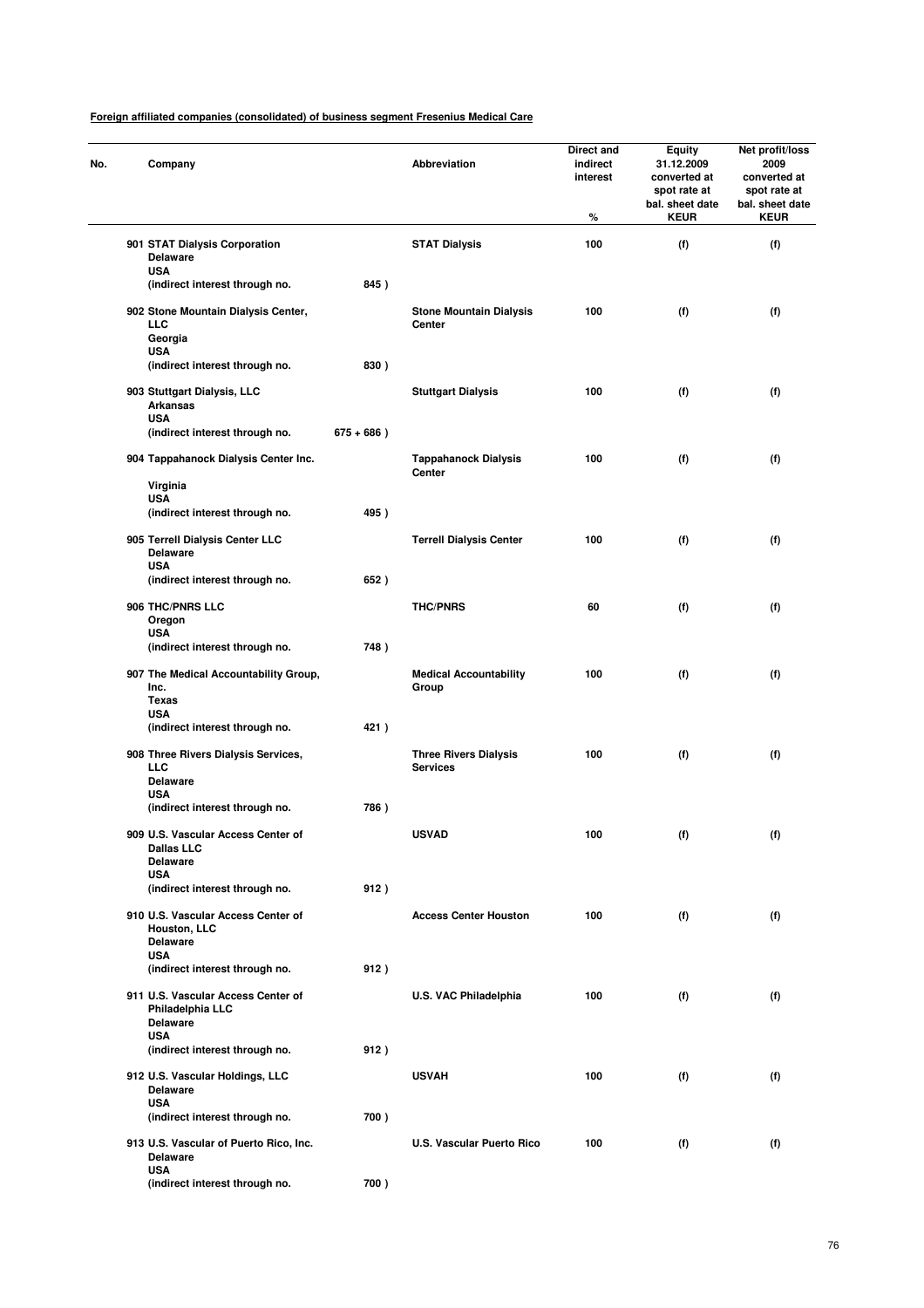| Company                                                      |      | Abbreviation                     | Direct and<br>indirect<br>interest<br>% | Equity<br>31.12.2009<br>converted at<br>spot rate at<br>bal. sheet date<br><b>KEUR</b> | Net profit/loss<br>2009<br>converted at<br>spot rate at<br>bal. sheet date<br><b>KEUR</b> |
|--------------------------------------------------------------|------|----------------------------------|-----------------------------------------|----------------------------------------------------------------------------------------|-------------------------------------------------------------------------------------------|
| 914 University Kidney Center North,<br>Inc.                  |      | <b>Kidney Center North</b>       | 100                                     | (f)                                                                                    | (f)                                                                                       |
| <b>Texas</b>                                                 |      |                                  |                                         |                                                                                        |                                                                                           |
| <b>USA</b><br>(indirect interest through no.                 | 776) |                                  |                                         |                                                                                        |                                                                                           |
| 915 University Kidney Center, Inc.<br>Texas                  |      | <b>University Kidney Center</b>  | 100                                     | (f)                                                                                    | (f)                                                                                       |
| <b>USA</b><br>(indirect interest through no.                 | 776) |                                  |                                         |                                                                                        |                                                                                           |
| 916 Warrenton Dialysis Facility Inc.                         |      | <b>Warrenton Dialysis</b>        | 100                                     | (f)                                                                                    | (f)                                                                                       |
| Virginia                                                     |      | Facility                         |                                         |                                                                                        |                                                                                           |
| <b>USA</b>                                                   |      |                                  |                                         |                                                                                        |                                                                                           |
| (indirect interest through no.                               | 495) |                                  |                                         |                                                                                        |                                                                                           |
| 917 West End Dialysis Center, Inc.<br>Virginia               |      | <b>West End Center</b>           | 100                                     | (f)                                                                                    | (f)                                                                                       |
| <b>USA</b><br>(indirect interest through no.                 | 495) |                                  |                                         |                                                                                        |                                                                                           |
|                                                              |      |                                  |                                         |                                                                                        |                                                                                           |
| 918 West Palm Dialysis, LLC<br>Georgia<br><b>USA</b>         |      | <b>West Palm Dialysis</b>        | 100                                     | (f)                                                                                    | (f)                                                                                       |
| (indirect interest through no.                               | 830) |                                  |                                         |                                                                                        |                                                                                           |
| 919 Wharton Dialysis, Inc.<br>Texas                          |      | <b>Wharton Dialysis</b>          | 100                                     | (f)                                                                                    | (f)                                                                                       |
| <b>USA</b><br>(indirect interest through no.                 | 901) |                                  |                                         |                                                                                        |                                                                                           |
| 920 Whiting Dialysis Services, LLC                           |      | <b>Whiting Dialysis Services</b> | 83                                      | (f)                                                                                    | (f)                                                                                       |
| <b>Delaware</b>                                              |      |                                  |                                         |                                                                                        |                                                                                           |
| <b>USA</b><br>(indirect interest through no.                 | 817) |                                  |                                         |                                                                                        |                                                                                           |
| 921 Wisconsin Renal Care Group,                              |      | <b>Wisconsin RCG</b>             | 55                                      | (f)                                                                                    | (f)                                                                                       |
| L.L.C.<br><b>Delaware</b>                                    |      |                                  |                                         |                                                                                        |                                                                                           |
| USA<br>(indirect interest through no.                        | 805) |                                  |                                         |                                                                                        |                                                                                           |
| 922 WSKC Dialysis Services Inc.<br>Illinois                  |      | <b>WSKC</b>                      | 100                                     | (f)                                                                                    | (f)                                                                                       |
| <b>USA</b>                                                   |      |                                  |                                         |                                                                                        |                                                                                           |
| (indirect interest through no.                               | 541) |                                  |                                         |                                                                                        |                                                                                           |
| 923 Centro Nefrologico Sucre<br>"CENESUCA", C.A.<br>Valencia |      | <b>CENESUCA</b>                  | 90                                      | 123                                                                                    | 31                                                                                        |
| Venezuela                                                    |      |                                  |                                         |                                                                                        |                                                                                           |
| (indirect interest through no.                               | 924) |                                  |                                         |                                                                                        |                                                                                           |
| 924 Fresenius Medical Care de<br>Venezuela C.A.<br>Valencia  |      | FMC de Venezuela                 | 100                                     | 18.145                                                                                 | 3.759                                                                                     |
| Venezuela                                                    |      |                                  |                                         |                                                                                        |                                                                                           |
| (indirect interest through no.                               | 20)  |                                  |                                         |                                                                                        |                                                                                           |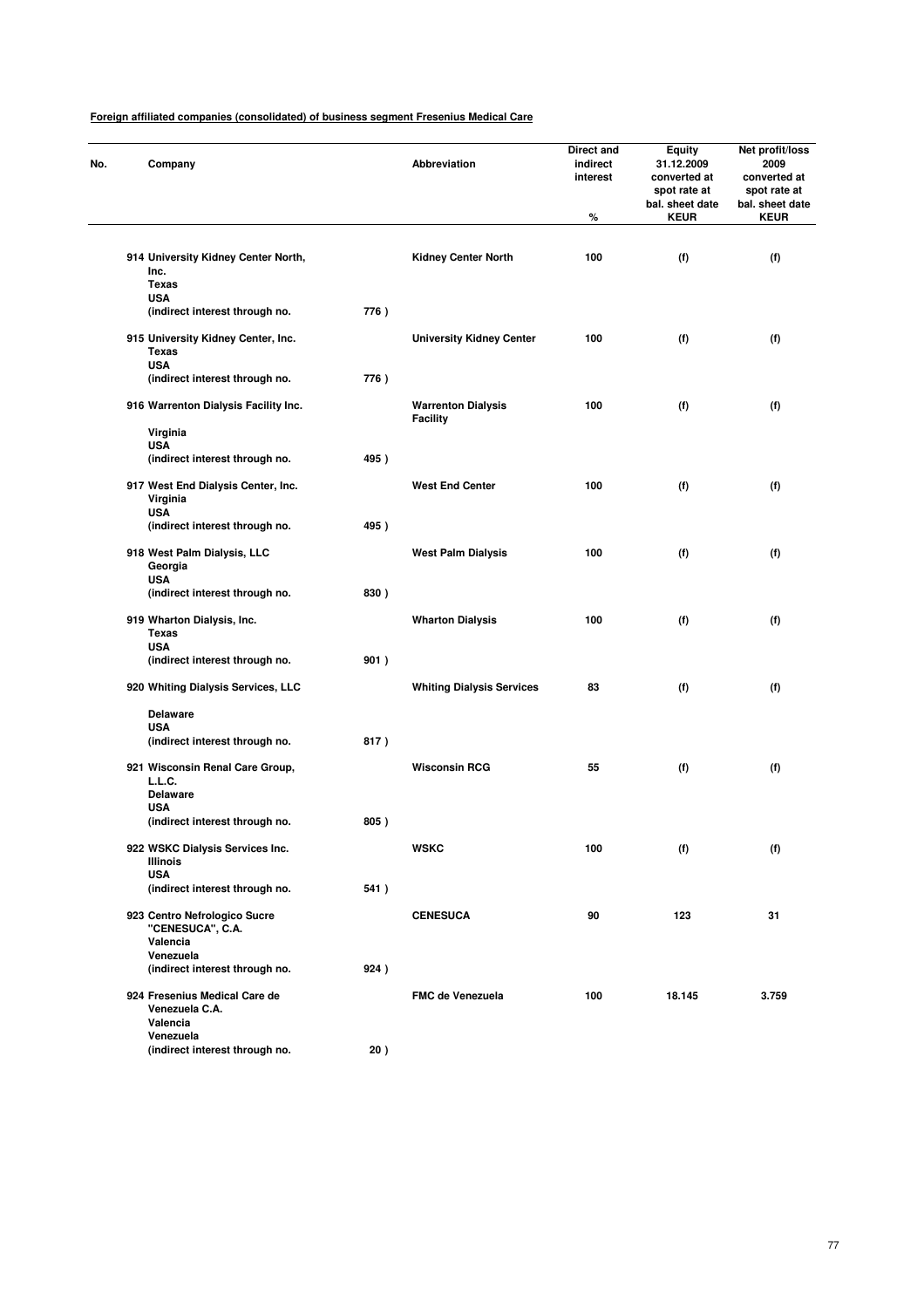| Company                                                                      |      | Abbreviation              | Direct and<br>indirect<br>interest<br>% | <b>Equity</b><br>31.12.2009<br>converted at<br>spot rate at<br>bal. sheet date<br><b>KEUR</b> | Net profit/loss<br>2009<br>converted at<br>spot rate at<br>bal. sheet date<br><b>KEUR</b> |
|------------------------------------------------------------------------------|------|---------------------------|-----------------------------------------|-----------------------------------------------------------------------------------------------|-------------------------------------------------------------------------------------------|
| Consolidated financial statements - without profit & loss transfer agreement |      |                           |                                         |                                                                                               |                                                                                           |
| 925 Fresenius Kabi S.A.<br><b>Buenos Aires</b>                               |      | Fresenius Kabi S.A.       | 100                                     | 1.507                                                                                         | $-3.726$                                                                                  |
| Argentina<br>(indirect interest through no.                                  | 49)  |                           |                                         |                                                                                               |                                                                                           |
| 926 Laboratorios Filaxis S.A.<br><b>Buenos Aires</b><br>Argentina            |      | Laboratorios Filaxis S.A. | 100                                     | 4.699                                                                                         | -296                                                                                      |
| (indirect interest through no.                                               | 996) |                           |                                         |                                                                                               |                                                                                           |
| 927 Nutri Home S.A.<br><b>Buenos Aires</b><br>Argentina                      |      | <b>Nutri Home</b>         | 100                                     | 2.469                                                                                         | 2.369                                                                                     |
| (indirect interest through no.                                               | 925) |                           |                                         |                                                                                               |                                                                                           |
| 928 Pharmatel Fresenius Kabi Pty Ltd.                                        |      | Pharmatel Kabi AU         | 100                                     | 1.665                                                                                         | 2.138                                                                                     |
| Sydney<br>Australia<br>(indirect interest through no.                        | 49)  |                           |                                         |                                                                                               |                                                                                           |
| 929 WH McCarthy Pty Ltd.<br>Sydney                                           |      | <b>WH McCarthy</b>        | 100                                     | $-285$                                                                                        | 0                                                                                         |
| Australia<br>(indirect interest through no.                                  | 928) |                           |                                         |                                                                                               |                                                                                           |
| 930 Fresenius HemoCare Austria<br>GmbH                                       |      | <b>FHC Austria</b>        | 95                                      | 5.452                                                                                         | 819                                                                                       |
| Salzburg-Eugendorf<br>Austria                                                |      |                           |                                         |                                                                                               |                                                                                           |
| (indirect interest through no.                                               | 47)  |                           |                                         |                                                                                               |                                                                                           |
| 931 Fresenius Kabi Austria GmbH<br>Graz<br>Austria                           |      | <b>FK Austria</b>         | 100                                     | 172.974                                                                                       | 31.265                                                                                    |
| (indirect interest through no.                                               | 49)  |                           |                                         |                                                                                               |                                                                                           |
| 932 Fresenius Kabi N.V.<br><b>Schelle</b>                                    |      | Kabi Belgium              | 100                                     | 3.530                                                                                         | 336                                                                                       |
| <b>Belgium</b><br>(indirect interest through no.                             | 996) |                           |                                         |                                                                                               |                                                                                           |
| 933 Fresenius HemoCare Brasil Ltda.<br>São Paulo                             |      | <b>FHC Brasil</b>         | 100                                     | 16.501                                                                                        | -736                                                                                      |
| <b>Brazil</b><br>(indirect interest through no.                              | 980) |                           |                                         |                                                                                               |                                                                                           |
| 934 Fresenius Kabi Brasil Ltda.<br>São Paulo                                 |      | <b>FK Brasil</b>          | 100                                     | 50.030                                                                                        | $-3.260$                                                                                  |
| <b>Brazil</b><br>(indirect interest through no.                              | 49)  |                           |                                         |                                                                                               |                                                                                           |
| 935 Gan Rio Apoio Nutricional -<br>Ganutre Ltda.<br>Rio de Janeiro           |      | <b>Gan Rio</b>            | 100                                     | 4.613                                                                                         | 279                                                                                       |
| <b>Brazil</b><br>(indirect interest through no.                              | 934) |                           |                                         |                                                                                               |                                                                                           |
| 936 Calea Ltd.                                                               |      | Calea Ltd.                | 100                                     | 4.953                                                                                         | 3.865                                                                                     |
| Toronto/Ontario<br>Canada                                                    |      |                           |                                         |                                                                                               |                                                                                           |
| (indirect interest through no.                                               | 3)   |                           |                                         |                                                                                               |                                                                                           |
| 937 Calea Pharmacy Ltd.<br>Toronto/Ontario<br>Canada                         |      | Calea Pharmacy Ltd.       | 100                                     | 7.890                                                                                         | 1.461                                                                                     |
| (indirect interest through no.                                               | 936) |                           |                                         |                                                                                               |                                                                                           |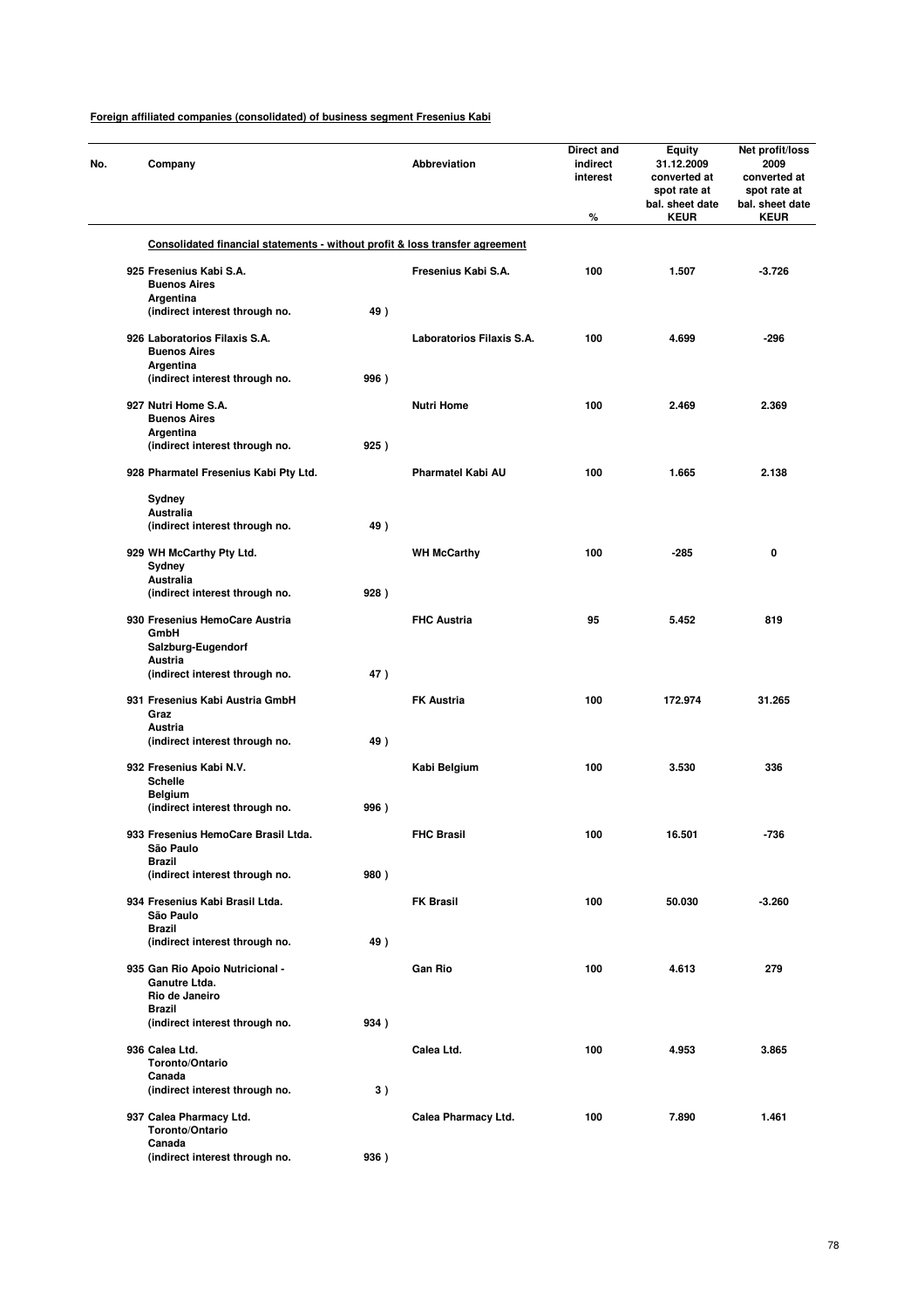| Company                                                                        |       | Abbreviation                   | Direct and<br>indirect<br>interest<br>% | <b>Equity</b><br>31.12.2009<br>converted at<br>spot rate at<br>bal. sheet date<br><b>KEUR</b> | Net profit/loss<br>2009<br>converted at<br>spot rate at<br>bal. sheet date<br><b>KEUR</b> |
|--------------------------------------------------------------------------------|-------|--------------------------------|-----------------------------------------|-----------------------------------------------------------------------------------------------|-------------------------------------------------------------------------------------------|
| 938 Calea Pharmacy Services Inc.<br>Toronto/Ontario                            |       | <b>Calea Pharmacy Services</b> | 49                                      | 118                                                                                           | 0                                                                                         |
| Canada<br>(indirect interest through no.                                       | 936)  |                                |                                         |                                                                                               |                                                                                           |
| 939 Calea Vancouver Inc.<br>Vancouver<br>Canada                                |       | Calea Vancouver                | 100                                     | 910                                                                                           | 167                                                                                       |
| (indirect interest through no.                                                 | 936)  |                                |                                         |                                                                                               |                                                                                           |
| 940 Pharmaceutical Partners of<br>Canada, Inc.<br>Toronto/Ontario              |       | <b>PPC</b>                     | 100                                     | (1)                                                                                           | (1)                                                                                       |
| Canada<br>(indirect interest through no.                                       | 1012) |                                |                                         |                                                                                               |                                                                                           |
| 941 Fresenius Kabi Chile Ltda.<br>Santiago de Chile<br>Chile                   |       | <b>FK Chile</b>                | 100                                     | 2.730                                                                                         | 1.089                                                                                     |
| (indirect interest through no.                                                 | 49)   |                                |                                         |                                                                                               |                                                                                           |
| 942 Inversiones FK Chile Ltda.<br>Santiago de Chile                            |       | <b>Inversiones Chile</b>       | 100                                     | 22.134                                                                                        | $-1$                                                                                      |
| Chile<br>(indirect interest through no.                                        | 941)  |                                |                                         |                                                                                               |                                                                                           |
| 943 Laboratorio Sanderson S.A.<br>Santiago de Chile                            |       | <b>LSC</b>                     | 100                                     | 18.684                                                                                        | $-704$                                                                                    |
| Chile<br>(indirect interest through no.                                        | 942)  |                                |                                         |                                                                                               |                                                                                           |
| 944 Recetario Magistral Endovenoso<br>S.A.<br>Santiago de Chile                |       | <b>Therapia IV</b>             | 100                                     | 2.078                                                                                         | 592                                                                                       |
| Chile                                                                          |       |                                |                                         |                                                                                               |                                                                                           |
| (indirect interest through no.                                                 | 996)  |                                |                                         |                                                                                               |                                                                                           |
| 945 Beijing Fresenius Kabi<br>Pharmaceutical Co., Ltd.<br>Beijing              |       | BFP                            | 100                                     | 32.904                                                                                        | 10.740                                                                                    |
| China<br>(indirect interest through no.                                        | 3)    |                                |                                         |                                                                                               |                                                                                           |
| 946 Clinico Nanchang Ltd. Co.<br>Nanchang                                      |       | <b>Clinico Nanchang</b>        | 100                                     | 5.277                                                                                         | 574                                                                                       |
| China<br>(indirect interest through no.                                        | 54)   |                                |                                         |                                                                                               |                                                                                           |
| 947 Fresenius Kabi (Beijing)<br><b>Pharmaceutical Distribution Co.</b><br>Ltd. |       | <b>FKD</b>                     | 100                                     | 107                                                                                           | 0                                                                                         |
| Beijing<br>China                                                               |       |                                |                                         |                                                                                               |                                                                                           |
| (indirect interest through no.                                                 | 948)  |                                |                                         |                                                                                               |                                                                                           |
| 948 Fresenius Kabi (China) Co. Ltd.<br>Beijing<br>China                        |       | <b>FK China</b>                | 100                                     | 50.548                                                                                        | 11.589                                                                                    |
| (indirect interest through no.                                                 | 3)    |                                |                                         |                                                                                               |                                                                                           |
| 949 Fresenius Kabi (Guangzhou) Co.,<br>Ltd.                                    |       | <b>FK Guangzhou</b>            | 100                                     | $-5.543$                                                                                      | $-1.805$                                                                                  |
| Guangzhou<br>China                                                             | 948)  |                                |                                         |                                                                                               |                                                                                           |
| (indirect interest through no.                                                 |       |                                |                                         |                                                                                               |                                                                                           |
| 950 Sino-Swed Pharmaceutical Corp.<br>Ltd.<br>Wuxi                             |       | <b>SSPC</b>                    | 51                                      | 63.098                                                                                        | 28.881                                                                                    |
| China<br>(indirect interest through no.                                        | 948)  |                                |                                         |                                                                                               |                                                                                           |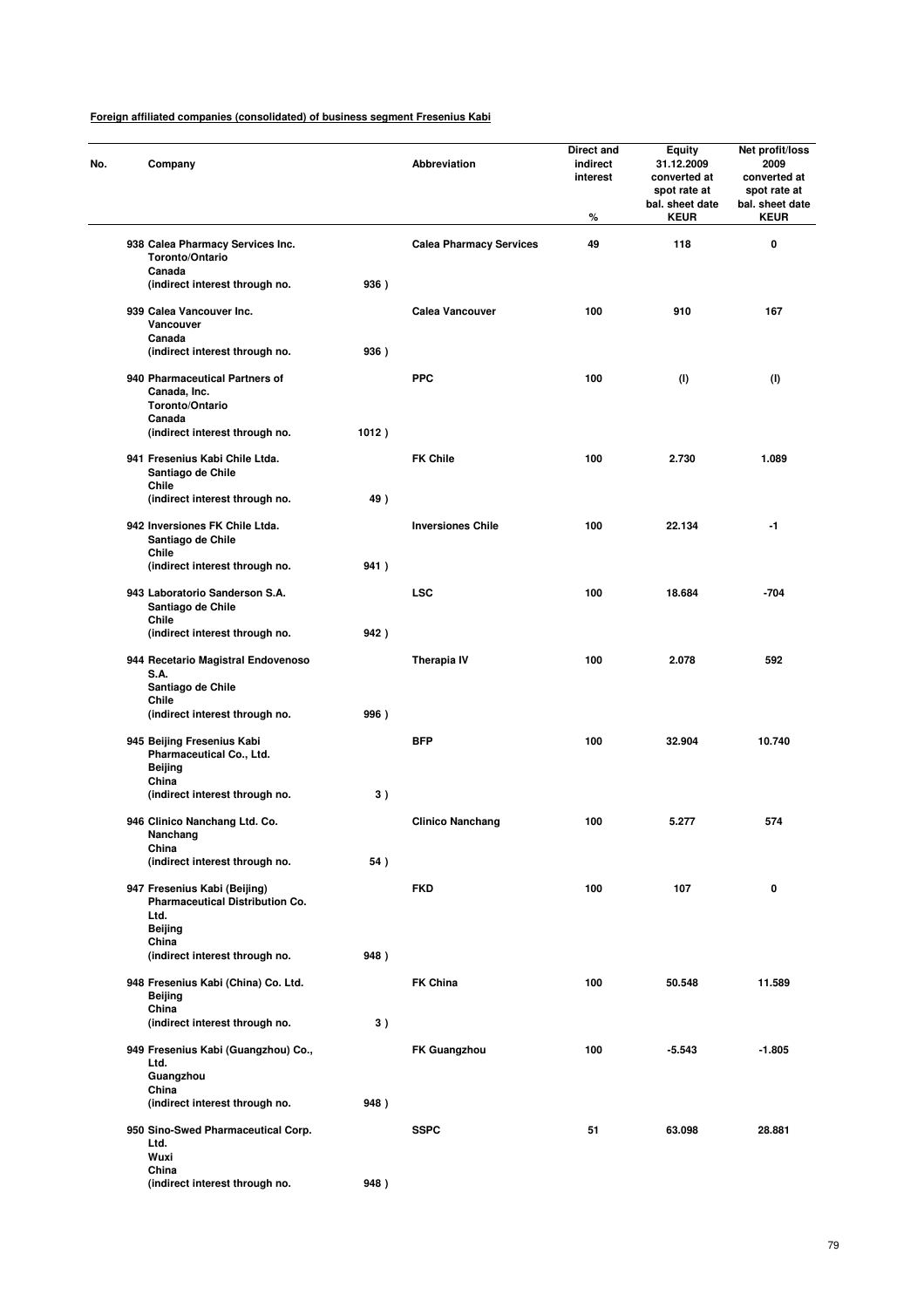| Company                                                       |      | Abbreviation          | <b>Direct and</b><br>indirect<br>interest | <b>Equity</b><br>31.12.2009<br>converted at<br>spot rate at<br>bal. sheet date | Net profit/loss<br>2009<br>converted at<br>spot rate at<br>bal. sheet date |
|---------------------------------------------------------------|------|-----------------------|-------------------------------------------|--------------------------------------------------------------------------------|----------------------------------------------------------------------------|
|                                                               |      |                       | %                                         | <b>KEUR</b>                                                                    | <b>KEUR</b>                                                                |
| 951 Fresenius HemoCare CZ s.r.o.<br>Horatev                   |      | FHC CZ                | 100                                       | 14.677                                                                         | 3.609                                                                      |
| <b>Czech Republic</b><br>(indirect interest through no.       | 3)   |                       |                                           |                                                                                |                                                                            |
| 952 Fresenius Kabi s.r.o.<br>Prague<br><b>Czech Republic</b>  |      | <b>FK Prague</b>      | 100                                       | 4.466                                                                          | 565                                                                        |
| (indirect interest through no.                                | 3)   |                       |                                           |                                                                                |                                                                            |
| 953 Calea France S.A.S.<br><b>Sèvres</b><br>France            |      | <b>Calea France</b>   | 100                                       | 3.943                                                                          | 1.714                                                                      |
| (indirect interest through no.                                | 955) |                       |                                           |                                                                                |                                                                            |
| 954 Fresenius Kabi France S.A.S.<br><b>Sèvres</b><br>France   |      | Kabi France           | 100                                       | 30.179                                                                         | 850                                                                        |
| (indirect interest through no.                                | 955) |                       |                                           |                                                                                |                                                                            |
| 955 Fresenius Kabi Groupe France S.A.                         |      | Kabi Groupe France    | 100                                       | 69.950                                                                         | 1.907                                                                      |
| <b>Sèvres</b><br>France<br>(indirect interest through no.     | 3)   |                       |                                           |                                                                                |                                                                            |
| 956 Fresenius Vial S.A.S.<br><b>Brézins</b>                   |      | Fresenius Vial S.A.S. | 100                                       | 29.478                                                                         | 8.456                                                                      |
| France<br>(indirect interest through no.                      | 955) |                       |                                           |                                                                                |                                                                            |
| 957 Fresenius Kabi Hellas AEE<br><b>Athens</b>                |      | Kabi Hellas           | 100                                       | 2.953                                                                          | 560                                                                        |
| Greece<br>(indirect interest through no.                      | 3)   |                       |                                           |                                                                                |                                                                            |
| 958 Fresenius Kabi Asia Pacific Ltd.<br>Hongkong<br>Hongkong  |      | Kabi Asia Pacific     | 100                                       | 24.315                                                                         | 21.559                                                                     |
| (indirect interest through no.                                | 3)   |                       |                                           |                                                                                |                                                                            |
| 959 Fresenius Kabi Hongkong Ltd.<br>Hongkong<br>Hongkong      |      | Kabi Hongkong         | 100                                       | 938                                                                            | 143                                                                        |
| (indirect interest through no.                                | 3)   |                       |                                           |                                                                                |                                                                            |
| 960 Fresenius Kabi Hungary Kft.<br><b>Budapest</b><br>Hungary |      | Kabi Hungary          | 100                                       | 1.287                                                                          | 143                                                                        |
| (indirect interest through no.                                | 931) |                       |                                           |                                                                                |                                                                            |
| 961 Fresenius Kabi India Private Ltd.<br>Pune<br>India        |      | Fresenius Kabi India  | 100                                       | 11.673                                                                         | -1.956                                                                     |
| (indirect interest through no.                                | 3)   |                       |                                           |                                                                                |                                                                            |
| 962 Fresenius Kabi Oncology Ltd.<br><b>New Delhi</b><br>India |      | Onco India            | 90                                        | 71.497                                                                         | 9.053                                                                      |
| (indirect interest through no.                                | 992) |                       |                                           |                                                                                |                                                                            |
| 963 PT. Fresenius Kabi Indonesia<br>Jakarta<br>Indonesia      |      | <b>FK Indonesia</b>   | 100                                       | $-1.505$                                                                       | -531                                                                       |
| (indirect interest through no.                                | 49)  |                       |                                           |                                                                                |                                                                            |
| 964 Fresenius HemoCare Italia S.r.l.<br>Modena<br>Italy       |      | <b>FHC Italia</b>     | 100                                       | 7.155                                                                          | 2.995                                                                      |
| (indirect interest through no.                                | 965) |                       |                                           |                                                                                |                                                                            |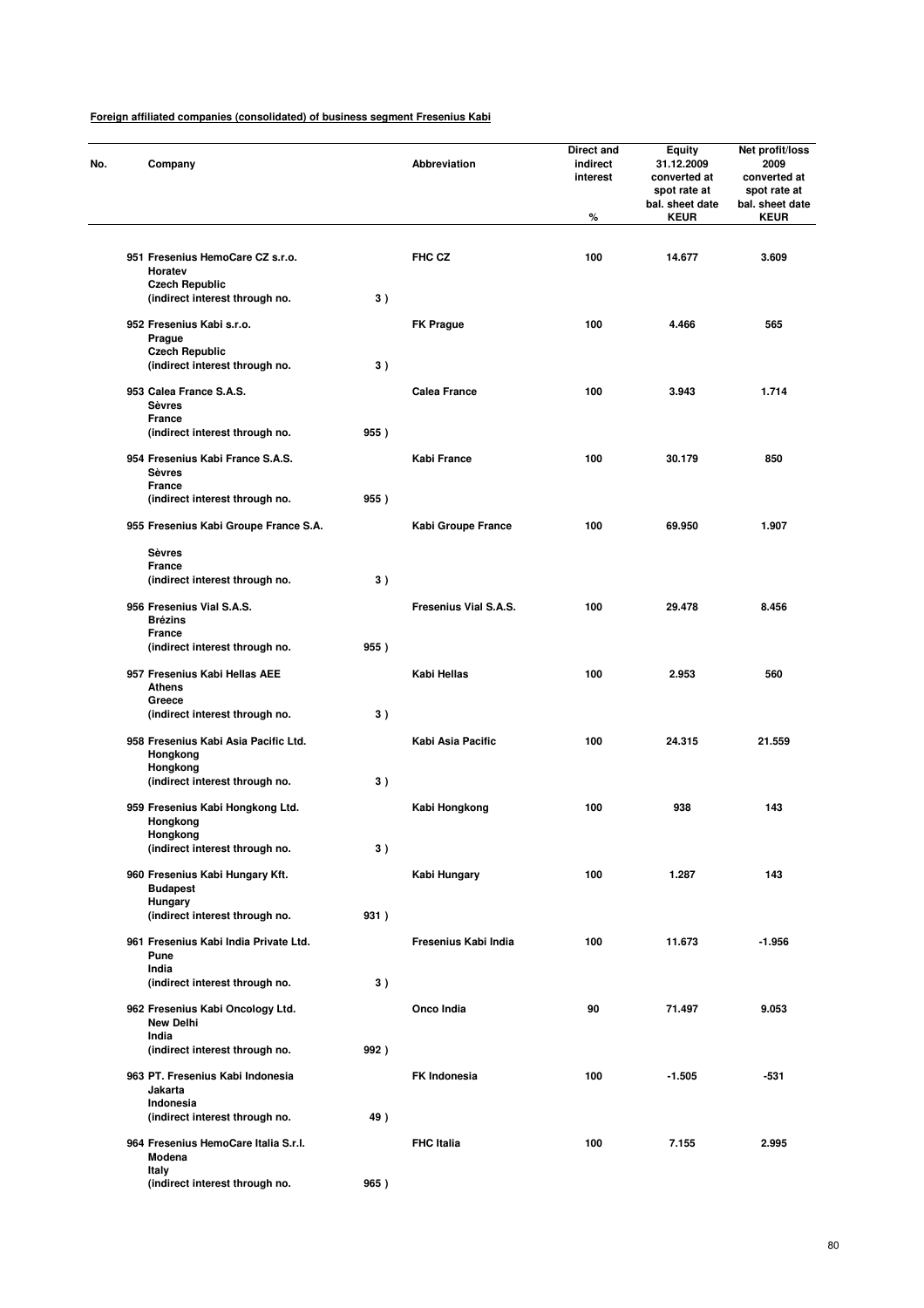| Company                                                           |             | Abbreviation                     | Direct and<br>indirect<br>interest<br>$\%$ | Equity<br>31.12.2009<br>converted at<br>spot rate at<br>bal. sheet date<br><b>KEUR</b> | Net profit/loss<br>2009<br>converted at<br>spot rate at<br>bal. sheet date<br><b>KEUR</b> |
|-------------------------------------------------------------------|-------------|----------------------------------|--------------------------------------------|----------------------------------------------------------------------------------------|-------------------------------------------------------------------------------------------|
| 965 Fresenius Kabi Italia S.p.A.<br>Verone                        |             | Kabi Italia S.p.A.               | 100                                        | 66.876                                                                                 | 5.281                                                                                     |
| Italy<br>(indirect interest through no.                           | 49)         |                                  |                                            |                                                                                        |                                                                                           |
| 966 Fresenius Kabi Italia S.r.l.<br>Verone                        |             | Kabi Italia S.r.l.               | 100                                        | 17.213                                                                                 | $-4.577$                                                                                  |
| Italy<br>(indirect interest through no.                           | 965)        |                                  |                                            |                                                                                        |                                                                                           |
| 967 Immobiliare Isola della Scala S.r.l.                          |             | Immobiliare Isola della<br>Scala | 100                                        | 7.879                                                                                  | 224                                                                                       |
| Isola della Scala                                                 |             |                                  |                                            |                                                                                        |                                                                                           |
| Italy<br>(indirect interest through no.                           | 965)        |                                  |                                            |                                                                                        |                                                                                           |
| 968 Ribbon S.r.l.<br>Cernusco sul Naviglio                        |             | Ribbon                           | 100                                        | 13.784                                                                                 | 5.209                                                                                     |
| Italy<br>(indirect interest through no.                           | 965)        |                                  |                                            |                                                                                        |                                                                                           |
| 969 S.C.M. Società Chimica Mugello<br>S.r.I.<br><b>Florence</b>   |             | <b>SCM</b>                       | 100                                        | 5.183                                                                                  | 4.790                                                                                     |
| Italy<br>(indirect interest through no.                           | 965)        |                                  |                                            |                                                                                        |                                                                                           |
| 970 Fresenius Kabi Japan K.K.<br>Tokyo                            |             | FK Japan                         | 100                                        | 3                                                                                      | $-2.977$                                                                                  |
| Japan                                                             |             |                                  |                                            |                                                                                        |                                                                                           |
| (indirect interest through no.                                    | 3)          |                                  |                                            |                                                                                        |                                                                                           |
| 971 Fresenius Kabi Korea Ltd.<br>Seoul<br>Korea                   |             | Kabi Korea                       | 100                                        | 6.411                                                                                  | -689                                                                                      |
| (indirect interest through no.                                    | $56 + 49$ ) |                                  |                                            |                                                                                        |                                                                                           |
| 972 Fresenius Kabi Finance I S.A.<br>Luxembourg                   |             | FK Finance I                     | 100                                        | 93                                                                                     | 21                                                                                        |
| Luxembourg<br>(indirect interest through no.                      | 3)          |                                  |                                            |                                                                                        |                                                                                           |
| 973 Fresenius Kabi Malaysia Sdn. Bhd.                             |             | Kabi Malaysia                    | 100                                        | 1.025                                                                                  | 192                                                                                       |
| Kuala Lumpur<br>Malaysia                                          |             |                                  |                                            |                                                                                        |                                                                                           |
| (indirect interest through no.                                    | 49)         |                                  |                                            |                                                                                        |                                                                                           |
| 974 Fresenius Kabi Mexico S.A. de C.V.                            |             | Kabi Mexico                      | 100                                        | 7.510                                                                                  | $-3.006$                                                                                  |
| Guadalajara                                                       |             |                                  |                                            |                                                                                        |                                                                                           |
| <b>Mexico</b><br>(indirect interest through no.                   | 975)        |                                  |                                            |                                                                                        |                                                                                           |
| 975 Grupo Fresenius Mexico S.A. de<br>C.V.                        |             | <b>Grupo Mexico</b>              | 100                                        | 20.290                                                                                 | 230                                                                                       |
| Guadalajara<br><b>Mexico</b>                                      |             |                                  |                                            |                                                                                        |                                                                                           |
| (indirect interest through no.                                    | 3)          |                                  |                                            |                                                                                        |                                                                                           |
| 976 Kabi Guadalajara S.A. de C.V.<br>Guadalajara<br><b>Mexico</b> |             | Kabi Guadalajara                 | 100                                        | 1.276                                                                                  | 187                                                                                       |
| (indirect interest through no.                                    | 975)        |                                  |                                            |                                                                                        |                                                                                           |
| 977 Calea Nederland N.V.<br>'s - Hertogenbosch                    |             | Calea N.V.                       | 100                                        | 2.962                                                                                  | 273                                                                                       |
| Netherlands<br>(indirect interest through no.                     | 3)          |                                  |                                            |                                                                                        |                                                                                           |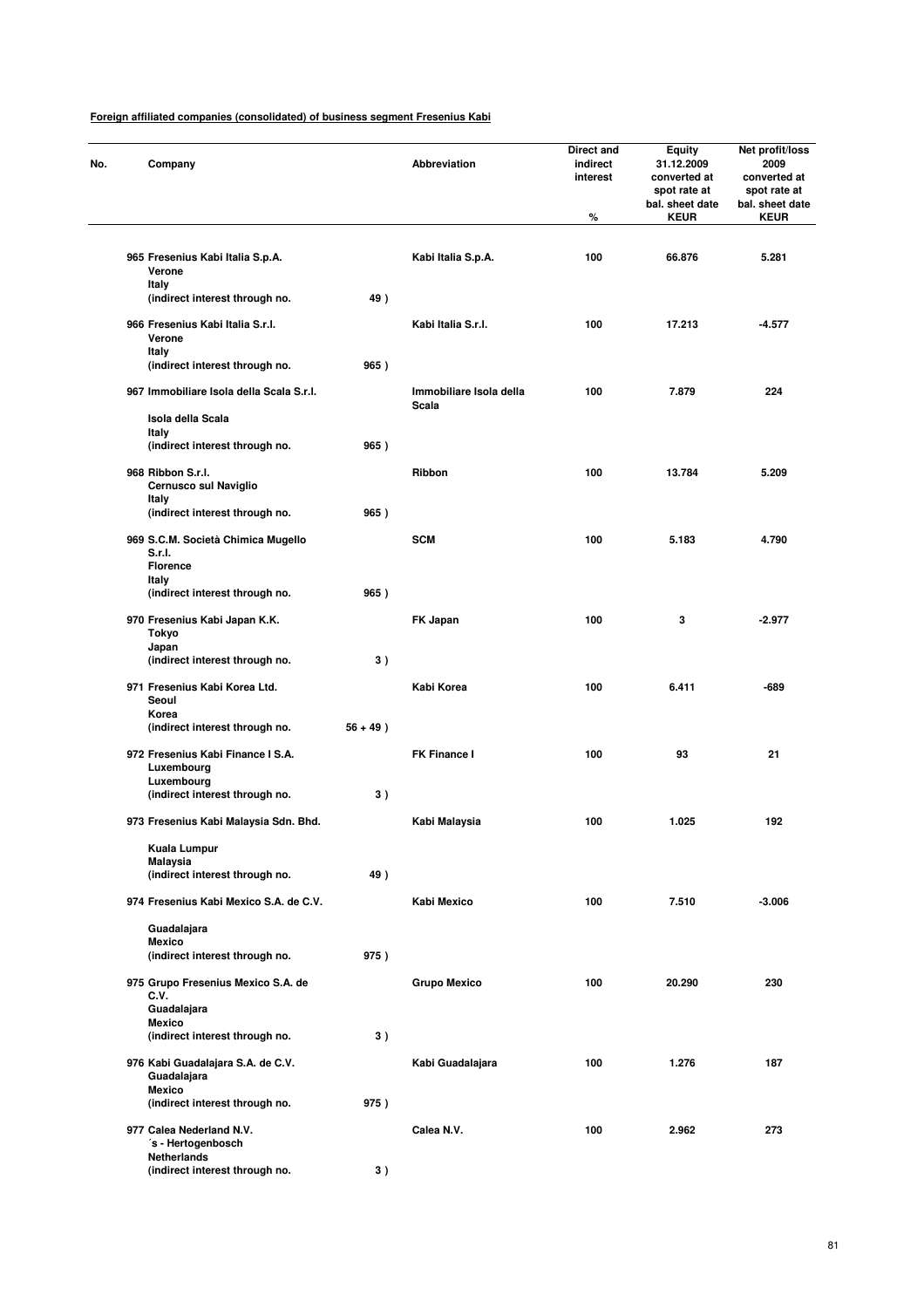| No. | Company                                                                         |       | Abbreviation             | Direct and<br>indirect<br>interest<br>% | Equity<br>31.12.2009<br>converted at<br>spot rate at<br>bal. sheet date<br><b>KEUR</b> | Net profit/loss<br>2009<br>converted at<br>spot rate at<br>bal. sheet date<br><b>KEUR</b> |
|-----|---------------------------------------------------------------------------------|-------|--------------------------|-----------------------------------------|----------------------------------------------------------------------------------------|-------------------------------------------------------------------------------------------|
|     | 978 Fresenius HemoCare Mobility B.V.                                            |       | <b>FHC Mobility</b>      | 100                                     | 18                                                                                     | 0                                                                                         |
|     | Emmen<br>Netherlands                                                            |       |                          |                                         |                                                                                        |                                                                                           |
|     | (indirect interest through no.                                                  | 979)  |                          |                                         |                                                                                        |                                                                                           |
|     | 979 Fresenius HemoCare Netherlands<br>B.V.<br>Emmen                             |       | <b>FHC Netherlands</b>   | 100                                     | 14.275                                                                                 | 1.279                                                                                     |
|     | <b>Netherlands</b><br>(indirect interest through no.                            | 3)    |                          |                                         |                                                                                        |                                                                                           |
|     | 980 Fresenius Holding B.V.<br><b>Emmer Compascuum</b><br>Netherlands            |       | Fresenius Holding B.V.   | 100                                     | $-229$                                                                                 | 0                                                                                         |
|     | (indirect interest through no.                                                  | 979)  |                          |                                         |                                                                                        |                                                                                           |
|     | 981 Fresenius Kabi Nederland B.V.<br>'s - Hertogenbosch<br>Netherlands          |       | FK B.V.                  | 100                                     | 2.349                                                                                  | 2.083                                                                                     |
|     | (indirect interest through no.                                                  | 996)  |                          |                                         |                                                                                        |                                                                                           |
|     | 982 Pharmatel Fresenius Kabi NZ Ltd.<br>Auckland<br><b>New Zealand</b>          |       | <b>Pharmatel Kabi NZ</b> | 100                                     | 107                                                                                    | 107                                                                                       |
|     | (indirect interest through no.                                                  | 928)  |                          |                                         |                                                                                        |                                                                                           |
|     | 983 Fresenius Kabi Norge A/S<br>Halden                                          |       | Kabi Norge               | 100                                     | 28.557                                                                                 | 16.750                                                                                    |
|     | Norway<br>(indirect interest through no.                                        | 997)  |                          |                                         |                                                                                        |                                                                                           |
|     | 984 Sanderson S.A. (Perú)<br>Lima<br>Peru                                       |       | <b>LSP</b>               | 100                                     | 1.159                                                                                  | 216                                                                                       |
|     | (indirect interest through no.                                                  | 943)  |                          |                                         |                                                                                        |                                                                                           |
|     | 985 Fresenius Kabi Philippines Inc.<br><b>Makati City</b><br><b>Philippines</b> |       | <b>FK Philippines</b>    | 100                                     | 4.879                                                                                  | 655                                                                                       |
|     | (indirect interest through no.                                                  | 49)   |                          |                                         |                                                                                        |                                                                                           |
|     | 986 Clinico Medical Sp. z o.o.<br><b>Blonie</b><br>Poland                       |       | <b>Clinico Poland</b>    | 100                                     | 12.747                                                                                 | 1.699                                                                                     |
|     | (indirect interest through no.                                                  | 3)    |                          |                                         |                                                                                        |                                                                                           |
|     | 987 Fresenius Kabi Polska Sp. z o.o.<br>Warsaw<br>Poland                        |       | Kabi Polska              | 100                                     | 19.142                                                                                 | 3.098                                                                                     |
|     | (indirect interest through no.                                                  | 3)    |                          |                                         |                                                                                        |                                                                                           |
|     | 988 Fresenius Kabi Pharma Portugal<br>Lda.<br>Lisbon                            |       | Kabi Pharma Portugal     | 100                                     | 20.657                                                                                 | 9.178                                                                                     |
|     | Portugal<br>(indirect interest through no.                                      | 931)  |                          |                                         |                                                                                        |                                                                                           |
|     | 989 Labesfal - Laboratórios Almiro,                                             |       | Labesfal                 | 100                                     | 63.145                                                                                 | 16.445                                                                                    |
|     | S.A.<br>Campo de Besteiros                                                      |       |                          |                                         |                                                                                        |                                                                                           |
|     | Portugal<br>(indirect interest through no.                                      | 988)  |                          |                                         |                                                                                        |                                                                                           |
|     | 990 APP Pharmaceuticals<br><b>Manufacturing, LLC</b><br><b>Puerto Rico</b>      |       | <b>APP Puerto Rico</b>   | 100                                     | (1)                                                                                    | (1)                                                                                       |
|     | <b>Puerto Rico</b><br>(indirect interest through no.                            | 1012) |                          |                                         |                                                                                        |                                                                                           |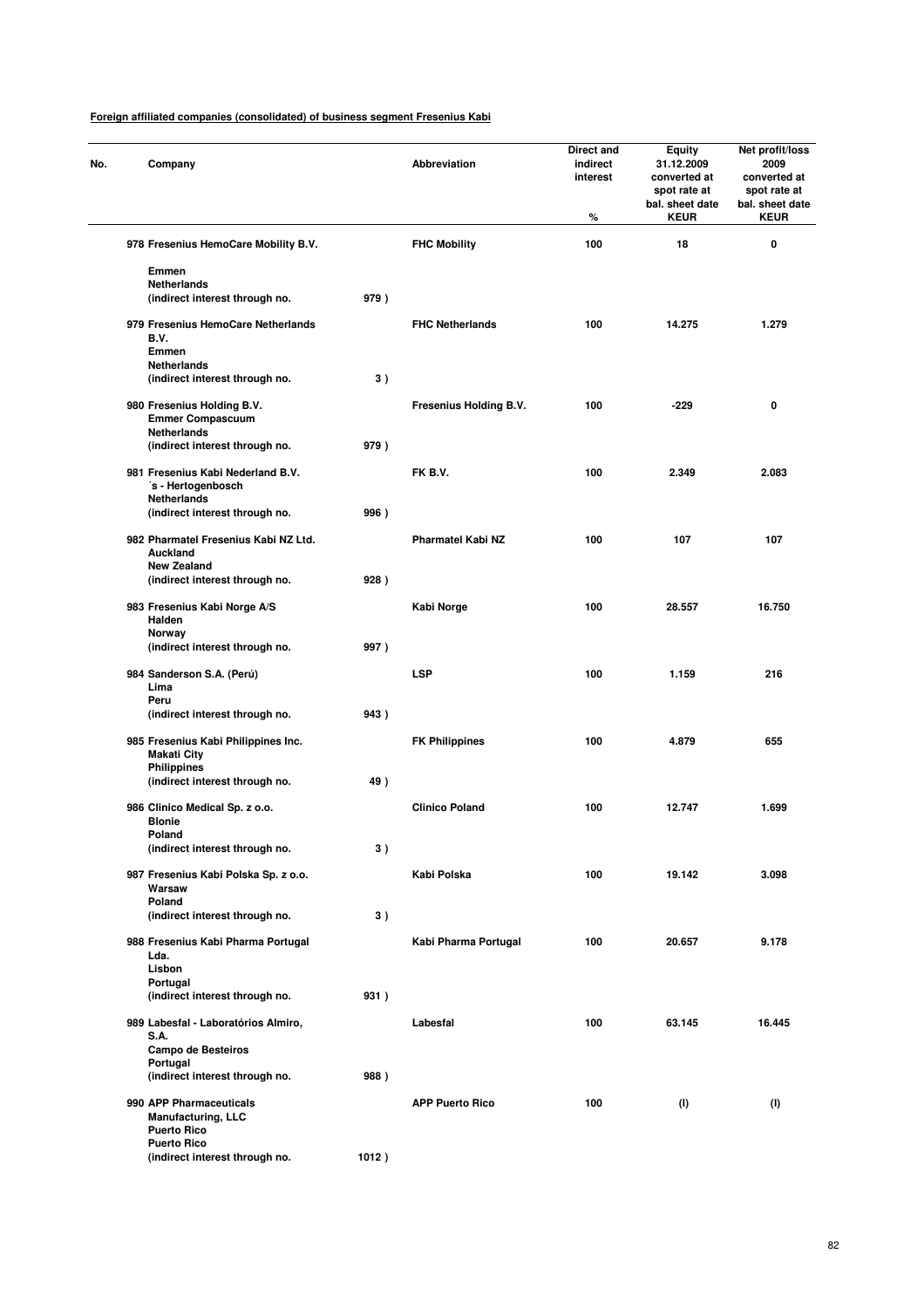| No. | Company                                                              |      | Abbreviation      | Direct and<br>indirect<br>interest<br>% | <b>Equity</b><br>31.12.2009<br>converted at<br>spot rate at<br>bal. sheet date<br><b>KEUR</b> | Net profit/loss<br>2009<br>converted at<br>spot rate at<br>bal. sheet date<br><b>KEUR</b> |
|-----|----------------------------------------------------------------------|------|-------------------|-----------------------------------------|-----------------------------------------------------------------------------------------------|-------------------------------------------------------------------------------------------|
|     | 991 Fresenius Kabi Romania S.R.L<br><b>Brasow</b>                    |      | Kabi Romania      | 100                                     | 1.637                                                                                         | 418                                                                                       |
|     | Romania<br>(indirect interest through no.                            | 49)  |                   |                                         |                                                                                               |                                                                                           |
|     | 992 Fresenius Kabi (Singapore) Pte.<br>Ltd.                          |      | Kabi Singapore    | 100                                     | 196.373                                                                                       | $-124$                                                                                    |
|     | Singapore<br>Singapore                                               |      |                   |                                         |                                                                                               |                                                                                           |
|     | (indirect interest through no.                                       | 931) |                   |                                         |                                                                                               |                                                                                           |
|     | 993 Bodene (Pty) Ltd.<br>Port Elizabeth<br><b>South Africa</b>       |      | <b>Bodene</b>     | 100                                     | 23.219                                                                                        | 4.475                                                                                     |
|     | (indirect interest through no.                                       | 994) |                   |                                         |                                                                                               |                                                                                           |
|     | 994 Fresenius Kabi South Africa (Pty)<br>Ltd.                        |      | Kabi South Africa | 100                                     | 13.150                                                                                        | -685                                                                                      |
|     | <b>Midrand</b><br><b>South Africa</b>                                |      |                   |                                         |                                                                                               |                                                                                           |
|     | (indirect interest through no.                                       | 49)  |                   |                                         |                                                                                               |                                                                                           |
|     | 995 Fresenius Kabi España S.A.<br><b>Barcelona</b><br>Spain          |      | Kabi España       | 100                                     | 27.149                                                                                        | 5.389                                                                                     |
|     | (indirect interest through no.                                       | 996) |                   |                                         |                                                                                               |                                                                                           |
|     | 996 Fresenius Kabi Grupo España S.L.                                 |      | Grupo España      | 100                                     | 130.571                                                                                       | $-217$                                                                                    |
|     | <b>Barcelona</b>                                                     |      |                   |                                         |                                                                                               |                                                                                           |
|     | Spain<br>(indirect interest through no.                              | 49)  |                   |                                         |                                                                                               |                                                                                           |
|     | 997 Fresenius Kabi AB<br>Stockholm                                   |      | Kabi AB Sweden    | 100                                     | 57.293                                                                                        | 54.045                                                                                    |
|     | Sweden<br>(indirect interest through no.                             | 3)   |                   |                                         |                                                                                               |                                                                                           |
|     | 998 Fresenius Kabi (Schweiz) AG<br>Stans                             |      | Kabi Schweiz      | 100                                     | 1.858                                                                                         | 508                                                                                       |
|     | Switzerland<br>(indirect interest through no.                        | 3)   |                   |                                         |                                                                                               |                                                                                           |
|     | 999 Sitex SA                                                         |      | <b>Sitex</b>      | 100                                     | 597                                                                                           | 24                                                                                        |
|     | <b>Plan-les-Ouates</b>                                               |      |                   |                                         |                                                                                               |                                                                                           |
|     | Switzerland<br>(indirect interest through no.                        | 998) |                   |                                         |                                                                                               |                                                                                           |
|     | 1000 Fresenius Kabi Taiwan Ltd.<br>Taipei                            |      | Kabi Taiwan       | 100                                     | 580                                                                                           | 254                                                                                       |
|     | Taiwan                                                               |      |                   |                                         |                                                                                               |                                                                                           |
|     | (indirect interest through no.                                       | 49)  |                   |                                         |                                                                                               |                                                                                           |
|     | 1001 Dabur Pharma (Thailand) Co. Ltd.                                |      | <b>DPTL</b>       | 90                                      | 805                                                                                           | 635                                                                                       |
|     | <b>Bangkok</b><br><b>Thailand</b>                                    |      |                   |                                         |                                                                                               |                                                                                           |
|     | (indirect interest through no.                                       | 962) |                   |                                         |                                                                                               |                                                                                           |
|     | 1002 Fresenius Kabi (Thailand) Ltd.<br><b>Bangkok</b>                |      | Kabi Thailand     | 100                                     | 2.516                                                                                         | 251                                                                                       |
|     | <b>Thailand</b><br>(indirect interest through no.                    | 3)   |                   |                                         |                                                                                               |                                                                                           |
|     | 1003 Fresenius Kabi Ilac Sanayi ve<br><b>Ticaret Limited Sirketi</b> |      | <b>FK Turkey</b>  | 100                                     | 6.939                                                                                         | 626                                                                                       |
|     | Istanbul<br><b>Turkey</b><br>(indirect interest through no.          | 49)  |                   |                                         |                                                                                               |                                                                                           |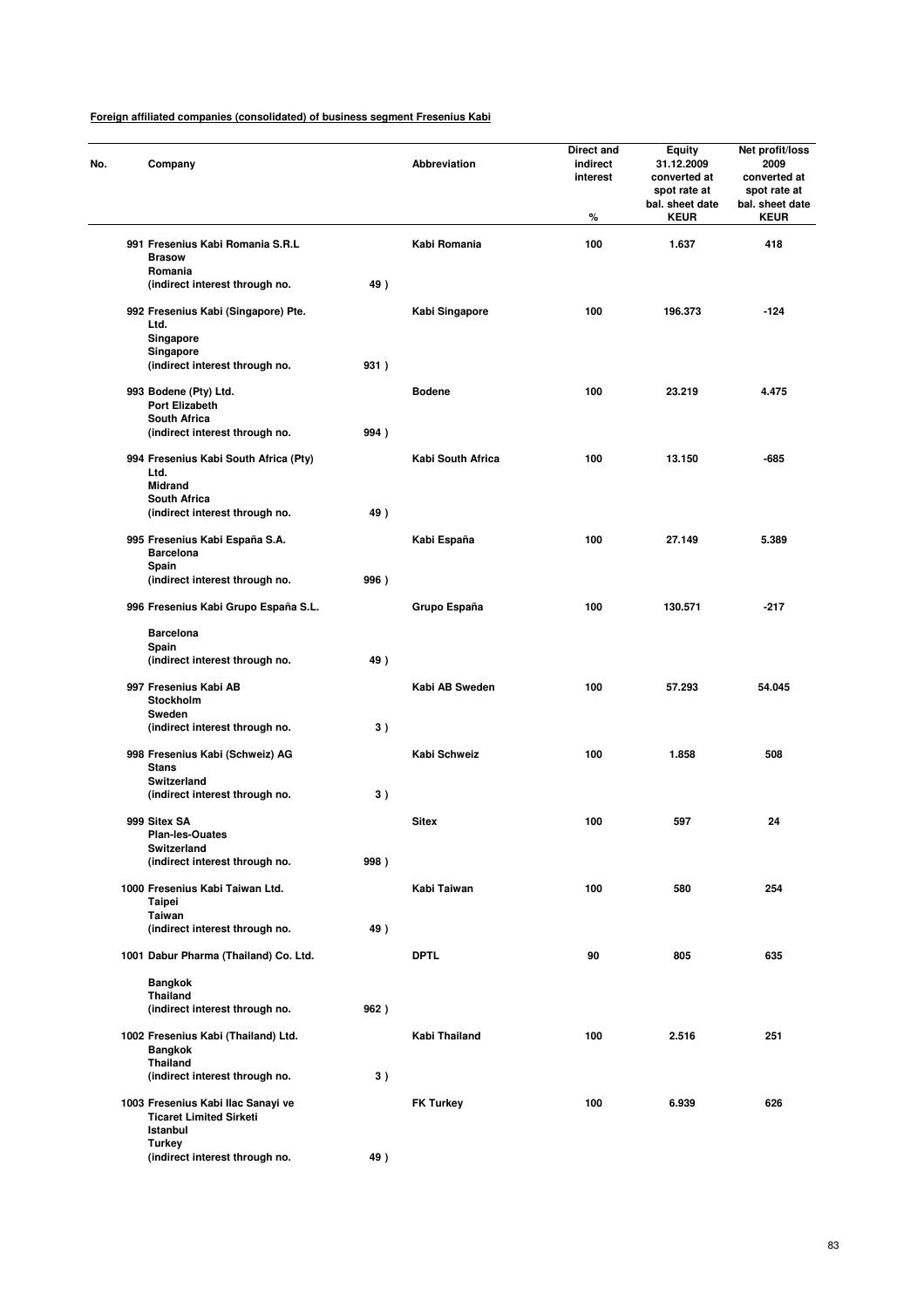| No. | Company                                                                                   |       | Abbreviation        | Direct and<br>indirect<br>interest<br>% | Equity<br>31.12.2009<br>converted at<br>spot rate at<br>bal. sheet date<br><b>KEUR</b> | Net profit/loss<br>2009<br>converted at<br>spot rate at<br>bal. sheet date<br><b>KEUR</b> |
|-----|-------------------------------------------------------------------------------------------|-------|---------------------|-----------------------------------------|----------------------------------------------------------------------------------------|-------------------------------------------------------------------------------------------|
|     | 1004 Calea U.K. Ltd.<br><b>Runcorn/Cheshire</b>                                           |       | Calea U.K.          | 100                                     | 2.255                                                                                  | 1.674                                                                                     |
|     | <b>United Kingdom</b><br>(indirect interest through no.                                   | 1005) |                     |                                         |                                                                                        |                                                                                           |
|     | 1005 FHC (Holdings) Ltd.<br><b>Runcorn/Cheshire</b><br><b>United Kingdom</b>              |       | FHC Ltd.            | 100                                     | 6.431                                                                                  | -88                                                                                       |
|     | (indirect interest through no.<br>1006 Fresenius HemoCare UK Ltd.<br>Cardiff              | 931)  | <b>HemoCare UK</b>  | 100                                     | 320                                                                                    | 0                                                                                         |
|     | <b>United Kingdom</b><br>(indirect interest through no.                                   | 1007) |                     |                                         |                                                                                        |                                                                                           |
|     | 1007 Fresenius Kabi Ltd.<br><b>Runcorn/Cheshire</b><br><b>United Kingdom</b>              |       | FK Ltd.             | 100                                     | 8.419                                                                                  | 1.086                                                                                     |
|     | (indirect interest through no.<br>1008 Fresenius Kabi Oncology Plc.<br><b>Bordon</b>      | 1005) | Onco GB             | 90                                      | -27.639                                                                                | $-8.389$                                                                                  |
|     | <b>United Kingdom</b><br>(indirect interest through no.                                   | 962)  |                     |                                         |                                                                                        |                                                                                           |
|     | 1009 Nicholsons Health Care Ltd.<br><b>Runcorn/Cheshire</b><br><b>United Kingdom</b>      |       | Nicholsons Ltd.     | 100                                     | 999                                                                                    | 215                                                                                       |
|     | (indirect interest through no.                                                            | 1005) |                     |                                         |                                                                                        |                                                                                           |
|     | 1010 Filaxis International S.A.<br>Montevideo<br>Uruguay                                  |       | <b>FISA</b>         | 100                                     | 3.409                                                                                  | 1.032                                                                                     |
|     | (indirect interest through no.                                                            | 996)  |                     |                                         |                                                                                        |                                                                                           |
|     | 1011 APP Pharmaceuticals, Inc.<br>Wilmington/Delaware<br><b>USA</b>                       |       | <b>FKP Holdings</b> | 100                                     | (1)                                                                                    | (1)                                                                                       |
|     | (indirect interest through no.                                                            | 1015) |                     |                                         |                                                                                        |                                                                                           |
|     | 1012 APP Pharmaceuticals, LLC<br>Wilmington/Delaware<br><b>USA</b>                        |       | <b>FKP Holdings</b> | 100                                     | (1)                                                                                    | (1)                                                                                       |
|     | (indirect interest through no.                                                            | 1011) |                     |                                         |                                                                                        |                                                                                           |
|     | 1013 Fresenius Kabi Holding, Inc.<br>Wilmington/Delaware<br><b>USA</b>                    |       | FK Holding, Inc.    | 100                                     | 8                                                                                      | -1                                                                                        |
|     | (indirect interest through no.                                                            | 3)    |                     |                                         |                                                                                        |                                                                                           |
|     | 1014 Fresenius Kabi Oncology Inc.<br><b>Fort Lauderdale</b><br><b>USA</b>                 |       | Onco US             | 90                                      | $-17$                                                                                  | 2.838                                                                                     |
|     | (indirect interest through no.                                                            | 1008) |                     |                                         |                                                                                        |                                                                                           |
|     | 1015 Fresenius Kabi Pharmaceuticals<br>Holding, Inc.<br>Wilmington/Delaware<br><b>USA</b> | (k)   | <b>FKP Holdings</b> | 100                                     | 374.202                                                                                | $-21.092$                                                                                 |
|     | (indirect interest through no.                                                            | 3)    |                     |                                         |                                                                                        |                                                                                           |
|     | 1016 Fresenius Kabi, LLC<br>Wilmington/Delaware<br><b>USA</b>                             |       | <b>FK LLC</b>       | 100                                     | 276                                                                                    | -533                                                                                      |
|     | (indirect interest through no.                                                            | 1013) |                     |                                         |                                                                                        |                                                                                           |
|     | 1017 Fresenius Kabi Bidiphar JSC<br><b>Quy Nhon</b><br>Vietnam                            |       | <b>FK Bidiphar</b>  | 51                                      | 11.130                                                                                 | 1.724                                                                                     |
|     | (indirect interest through no.                                                            | 3)    |                     |                                         |                                                                                        |                                                                                           |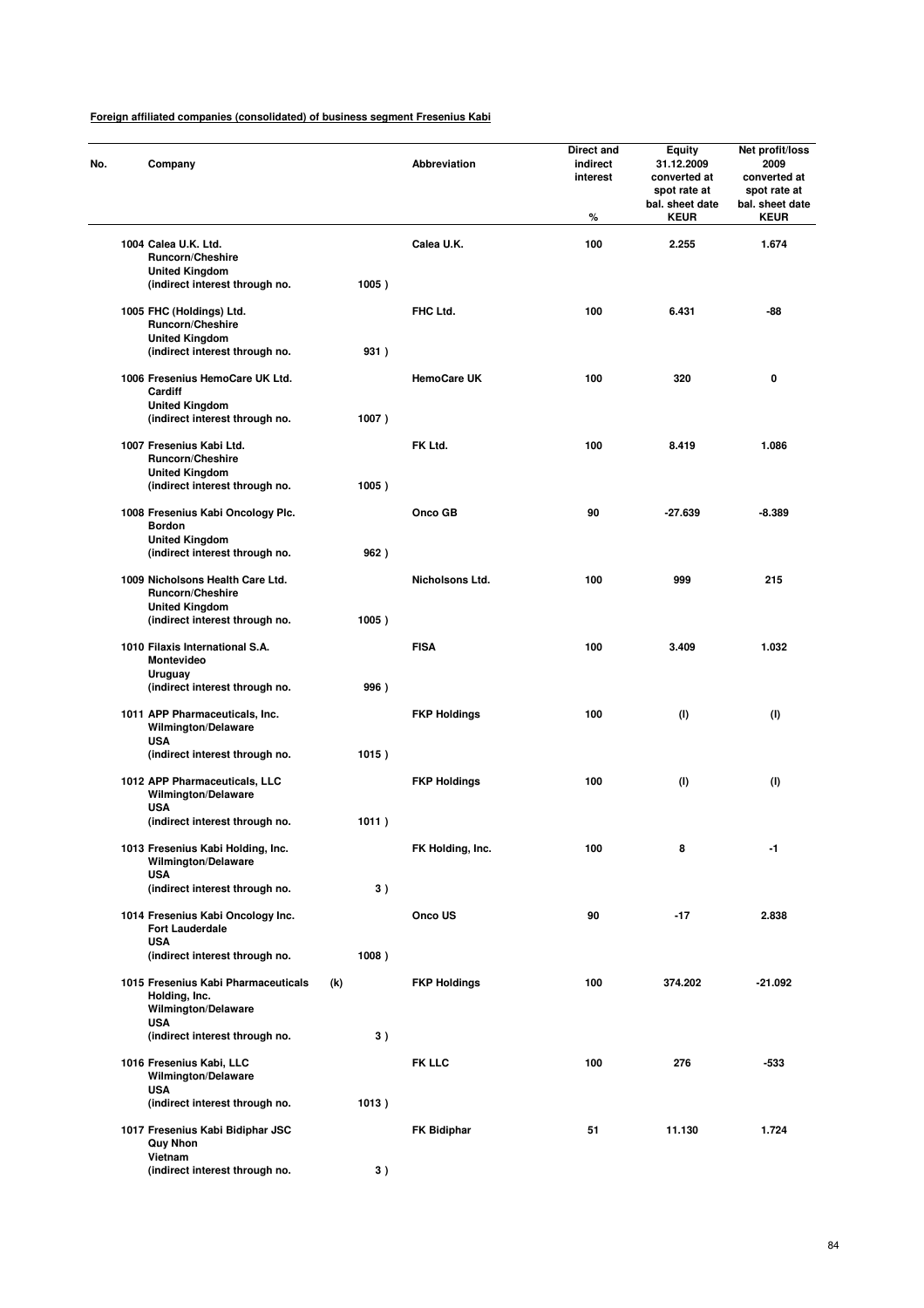| No. | Company                                                                                        |       | Abbreviation              | Direct and<br>indirect<br>interest<br>% | <b>Equity</b><br>31.12.2009<br>converted at<br>spot rate at<br>bal. sheet date<br><b>KEUR</b> | Net profit/loss<br>2009<br>converted at<br>spot rate at<br>bal. sheet date<br><b>KEUR</b> |
|-----|------------------------------------------------------------------------------------------------|-------|---------------------------|-----------------------------------------|-----------------------------------------------------------------------------------------------|-------------------------------------------------------------------------------------------|
|     | Consolidated financial statements - without profit & loss transfer agreement                   |       |                           |                                         |                                                                                               |                                                                                           |
|     | 1018 Heilbad Sauerbrunn<br>Betriebsgesellschaft m.b.H.<br><b>Bad Sauerbrunn</b><br>Austria     |       | <b>HSB</b>                | 95                                      | 884                                                                                           | 321                                                                                       |
|     | (indirect interest through no.                                                                 | 1024) |                           |                                         |                                                                                               |                                                                                           |
|     | 1019 Niederösterreichische Facility<br><b>Management GmbH</b><br><b>Wiener Neustadt</b>        |       | <b>NFM</b>                | 60                                      | 1.163                                                                                         | 1.186                                                                                     |
|     | Austria<br>(indirect interest through no.                                                      | 1024) |                           |                                         |                                                                                               |                                                                                           |
|     | 1020 VAMED-KMB<br>Krankenhausmanagement und<br>Betriebsführungsges.m.b.H.<br>Vienna<br>Austria |       | <b>VKMB</b>               | 100                                     | 21.787                                                                                        | 6.226                                                                                     |
|     | (indirect interest through no.                                                                 | 167)  |                           |                                         |                                                                                               |                                                                                           |
|     | 1021 VAMED ENGINEERING GmbH<br>Vienna<br>Austria<br>(indirect interest through no.             | 167)  | <b>VE GMBH</b>            | 100                                     | 65                                                                                            | 3                                                                                         |
|     |                                                                                                |       |                           |                                         |                                                                                               |                                                                                           |
|     | 1022 VAMED ENGINEERING GmbH &<br>CO KG<br>Vienna                                               |       | <b>VE KG</b>              | 100                                     | 47.287                                                                                        | 6.078                                                                                     |
|     | <b>Austria</b><br>(indirect interest through no.                                               | 167)  |                           |                                         |                                                                                               |                                                                                           |
|     | 1023 VAMED Management und Service<br>GmbH<br>Vienna                                            |       | <b>VMS GmbH</b>           | 100                                     | 3.642                                                                                         | 30                                                                                        |
|     | Austria<br>(indirect interest through no.                                                      | 167)  |                           |                                         |                                                                                               |                                                                                           |
|     | 1024 VAMED Management und Service<br>GmbH & Co KG<br>Vienna                                    |       | <b>VMS KG</b>             | 100                                     | 13.385                                                                                        | 3.645                                                                                     |
|     | Austria<br>(indirect interest through no.                                                      | 167)  |                           |                                         |                                                                                               |                                                                                           |
|     | 1025 VAMED Medizintechnik GmbH                                                                 |       | VMT                       | 100                                     | 1.738                                                                                         | 550                                                                                       |
|     | Vienna<br>Austria<br>(indirect interest through no.                                            | 1027) |                           |                                         |                                                                                               |                                                                                           |
|     | 1026 VAMED Standortentwicklung und<br><b>Engineering GmbH</b><br>Vienna                        |       | <b>VSG GMBH</b>           | 100                                     | 52                                                                                            | 3                                                                                         |
|     | Austria<br>(indirect interest through no.                                                      | 167)  |                           |                                         |                                                                                               |                                                                                           |
|     | 1027 VAMED Standortentwicklung und<br>Engineering GmbH & CO KG<br>Vienna                       |       | VSG KG                    | 100                                     | 27.520                                                                                        | 3.937                                                                                     |
|     | Austria<br>(indirect interest through no.                                                      | 167)  |                           |                                         |                                                                                               |                                                                                           |
|     | 1028 ALMEDA a.s.<br>Nerotovice                                                                 |       | Almeda                    | 76                                      | $-232$                                                                                        | 12                                                                                        |
|     | <b>Czech Republic</b><br>(indirect interest through no.                                        | 1030) |                           |                                         |                                                                                               |                                                                                           |
|     | 1029 MEDITERRA - Sedicany, s.r.o.<br>Sedicany<br><b>Czech Republic</b>                         |       | <b>Mediterra-Sedicany</b> | 100                                     | 685                                                                                           | 489                                                                                       |
|     | (indirect interest through no.                                                                 | 1030) |                           |                                         |                                                                                               |                                                                                           |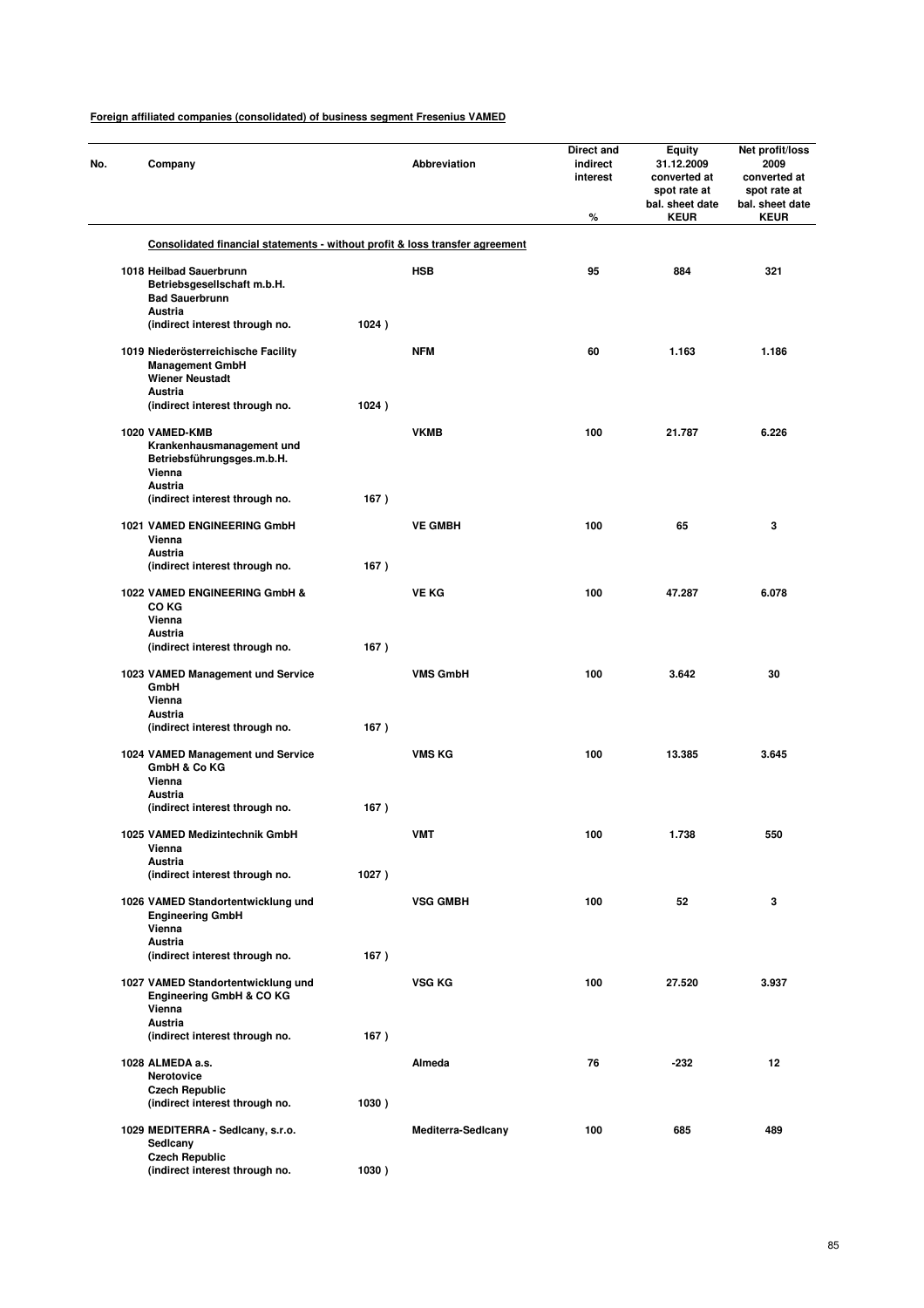| No. | Company                                                                                                           |                 | <b>Abbreviation</b> | <b>Direct and</b><br>indirect<br>interest<br>% | Equity<br>31.12.2009<br>converted at<br>spot rate at<br>bal. sheet date<br><b>KEUR</b> | Net profit/loss<br>2009<br>converted at<br>spot rate at<br>bal. sheet date<br><b>KEUR</b> |
|-----|-------------------------------------------------------------------------------------------------------------------|-----------------|---------------------|------------------------------------------------|----------------------------------------------------------------------------------------|-------------------------------------------------------------------------------------------|
|     | 1030 MEDITERRA s.r.o.<br>Prague<br><b>Czech Republic</b><br>(indirect interest through no.                        | 1024)           | <b>MED</b>          | 100                                            | 1.215                                                                                  | 770                                                                                       |
|     | 1031 MEDNET s.r.o.<br>Prague<br><b>Czech Republic</b><br>(indirect interest through no.                           | 1030)           | <b>Mednet</b>       | 100                                            | 42                                                                                     | 38                                                                                        |
|     | 1032 Nemocnice Tanvald s.r.o.<br><b>Tanvald</b><br><b>Czech Republic</b><br>(indirect interest through no.        | 1030)           | <b>Tanvald</b>      | 66                                             | 2.661                                                                                  | 411                                                                                       |
|     | 1033 VAMED NEDERLAND B.V.<br><b>Amersfoort</b><br><b>Netherlands</b><br>(indirect interest through no.            | $1022 + 1027$ ) | V-NL                | 100                                            | $-270$                                                                                 | -81                                                                                       |
|     | <b>1034 SUMINISTROS DE COMERCIO</b><br>EXTERIOR, S.A.<br><b>Madrid</b><br>Spain<br>(indirect interest through no. | 1022)           | <b>SUC</b>          | 81                                             | 3.895                                                                                  | 166                                                                                       |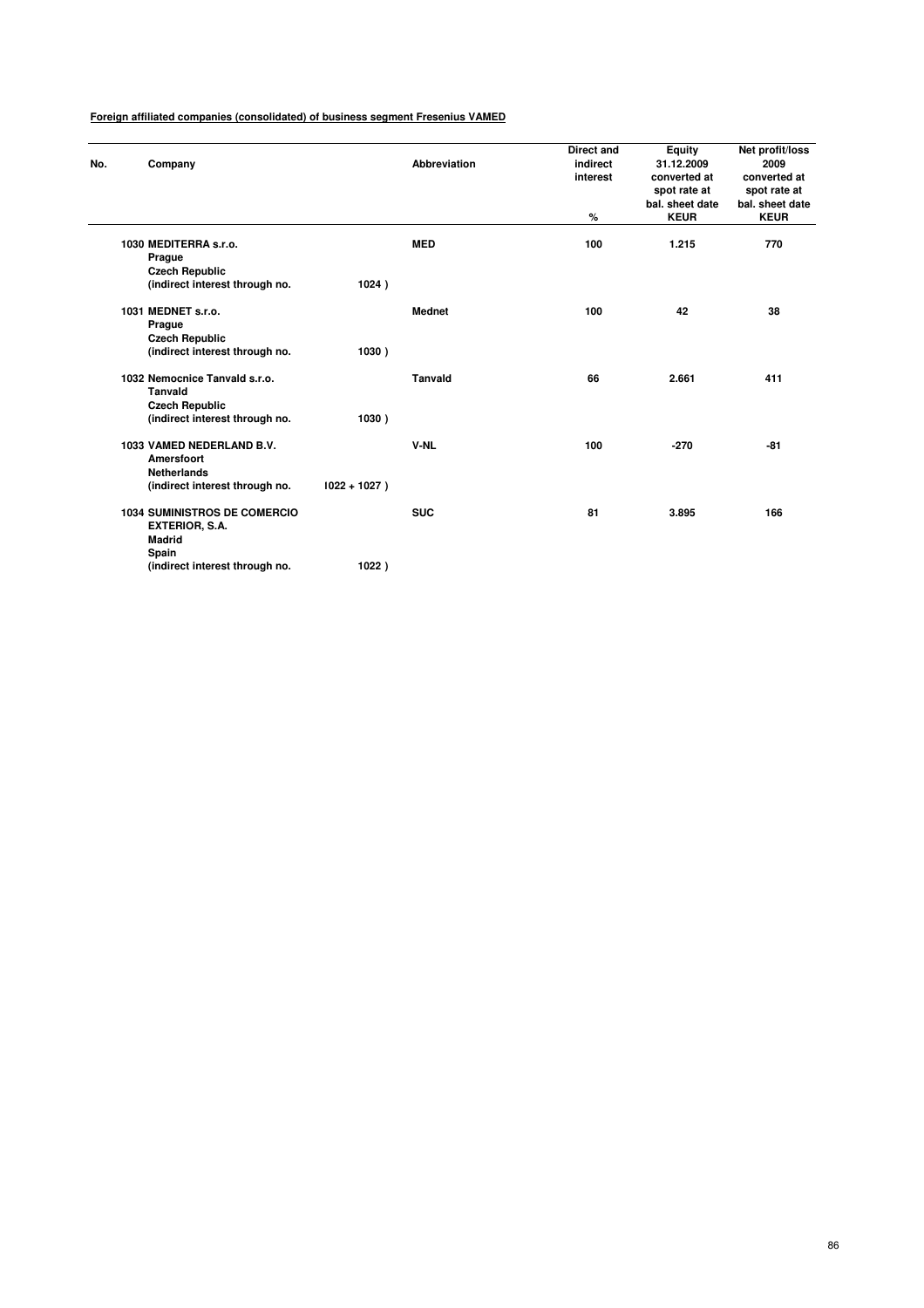|     |                                     |                                                                              | Direct and | Equity          | Net profit/loss |
|-----|-------------------------------------|------------------------------------------------------------------------------|------------|-----------------|-----------------|
| No. | Company                             | Abbreviation                                                                 | indirect   | 31.12.2009      | 2009            |
|     |                                     |                                                                              | interest   | converted at    | converted at    |
|     |                                     |                                                                              |            | spot rate at    | spot rate at    |
|     |                                     |                                                                              |            | bal. sheet date | bal, sheet date |
|     |                                     |                                                                              | %          | <b>KEUR</b>     | <b>KEUR</b>     |
|     |                                     | Consolidated financial statements - without profit & loss transfer agreement |            |                 |                 |
|     | 1035 Humaine Klinik Zihlschlacht AG | <b>HKZ</b>                                                                   | 100        | (e)             | (e)             |
|     | Zihlschlacht                        |                                                                              |            |                 |                 |
|     | Switzerland                         |                                                                              |            |                 |                 |
|     | (indirect interest through no.      | 87)                                                                          |            |                 |                 |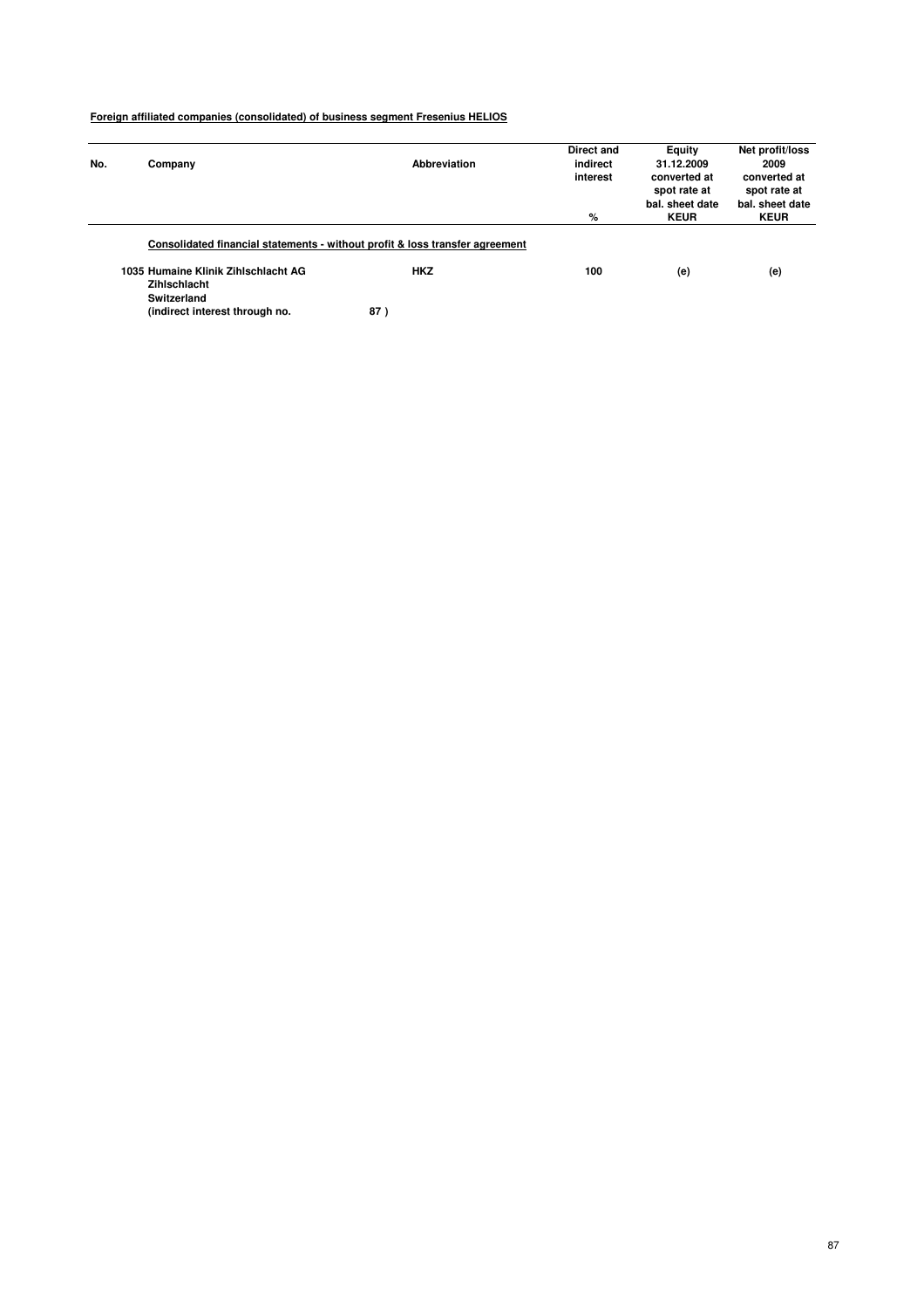| No. | Company                                                                                                            | <b>Abbreviation</b> | <b>Direct and</b><br>indirect<br>interest<br>% | Equity<br>31.12.2009<br>converted at<br>spot rate at<br>bal, sheet date<br><b>KEUR</b> | Net profit/loss<br>2009<br>converted at<br>spot rate at<br>bal, sheet date<br><b>KEUR</b> |
|-----|--------------------------------------------------------------------------------------------------------------------|---------------------|------------------------------------------------|----------------------------------------------------------------------------------------|-------------------------------------------------------------------------------------------|
|     | Not consolidated financial statements - without profit & loss transfer agreement                                   |                     |                                                |                                                                                        |                                                                                           |
|     | 1036 Fresenius Netcare (Beijing)<br><b>Consulting Company Limited</b><br>Beijing<br>(indirect interest through no. | 4)                  | 100                                            | 463                                                                                    | 60                                                                                        |
|     | 1037 hospitalia activHealth (L) Gmbh<br>Labuan<br>Malaysia<br>(indirect interest through no.                       | haH(L)<br>18)       | 70                                             | $-702(j)$                                                                              | -31 (j)                                                                                   |
|     | 1038 hospitalia activHealth (M) Sdn Bhd.                                                                           | haH (M)             | 93                                             | $-2571$ (i)                                                                            | -105 (j)                                                                                  |
|     | Kuala Lumpur<br>Malaysia<br>(indirect interest through no.                                                         | 18)                 |                                                |                                                                                        |                                                                                           |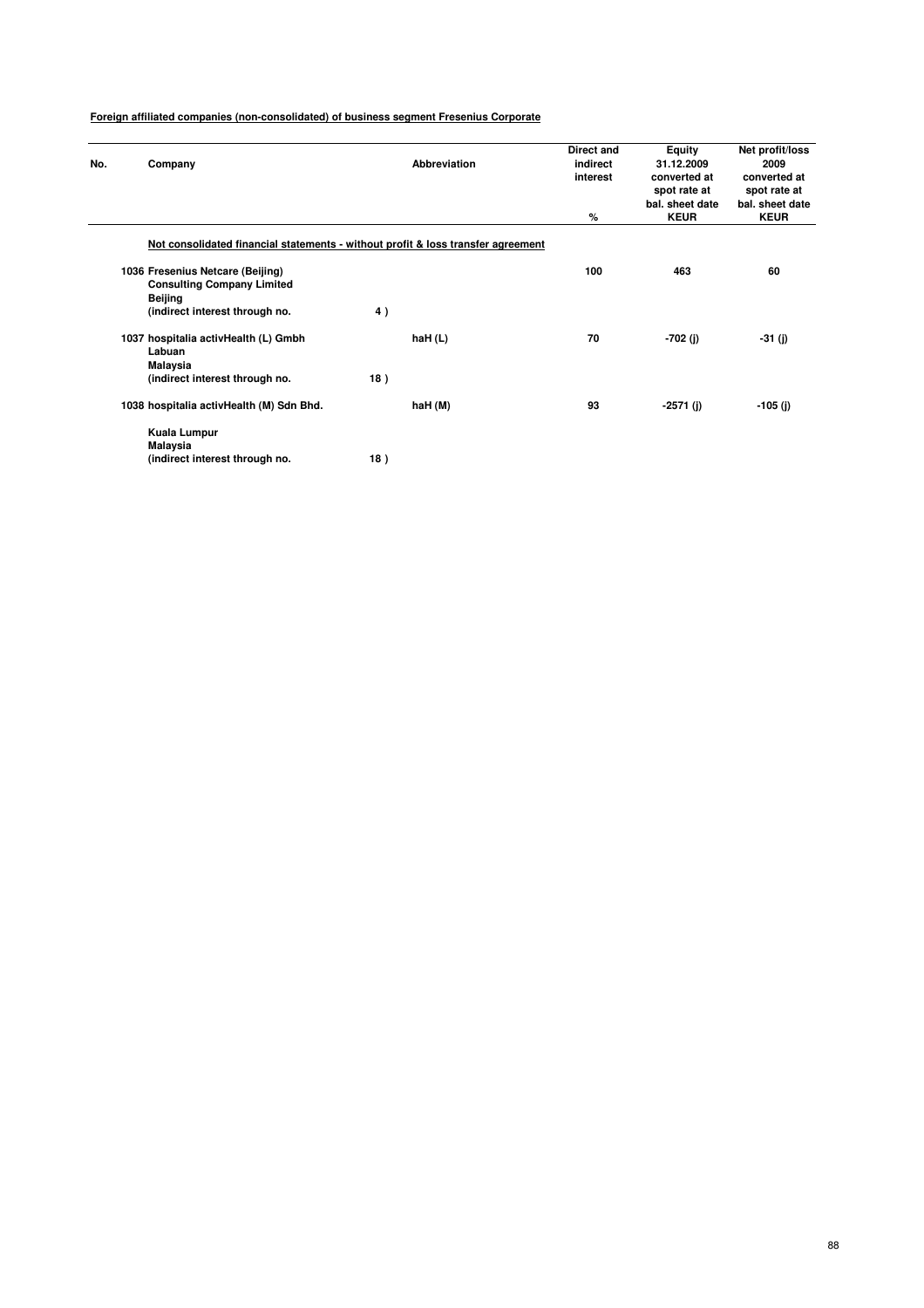|  | Company                                                                          |       | <b>Abbreviation</b>              | Direct and<br>indirect<br>interest<br>% | <b>Equity</b><br>31.12.2009<br>converted at<br>spot rate at<br>bal. sheet date<br><b>KEUR</b> | Net profit/loss<br>2009<br>converted at<br>spot rate at<br>bal. sheet date<br><b>KEUR</b> |
|--|----------------------------------------------------------------------------------|-------|----------------------------------|-----------------------------------------|-----------------------------------------------------------------------------------------------|-------------------------------------------------------------------------------------------|
|  | Not consolidated financial statements - without profit & loss transfer agreement |       |                                  |                                         |                                                                                               |                                                                                           |
|  | 1039 Fresenius Medical Care Angola,                                              |       | <b>FMC Angola</b>                | 100                                     | (a)                                                                                           | (a)                                                                                       |
|  | S.A.                                                                             |       |                                  |                                         |                                                                                               |                                                                                           |
|  | Luanda<br>Angola                                                                 |       |                                  |                                         |                                                                                               |                                                                                           |
|  | (indirect interest through no.                                                   | 20)   |                                  |                                         |                                                                                               |                                                                                           |
|  |                                                                                  |       |                                  |                                         |                                                                                               |                                                                                           |
|  | 1040 Fresenius Medical Care Bulgaria<br>GmbH                                     |       | <b>FMC Bulgaria</b>              | 100                                     | 1.016                                                                                         | 2                                                                                         |
|  | Gabrovo                                                                          |       |                                  |                                         |                                                                                               |                                                                                           |
|  | <b>Bulgaria</b>                                                                  |       |                                  |                                         |                                                                                               |                                                                                           |
|  | (indirect interest through no.                                                   | 20)   |                                  |                                         |                                                                                               |                                                                                           |
|  | 1041 Fresenius Nephrocare Bulgaria                                               |       | <b>Fresenius Nephrocare</b>      | 100                                     | 123                                                                                           | -16                                                                                       |
|  | <b>Holiday Dialysis EOOD</b>                                                     |       | <b>Bulgaria Holiday Dialysis</b> |                                         |                                                                                               |                                                                                           |
|  | Gabrovo                                                                          |       |                                  |                                         |                                                                                               |                                                                                           |
|  | <b>Bulgaria</b>                                                                  |       |                                  |                                         |                                                                                               |                                                                                           |
|  | (indirect interest through no.                                                   | 1042) |                                  |                                         |                                                                                               |                                                                                           |
|  | 1042 Fresenius Nephrocare Bulgaria                                               |       | NephroCare Bulgaria              | 100                                     | 181                                                                                           | 0                                                                                         |
|  | Ltd.                                                                             |       |                                  |                                         |                                                                                               |                                                                                           |
|  | Gabrovo                                                                          |       |                                  |                                         |                                                                                               |                                                                                           |
|  | <b>Bulgaria</b><br>(indirect interest through no.                                | 20)   |                                  |                                         |                                                                                               |                                                                                           |
|  |                                                                                  |       |                                  |                                         |                                                                                               |                                                                                           |
|  | 1043 Nephrocare S.A.                                                             |       | <b>Nephrocare Colombia</b>       | 100                                     | (a)                                                                                           | (a)                                                                                       |
|  | Bogota                                                                           |       |                                  |                                         |                                                                                               |                                                                                           |
|  | Colombia                                                                         |       |                                  |                                         |                                                                                               |                                                                                           |
|  | (indirect interest through no.                                                   | 12)   |                                  |                                         |                                                                                               |                                                                                           |
|  | 1044 FMC Nephro d.o.o.                                                           |       | Nephromedija                     | 100                                     | (a)                                                                                           | (a)                                                                                       |
|  | Zagreb                                                                           |       |                                  |                                         |                                                                                               |                                                                                           |
|  | Croatia                                                                          | 20)   |                                  |                                         |                                                                                               |                                                                                           |
|  | (indirect interest through no.                                                   |       |                                  |                                         |                                                                                               |                                                                                           |
|  | <b>1045 FRESENIUS MEDICAL CARE</b>                                               |       | <b>FMC Hrvatska</b>              | 100                                     | 3                                                                                             | 0                                                                                         |
|  | HRVATSKA d.o.o.                                                                  |       |                                  |                                         |                                                                                               |                                                                                           |
|  | Zagreb                                                                           |       |                                  |                                         |                                                                                               |                                                                                           |
|  | Croatia<br>(indirect interest through no.                                        | 20)   |                                  |                                         |                                                                                               |                                                                                           |
|  |                                                                                  |       |                                  |                                         |                                                                                               |                                                                                           |
|  | 1046 Poliklinika za Dijalizu Nephromed                                           |       | Poliklinika                      | 100                                     | (a)                                                                                           | (a)                                                                                       |
|  |                                                                                  |       |                                  |                                         |                                                                                               |                                                                                           |
|  | Zagreb<br>Croatia                                                                |       |                                  |                                         |                                                                                               |                                                                                           |
|  | (indirect interest through no.                                                   | 1044) |                                  |                                         |                                                                                               |                                                                                           |
|  |                                                                                  |       |                                  |                                         |                                                                                               |                                                                                           |
|  | 1047 Only Dialysis S.r.l.<br>Napoli                                              |       | <b>Only Dialysis</b>             | 51                                      | $-14$                                                                                         | -35                                                                                       |
|  | Italy                                                                            |       |                                  |                                         |                                                                                               |                                                                                           |
|  | (indirect interest through no.                                                   | 258)  |                                  |                                         |                                                                                               |                                                                                           |
|  |                                                                                  |       |                                  |                                         |                                                                                               |                                                                                           |
|  | 1048 Amicon Japan K.K.                                                           |       | Amicon Japan                     | 100                                     | 69                                                                                            | 0                                                                                         |
|  | Tokyo<br>Japan                                                                   |       |                                  |                                         |                                                                                               |                                                                                           |
|  | (indirect interest through no.                                                   | 674)  |                                  |                                         |                                                                                               |                                                                                           |
|  |                                                                                  |       |                                  |                                         |                                                                                               |                                                                                           |
|  | 1049 Fresenius Medical Care                                                      |       | <b>FMC Kazakhstan</b>            | 100                                     | 129                                                                                           | -29                                                                                       |
|  | Kazakhstan LLP<br><b>Almaty City</b>                                             |       |                                  |                                         |                                                                                               |                                                                                           |
|  | Kazakhstan                                                                       |       |                                  |                                         |                                                                                               |                                                                                           |
|  | (indirect interest through no.                                                   | 20)   |                                  |                                         |                                                                                               |                                                                                           |
|  |                                                                                  |       |                                  |                                         |                                                                                               |                                                                                           |
|  | 1050 Nephrocare South Africa (Pty)<br>Limited                                    |       | <b>Nephrocare South Africa</b>   | 100                                     | (a)                                                                                           | (a)                                                                                       |
|  | Rosebank                                                                         |       |                                  |                                         |                                                                                               |                                                                                           |
|  | <b>South Africa</b>                                                              |       |                                  |                                         |                                                                                               |                                                                                           |
|  | (indirect interest through no.                                                   | 20)   |                                  |                                         |                                                                                               |                                                                                           |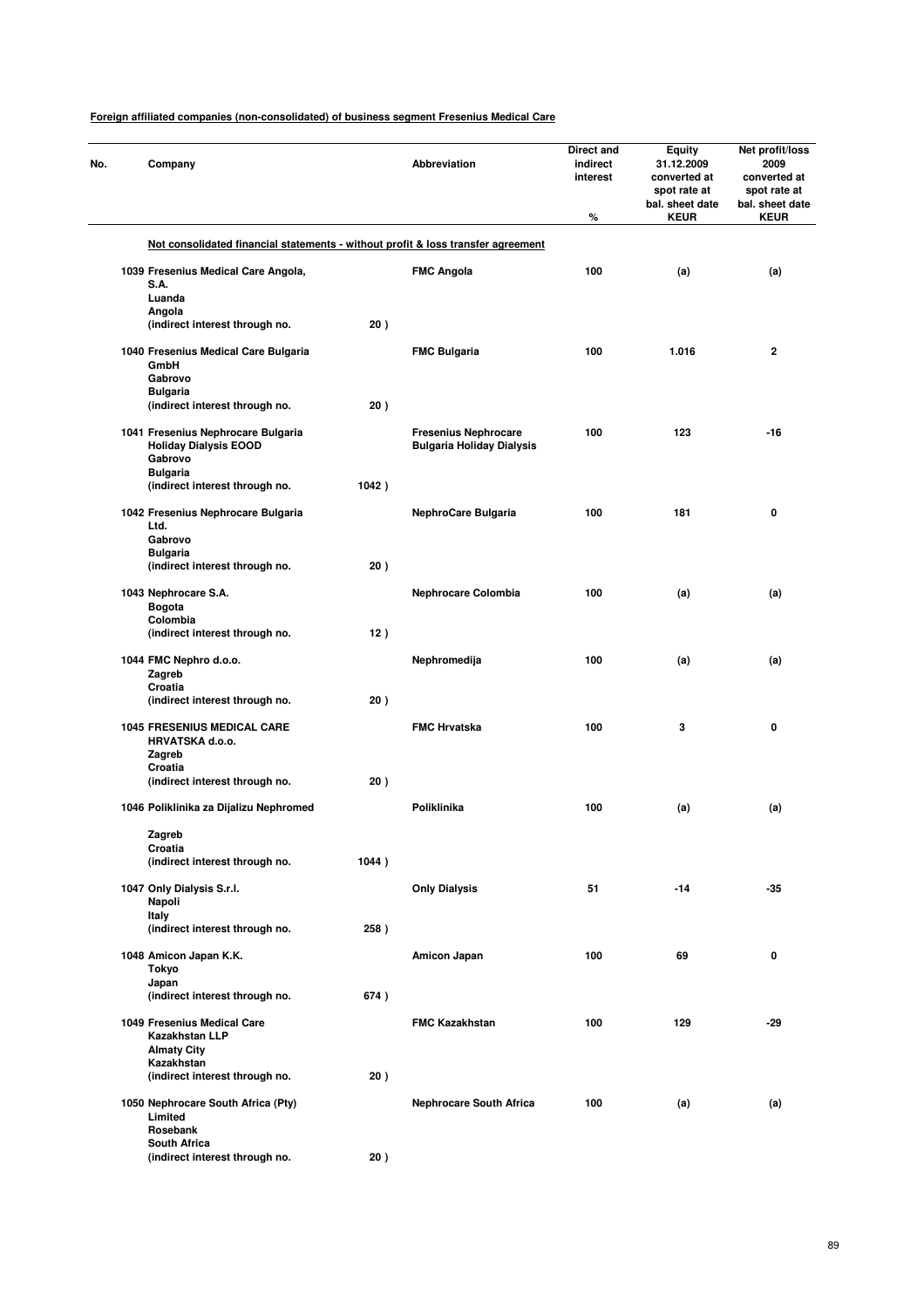| No. | Company                                                                                                                                  |            | <b>Abbreviation</b>            | <b>Direct and</b><br>indirect<br>interest<br>% | <b>Equity</b><br>31.12.2009<br>converted at<br>spot rate at<br>bal. sheet date<br><b>KEUR</b> | Net profit/loss<br>2009<br>converted at<br>spot rate at<br>bal. sheet date<br><b>KEUR</b> |
|-----|------------------------------------------------------------------------------------------------------------------------------------------|------------|--------------------------------|------------------------------------------------|-----------------------------------------------------------------------------------------------|-------------------------------------------------------------------------------------------|
|     | 1051 Fresenius Medical Care Tunisie<br>S.A.<br>Sousse<br><b>Tunisia</b>                                                                  |            | <b>FMC Tunisie</b>             | 51                                             | 3.162                                                                                         | 258                                                                                       |
|     | (indirect interest through no.<br>1052 Fresenius Medical Care Ukraine<br><b>TOV</b><br>Kiev<br>Ukraine<br>(indirect interest through no. | 12)<br>12) | <b>FMC Ukraine</b>             | 100                                            | 811                                                                                           | 228                                                                                       |
|     | 1053 Renal Integrated Health Services<br><b>Network LLC</b><br>Arizona<br><b>USA</b><br>(indirect interest through no.                   | 421)       | <b>Health Services Network</b> | 100                                            | (a)                                                                                           | (a)                                                                                       |
|     | 1054 Fresenius Medical Care C.A.<br>Caracas<br>Venezuela<br>(indirect interest through no.                                               | 12)        | <b>FMC Venezuela</b>           | 100                                            | (a)                                                                                           | (a)                                                                                       |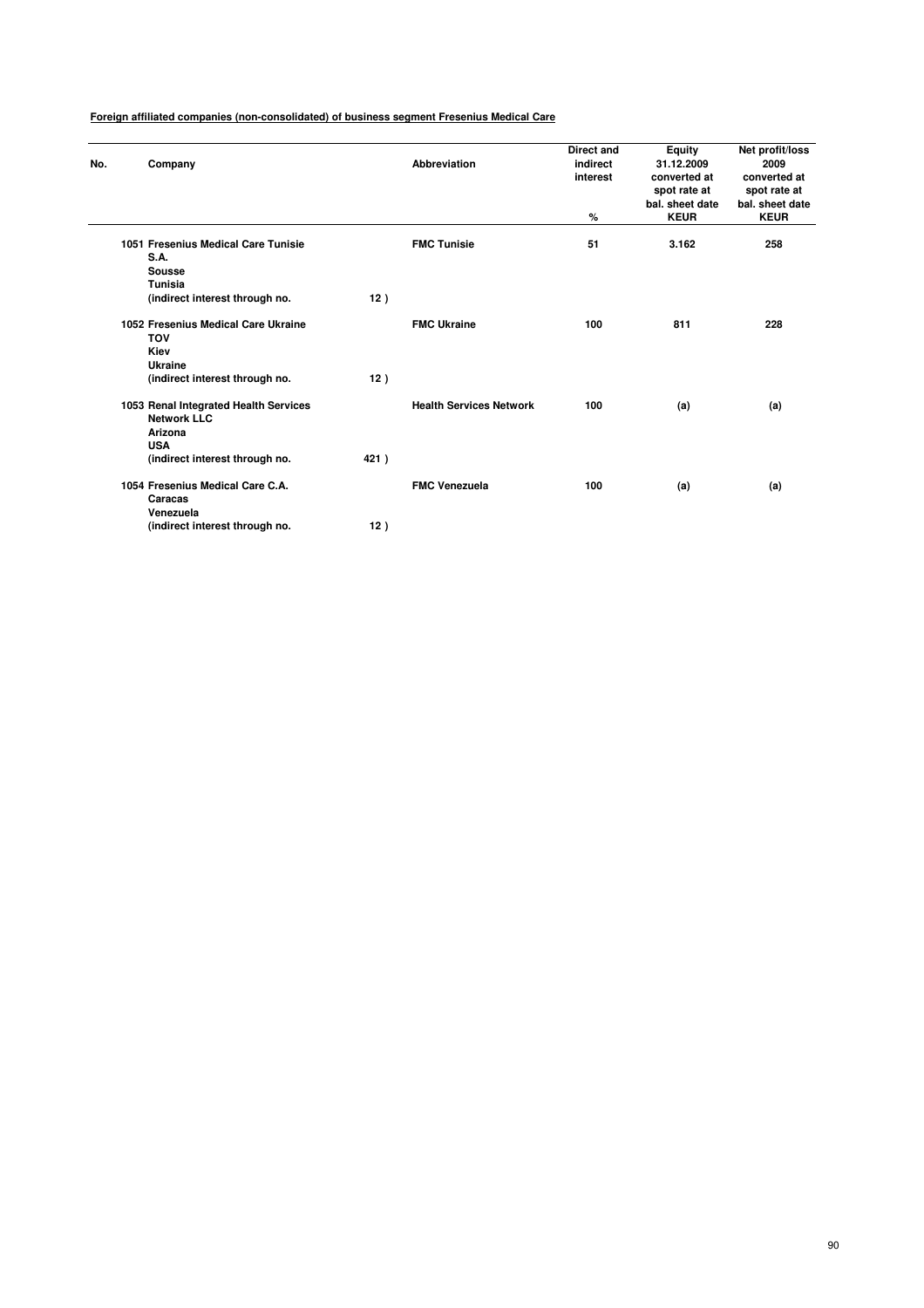| No. | Company                                                                          | Abbreviation                                                                     | <b>Direct and</b><br>indirect<br>interest | Equity<br>31.12.2009<br>converted at<br>spot rate at | Net profit/loss<br>2009<br>converted at<br>spot rate at |
|-----|----------------------------------------------------------------------------------|----------------------------------------------------------------------------------|-------------------------------------------|------------------------------------------------------|---------------------------------------------------------|
|     |                                                                                  |                                                                                  | %                                         | bal. sheet date<br><b>KEUR</b>                       | bal. sheet date<br><b>KEUR</b>                          |
|     |                                                                                  | Not consolidated financial statements - without profit & loss transfer agreement |                                           |                                                      |                                                         |
|     | 1055 HospPharma Manipulação e<br>Suprimentos Ltda.<br>São Paulo<br><b>Brazil</b> | HospPharma                                                                       | 100                                       | (a)                                                  | (a)                                                     |
|     | (indirect interest through no.                                                   | 996)                                                                             |                                           |                                                      |                                                         |
|     | 1056 Fresenius Kabi Bulgaria EOOD<br>Sofia<br><b>Bulgaria</b>                    | <b>FK Bulgaria</b>                                                               | 100                                       | 99                                                   | 14                                                      |
|     | (indirect interest through no.                                                   | 931)                                                                             |                                           |                                                      |                                                         |
|     | 1057 Fresenius Kabi d.o.o.<br>Zagreb<br>Croatia                                  | <b>FK Croatia</b>                                                                | 100                                       | 46                                                   | 12                                                      |
|     | (indirect interest through no.                                                   | 3)                                                                               |                                           |                                                      |                                                         |
|     | 1058 Fresenius Kabi o.o.o.<br><b>Moscow</b><br>Russia                            | <b>FK Russia</b>                                                                 | 100                                       | 0                                                    | 0                                                       |
|     | (indirect interest through no.                                                   | 3)                                                                               |                                           |                                                      |                                                         |
|     | 1059 Pharma-Kuhlman Inc.<br>Woodinville / Washington<br><b>USA</b>               | Kuhlman                                                                          | 70                                        | (a)                                                  | (a)                                                     |
|     | (indirect interest through no.                                                   | 1013)                                                                            |                                           |                                                      |                                                         |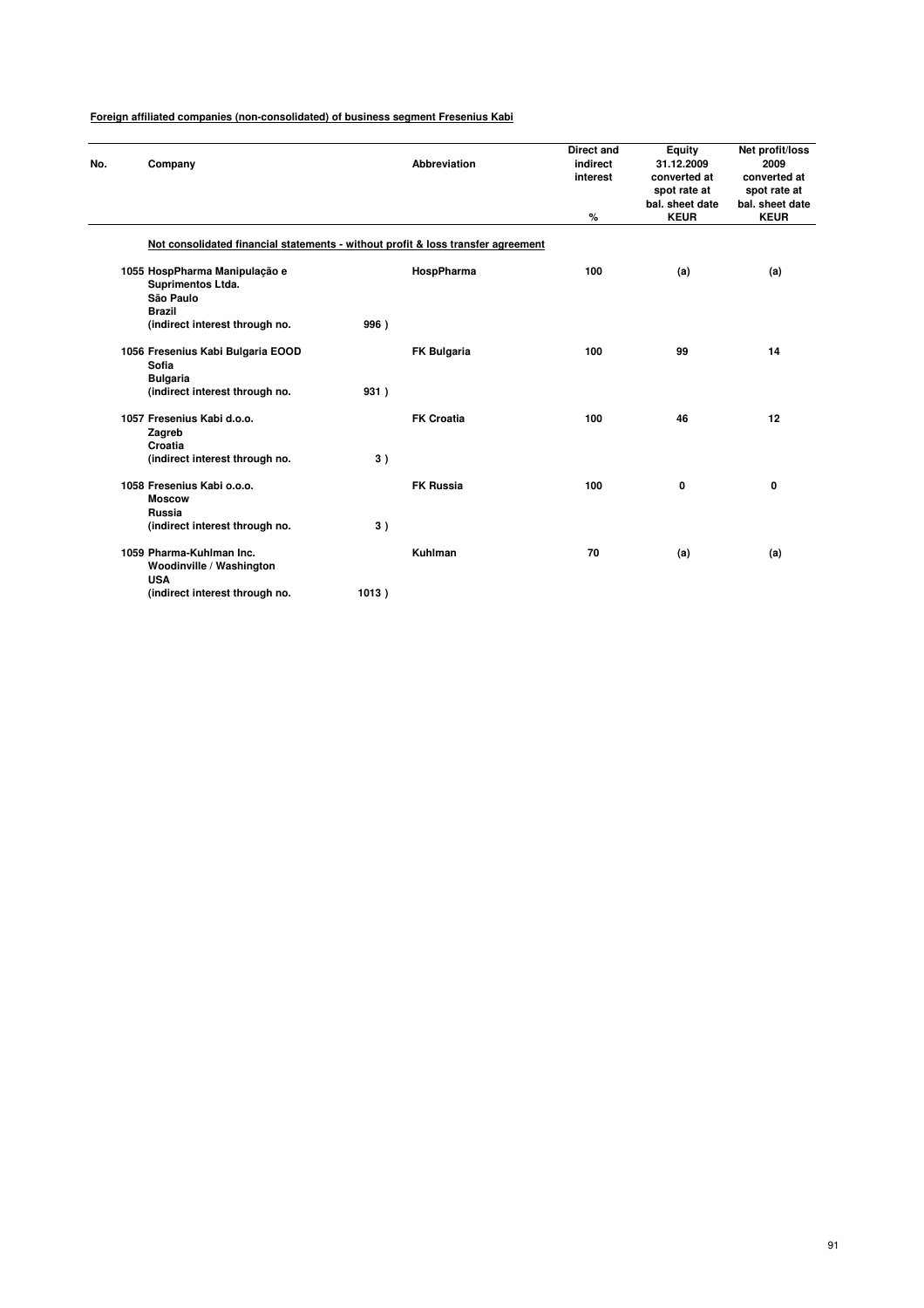| No. | Company                                                                                           |       | Abbreviation | <b>Direct and</b><br>indirect<br>interest<br>% | Equity<br>31.12.2009<br>converted at<br>spot rate at<br>bal. sheet date<br><b>KEUR</b> | Net profit/loss<br>2009<br>converted at<br>spot rate at<br>bal. sheet date<br><b>KEUR</b> |
|-----|---------------------------------------------------------------------------------------------------|-------|--------------|------------------------------------------------|----------------------------------------------------------------------------------------|-------------------------------------------------------------------------------------------|
|     | Not consolidated financial statements - without profit & loss transfer agreement                  |       |              |                                                |                                                                                        |                                                                                           |
|     | 1060 TGV' Thermenarkaden Geinberg<br>Errichtungs- und Verwertungs-<br>GmbH<br>Geinberg<br>Austria |       | <b>TGV</b>   | 100                                            | 207 (j)                                                                                | 41 (j)                                                                                    |
|     | (indirect interest through no.                                                                    | 1125) |              |                                                |                                                                                        |                                                                                           |
|     | 1061 DKV Krankenhaus Errichtungs-<br>und Vermietungs-GmbH<br>Graz<br>Austria                      |       | <b>DKV</b>   | 51                                             | 35                                                                                     | 0                                                                                         |
|     | (indirect interest through no.                                                                    | 1027) |              |                                                |                                                                                        |                                                                                           |
|     | 1062 Dr. Pierer Sanatorium Salzburg<br><b>GmbH</b><br>Salzburg<br>Austria                         |       | <b>PSS</b>   | 75                                             | $-1.440$                                                                               | -338                                                                                      |
|     | (indirect interest through no.                                                                    | 1024) |              |                                                |                                                                                        |                                                                                           |
|     | 1063 LVB LAWOG-VAMED Bauplanungs-<br>und Errichtungs-GmbH                                         |       | <b>LVB</b>   | 100                                            | 18 (j)                                                                                 | 0(j)                                                                                      |
|     | Linz<br>Austria                                                                                   |       |              |                                                |                                                                                        |                                                                                           |
|     | (indirect interest through no.                                                                    | 1117) |              |                                                |                                                                                        |                                                                                           |
|     | 1064 Neurologisches Therapiezentrum<br><b>Gmundnerberg GmbH</b><br>Linz                           |       | <b>NTG</b>   | 90                                             | 2.426                                                                                  | $-288$                                                                                    |
|     | Austria<br>(indirect interest through no.                                                         | 1024) |              |                                                |                                                                                        |                                                                                           |
|     | 1065 Neurologisches Therapiezentrum<br>Kapfenberg GmbH<br>Kapfenberg<br>Austria                   |       | <b>NTK</b>   | 90                                             | 1.302                                                                                  | -28                                                                                       |
|     | (indirect interest through no.                                                                    | 1024) |              |                                                |                                                                                        |                                                                                           |
|     | 1066 Rehabilitationsklinik im Montafon<br><b>Betriebs-GmbH</b><br><b>Schruns</b>                  |       | <b>RMB</b>   | 100                                            | -695                                                                                   | -730                                                                                      |
|     | Austria<br>(indirect interest through no.                                                         | 1024) |              |                                                |                                                                                        |                                                                                           |
|     |                                                                                                   |       |              |                                                |                                                                                        |                                                                                           |
|     | 1067 Rehabilitationszentrum<br>Baumgartner Höhe Betriebs-GmbH                                     |       | <b>RBB</b>   | 100                                            | 3                                                                                      | $-32$                                                                                     |
|     | Vienna<br>Austria                                                                                 |       |              |                                                |                                                                                        |                                                                                           |
|     | (indirect interest through no.                                                                    | 1024) |              |                                                |                                                                                        |                                                                                           |
|     | 1068 Seniorenzentrum St. Corona am<br>Schöpfl Betriebsgesellschaft<br>m.b.H.<br>Vienna            |       | <b>STC</b>   | 100                                            | $-197$                                                                                 | 81                                                                                        |
|     | Austria<br>(indirect interest through no.                                                         | 1024) |              |                                                |                                                                                        |                                                                                           |
|     | 1069 Therme Seewinkel<br>Betriebsgesellschaft m.b.H.<br>Wien                                      |       | <b>TBS</b>   | 100                                            | 94 (j)                                                                                 | -1 (j)                                                                                    |
|     | <b>Austria</b><br>(indirect interest through no.                                                  | 1027) |              |                                                |                                                                                        |                                                                                           |
|     | 1070 "VAMED B&H" d.o.o. Tuzla<br>Tuzla                                                            |       | <b>VBH</b>   | 100                                            | 1                                                                                      | -26                                                                                       |
|     | Bosnia and Herzegovina<br>(indirect interest through no.                                          | 1033) |              |                                                |                                                                                        |                                                                                           |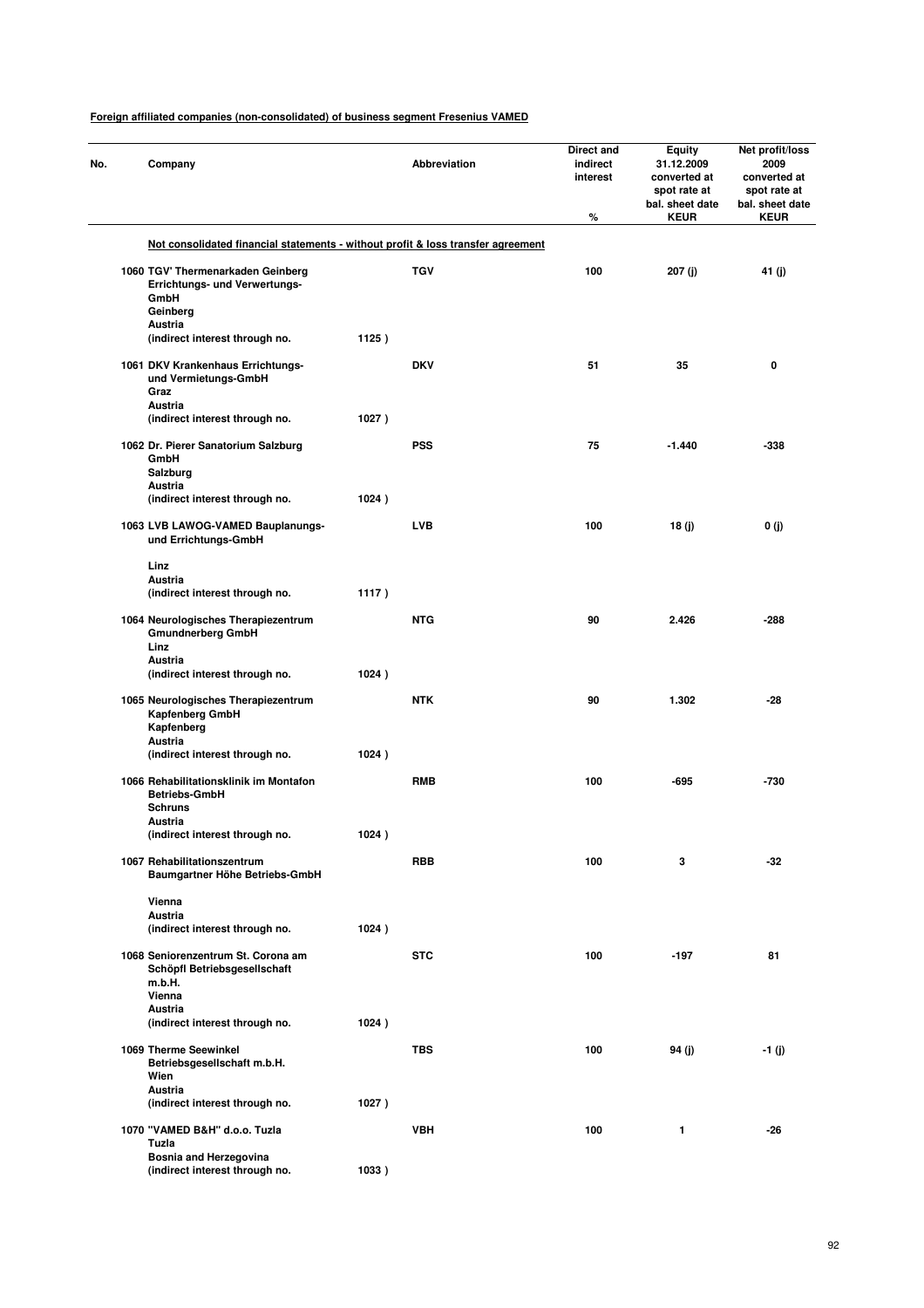| No. | Company                                                                             |       | Abbreviation            | <b>Direct and</b><br>indirect<br>interest<br>% | <b>Equity</b><br>31.12.2009<br>converted at<br>spot rate at<br>bal. sheet date<br><b>KEUR</b> | Net profit/loss<br>2009<br>converted at<br>spot rate at<br>bal. sheet date<br><b>KEUR</b> |
|-----|-------------------------------------------------------------------------------------|-------|-------------------------|------------------------------------------------|-----------------------------------------------------------------------------------------------|-------------------------------------------------------------------------------------------|
|     | 1071 VAMED Healthcare Co. Ltd.                                                      |       | <b>VHC</b>              | 100                                            | 202 (j)                                                                                       | 195 (j)                                                                                   |
|     | Beijing<br>China                                                                    |       |                         |                                                |                                                                                               |                                                                                           |
|     | (indirect interest through no.                                                      | 1022) |                         |                                                |                                                                                               |                                                                                           |
|     | 1072 hospitalia Egypt Ltd.<br>Cairo<br>Egypt                                        |       | hospitalia Egypt        | 100                                            | (g)                                                                                           | (g)                                                                                       |
|     | (indirect interest through no.                                                      | 64)   |                         |                                                |                                                                                               |                                                                                           |
|     | 1073 VAMED-Hungaria Health Care Ltd.                                                |       | <b>VHH</b>              | 100                                            | 20                                                                                            | 1                                                                                         |
|     | <b>Budapest</b>                                                                     |       |                         |                                                |                                                                                               |                                                                                           |
|     | Hungary<br>(indirect interest through no.                                           | 1024) |                         |                                                |                                                                                               |                                                                                           |
|     | <b>1074 VAMED HEALTHCARE SERVICES</b><br>SDN. BHD.                                  |       | <b>VHS</b>              | 80                                             | $-2(j)$                                                                                       | $-84(j)$                                                                                  |
|     | Kuala Lumpur<br>Malaysia<br>(indirect interest through no.                          | 1022) |                         |                                                |                                                                                               |                                                                                           |
|     | 1075 VAMED ENGINEERING NIGERIA<br><b>LIMITED</b>                                    |       | <b>VE-NIG</b>           | 60                                             | 232 (j)                                                                                       | 58 (j)                                                                                    |
|     | Abuja<br>Nigeria                                                                    |       |                         |                                                |                                                                                               |                                                                                           |
|     | (indirect interest through no.                                                      | 1022) |                         |                                                |                                                                                               |                                                                                           |
|     | 1076 VAMED CZ, s.r.o.<br><b>Ceske Budejovice</b><br>Republic                        |       | VMS-CZ                  | 100                                            | $-10(j)$                                                                                      | 1(j)                                                                                      |
|     | (indirect interest through no.                                                      | 1024) |                         |                                                |                                                                                               |                                                                                           |
|     | 1077 VAMED ROMANIA S.R.L.<br><b>Bukarest</b>                                        |       | <b>VAROM</b>            | 100                                            | 58                                                                                            | 40                                                                                        |
|     | Romania<br>(indirect interest through no.                                           | 1027) |                         |                                                |                                                                                               |                                                                                           |
|     | 1078 hospitalia international Services<br>000                                       |       | hospitalia Moskau       | 100                                            | (g)                                                                                           | (g)                                                                                       |
|     | <b>Moscow</b>                                                                       |       |                         |                                                |                                                                                               |                                                                                           |
|     | <b>Russia</b><br>(indirect interest through no.                                     | 64)   |                         |                                                |                                                                                               |                                                                                           |
|     | 1079 OOO VAMED                                                                      |       | V-RU                    | 100                                            | 525 (j)                                                                                       | 541 (j)                                                                                   |
|     | <b>Moscow</b><br>Russia                                                             |       |                         |                                                |                                                                                               |                                                                                           |
|     | (indirect interest through no.                                                      | 1022) |                         |                                                |                                                                                               |                                                                                           |
|     | 1080 Health Institution - Institute for<br>diagnostics "VAMED" Novi Sad<br>Novi Sad |       | <b>VMR</b>              | 75                                             | 73                                                                                            | -186                                                                                      |
|     | Serbia<br>(indirect interest through no.                                            | 1027) |                         |                                                |                                                                                               |                                                                                           |
|     | 1081 hospitalia international South<br>Africa (Pty) Ltd.<br>Johannesburg            |       | hospitalia south africa | 60                                             | (g)                                                                                           | (g)                                                                                       |
|     | <b>South Africa</b><br>(indirect interest through no.                               | 64)   |                         |                                                |                                                                                               |                                                                                           |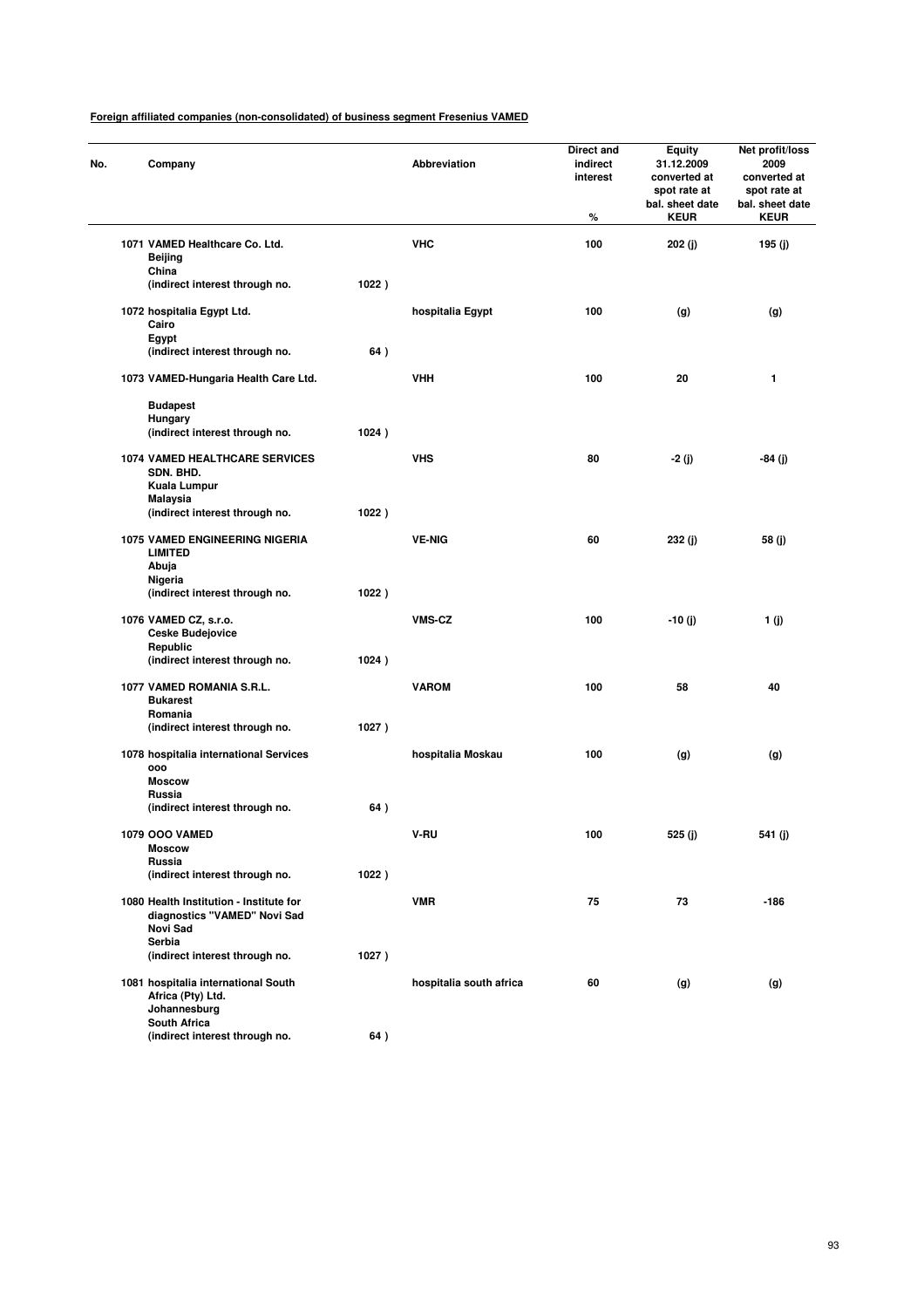# **Associates of business segment Fresenius Corporate**

| No. | Company                                                                                                                                      | Abbreviation | Direct and<br>indirect<br>interest | Equity<br>31.12.2009<br>converted at           | Net profit/loss<br>2009<br>converted at        |
|-----|----------------------------------------------------------------------------------------------------------------------------------------------|--------------|------------------------------------|------------------------------------------------|------------------------------------------------|
|     |                                                                                                                                              |              | %                                  | spot rate at<br>bal, sheet date<br><b>KEUR</b> | spot rate at<br>bal. sheet date<br><b>KEUR</b> |
|     | 1082 TRION Pharma GmbH<br>Munich<br>Germany<br>Included in financial statements according to Equity-Method<br>(indirect interest through no. | 2)           | 48                                 | 60                                             | $-20$                                          |
|     | 1083 Dalmia Fresenius Medical Ltd.<br>New Delhi<br>India                                                                                     | Dalmia       | 26                                 | (a)                                            | (a)                                            |

**Not included in financial statements according to § 311 (2) HGB due to negligible importance (indirect interest through no. 5 )**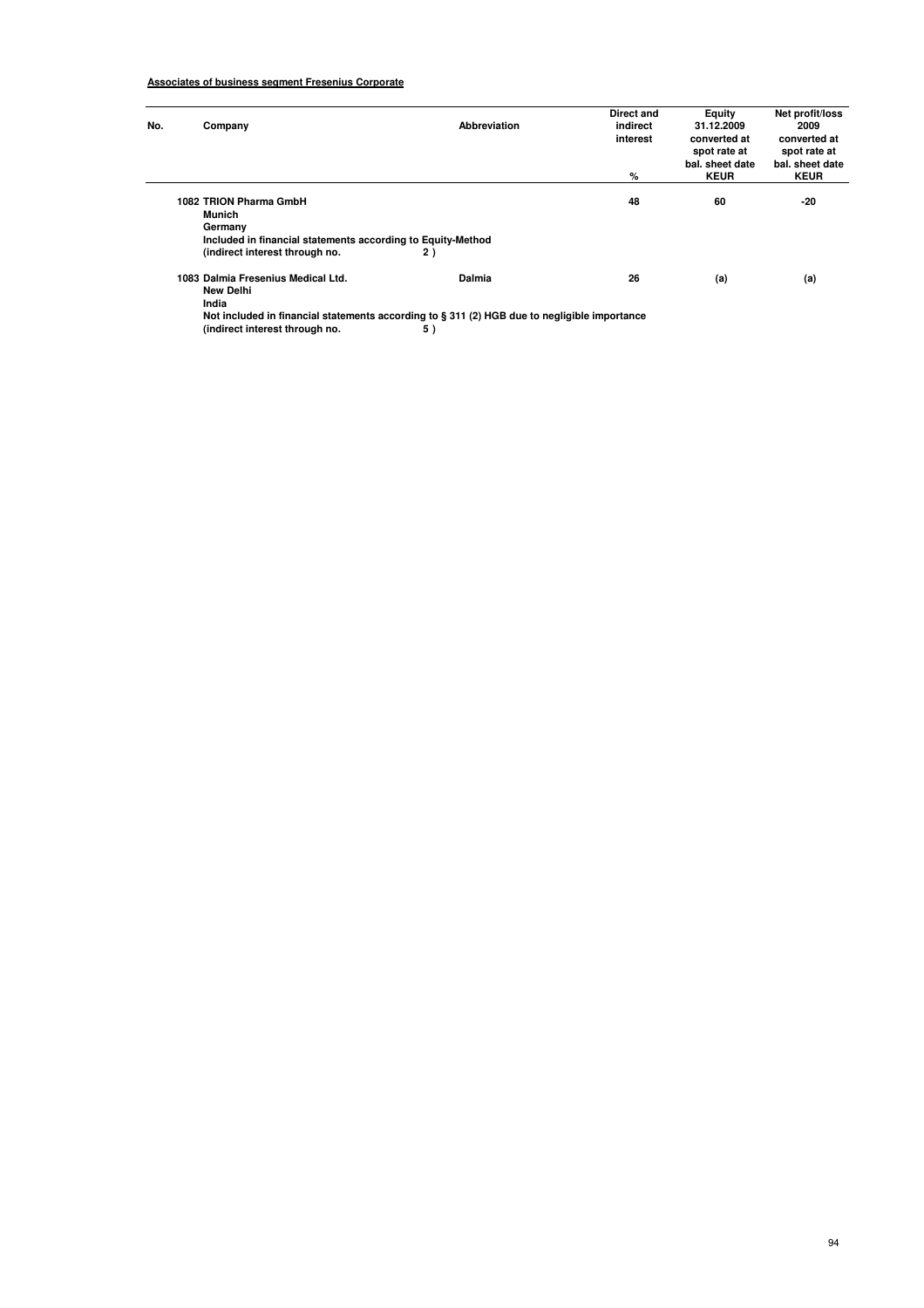# **Associates of business segment Fresenius Medical Care**

| Company                                                                                                                                                              | <b>Abbreviation</b>                   | Direct and<br>indirect<br>interest<br>% | Equity<br>31.12.2009<br>converted at<br>spot rate at<br>bal. sheet date<br><b>KEUR</b> | Net profit/loss<br>2009<br>converted at<br>spot rate at<br>bal. sheet date<br><b>KEUR</b> |
|----------------------------------------------------------------------------------------------------------------------------------------------------------------------|---------------------------------------|-----------------------------------------|----------------------------------------------------------------------------------------|-------------------------------------------------------------------------------------------|
| 1084 Medical Dialysers Corp., Ltd.<br>Jeddah<br>Saudi Arabia<br>Included in financial statements according to Equity-Method                                          | <b>FMC MDC Jeddah</b>                 | 25                                      | 10.005                                                                                 | $-1.218$                                                                                  |
| (indirect interest through no.                                                                                                                                       | 12)                                   |                                         |                                                                                        |                                                                                           |
| 1085 St. Paul NephroCare Limited<br><b>Hong Kong</b>                                                                                                                 | <b>St. Paul NephroCare</b><br>Limited | 50                                      | 335                                                                                    | 52                                                                                        |
| <b>Hong Kong</b><br>Included in financial statements according to Equity-Method<br>(indirect interest through no.<br>244)                                            |                                       |                                         |                                                                                        |                                                                                           |
| 1086 Pu Ji<br>Taiwan                                                                                                                                                 | Pu Ji                                 | 34                                      | 834                                                                                    | $-140$                                                                                    |
| Included in financial statements according to Equity-Method<br>(indirect interest through no.<br>241)                                                                |                                       |                                         |                                                                                        |                                                                                           |
| 1087 Home Dialysis of Johnstown, Inc.                                                                                                                                | <b>Home Dialysis of</b><br>Johnstown  | 30                                      | (a)                                                                                    | (a)                                                                                       |
| Pennsylvania<br><b>USA</b><br>Not included in financial statements according to § 311 (2) HGB due to negligible importance<br>(indirect interest through no.<br>652) |                                       |                                         |                                                                                        |                                                                                           |
| 1088 Fresenius Borisov Dialysetechnik<br>S.P.<br><b>Borisov</b>                                                                                                      | <b>FREBOR</b>                         | 22                                      | (a)                                                                                    | (a)                                                                                       |
| <b>Belarus</b><br>Not included in financial statements according to § 311 (2) HGB due to negligible importance<br>(indirect interest through no.                     | 12)                                   |                                         |                                                                                        |                                                                                           |
| 1089 FMC - E.G. S.A.E.<br>Cairo<br>Egypt                                                                                                                             | <b>FMC - EG</b>                       | 50                                      | 121                                                                                    | 1                                                                                         |
| Not included in financial statements according to § 311 (2) HGB due to negligible importance<br>(indirect interest through no.                                       | 21)                                   |                                         |                                                                                        |                                                                                           |
| 1090 CONSTEM - Consorzio per la<br>Ricerca Sulle Cellule Stamina<br>Milan<br><b>Italy</b>                                                                            | Constem                               | 8                                       | (a)                                                                                    | (a)                                                                                       |
| Not included in financial statements according to § 311 (2) HGB due to negligible importance<br>(indirect interest through no.<br>260)                               |                                       |                                         |                                                                                        |                                                                                           |
| 1091 Tecnobiomedica S.p.A.<br>Pomezia<br>Italy                                                                                                                       | Tecnobiomedica                        | 8                                       | (a)                                                                                    | (a)                                                                                       |
| Not included in financial statements according to § 311 (2) HGB due to negligible importance<br>(indirect interest through no.<br>257)                               |                                       |                                         |                                                                                        |                                                                                           |
| 1092 GDS Global Dialysis Services B.V.                                                                                                                               | <b>GDS</b>                            | 40                                      | (a)                                                                                    | (a)                                                                                       |
| <b>Netherlands</b><br>Not included in financial statements according to § 311 (2) HGB due to negligible importance<br>(indirect interest through no.                 | 20)                                   |                                         |                                                                                        |                                                                                           |
| 1093 CHD - Clínica de Hemodiálise de<br>Gondomar, S.A.<br>Porto                                                                                                      | CHD                                   | 50                                      | 221                                                                                    | 61                                                                                        |
| Portugal<br>Included in financial statements according to Equity-Method<br>(indirect interest through no.<br>310)                                                    |                                       |                                         |                                                                                        |                                                                                           |
| 1094 CHP - Clínica de Hemodiálise do<br>Porto S.A.<br><b>Bonfim</b>                                                                                                  | CHP                                   | 50                                      | 349                                                                                    | -58                                                                                       |
| Portugal<br>Included in financial statements according to Equity-Method<br>(indirect interest through no.<br>310)                                                    |                                       |                                         |                                                                                        |                                                                                           |
| 1095 Nefroserve - Servicos e Produtos<br>Medicos S.A.<br>Porto                                                                                                       | Nefroserve                            | 50                                      | 1.429                                                                                  | 273                                                                                       |
| Portugal<br>Included in financial statements according to Equity-Method<br>(indirect interest through no.<br>310)                                                    |                                       |                                         |                                                                                        |                                                                                           |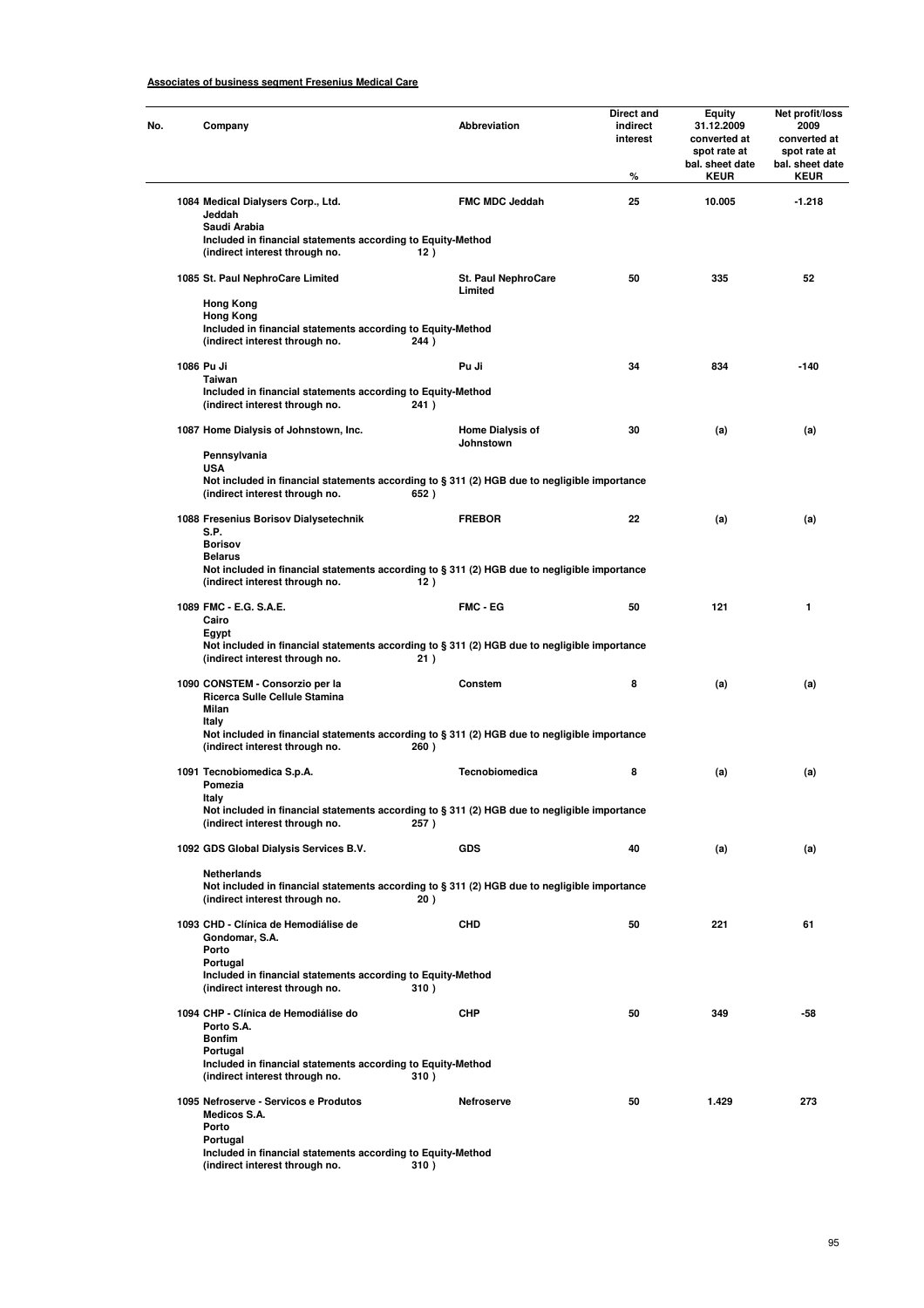# **Associates of business segment Fresenius Medical Care**

| Company                                                                                       | Abbreviation                                                                                            | Direct and<br>indirect<br>interest<br>% | Equity<br>31.12.2009<br>converted at<br>spot rate at<br>bal. sheet date<br><b>KEUR</b> | Net profit/loss<br>2009<br>converted at<br>spot rate at<br>bal. sheet date<br><b>KEUR</b> |
|-----------------------------------------------------------------------------------------------|---------------------------------------------------------------------------------------------------------|-----------------------------------------|----------------------------------------------------------------------------------------|-------------------------------------------------------------------------------------------|
| 1096 Suldiálise - Prestação de Serviços<br>Médicos, S.A.                                      | Suldiálise                                                                                              | 33                                      | (a)                                                                                    | (a)                                                                                       |
| Seixal<br>Portugal<br>(indirect interest through no.                                          | Not included in financial statements according to $\S 311 (2)$ HGB due to negligible importance<br>310) |                                         |                                                                                        |                                                                                           |
| 1097 Uninefro (Matosinhos) - Sociedade<br>Prestadora de Cuidados Médicos e<br>de Diálise S.A. | Uninefro                                                                                                | 40                                      | 1.745                                                                                  | 279                                                                                       |
| <b>Matosinhos</b><br>Portugal<br>Included in financial statements according to Equity-Method  |                                                                                                         |                                         |                                                                                        |                                                                                           |
| (indirect interest through no.                                                                | 310)                                                                                                    |                                         |                                                                                        |                                                                                           |
| 1098 Medical-Care s.r.o.<br>Presov<br>Slovakia                                                | <b>Medical-Care</b>                                                                                     | 10                                      | (a)                                                                                    | (a)                                                                                       |
| (indirect interest through no.                                                                | Not included in financial statements according to § 311 (2) HGB due to negligible importance<br>328)    |                                         |                                                                                        |                                                                                           |
| 1099 Holiday Dialysis Canarias S.L.<br>Las Palmas de Gran Canaria<br>Spain                    | Canarias                                                                                                | 30                                      | (a)                                                                                    | (a)                                                                                       |
| (indirect interest through no.                                                                | Not included in financial statements according to $\S 311 (2)$ HGB due to negligible importance<br>289) |                                         |                                                                                        |                                                                                           |
| 1100 Carolina Dialysis, LLC<br><b>North Carolina</b><br><b>USA</b>                            | Carolina Dialysis, LLC                                                                                  | 33                                      | (a)                                                                                    | (a)                                                                                       |
| (indirect interest through no.                                                                | Not included in financial statements according to $\S 311 (2)$ HGB due to negligible importance<br>848) |                                         |                                                                                        |                                                                                           |
| 1101 Michigan Dialysis Services, LLC<br>Michigan                                              | <b>Michigan Dialysis Services</b>                                                                       | 49                                      | (a)                                                                                    | (a)                                                                                       |
| <b>USA</b><br>(indirect interest through no.                                                  | Not included in financial statements according to $\S 311 (2)$ HGB due to negligible importance<br>849) |                                         |                                                                                        |                                                                                           |
| 1102 North Suburban Dialysis Center<br>Partnership<br><b>Massachusetts</b>                    | <b>North Suburban Dialysis</b>                                                                          | 50                                      | (a)                                                                                    | (a)                                                                                       |
| <b>USA</b><br>(indirect interest through no.                                                  | Not included in financial statements according to § 311 (2) HGB due to negligible importance<br>465)    |                                         |                                                                                        |                                                                                           |
| 1103 RCG Mayersville, LLC<br><b>Mississippi</b>                                               | <b>RCG Mayersville</b>                                                                                  | 10                                      | (a)                                                                                    | (a)                                                                                       |
| <b>USA</b><br>(indirect interest through no.                                                  | Not included in financial statements according to $\S 311$ (2) HGB due to negligible importance<br>795) |                                         |                                                                                        |                                                                                           |
| 1104 Suburban Home Dialysis Inc.<br>Ohio<br><b>USA</b>                                        | <b>Suburban Home Dialysis</b>                                                                           | 33                                      | (a)                                                                                    | (a)                                                                                       |
| (indirect interest through no.                                                                | Not included in financial statements according to § 311 (2) HGB due to negligible importance<br>652)    |                                         |                                                                                        |                                                                                           |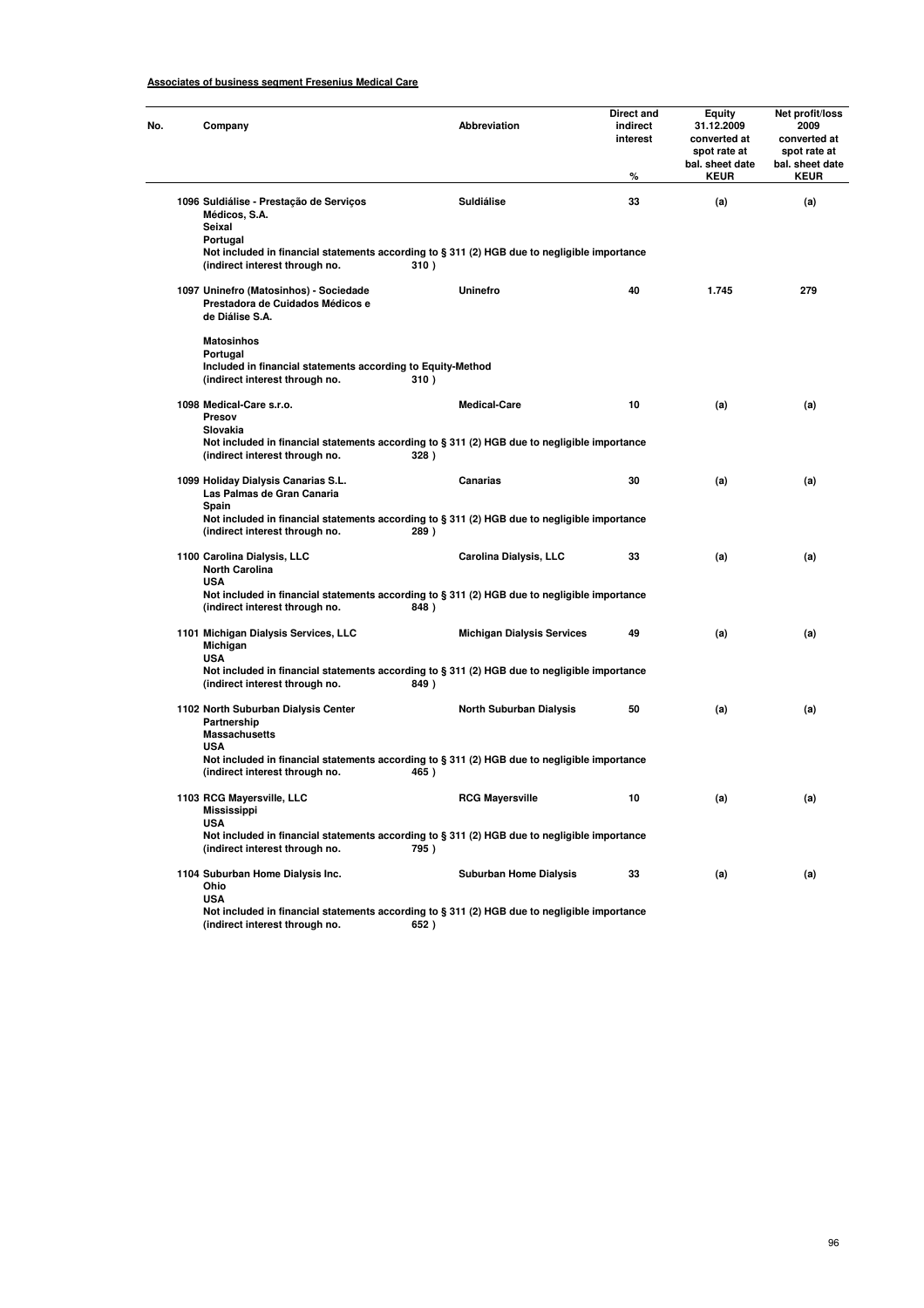| No. | Company                                                     | Abbreviation                                                                                                   | Direct and<br>indirect<br>interest | Equity<br>31.12.2009<br>converted at           | Net profit/loss<br>2009<br>converted at        |
|-----|-------------------------------------------------------------|----------------------------------------------------------------------------------------------------------------|------------------------------------|------------------------------------------------|------------------------------------------------|
|     |                                                             |                                                                                                                | %                                  | spot rate at<br>bal, sheet date<br><b>KEUR</b> | spot rate at<br>bal. sheet date<br><b>KEUR</b> |
|     | 1105 E-Wha Fresenius Kabi Inc.<br>Seoul<br>Korea            | <b>E-Wha Fresenius Kabi</b>                                                                                    | 25                                 | -1.730                                         |                                                |
|     | Included in financial statements according to Equity-Method |                                                                                                                |                                    |                                                |                                                |
|     | (indirect interest through no.                              | 3)                                                                                                             |                                    |                                                |                                                |
|     | 1106 Taurus hsa LLC<br><b>Wilmington/Delaware</b>           | <b>Taurus hsa LLC</b>                                                                                          | 46                                 | -64                                            | $-73$                                          |
|     | <b>USA</b>                                                  |                                                                                                                |                                    |                                                |                                                |
|     |                                                             | Also besteads at the March of all concerning the condition of a Add 7A) LLAM about a constant also become a co |                                    |                                                |                                                |

**Not included in financial statements according to § 311 (2) HGB due to negligible importance (indirect interest through no. 1013 )**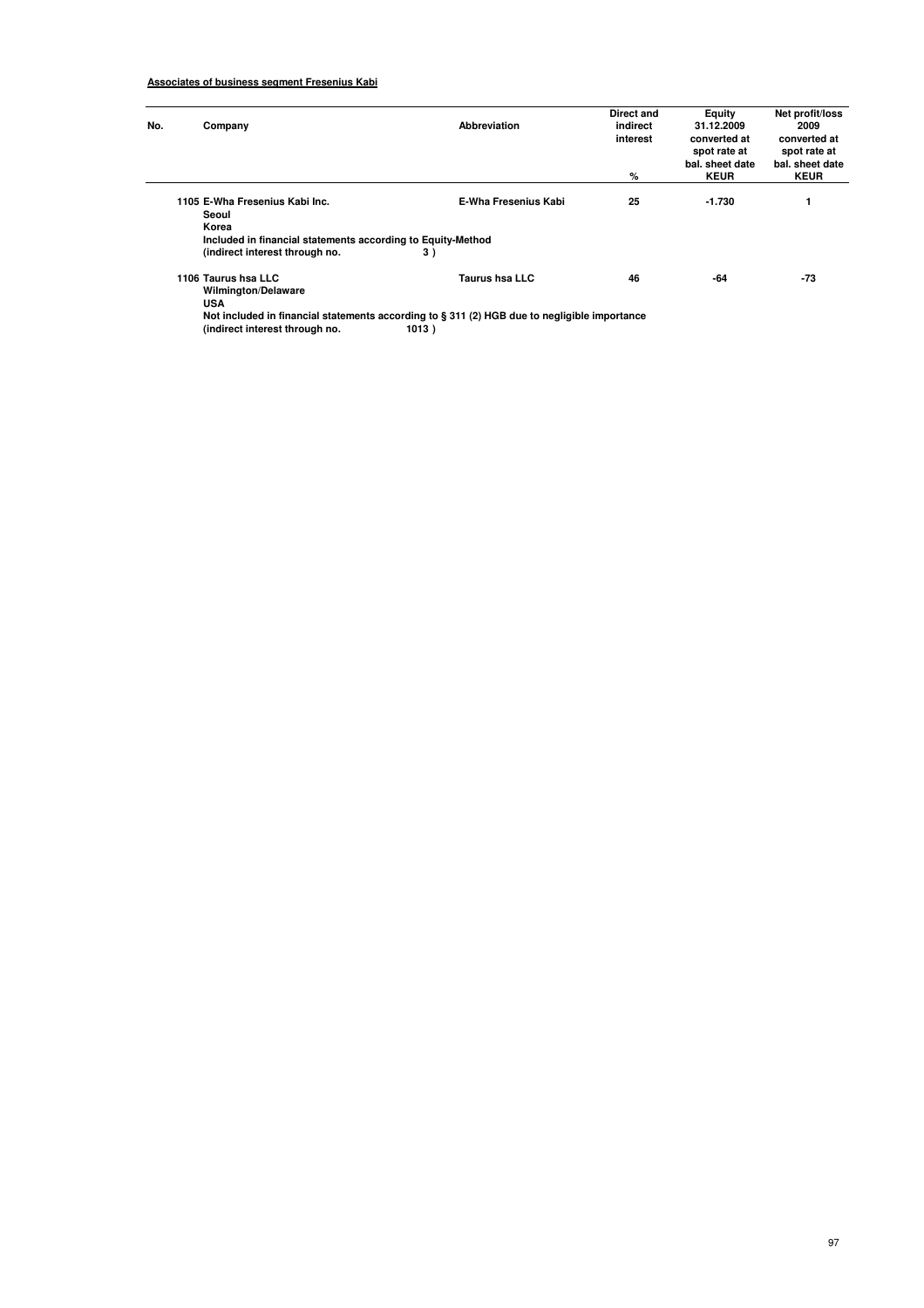| 1107 Tauern SPA World Betriebs-GmbH<br><b>TWB GmbH</b><br>Austria<br>Not included in financial statements according to $\S 311 (2)$ HGB due to negligible importance<br>(indirect interest through no.<br>1027)<br>THG<br>1108 "THG" Thermenzentrum Geinberg<br>Errichtungs-GmbH<br>Linz<br>Austria<br>Not included in financial statements according to $\S 311 (2)$ HGB due to negligible importance<br>(indirect interest through no.<br>1027)<br>WIDU<br>1109 "Willi Dungl Gesundheitszentren<br><b>Betriebs GmbH"</b><br>Gars am Kamp<br>Austria<br>Not included in financial statements according to § 311 (2) HGB due to negligible importance<br>(indirect interest through no.<br>1027)<br><b>TLG GmbH</b><br>1110 Aqua Dome Tirol Therme<br>Längenfeld GMBH<br>Längenfeld<br>Austria<br>Not included in financial statements according to § 311 (2) HGB due to negligible importance<br>(indirect interest through no.<br>1027)<br><b>TLG</b><br>1111 Aqua Dome Tirol Therme<br>Längenfeld GMBH & CO KG<br>Längenfeld<br>Austria<br>Not included in financial statements according to $\S 311 (2)$ HGB due to negligible importance<br>(indirect interest through no.<br>1027)<br><b>BBH</b><br>1112 Blumauerplatz Beteiligungs-<br><b>Holding GmbH</b><br>Linz | interest<br>% | 31.12.2009<br>converted at<br>spot rate at<br>bal. sheet date<br><b>KEUR</b> | 2009<br>converted at<br>spot rate at<br>bal. sheet date<br><b>KEUR</b> |
|---------------------------------------------------------------------------------------------------------------------------------------------------------------------------------------------------------------------------------------------------------------------------------------------------------------------------------------------------------------------------------------------------------------------------------------------------------------------------------------------------------------------------------------------------------------------------------------------------------------------------------------------------------------------------------------------------------------------------------------------------------------------------------------------------------------------------------------------------------------------------------------------------------------------------------------------------------------------------------------------------------------------------------------------------------------------------------------------------------------------------------------------------------------------------------------------------------------------------------------------------------------------------|---------------|------------------------------------------------------------------------------|------------------------------------------------------------------------|
|                                                                                                                                                                                                                                                                                                                                                                                                                                                                                                                                                                                                                                                                                                                                                                                                                                                                                                                                                                                                                                                                                                                                                                                                                                                                           | 21            | 90                                                                           | -5                                                                     |
|                                                                                                                                                                                                                                                                                                                                                                                                                                                                                                                                                                                                                                                                                                                                                                                                                                                                                                                                                                                                                                                                                                                                                                                                                                                                           |               |                                                                              |                                                                        |
|                                                                                                                                                                                                                                                                                                                                                                                                                                                                                                                                                                                                                                                                                                                                                                                                                                                                                                                                                                                                                                                                                                                                                                                                                                                                           | 27            | $-18.236$                                                                    | 344                                                                    |
|                                                                                                                                                                                                                                                                                                                                                                                                                                                                                                                                                                                                                                                                                                                                                                                                                                                                                                                                                                                                                                                                                                                                                                                                                                                                           |               |                                                                              |                                                                        |
|                                                                                                                                                                                                                                                                                                                                                                                                                                                                                                                                                                                                                                                                                                                                                                                                                                                                                                                                                                                                                                                                                                                                                                                                                                                                           | 19            | $-8.955$                                                                     | -2.358                                                                 |
|                                                                                                                                                                                                                                                                                                                                                                                                                                                                                                                                                                                                                                                                                                                                                                                                                                                                                                                                                                                                                                                                                                                                                                                                                                                                           |               |                                                                              |                                                                        |
|                                                                                                                                                                                                                                                                                                                                                                                                                                                                                                                                                                                                                                                                                                                                                                                                                                                                                                                                                                                                                                                                                                                                                                                                                                                                           | 9             | 83                                                                           | 5                                                                      |
|                                                                                                                                                                                                                                                                                                                                                                                                                                                                                                                                                                                                                                                                                                                                                                                                                                                                                                                                                                                                                                                                                                                                                                                                                                                                           |               |                                                                              |                                                                        |
|                                                                                                                                                                                                                                                                                                                                                                                                                                                                                                                                                                                                                                                                                                                                                                                                                                                                                                                                                                                                                                                                                                                                                                                                                                                                           | 9             | $-24.701$                                                                    | $-2.010$                                                               |
|                                                                                                                                                                                                                                                                                                                                                                                                                                                                                                                                                                                                                                                                                                                                                                                                                                                                                                                                                                                                                                                                                                                                                                                                                                                                           |               |                                                                              |                                                                        |
|                                                                                                                                                                                                                                                                                                                                                                                                                                                                                                                                                                                                                                                                                                                                                                                                                                                                                                                                                                                                                                                                                                                                                                                                                                                                           | 33            | 127                                                                          | -5                                                                     |
| Austria<br>Not included in financial statements according to $\S 311 (2)$ HGB due to negligible importance<br>(indirect interest through no.<br>1027)                                                                                                                                                                                                                                                                                                                                                                                                                                                                                                                                                                                                                                                                                                                                                                                                                                                                                                                                                                                                                                                                                                                     |               |                                                                              |                                                                        |
| <b>BIP</b><br>1113 Blumauerplatz Immobilien<br>Projektentwicklungs GmbH<br>Linz                                                                                                                                                                                                                                                                                                                                                                                                                                                                                                                                                                                                                                                                                                                                                                                                                                                                                                                                                                                                                                                                                                                                                                                           | 100           | 516 (j)                                                                      | 31 (j)                                                                 |
| Austria<br>Not included in financial statements according to $\S 311$ (2) HGB due to negligible importance<br>(indirect interest through no.<br>1112)                                                                                                                                                                                                                                                                                                                                                                                                                                                                                                                                                                                                                                                                                                                                                                                                                                                                                                                                                                                                                                                                                                                     |               |                                                                              |                                                                        |
| 1114 Burgenländische Pflegeheim<br><b>BPB</b><br><b>Betriebs-GmbH</b><br>Neudörfl                                                                                                                                                                                                                                                                                                                                                                                                                                                                                                                                                                                                                                                                                                                                                                                                                                                                                                                                                                                                                                                                                                                                                                                         | 49            | 33 (j)                                                                       | -2 (j)                                                                 |
| Austria<br>Not included in financial statements according to $\S 311 (2)$ HGB due to negligible importance<br>(indirect interest through no.<br>1024)                                                                                                                                                                                                                                                                                                                                                                                                                                                                                                                                                                                                                                                                                                                                                                                                                                                                                                                                                                                                                                                                                                                     |               |                                                                              |                                                                        |
| <b>GOK</b><br>1115 Gemeinnützige Oberndorfer<br>Krankenhausbetriebsgesellschaft<br>m.b.H.                                                                                                                                                                                                                                                                                                                                                                                                                                                                                                                                                                                                                                                                                                                                                                                                                                                                                                                                                                                                                                                                                                                                                                                 | 49            | 868 (j)                                                                      | -224 (j)                                                               |
| Salzburg<br>Austria<br>Not included in financial statements according to $\S 311 (2)$ HGB due to negligible importance<br>(indirect interest through no.<br>1024)                                                                                                                                                                                                                                                                                                                                                                                                                                                                                                                                                                                                                                                                                                                                                                                                                                                                                                                                                                                                                                                                                                         |               |                                                                              |                                                                        |
| 1116 Gesundheitsresort Gars GmbH<br><b>GRG</b><br>Gars am Kamp<br>Austria                                                                                                                                                                                                                                                                                                                                                                                                                                                                                                                                                                                                                                                                                                                                                                                                                                                                                                                                                                                                                                                                                                                                                                                                 | 9             | 30                                                                           | -5                                                                     |
| Not included in financial statements according to $\S 311 (2)$ HGB due to negligible importance<br>(indirect interest through no.<br>1024)                                                                                                                                                                                                                                                                                                                                                                                                                                                                                                                                                                                                                                                                                                                                                                                                                                                                                                                                                                                                                                                                                                                                |               |                                                                              |                                                                        |
| 1117 LKV Krankenhaus Errichtungs-<br><b>LKV</b><br>und Vermietungs-GmbH<br>Linz<br>Austria                                                                                                                                                                                                                                                                                                                                                                                                                                                                                                                                                                                                                                                                                                                                                                                                                                                                                                                                                                                                                                                                                                                                                                                | 49            | -54629 (j)                                                                   | -6403 (j)                                                              |

**(indirect interest through no. 1027 )**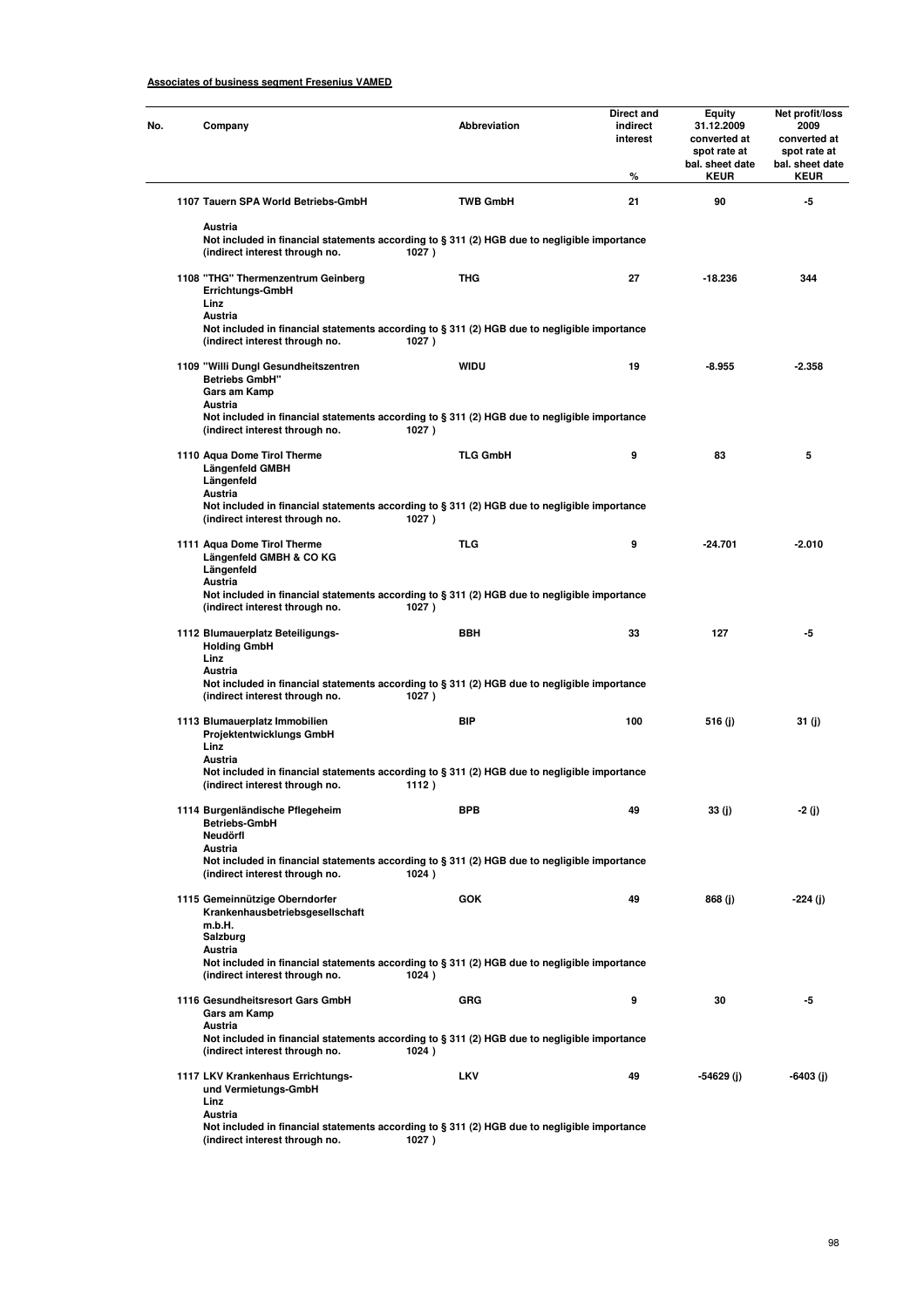| Company                                                                                                                                                   | <b>Abbreviation</b>      | Direct and<br>indirect<br>interest<br>% | Equity<br>31.12.2009<br>converted at<br>spot rate at<br>bal. sheet date<br><b>KEUR</b> | Net profit/loss<br>2009<br>converted at<br>spot rate at<br>bal. sheet date<br><b>KEUR</b> |
|-----------------------------------------------------------------------------------------------------------------------------------------------------------|--------------------------|-----------------------------------------|----------------------------------------------------------------------------------------|-------------------------------------------------------------------------------------------|
| 1118 Psychosomatisches Zentrum<br><b>Eggenburg GmbH</b><br>Eggenburg<br>Austria                                                                           | <b>PSZ</b>               | 29                                      | -435                                                                                   | $-47$                                                                                     |
| Not included in financial statements according to § 311 (2) HGB due to negligible importance<br>(indirect interest through no.                            | 1027)                    |                                         |                                                                                        |                                                                                           |
| 1119 Quellenerschließungs- und<br>Infrastrukturerrichtungsgemeinsch<br>aft Längenfeld GmbH<br><b>Innsbruck</b><br>Austria                                 | QIG                      | 26                                      | 2.192                                                                                  | -94                                                                                       |
| Not included in financial statements according to § 311 (2) HGB due to negligible importance<br>(indirect interest through no.                            | 1111)                    |                                         |                                                                                        |                                                                                           |
| 1120 Rheuma-Zentrum Wien-Oberlaa<br>GmbH<br>Vienna<br>Austria                                                                                             | <b>RZO</b>               | 49                                      | 35                                                                                     | 0                                                                                         |
| Not included in financial statements according to § 311 (2) HGB due to negligible importance<br>(indirect interest through no.                            | 1024)                    |                                         |                                                                                        |                                                                                           |
| 1121 Steinfeldklinikum GmbH<br><b>Neunkirchen</b><br>Austria                                                                                              | <b>SKN</b>               | 49                                      | 5                                                                                      | -42                                                                                       |
| Not included in financial statements according to § 311 (2) HGB due to negligible importance<br>(indirect interest through no.                            | 1027)                    |                                         |                                                                                        |                                                                                           |
| 1122 Tauern SPA World Betriebs-GmbH<br>& Co KG<br>Austria<br>Not included in financial statements according to § 311 (2) HGB due to negligible importance | TWB KG                   | 17                                      | 1.659                                                                                  | -132                                                                                      |
| (indirect interest through no.<br>1123 Tauern SPA World Errichtungs-                                                                                      | 1027)<br><b>TWE GmbH</b> | 21                                      | 89                                                                                     | -6                                                                                        |
| GmbH<br>Austria<br>Not included in financial statements according to § 311 (2) HGB due to negligible importance<br>(indirect interest through no.         | 1027)                    |                                         |                                                                                        |                                                                                           |
| 1124 Tauern SPA World Errichtungs-<br>GmbH & Co KG                                                                                                        | <b>TWE KG</b>            | 17                                      | 15.988                                                                                 | $-1.306$                                                                                  |
| Austria<br>Not included in financial statements according to § 311 (2) HGB due to negligible importance<br>(indirect interest through no.                 | 1027)                    |                                         |                                                                                        |                                                                                           |
| 1125 TBG Thermenzentrum Geinberg<br>Betriebsgesellschaft m.b.H.<br>Geinberg<br>Austria                                                                    | <b>TBG</b>               | 18                                      | 697                                                                                    | $-104$                                                                                    |
| Not included in financial statements according to § 311 (2) HGB due to negligible importance<br>(indirect interest through no.                            | 1027)                    |                                         |                                                                                        |                                                                                           |
| 1126 TBL Therme Laa a. d. Thaya -<br>Betriebsgesellschaft m.b.H.<br>Laa a.d. Thaya<br>Austria                                                             | TBL                      | 20                                      | -6.781                                                                                 | $-1.686$                                                                                  |
| Not included in financial statements according to § 311 (2) HGB due to negligible importance<br>(indirect interest through no.                            | 1027)                    |                                         |                                                                                        |                                                                                           |
| 1127 Therme Wien Ges. m.b.H.<br>Vienna<br>Austria                                                                                                         | <b>TWO</b>               | 20                                      | 36                                                                                     | 0                                                                                         |
| Not included in financial statements according to § 311 (2) HGB due to negligible importance<br>(indirect interest through no.                            | 1020)                    |                                         |                                                                                        |                                                                                           |
| 1128 Therme Wien GmbH & Co. KG<br>Vienna<br>Austria                                                                                                       | <b>TWO KG</b>            | 20                                      | 41.050                                                                                 | $-2.122$                                                                                  |
| Not included in financial statements according to § 311 (2) HGB due to negligible importance<br>(indirect interest through no.                            | 1020)                    |                                         |                                                                                        |                                                                                           |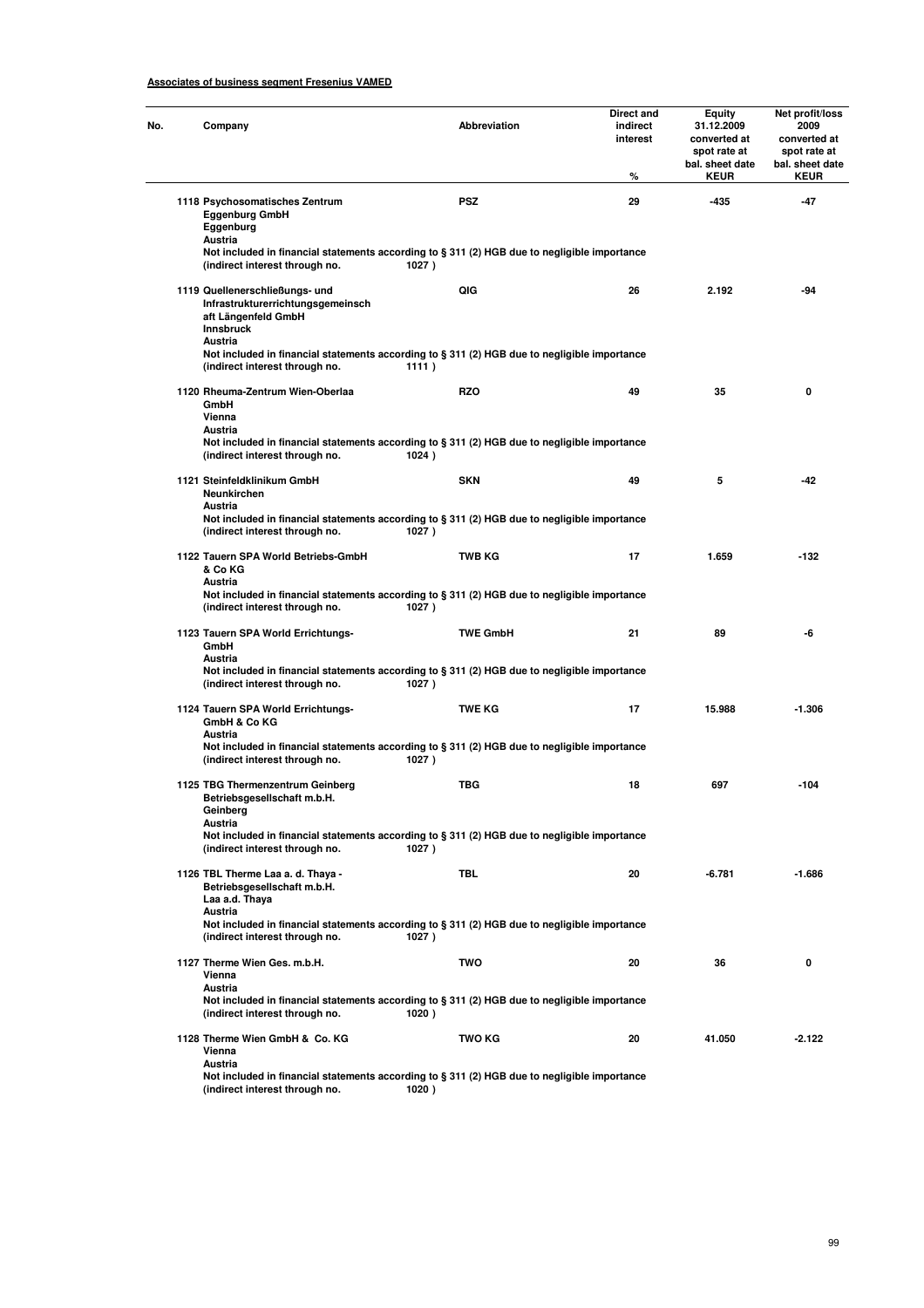| Company                                                                                                                                             | Abbreviation       | Direct and<br>indirect<br>interest<br>% | Equity<br>31.12.2009<br>converted at<br>spot rate at<br>bal. sheet date<br><b>KEUR</b> | Net profit/loss<br>2009<br>converted at<br>spot rate at<br>bal. sheet date<br><b>KEUR</b> |
|-----------------------------------------------------------------------------------------------------------------------------------------------------|--------------------|-----------------------------------------|----------------------------------------------------------------------------------------|-------------------------------------------------------------------------------------------|
| 1129 THL Therme Laa a.d. Thaya -<br>Projektentwicklungs- und<br>Errichtungsgesellschaft m.b.H.<br>Laa a.d. Thaya<br>Austria                         | <b>THL</b>         | 20                                      | 4.282                                                                                  | -269                                                                                      |
| Not included in financial statements according to § 311 (2) HGB due to negligible importance<br>(indirect interest through no.                      | 1027)              |                                         |                                                                                        |                                                                                           |
| 1130 UKH-Linz Errichtungs- und<br>Vermietungs-GmbH<br>Linz<br>Austria                                                                               | UKH-Linz           | 33                                      | 10.835                                                                                 | 0                                                                                         |
| Not included in financial statements according to § 311 (2) HGB due to negligible importance<br>(indirect interest through no.                      | 1027)              |                                         |                                                                                        |                                                                                           |
| 1131 Wien Oberlaa Projektentwicklung<br>GmbH & Co KG                                                                                                | <b>WOP</b>         | 50                                      | 30                                                                                     | -13                                                                                       |
| Vienna<br>Austria<br>Not included in financial statements according to § 311 (2) HGB due to negligible importance<br>(indirect interest through no. | 1027)              |                                         |                                                                                        |                                                                                           |
| 1132 Charité CFM Facility Management<br>GmbH<br><b>Berlin</b>                                                                                       | <b>CFM</b>         | 49                                      | 2454 (j)                                                                               | 453 (j)                                                                                   |
| Germany<br>Not included in financial statements according to § 311 (2) HGB due to negligible importance<br>(indirect interest through no.           | 66)                |                                         |                                                                                        |                                                                                           |
| 1133 CW Krankenhaus-Service GmbH<br><b>Duesseldorf</b><br>Germany                                                                                   | <b>CWS</b>         | 25                                      | (a)                                                                                    | (a)                                                                                       |
| Not included in financial statements according to § 311 (2) HGB due to negligible importance<br>(indirect interest through no.                      | 66)                |                                         |                                                                                        |                                                                                           |
| 1134 KFE Klinik Facility-Management<br><b>Eppendorf GmbH</b><br>Hamburg                                                                             | <b>KFE</b>         | 49                                      | 100 (j)                                                                                | 1503 (j)                                                                                  |
| Germany<br>Not included in financial statements according to § 311 (2) HGB due to negligible importance<br>(indirect interest through no.           | 66)                |                                         |                                                                                        |                                                                                           |
| 1135 KME Klinik Medizintechnik<br><b>Eppendorf GmbH</b><br>Hamburg                                                                                  | <b>KME</b>         | 49                                      | 50 (j)                                                                                 | 92 (j)                                                                                    |
| Germany<br>Not included in financial statements according to § 311 (2) HGB due to negligible importance<br>(indirect interest through no.           | 66)                |                                         |                                                                                        |                                                                                           |
| 1136 VAMED Dominikus Service GmbH<br>Berlin<br>Germany                                                                                              | <b>VDS</b>         | 49                                      | 31 (j)                                                                                 | -4 (j)                                                                                    |
| Not included in financial statements according to § 311 (2) HGB due to negligible importance<br>(indirect interest through no.                      | 66)                |                                         |                                                                                        |                                                                                           |
| 1137 PT. Dos Ni Roha<br>Jakarta                                                                                                                     | <b>DNR</b>         | 46                                      | 14106 (j)                                                                              | 1300 (j)                                                                                  |
| Indonesia<br>Not included in financial statements according to § 311 (2) HGB due to negligible importance<br>(indirect interest through no.         | 1138)              |                                         |                                                                                        |                                                                                           |
| 1138 PT. European Hospital<br>Development<br>Jakarta                                                                                                | <b>EHD</b>         | 30                                      | 680 (j)                                                                                | 30 (j)                                                                                    |
| Indonesia<br>Not included in financial statements according to § 311 (2) HGB due to negligible importance<br>(indirect interest through no.         | 1022)              |                                         |                                                                                        |                                                                                           |
| 1139 Hospitalia International Middle East<br><b>Limited Liability Company</b><br><b>Beirut</b>                                                      | Hospitalia Libanon | 50                                      | (g)                                                                                    | (g)                                                                                       |
| Lebanon<br>Not included in financial statements according to $\S 311 (2)$ HGB due to negligible importance                                          |                    |                                         |                                                                                        |                                                                                           |

**(indirect interest through no. 64 )**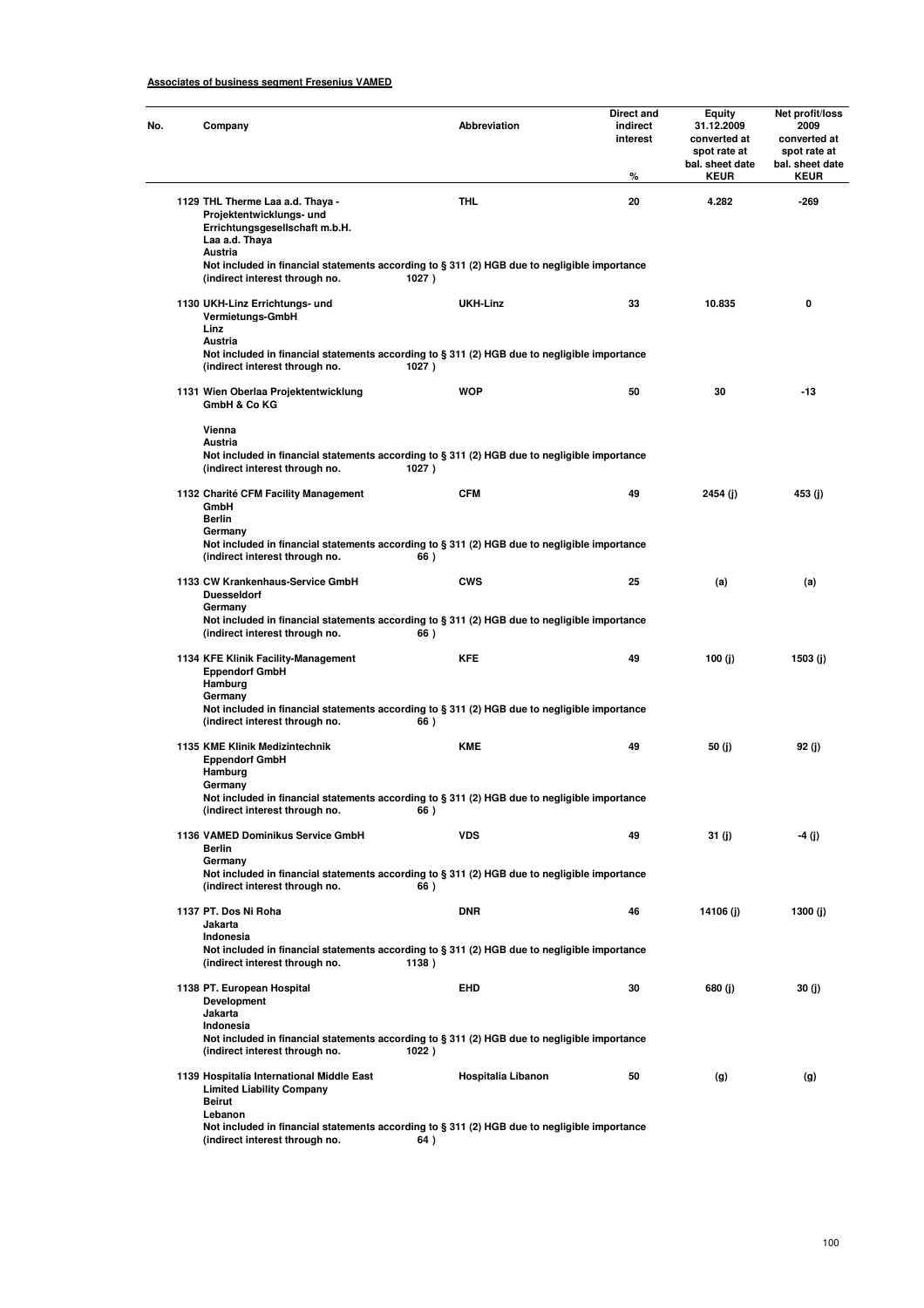| Company                                                                                                                                 | Abbreviation                                                                                          | Direct and<br>indirect<br>interest<br>$\%$ | Equity<br>31.12.2009<br>converted at<br>spot rate at<br>bal. sheet date<br><b>KEUR</b> | Net profit/loss<br>2009<br>converted at<br>spot rate at<br>bal. sheet date<br><b>KEUR</b> |  |  |
|-----------------------------------------------------------------------------------------------------------------------------------------|-------------------------------------------------------------------------------------------------------|--------------------------------------------|----------------------------------------------------------------------------------------|-------------------------------------------------------------------------------------------|--|--|
| 1140 VAMED ENGINEERING (M)<br>SDN.BHD<br>Kuala Lumpur                                                                                   | VE(M)                                                                                                 | 30                                         | 54 (j)                                                                                 | 8(j)                                                                                      |  |  |
| <b>Malaysia</b>                                                                                                                         |                                                                                                       |                                            |                                                                                        |                                                                                           |  |  |
| (indirect interest through no.                                                                                                          | Not included in financial statements according to § 311 (2) HGB due to negligible importance<br>1022) |                                            |                                                                                        |                                                                                           |  |  |
| 1141 Philippine Hospital Project<br><b>Development Corporation</b><br><b>Manila Makati City</b>                                         | <b>VE-PHD</b>                                                                                         | 40                                         | 16(j)                                                                                  | -20 (j)                                                                                   |  |  |
| <b>Philippines</b><br>(indirect interest through no.                                                                                    | Not included in financial statements according to § 311 (2) HGB due to negligible importance<br>1022) |                                            |                                                                                        |                                                                                           |  |  |
| 1142 Vamed (Thailand) Co., Ltd.<br><b>Bangkok</b><br><b>Thailand</b>                                                                    | VE(T)                                                                                                 | 15                                         | (a)                                                                                    | (a)                                                                                       |  |  |
| Not included in financial statements according to § 311 (2) HGB due to negligible importance<br>(indirect interest through no.<br>1022) |                                                                                                       |                                            |                                                                                        |                                                                                           |  |  |
| 1143 VAMED Healthcare Services<br><b>Thailand</b><br><b>Bangkok</b>                                                                     | <b>VHT</b>                                                                                            | 49                                         | (a)                                                                                    | (a)                                                                                       |  |  |
| <b>Thailand</b><br>(indirect interest through no.                                                                                       | Not included in financial statements according to § 311 (2) HGB due to negligible importance<br>1024) |                                            |                                                                                        |                                                                                           |  |  |
| <b>1144 VAMED EMIRATES LLC</b><br>Abu Dhabi<br><b>United Arab Emirates</b>                                                              | <b>VEE</b>                                                                                            | 49                                         | 23(j)                                                                                  | -7 (j)                                                                                    |  |  |

**(indirect interest through no. 1022 )**